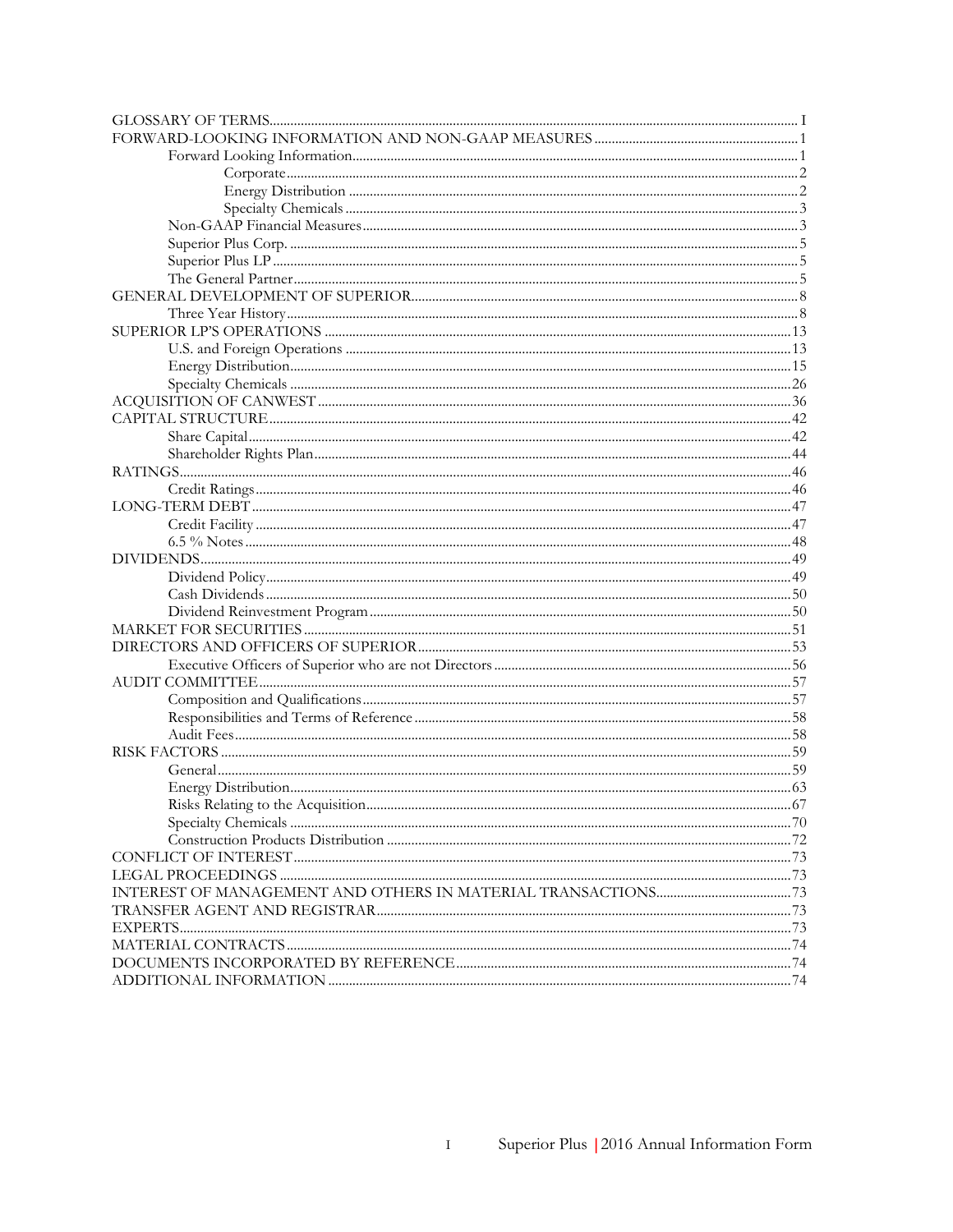## **GLOSSARY OF TERMS**

The following are definitions and selected abbreviations used in this Annual Information Form:

"**5.75% Debentures**" means the \$172.5 million aggregate principal amount of 5.75% convertible unsecured subordinated debentures issued by Superior on March 16, 2010, with a maturity date of June 30, 2017 which were redeemed on June 30, 2015.

"**6.0% Debentures (2018)**" means the \$150.0 million aggregate principal amount of 6.0% convertible unsecured subordinated debentures issued by Superior on December 23, 2010, with a maturity date of June 30, 2018 which were redeemed on September 15, 2016.

"**6.0% Debentures (2019)**" means the \$97.0 million aggregate principal amount of 6.0% convertible unsecured subordinated debentures issued by Superior on July 15, 2013, with a maturity date of June 30, 2019.

"**6.5% Notes**" or "**Senior Unsecured Notes**" means \$200.0 million Senior Unsecured Notes issued by Superior LP on December 9, 2014, with a maturity date of December 9, 2021.

"**6.5% Note Indenture**" means the trust indenture between Superior, Superior LP and Computershare dated December 9, 2014, whereby Superior issued the 6.5% Notes.

"**7.50% Debentures"** means the \$69.3 million aggregate principal amount of 7.50% convertible unsecured subordinated debentures issued by Superior on October 4, 2011, with a maturity date of October 31, 2016 which were redeemed on October 31, 2015.

"**2015 Equity Offering**" means the public offering of 13,888,895 Common Shares (including an over-allotment option) at a price of \$10.35 per Common Share for net proceeds of approximately \$138 million.

"**AIF**" means this Annual Information Form dated February 21, 2017.

"**Acquisition**" means the acquisition by Superior LP or its affiliates from Gibson of all of the Canwest Securities.

"**Annual Report**" means the Corporation's 2016 annual report.

"**Arrangement**" means the court sanctioned plan of arrangement under the CBCA pursuant to which the Fund was converted to a corporation on December 31, 2008.

"**Ballard**" means Ballard Power Systems Inc.

"**Board of Directors**" or "**Board**" means the board of directors of the Corporation.

"**C&I**" means commercial and industrial insulation.

"**Canexus**" means Canexus Corporation.

"**Canwest Partnership**" means Canwest Propane Partnership, a general partnership formed pursuant to the laws of the Province of Alberta.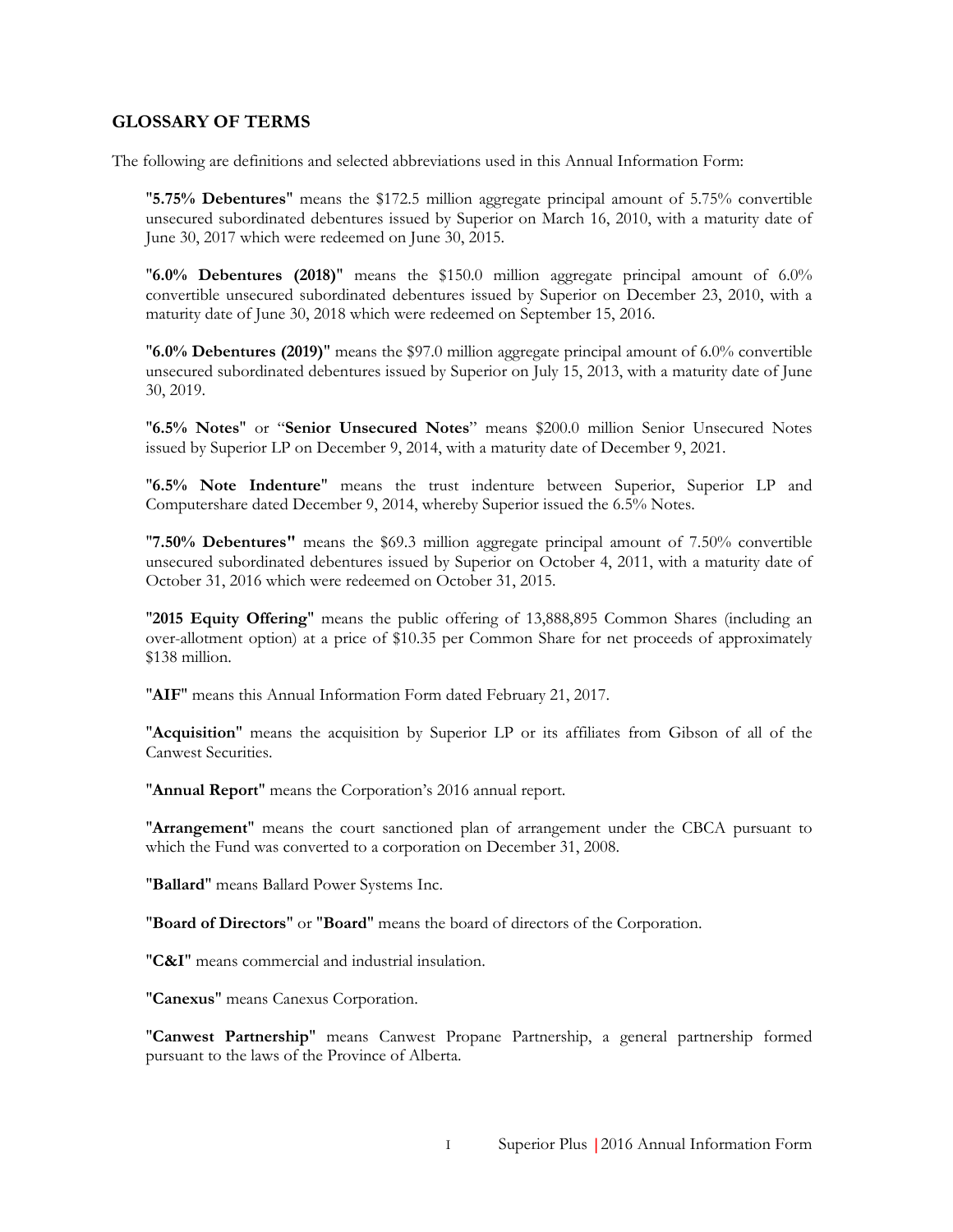"**Canwest Propane**" or "**Canwest**" means, collectively, the entities that carry on Gibson's branded industrial propane distribution business and includes Canwest Propane ULC, Stittco Energy Limited, Stittco Utilities Man. Ltd., Stittco Utilities NWT Ltd.,Cal-Gas Inc. and Canwest Partnership.

"**Canwest Securities**" means all of the issued and outstanding shares and units of the entities that carry on the retail propane business of Canwest Propane.

"**CBCA**" means the *Canada Business Corporations Act*, as amended, including the regulations promulgated thereunder.

"**CNRL**" means Canadian Natural Resources Limited.

"**Common Shares**" means the common shares in the capital of the Corporation.

"**Commissioner**" means the Commissioner of Competition appointed pursuant to subsection 7(1) of the Competition Act or his designee.

"**Competition Act**" means the Competition Act (Canada).

"**Competition Act Clearance**" means that one or more of the following shall have occurred: (i) the Commissioner shall have issued an advance ruling certificate pursuant to Section 102 of the Competition Act in respect of the Acquisition; (ii) the Commissioner shall have issued to Superior LP a "no action letter" indicating that he does not intend to apply to the Competition Tribunal for an order under Section 92 of the Competition Act in respect of the Acquisition and the relevant waiting period under Section 123 of the Competition Act shall have expired or been terminated in respect of the Acquisition; or (iii) the relevant waiting period under Section 123 of the Competition Act shall have expired or been terminated in respect of the Acquisition and there shall not be any order pursuant to Section 92, 100 or 104 of the Competition Act or voluntary agreement with the Commissioner not to consummate the Acquisition in effect in respect of the Acquisition.

"**Computershare**" means Computershare Trust Company of Canada.

"**Conversion**" means the conversion of the Fund from an income trust structure to the Corporation on December 31, 2008, pursuant to the Arrangement.

"**Convertible Debentures**" means the 6.0% Debentures (2019) which are described in greater detail in Note 18 to the Corporation's Financial Statements for the year ended December 31, 2016 and on page 42 in this AIF.

"**Corporation**" or "**Superior**" means Superior Plus Corp.

"**CPD**" means Superior's former construction products distribution business.

"**CRA**" means the Canada Revenue Agency.

"**DBRS**" means Dominion Bond Rating Services Limited.

"**Debentureholders**" means the holders of Convertible Debentures of the Corporation.

"**Debenture Trustee**" means Computershare, the trustee under the Indenture governing the Convertible Debentures.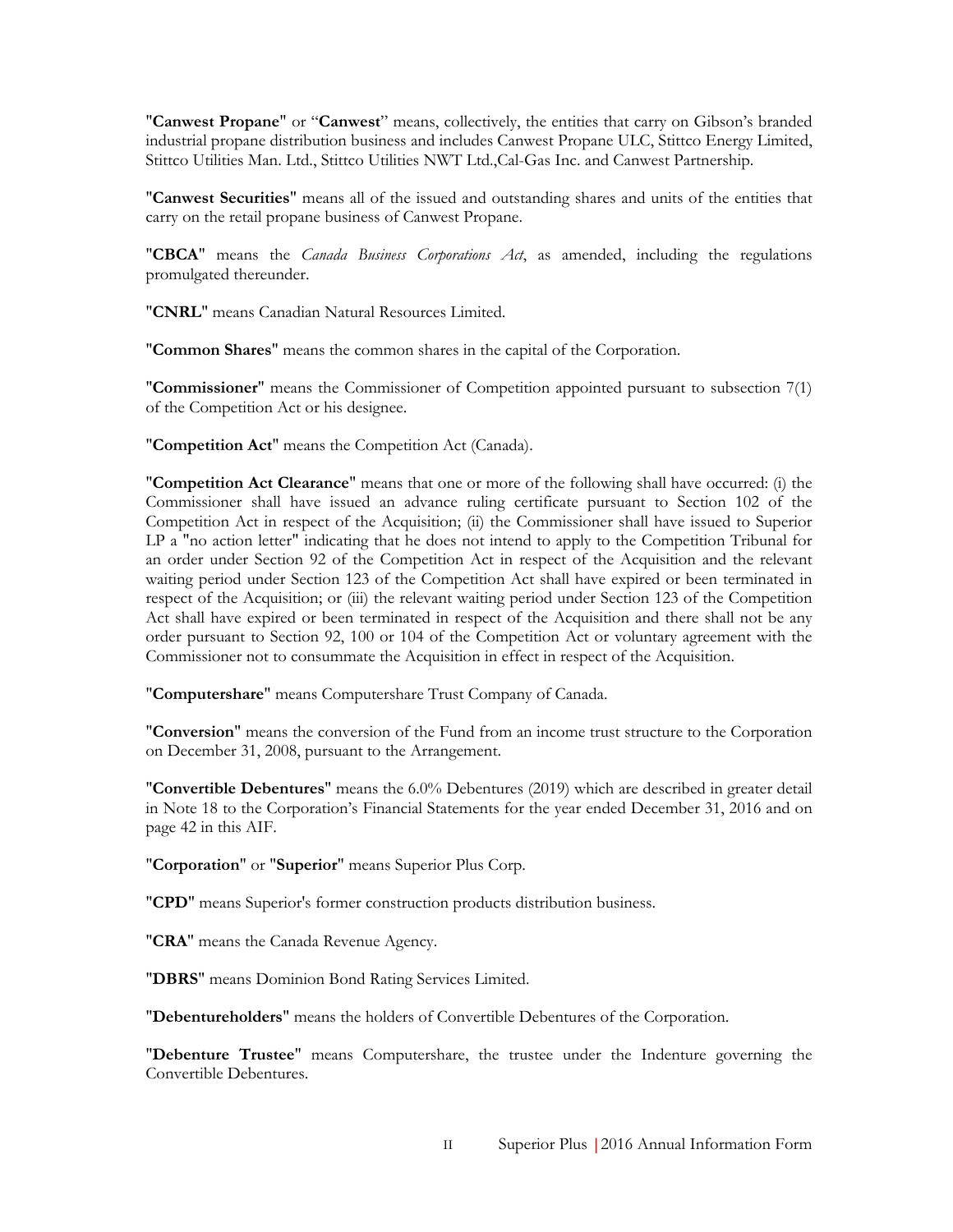"**Declaration of Trust**" means a Declaration of Trust made as of August 2, 1996, as amended and restated most recently on December 31, 2008, pursuant to which the Fund was created.

"**Deloitte**" means Deloitte LLP.

"**DRIP**" means Dividend Reinvestment Program and Optional Share Purchase Plan, which provides Shareholders with the opportunity to re-invest their cash dividends at a 4% discount to the market price of Common Shares.

"**ECF**" means elemental chlorine free in connection with the pulp bleaching process.

"**Energy Distribution**" means Superior LP's energy distribution business.

"**ERCO**" means ERCO Worldwide, the Corporation's specialty chemicals business, operated by Superior LP.

"**Financial Statements**" means the audited consolidated financial statements of the Corporation and management's discussion and analysis of the financial condition and operations of the Corporation as at and for the years ended December 31, 2016 and 2015, together with the notes thereto and the auditors' report thereon.

"**Fund**" means Superior Plus Income Fund, a limited purpose, unincorporated trust established under the laws of the Province of Alberta by the Declaration of Trust and terminated pursuant to the Conversion.

"**GDP**" means gross domestic product.

"**General Partner**" means Superior General Partner Inc.

"**GES**" means Griffith Energy Services Inc., a heating oil and energy distribution business acquired in 2009 by Superior Plus Energy Services, LLC and integrated into USRF.

"**GHI**" means Griffith Holdings, Inc., a New York corporation.

"**Gibson**" means Gibson Energy ULC.

"**Gibson Energy Partnership**" means Gibson Energy Partnership, a partnership formed under the laws of the Province of Alberta.

"**IFRS**" means International Financial Reporting Standards.

"**Indemnity Agreement**" means the indemnity agreement between Superior and New Ballard dated December 31, 2008.

"**Indenture**" means the indenture between Superior and the Debenture Trustee dated August 28, 2009, as amended and supplemented governing the Convertible Debentures.

"**KCl**" means potassium chloride, a major raw material used in the production of potassium hydroxide.

"**MT**" means metric tonnes.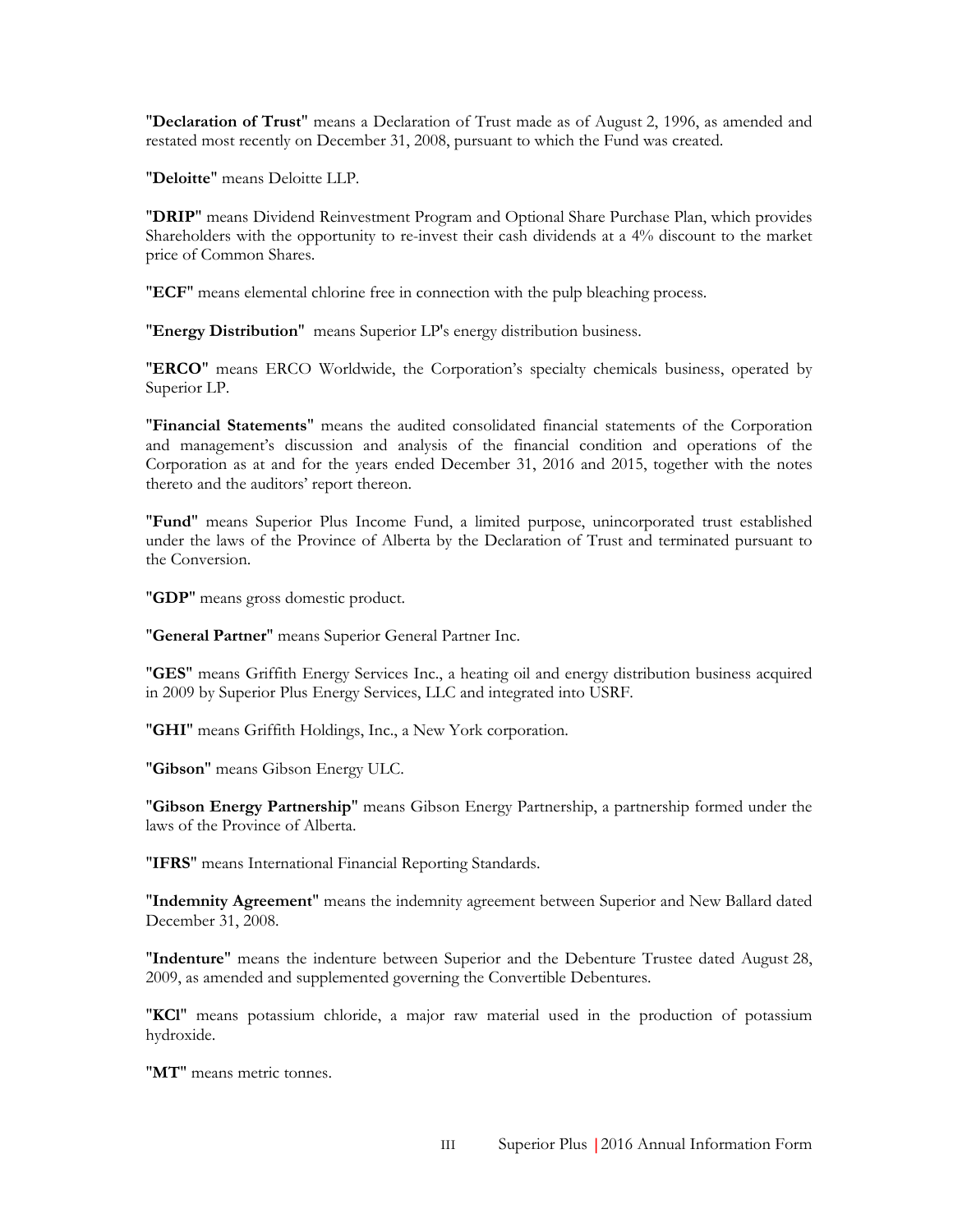"**New Ballard**" means the corporation created during the Conversion to carry on the business of Ballard which acquired all of the assets and assumed all of the liabilities of Ballard.

"**NYMEX**" means the New York Mercantile Exchange, a commodity futures exchange.

"**Option Acquisition**" means the acquisition by Superior LP (or its designate) of the Option Right pursuant to the Option Purchase Agreement.

"**Option Agreement**" means the option agreement to be entered into at closing under the Option Purchase Agreement granting the Option Right

"**Option Guarantee**" has the meaning ascribed thereto under the heading "Acquisition of Canwest – Summary of the Option Agreement – Supporting Agreements".

"**Option Purchase Agreement**" means the option purchase agreement dated February 13, 2017 pursuant to which Superior LP (or its designate) will acquire the Option Right.

"**Option Right**" means an irrevocable option to purchase the Canwest Securities for the aggregate purchase price of \$1.00, subject to certain adjustments.

"**Partnership Agreement**" means the limited partnership agreement made as of September 17, 2006, as amended and restated on December 31, 2008, pursuant to which Superior General Partner Inc., as general partner of Superior LP, has exclusive authority to manage the business and affairs of Superior LP.

"**PCS**" means Potash Corporation of Saskatchewan Inc., a major supplier of KCl to ERCO.

"**Rack**" means the position at which fuel is acquired at the fixed loading structure of a refinery or distribution terminal for a tank truck or rail tank car (with reference to the fuel price and volume obtained at that position).

"**S&P**" means Standard & Poor's Rating Services, a division of The McGraw-Hill Companies, Inc.

"**SEM**" means Superior Energy Management, the Corporation's former fixed-price energy services business which was part of its energy distribution business.

"**SGL**" means Superior Gas Liquids, the Corporation's natural gas liquids wholesale marketing business and part of its energy distribution business.

"**Shareholder Rights Plan**" means the shareholder rights plan agreement between Superior and Computershare Trust Company of Canada dated February 16, 2012, as amended and restated on May 1, 2015.

"**Shareholders**" means the holders of the Common Shares of the Corporation.

"**Specialty Chemicals**" means Superior LP's specialty chemicals business.

"**SRH**" means Sunoco Retail Heat, a heating oil and energy distribution business acquired in 2009 by Superior Plus Energy Services, LLC and integrated into USRF.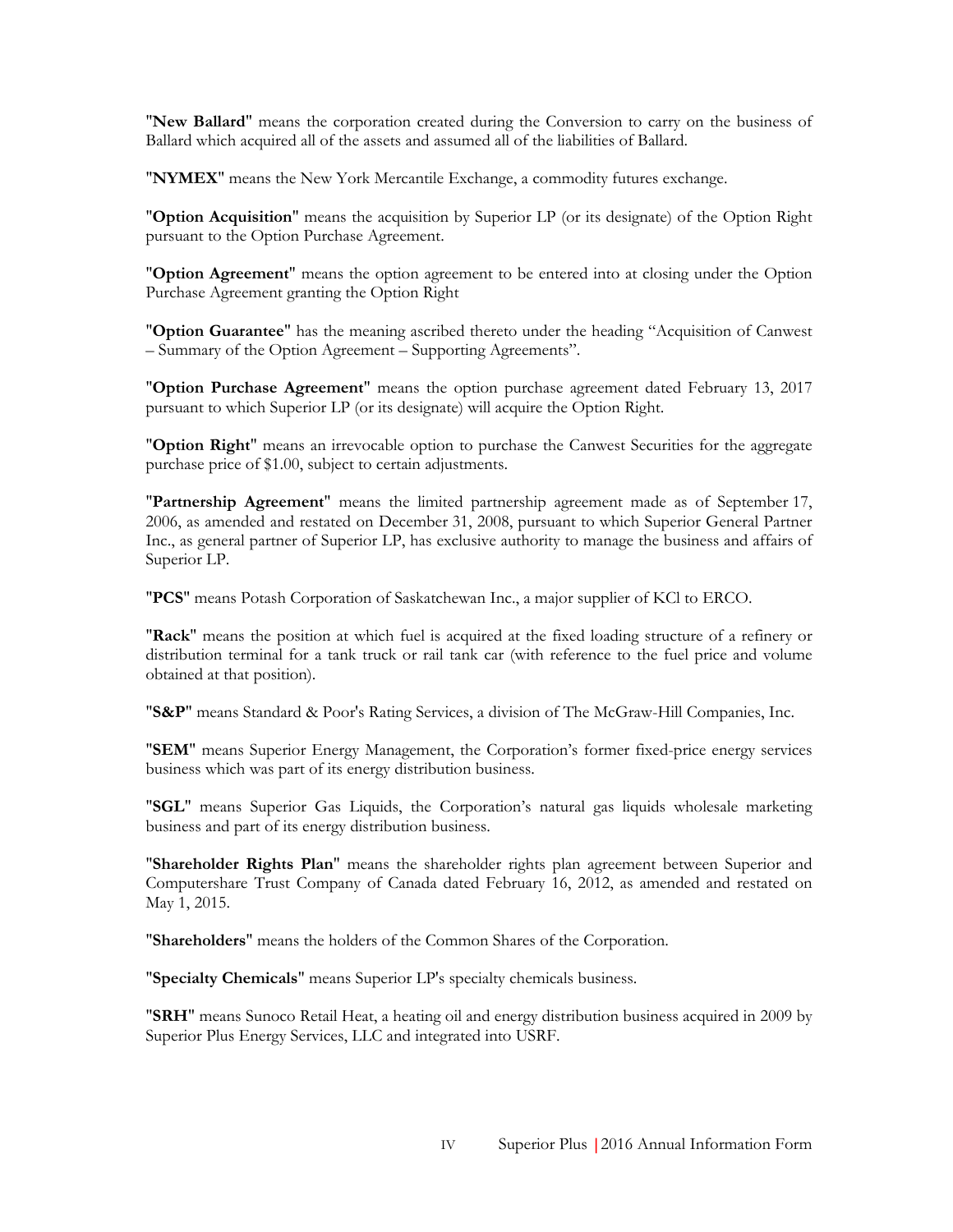"**Strategic Supply Agreement**" means the agreement between the specialty chemicals business and Tronox LLC entered into on October 31, 2013 to purchase and market up to 130,000 MT of sodium chlorate on an annual basis from the Tronox Hamilton, Mississippi facility.

"**Superior LP**" means Superior Plus LP, an Ontario limited partnership, that conducts the operations of the Corporation.

"**Superior Propane**" means Superior Propane, the Corporation's Canadian propane distribution and related services business.

"**Tax Act**" means the *Income Tax Act* (Canada).

"**Transition Services Agreement**" has the meaning ascribed thereto under the heading "Superior LP's Operations – The Acquisition – Summary of the Option Agreement – Supporting Agreements."

"**Trucking Agreement**" has the meaning ascribed thereto under the heading "Superior LP's Operations – The Acquisition – Summary of the Option Agreement – Supporting Agreements."

"**Trustee**" means Computershare Trust Company of Canada.

"**TSSA**" means the Technical Standards and Safety Authority of Ontario.

"**TSX**" means the Toronto Stock Exchange.

"**U.S. Note Agreement**" means the agreement between Superior LP (as successor to Superior Plus Inc.) and certain U.S. investors dated October 29, 2003, as amended, whereby Superior issued the U.S. Notes.

"**U.S. Notes**" means US\$160.0 million senior secured notes issued by Superior LP (as successor to Superior Plus Inc.) on October 29, 2003, which were repaid on October 25, 2015.

"**U.S. Refined Fuels**" or "**USRF**" means the Corporation's propane and energy distribution business, including SRH, GES and GHI operating under the trade name "Superior Plus Energy Services" in the United States.

Unless otherwise stated, all sums of money referred to in this AIF are expressed in Canadian dollars.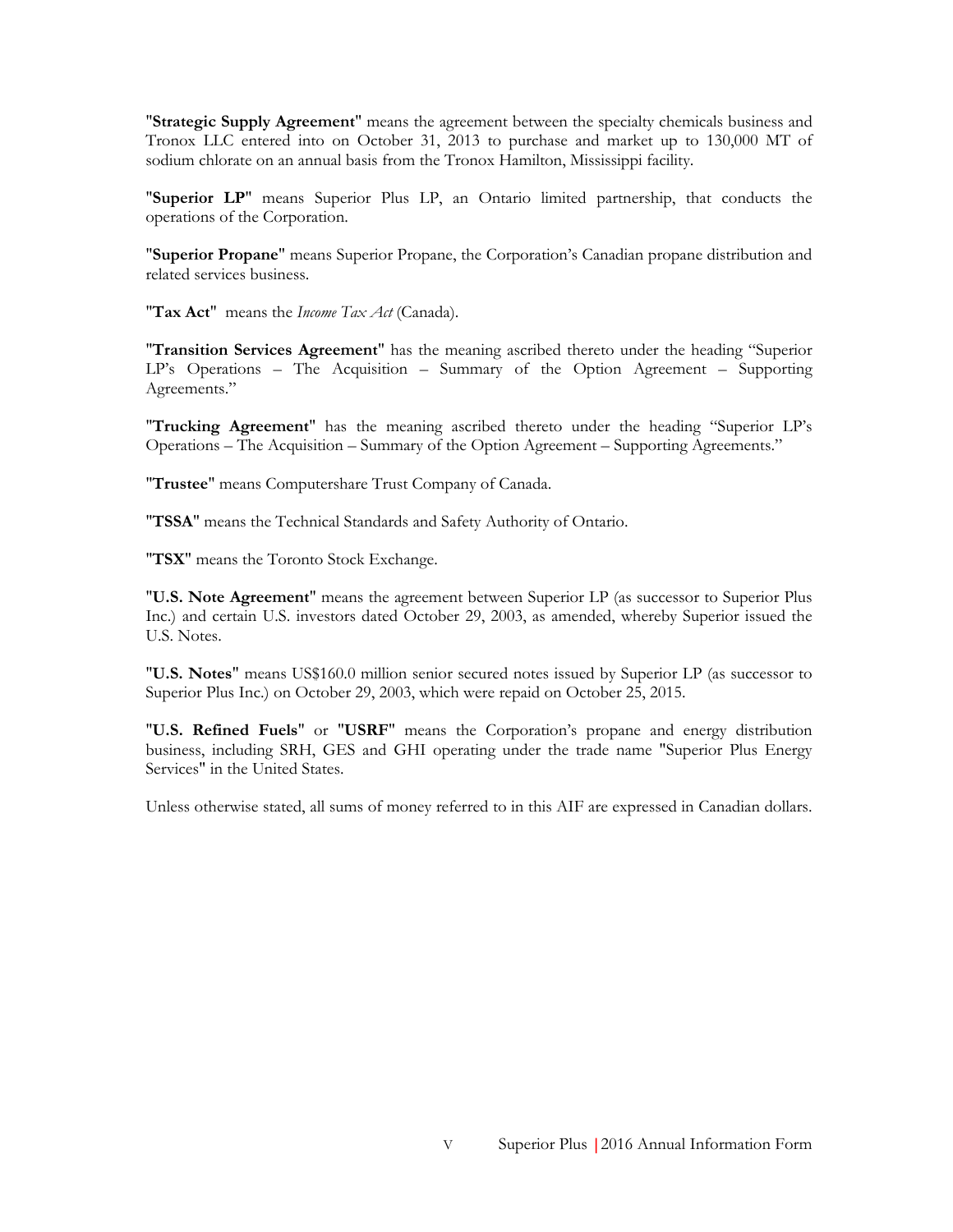# **FORWARD-LOOKING INFORMATION AND NON-GAAP MEASURES**

# **Forward Looking Information**

Certain information included herein is forward-looking information within the meaning of applicable Canadian securities laws. Forward-looking information may include statements regarding the objectives, business strategies to achieve those objectives, expected financial results (including those in the area of risk management), economic or market conditions, and the outlook of or involving Superior, Superior LP and its businesses. Such information is typically identified by words such as "anticipate", "believe", "continue", "could", "estimate", "expect", "plan", "intend", "forecast", "future", "guidance", "may", "predict", "project", "should", "strategy", "target", "will" or similar expressions suggesting future outcomes.

Forward-looking information in this AIF may include business strategy and objectives, development plans and programs, business conditions, business expansion and improvement projects and expected timing of commercial production and the costs and benefits associated therewith, market conditions in Canada and the U.S., tax consequences of the Conversion, the expected challenge by the CRA of the tax consequences of the Conversion (and the expected timing and impact of such process including any payment of taxes and the quantum of such payments), future income taxes and the basis of preparation of future tax returns, the impact of proposed changes to Canadian tax legislation or U.S. tax legislation, future economic conditions, future exchange rates and exposure to such rates and incremental earnings associated with such risks, dividend strategy, payout ratio, expected weather, expectations in respect of global economic environment, Superior's trading strategies and the risk involved in these strategies, the impact of certain hedges on future reported earnings and cash flows, commodity prices and costs, the impact of contracts for commodities, demand for propane, heating oil and similar products, demand for chemicals including sodium chlorate and chlor-alkali, anticipated costs and benefits of restructuring activities, effect of operational and technological improvements, future working capital levels, expected governmental regulatory regimes and legislation and their expected impact on regulatory and compliance costs, expectations for the outcome of existing potential legal and contractual claims, timing for renegotiation of collective bargaining agreements, expected leverage ratios and debt repayment, estimated regulatory costs, expected closing of the Acquisition, anticipated benefits of the Acquisition, Superior's ability to obtain financing on acceptable terms, expected timing and benefits of the Acquisition, expected life of facilities and statements regarding net working capital and capital expenditure requirements of Superior or Superior LP.

Forward-looking information is provided for the purpose of providing information about management's expectations and plans about the future and may not be appropriate for other purposes. Forward-looking information herein is based on various assumptions and expectations that Superior believes are reasonable in the circumstances. No assurance can be given that these assumptions and expectations will prove to be correct. Those assumptions and expectations are based on information currently available to Superior, including information obtained from third party industry analysts and other third party sources, and the historic performance of Superior's businesses. Such assumptions include anticipated financial performance, current business and economic trends, the amount of future dividends paid by Superior, business prospects, availability and utilization of tax basis, regulatory developments, currency, exchange and interest rates, trading data, cost estimates, Superior's ability to obtain financing on acceptable terms and the assumptions set forth below; such assumptions are subject to the risks and uncertainties set forth below.

By its very nature, forward-looking information involves numerous assumptions, risks and uncertainties, both general and specific. Should one or more of these risks and uncertainties materialize or should underlying assumptions prove incorrect, as many important factors are beyond Superior's control, Superior's or Superior LP's actual performance and financial results may vary materially from those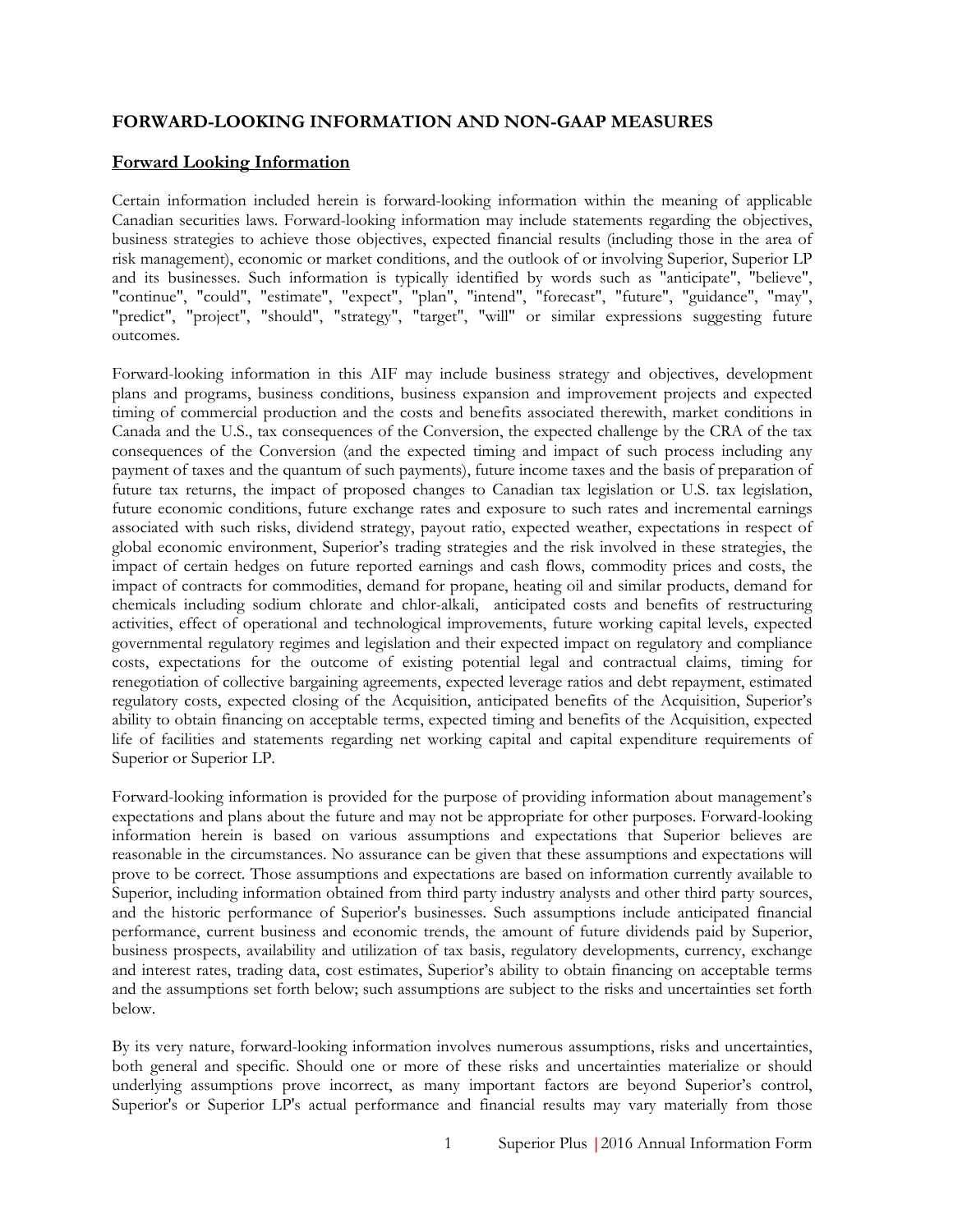estimates and intentions contemplated, expressed or implied in the forward-looking information. These risks and uncertainties include incorrect assessments of value when making acquisitions, increases in debt service charges, the loss of key personnel, fluctuations in foreign currency and exchange rates, inadequate insurance coverage, liability for cash taxes, counterparty risk, compliance with environmental laws and regulations, operational risks involving Superior's facilities, force majeure, labour relations matters, Superior's ability to access external sources of debt and equity capital, and the risks identified in (i) this AIF under the heading "Risk Factors" and (ii) Superior's Financial Statements. The preceding list of assumptions, risks and uncertainties is not exhaustive.

When relying on our forward-looking information to make decisions with respect to Superior, investors and others should carefully consider the preceding factors, other uncertainties and potential events. Any forward-looking information is provided as of the date of this AIF and, except as required by law, neither Superior nor Superior LP undertakes to update or revise such information to reflect new information, subsequent or otherwise. For the reasons set forth above, investors should not place undue reliance on forward-looking information.

## **With respect to forward-looking information contained in this AIF, and in addition to other assumptions identified in this AIF, we have made the following assumptions regarding, among other things:**

## **Corporate**

- economic growth in Canada and the United States is expected to increase modestly;
- Superior is expected to continue to attract capital and obtain financing on acceptable terms;
- Superior's estimated total debt to adjusted EBITDA ratio is based on maintenance and growth related expenditures of \$100 to \$105 million in 2017 and working capital funding requirements which do not contemplate any significant commodity price changes;
- Superior is substantively hedged for its estimated U.S. dollar exposure for 2017, and due to the hedge position, a change in the Canadian to U.S. dollar exchange rate for 2017 would not have a material impact to Superior. The foreign currency exchange rate between the Canadian dollar and U.S. dollar is expected to average 0.75 in 2017 on all unhedged foreign currency transactions;
- financial and physical counterparties are expected to continue fulfilling their obligations to Superior;
- regulatory authorities are not expected to impose any new regulations impacting Superior;
- Superior's average interest rate on floating-rate debt is expected to be modestly lower in 2017; and
- Canadian and United States based cash taxes are expected to be minimal for 2017 based on existing statutory income tax rates and the ability to use available tax basis.

## **Energy Distribution**

- average weather across Canada and the Northeast United States, as measured by degree days, is expected to be consistent with the recent five-year average;
- gross profit for 2017 in the Canadian propane business is anticipated to be consistent to modestly higher than 2016 due to increased sales volumes related to sales and marketing initiatives and normal weather, partially offset by a decrease in oil volumes;
- gross profit in the Canadian propane business will benefit from procurement initiatives and supply contracts;
- gross profit for 2017 in the USRF business is anticipated to be higher than 2016 due to increased sales volumes related to sales and marketing initiatives and normal weather;
- wholesale propane and USRF-related prices are not anticipated to significantly affect demand for propane and refined fuels and related services; and
- operating costs are expected to be lower due to continuous improvement initiatives.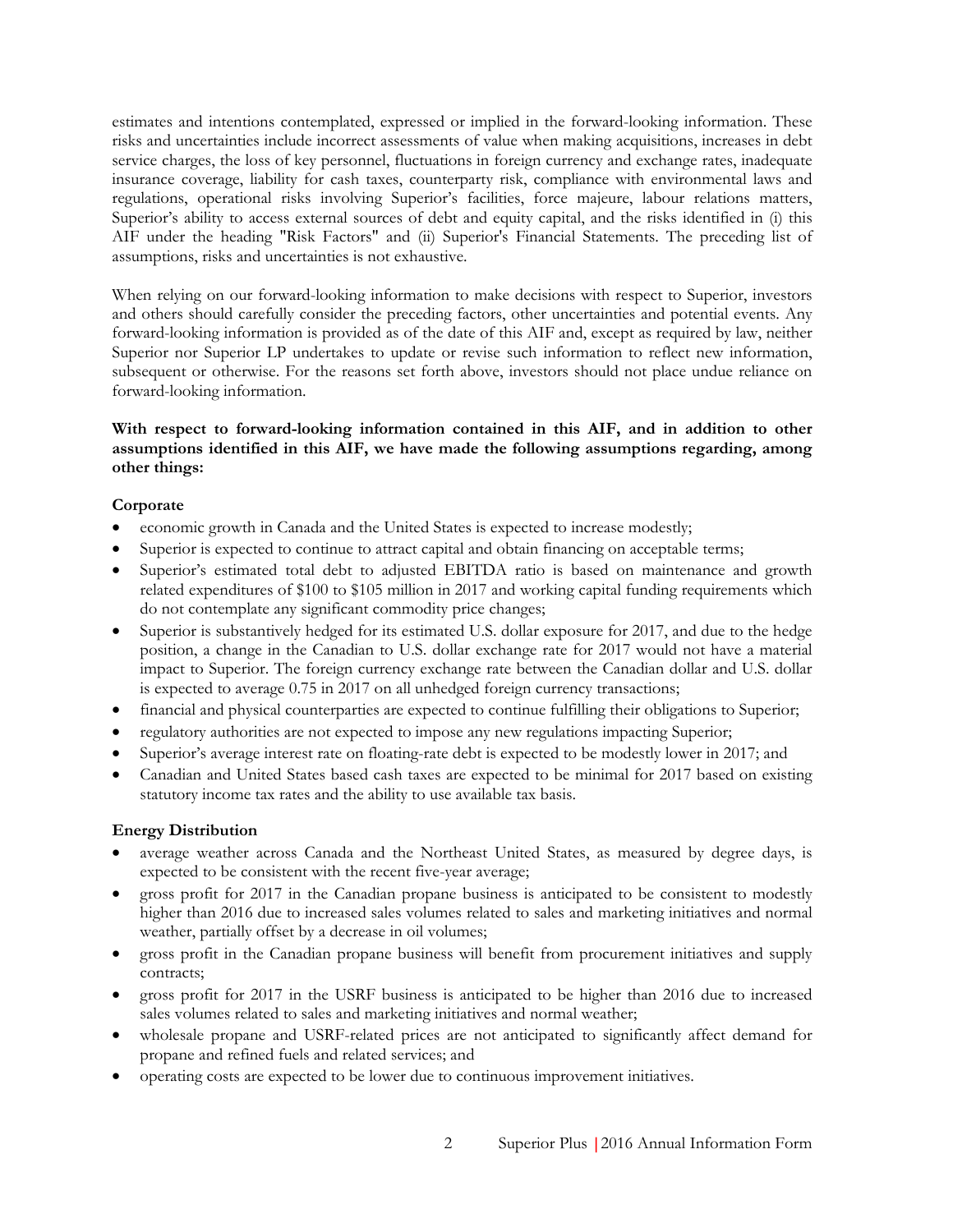#### **Specialty Chemicals**

- adjusted EBITDA from operations for 2017 in the sodium chlorate segment is anticipated to be consistent with to modestly lower than 2016 as modest improvements in sodium chlorate pricing are expected to be offset by expected increases in electricity mill rates;
- adjusted EBITDA from operations for 2017 in the chlor-alkali segment is anticipated to be consistent to modestly higher than 2016 due to an increase in netback prices for caustic soda, chlorine and hydrochloric acid and improvements in caustic potash volumes; and
- average plant utilization will approximate 90%-95% in 2017.

# **Non-GAAP Financial Measures**

In this AIF, Superior has used the following terms that are not defined by GAAP, but are used by management to evaluate the performance of Superior and its business. These measures may also be used by investors, financial institutions and credit rating agencies to assess Superior's performance and ability to service debt. Non-GAAP financial measures do not have standardized meaning prescribed by GAAP and are therefore unlikely to be comparable to similar measures presented by other companies. Securities regulations require that Non-GAAP financial measures are clearly defined, qualified and reconciled to their most comparable GAAP financial measures. Except as otherwise indicated, these Non-GAAP financial measures are calculated and disclosed on a consistent basis from period to period. Specific items may only be relevant in certain periods.

The intent of Non-GAAP financial measures is to provide additional useful information to investors and analysts and the measures do not have any standardized meaning under IFRS. The measures should not, therefore, be considered in isolation or used in substitute for measures of performance prepared in accordance with IFRS. Other issuers may calculate Non-GAAP financial measures differently.

Investors should be cautioned that AOCF, adjusted EBITDA and compliance EBITDA from operations, and adjusted EBITDA should not be construed as alternatives to net earnings, cash flow from operating activities or other measures of financial results determined in accordance with GAAP as an indicator of Superior's performance.

Non-GAAP financial measures are identified and defined as follows:

## **Adjusted Operating Cash Flow and Adjusted Operating Cash Flow per Share**

AOCF is equal to cash flow from operating activities as defined by IFRS, adjusted for changes in noncash working capital, other expenses, non-cash interest expense, current income taxes and finance costs. Superior may deduct or include additional items in its calculation of AOCF; these items would generally, but not necessarily, be infrequent in nature and could distort the analysis of trends in business performance. Excluding these items does not imply they are non-recurring. AOCF and AOCF per share are presented before and after transaction and other costs.

AOCF per share before transaction and other costs is calculated by dividing AOCF before transaction and other costs by the weighted average number of shares outstanding. AOCF per share is calculated by dividing AOCF by the weighted average number of shares outstanding.

AOCF is the main performance measure used by management and investors to evaluate Superior's ongoing performance of its businesses and ability to generate cash flow. AOCF represents cash flow generated by Superior that is available for, but not necessarily limited to, changes in working capital requirements, investing activities and financing activities of Superior. AOCF is also used as one component in determining short-term incentive compensation for certain management employees.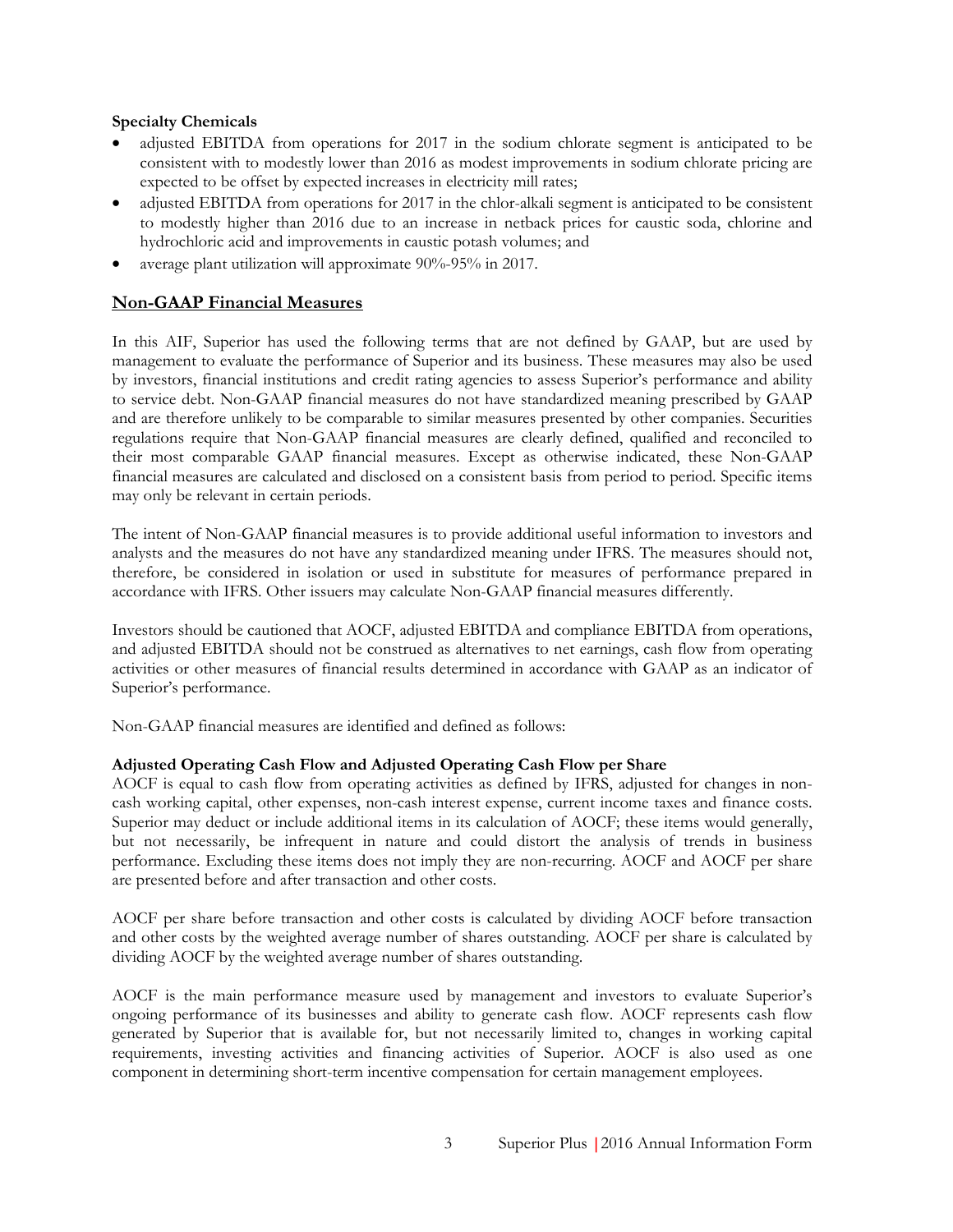The seasonality of Superior's individual quarterly results must be assessed in the context of annualized AOCF. Adjustments recorded by Superior as part of its calculation of AOCF include, but are not limited to, the impact of the seasonality of Superior's businesses, principally the Energy Distribution segment, by adjusting for non-cash working capital items, thereby eliminating the impact of the timing between the recognition and collection/payment of Superior's revenues and expenses, which can differ significantly from quarter to quarter. AOCF is reconciled to net cash flow from operating activities in the Management's Discussion and Analysis ("MD&A").

#### **Adjusted EBITDA**

Adjusted EBITDA represents earnings before taxes, depreciation, amortization, losses/(gains) on disposal of assets, finance expense, restructuring costs and unrealized gains/(losses) on derivative financial instruments. Adjusted EBITDA is used by Superior and investors to assess its consolidated results and those of its operating segments. Adjusted EBITDA from operations is reconciled to net earnings in the MD&A.

#### **Adjusted EBITDA from operations**

Adjusted EBITDA from operations is defined as adjusted EBITDA excluding gains/(losses) on foreign currency hedging contracts, corporate costs and transaction and other costs. For purposes of this MD&A, foreign currency hedging contract gains and losses are excluded from the results of the operating segments. Adjusted EBITDA from operations is used by Superior and investors to assess the results of its operating segments. Adjusted EBITDA from operations is reconciled to net earnings before income taxes.

#### **Compliance EBITDA**

Compliance EBITDA represents earnings before interest, taxes, depreciation, amortization and certain other non-cash expenses calculated on a 12-month trailing basis, giving pro forma effect to acquisitions and divestitures, and is used by Superior to calculate compliance with its debt covenants and other credit information. Compliance EBITDA is reconciled to net earnings in the MD&A.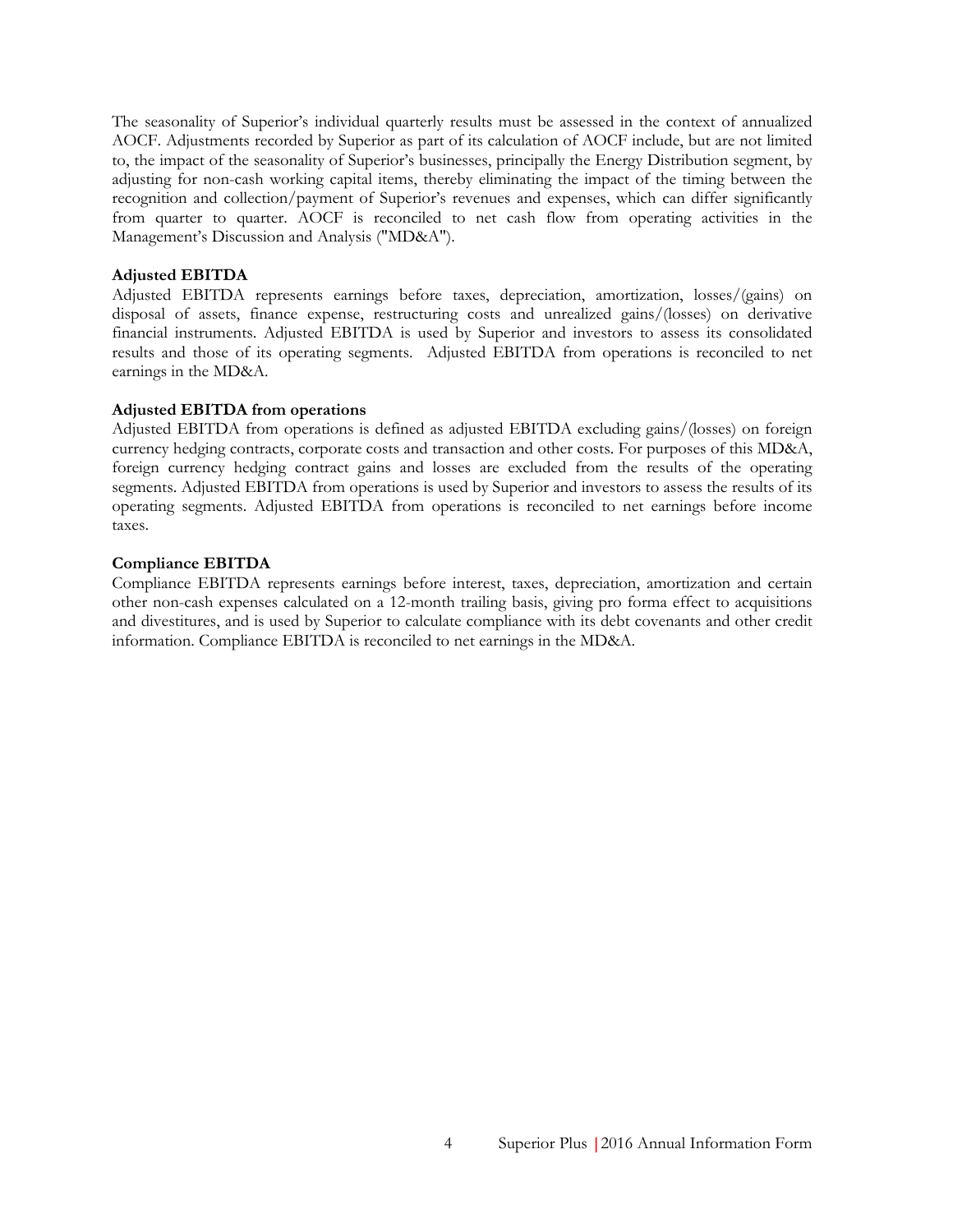# **CORPORATE STRUCTURE**

## **Superior Plus Corp.**

Superior is incorporated under the CBCA and is the successor to the Fund. The Fund was a limited purpose, unincorporated trust established under the laws of the Province of Alberta by the Declaration of Trust. On December 31, 2008, the Fund was converted to a corporation pursuant to the Arrangement involving, among others, the Fund and Ballard and was renamed "Superior Plus Corp."

Superior, directly or indirectly, holds 100% of Superior LP, a limited partnership formed between Superior General Partner Inc., as general partner and Superior, as the limited partner. Specifically, Superior owns all of the Class A limited partnership units of Superior LP and all of the common shares of the General Partner. Superior's investment in Superior LP was financed through the issuance of equity securities and Convertible Debentures. See "Capital Structure – Share Capital – Convertible Debentures". Superior pays dividends to its Shareholders from the income received on its investment in Superior LP after payment of Superior's expenses and interest payments to the Debentureholders.

As of September 8, 2015, Superior relocated its head and registered office from Calgary, Alberta to Suite 401, 200 Wellington Street West, Toronto, Ontario, M5V 3C7.

## **Superior Plus LP**

Superior LP is a limited partnership formed on September 17, 2006. Superior General Partner Inc. is the general partner of Superior LP and Superior is the limited partner of Superior LP.

Superior LP is a diversified limited partnership with two operating divisions comprised of the following businesses:

#### **Energy Distribution**, which includes:

- Superior Propane, the propane distribution and related services business operating under the trade name "Superior Propane";
- USRF, a propane and energy distribution business operating under the trade name "Superior Plus Energy Services"; and
- SGL, a natural gas liquids wholesale marketing business operating under the trade name "Superior Gas Liquids".

**Specialty Chemicals**, which includes:

 ERCO, the specialty chemicals business, operating under the trade name "ERCO Worldwide".

The head and registered office of Superior LP is located at Suite 401, 200 Wellington Street West, Toronto, Ontario, M5V 3C7.

#### **The General Partner**

Superior General Partner Inc., the general partner of Superior LP, was formed on January 1, 2009 pursuant to the amalgamation of Superior Plus Inc. and Superior Plus Administration Inc. under the CBCA. The General Partner is a wholly-owned subsidiary of Superior Plus Corp. The head and registered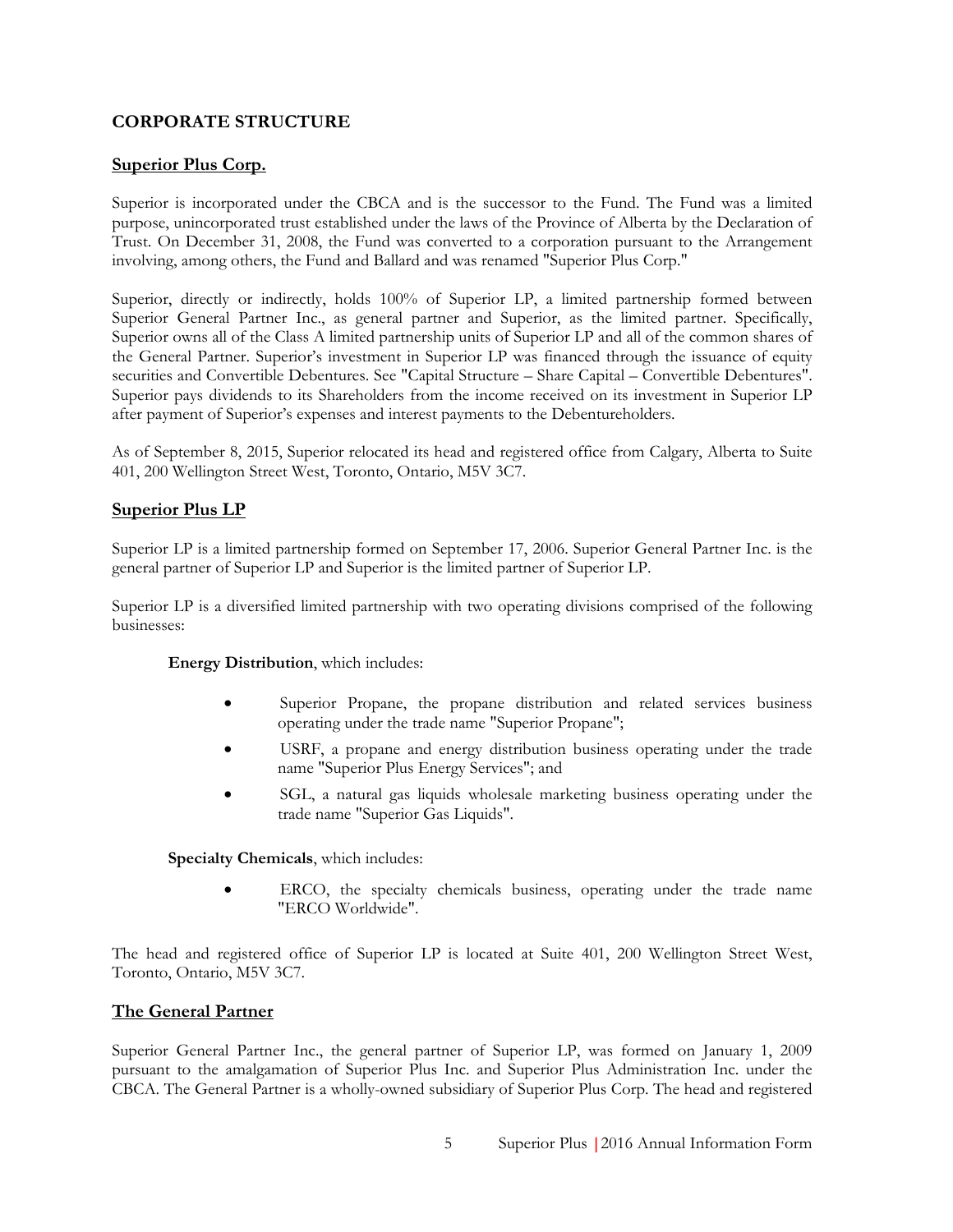office of the General Partner is located at Suite 401, 200 Wellington Street West, Toronto, Ontario, M5V 3C7.

Under the Partnership Agreement, the General Partner has exclusive authority to manage the business and affairs and generally make all decisions regarding the business of Superior LP. The General Partner is, among other things, authorized to cause Superior LP to issue at any time, securities (including debt securities) without the consent or approval of the limited partners on terms and conditions as determined by the General Partner and which the General Partner determines in good faith to be in the best interests of Superior LP. The General Partner is to exercise its powers and discharge its duties honestly, in good faith and in the best interests of Superior LP and to exercise the care, diligence and skill of a reasonably prudent person in comparable circumstances.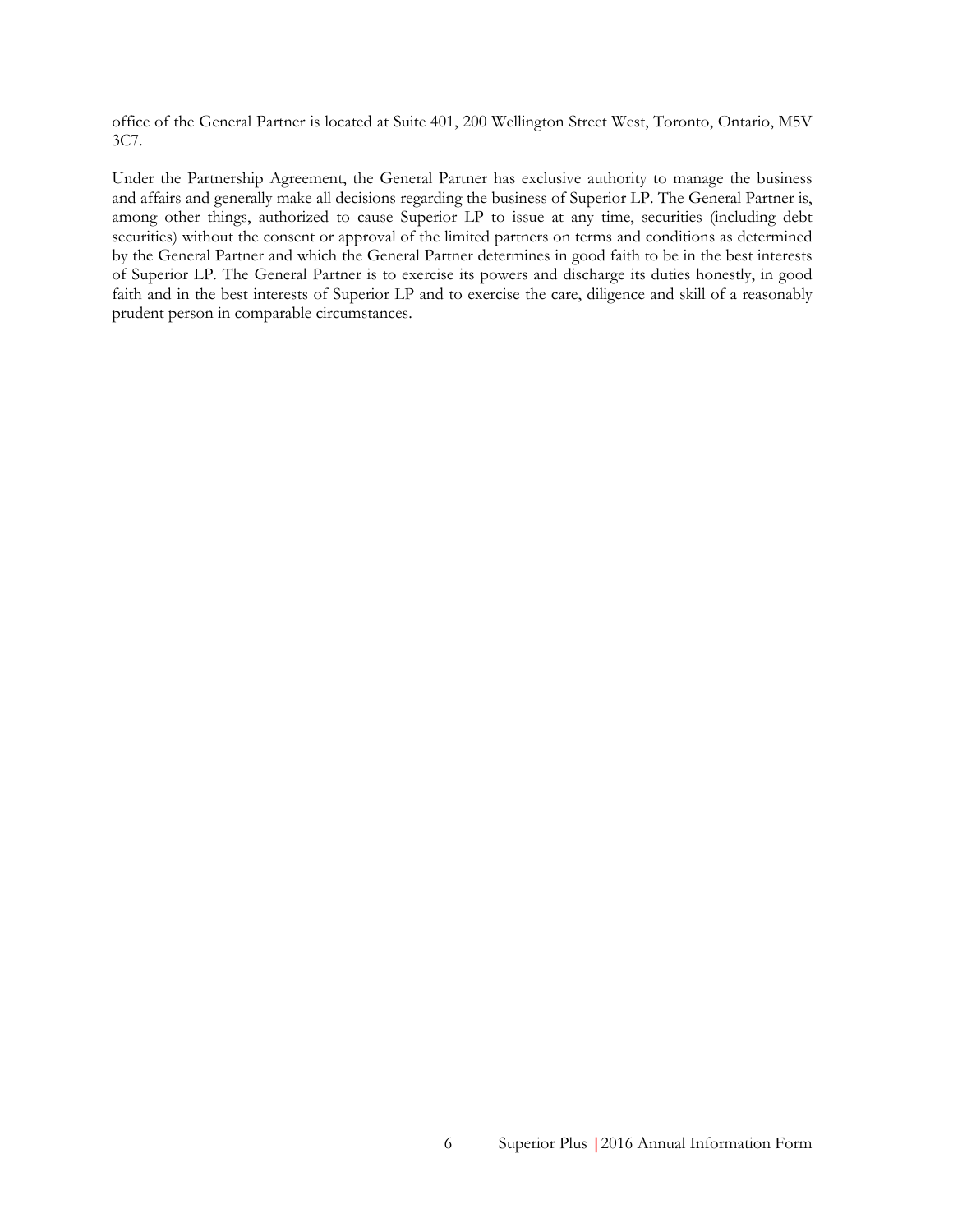The following is a diagram of the structure of Superior and its principal subsidiaries as of February [22], 2017:

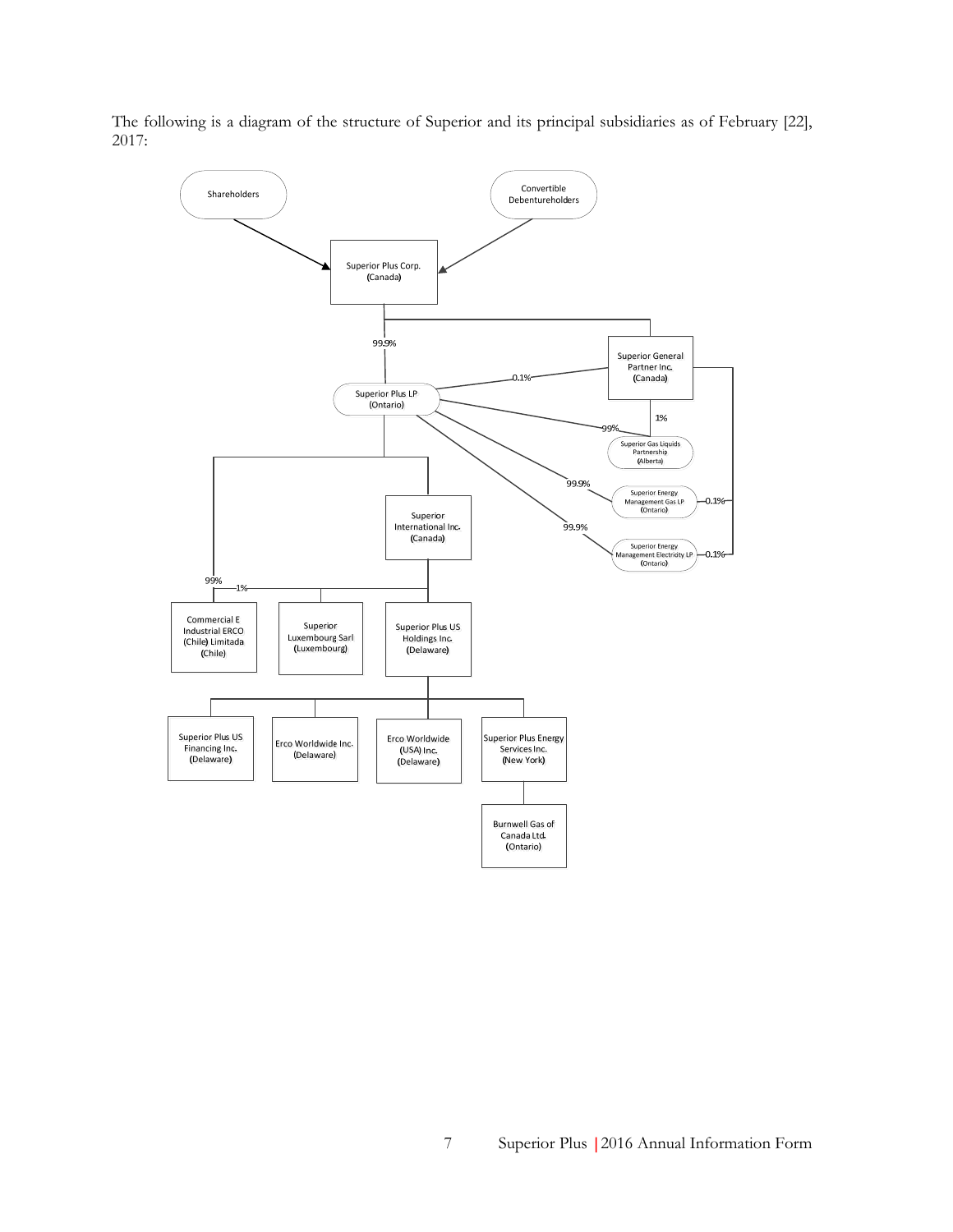# **GENERAL DEVELOPMENT OF SUPERIOR**

# **Three Year History**

Superior's strategy includes developing and executing sound business strategies in each of Superior LP's businesses while further expanding and improving such business operations over time. The following is a general description of the development of the Corporation over the past three years.

## **Shareholder Rights Plan**

On February 16, 2012, the Board of Directors of Superior approved and Superior entered into a Shareholder Rights Plan with Computershare Trust Company of Canada to ensure, to the extent possible, that all Shareholders are treated equally and fairly in connection with any takeover bid for Superior. The Shareholder Rights Plan was amended, restated and ratified by Shareholders at an annual and special meeting of Shareholders held on May 2, 2012, and confirmed at the annual and special meeting of Shareholders on May 1, 2015 in accordance with the rules of the TSX which require that Shareholders must confirm the Shareholder Rights Plan every three years. See "Capital Structure – Shareholder Rights Plan".

## **Credit Facility and Term Loan Facility**

On March 28, 2012, Superior amended and restated its credit agreement among Superior, Superior LP and eight financial institutions as lenders (the "**Credit Facility**") providing for, among other things, the extension of the maturity date to June 27, 2015 and reduction of the size of the Credit Facility to \$570 million.

On June 11, 2013, Superior extended the maturity date of the Credit Facility to June 27, 2016. The size of the Credit Facility and financial covenants were unchanged.

On February 14, 2014, Superior entered into a term loan facility with the Bank of Nova Scotia for up to \$125 million for a maximum period of six months to fund working capital requirements. On April 25, 2014, this term loan facility was repaid.

On June 20, 2014 and November 26, 2014, Superior extended the maturity date of the Credit Facility, totaling \$570 million, to June 27, 2018. The Credit Facility can be expanded up to \$750 million. An accordion feature was added to the Credit Facility allowing for an additional \$180 million of capacity.

On May 27, 2015, Superior extended the maturity date of the Credit Facility to June 27, 2019.

On December 22, 2015, Superior extended the maturity date of the Credit Facility to December 22, 2019 and increased the syndicate to a group of ten lenders. For further information pertaining to the Credit Facility, see "Long-Term Debt – Credit Facility".

## **Note Financings**

On October 29, 2003, Superior Plus Inc. issued, by way of a private placement pursuant to an agreement between Superior LP (as successor to Superior Plus Inc.) and certain U.S. private placement investors, primarily consisting of U.S. insurance companies (the "**U.S. Note Agreement**"), an aggregate of US\$160.0 million senior secured notes (the "**U.S. Notes**"). The last US\$30 million of the U.S. Notes that were outstanding were repaid on October 25, 2015.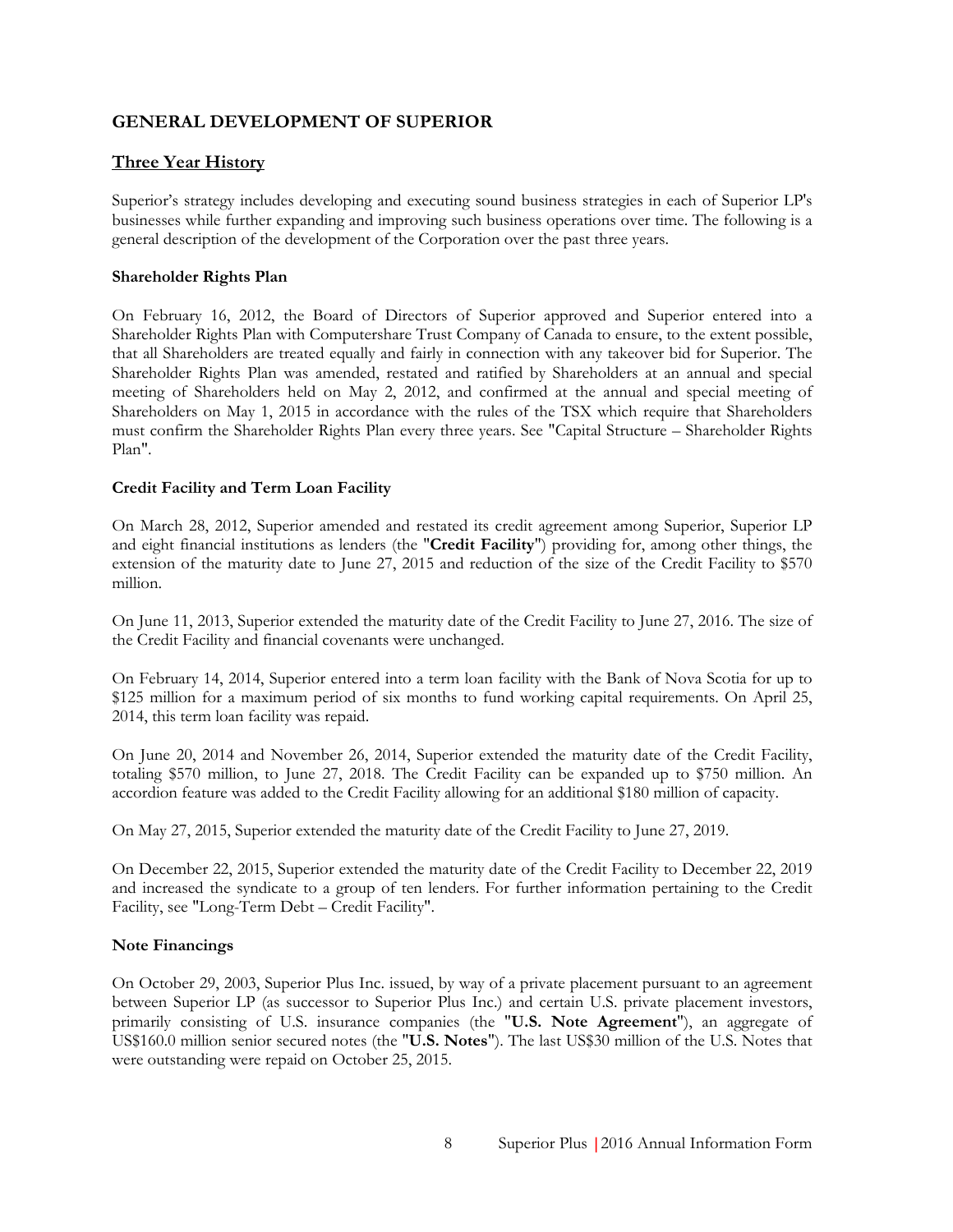On December 9, 2014, Superior LP completed a private placement offering of \$200 million principal amount of 6.5% Notes due December 9, 2021. The net proceeds of the senior unsecured note financing were used to repay indebtedness under the Credit Facility and for general corporate purposes. See "Long-Term Debt – 6.5% Notes".

## **Convertible Debenture Redemptions**

On June 30, 2015, Superior redeemed the entire \$172.5 million of its 5.75% Debentures due June 30, 2017.

On December 14, 2015, Superior redeemed the entire \$69.3 million of its 7.50% Debentures due October 31, 2016.

On September 15, 2016, Superior redeemed the entire \$150 million of its 6.0% Debentures (2018) due June 30, 2018.

## **Equity Financings**

On October 28, 2015, Superior completed a public offering of 13,888,895 Common Shares (including an over-allotment option) in the capital of Superior at a price of \$10.35 per Common Share for net proceeds of approximately \$138 million (the "**2015 Equity Offering**"). The net proceeds of the 2015 Equity Offering were used to reduce indebtedness under the Credit Facility and for general corporate purposes.

## **Dividend**

On October 30, 2014, Superior increased its monthly dividend by 20% to \$0.06 per Common Share or \$0.72 per Common Share on an annualized basis from the prior monthly level of \$0.05 per Common Share or \$0.60 per Common Share on an annualized basis, effective with Superior's November 2014 dividend.

#### **Dividend Reinvestment Program**

On December 29, 2015, Superior's Board of Directors approved the reinstatement of the DRIP, commencing with the payment of the December 2015 dividend paid on January 15, 2016. The DRIP provides Shareholders with an opportunity to re-invest their cash dividends in the future growth of the business at a 4% discount to the market price of Common Shares.

Due to the termination of the acquisition of Canexus and the divestiture of CPD, Superior suspended its DRIP after the payment of the August 2016 dividend on September 15, 2016. Superior's DRIP will remain in place should Superior elect to reactivate the DRIP, subject to regulatory approval, at a later date.

#### **Receipt of Reassessments from CRA**

On April 2, 2013, Superior received, from the CRA, Notices of Reassessment for Superior's 2009 and 2010 taxation years reflecting the CRA's intent to challenge the tax consequences of the Conversion. The CRA's position is based on the acquisition of control rules and the general anti-avoidance rules in the Income Tax Act (Canada). On May 8, 2013 and August 7, 2013, respectively, Superior filed a Notice of Objection and a Notice of Appeal with respect to the Notices of Reassessment received on April 2, 2013. Superior has been reassessed for subsequent taxation years by the CRA and the provincial tax agencies and has filed a Notice of Objection for each Notice of Assessment received. The outcome of this litigation cannot be predicted with any certainty.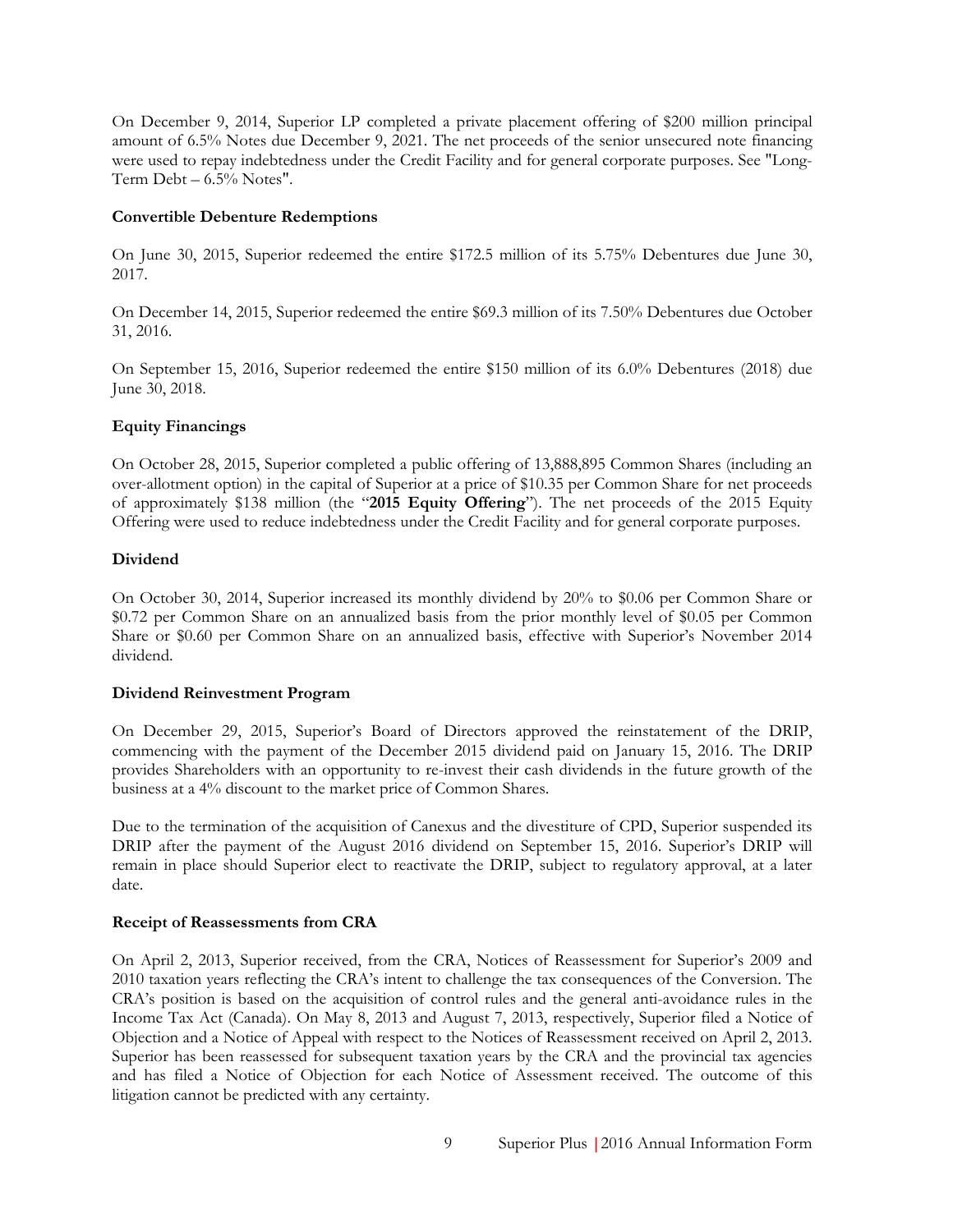The table below summarizes Superior's estimated tax liabilities and payment requirements associated with the received and anticipated Notices of Reassessment. Upon receipt of the Notices of Reassessment, 50% of the taxes payable pursuant to such Notice of Reassessment must be remitted to the CRA within 90 days.

|                      |                          | 50% of the           |                           |
|----------------------|--------------------------|----------------------|---------------------------|
| <b>Taxation Year</b> | Taxes Payable (1)(2) (3) | Taxes Payable (1)(2) | <b>Month/Year Payable</b> |
| 2009/2010            | \$13.0                   | \$6.5                | Paid in April 2013        |
| 2011                 | \$15.0                   | \$7.5                | February 2015             |
| 2012                 | \$10.0                   | \$5.0                | February 2015             |
| 2013                 | \$11.0                   | \$5.5                | February 2015             |
| 2014                 | \$16.0                   | \$8.0                | December 2015             |
| 2015                 | \$1.0                    | \$0.5                | November 2016             |
| 2016                 | \$3.0                    | \$1.5                | 2017                      |
| 2017                 | \$24.0                   | \$12.0               | 2018                      |
| <b>Total</b>         | \$93.0                   | \$46.5               |                           |

Notes:

(1) In millions of dollars.

(2) Includes estimated interest and penalties up to payment date of 50%.

(3) Estimated based on Superior's previously filed tax returns, 2016 financial results and the midpoint of Superior's 2017 outlook.

A trial date has been set at the Tax Court of Canada in the spring of 2018. A decision is expected to be rendered six to twelve months after completion of the court hearings. If the decision of the Tax Court of Canada were to be appealed, the appeal process could reasonably be expected to take an additional two years. If Superior receives a positive decision then any taxes, interest and penalties paid to the CRA will be refunded plus interest. If Superior is unsuccessful, then any remaining taxes payable plus interest and penalties will have to be remitted to the CRA and Superior would not be able to use the tax attributes from the Conversion.

Superior remains confident in the appropriateness of its tax filing position and the expected tax consequences of the Conversion and currently intends to vigorously defend such position. Superior also strongly believes that there was no acquisition of control of Ballard and that the general anti-avoidance rule does not apply to the Conversion and, accordingly, has filed and intends to continue to file its future tax returns on a basis consistent with its view of the outcome of the Conversion. See "Risk Factors – General – Tax Reassessments".

#### **Strategic Supply Agreement**

On October 31, 2013, Superior announced that its specialty chemicals business had entered into a Strategic Supply Agreement with Tronox LLC ("**Tronox**") to purchase and market up to 130,000 MT of sodium chlorate on an annual basis from the Tronox Hamilton, Mississippi facility. In accordance with the Strategic Supply Agreement, Tronox decided to permanently shut down the facility in the fourth quarter of 2015. Superior paid Tronox \$3.25 million (USD) in January, 2016 for 2016 quarterly fees under the Strategic Supply Agreement. No further obligations exist between the parties in respect of the sodium chlorate portion of the agreement. See "Superior LP's Operations – Specialty Chemicals – Business Operations".

## **Warner's Acquisition**

On April 2, 2015, Superior completed the acquisition of certain assets constituting a retail propane and heating oil distribution business of Warner's Gas Service, Inc. in Vestal, New York for an aggregate purchase price of \$5.5 million, including deferred consideration and net of adjustments for net working capital. The acquisition provides the U.S. Refined Fuels business with access to additional distribution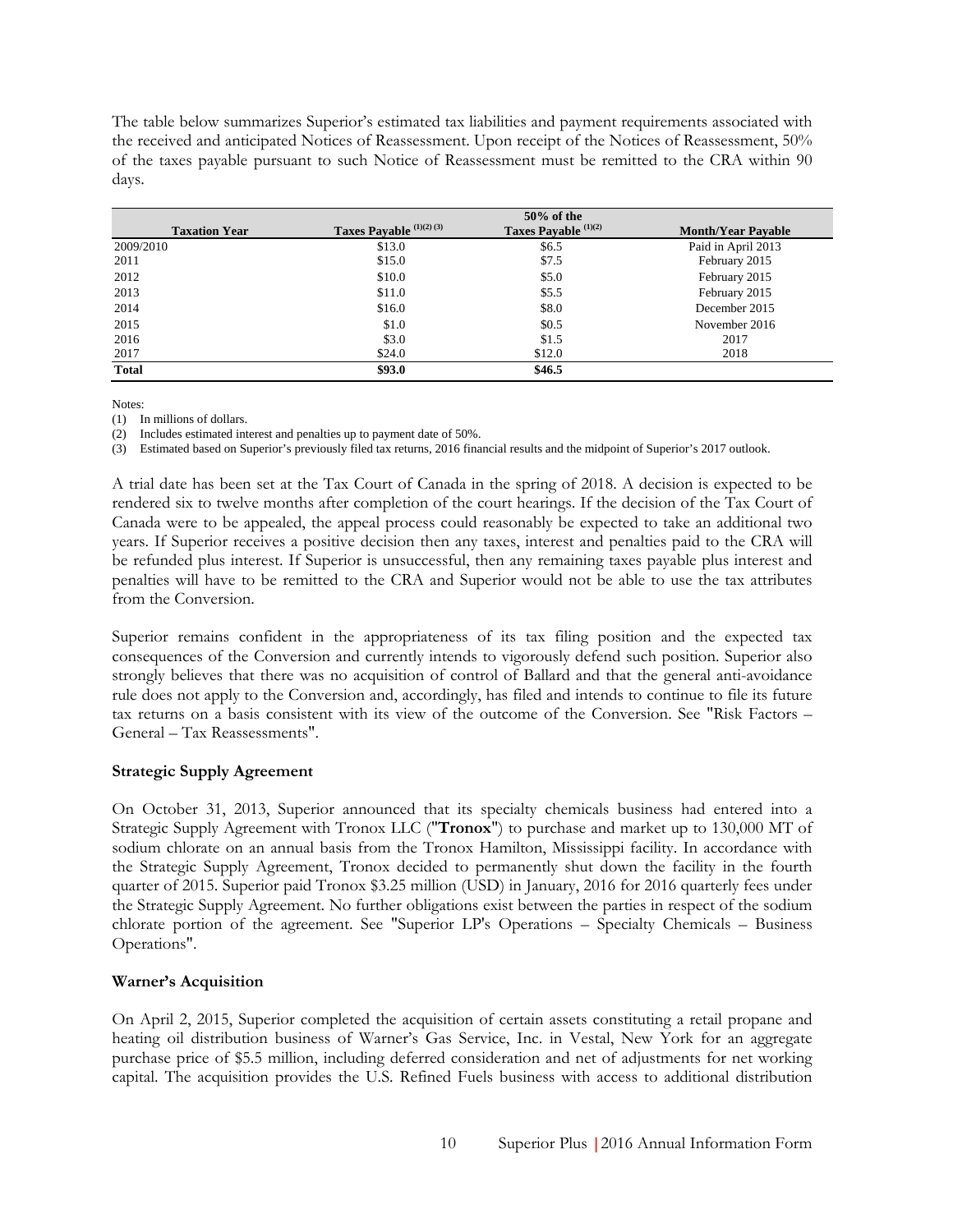facilities, propane and fuel oil customers, and expands its geographic reach into the north-eastern United States. The acquisition was financed by drawing on Superior's Credit Facility.

#### **Caledon Propane Acquisition**

On June 14, 2016, Superior acquired the assets of Caledon Propane Inc., a family-owned propane business with operations in Ontario and Manitoba. The total purchase price was \$8.2 million excluding taxes. The acquisition complements Superior Propane's existing business and provides access to additional propane customers in Ontario and Manitoba. The acquisition was funded by drawing on Superior's Credit Facility.

## **CPD Strategic Review and Sale**

On February 19, 2014, Superior announced that in light of the ongoing improvements in the United States construction industry, Superior was assessing strategic alternatives for its CPD segment and had engaged the services of a financial advisor.

On October 6, 2014, Superior announced that it had completed the strategic review of its CPD business and had determined not to proceed with a sale of CPD at the current time.

On July 5, 2016, Superior announced that it had entered into a definitive agreement to sell its CPD business for total cash consideration of US\$325 million to Foundation Building Materials, LLC. The divestiture closed on August 9, 2016.

## **SEM Strategic Review and Asset Sale**

On May 1, 2014, Superior closed the sale of its U.S. based residential and commercial electricity customer base, exiting both the residential and commercial Northeast U.S. based electricity markets in order to focus on the Canadian market.

During the second quarter of 2014, Superior commenced an assessment of the strategic alternatives for its fixed-price energy services segment and retained a financial advisor. As a result of the review, a formal process was initiated to solicit and assess offers for the potential divestiture of SEM. In 2015, Superior decided to cease marketing efforts and to allow existing customer contracts to expire with the intention of exiting this business. The fixed-price energy services assets were divested during the first quarter of 2016 and were sold for total consideration of \$4.3 million.

#### **Terminated Acquisition of Canexus**

On October 6, 2015, Superior announced that it had entered into an arrangement agreement with Canexus, pursuant to which Superior agreed to acquire all of the issued and outstanding common shares of Canexus by way of a court approved plan of arrangement.

On June 30, 2016, Superior terminated the arrangement agreement by providing Canexus with a termination notice specifying that Canexus had breached the arrangement agreement, failed to remedy such breaches and that, as a result, Superior was seeking payment from Canexus of a termination fee of \$25 million.

On July 12, 2016, Superior announced it had commenced legal action to recover the \$25 million termination fee from Canexus. Superior also filed a statement of defense to Canexus' claim for a reverse termination fee of \$25 million from Superior. Superior believes that Canexus' claim for the reverse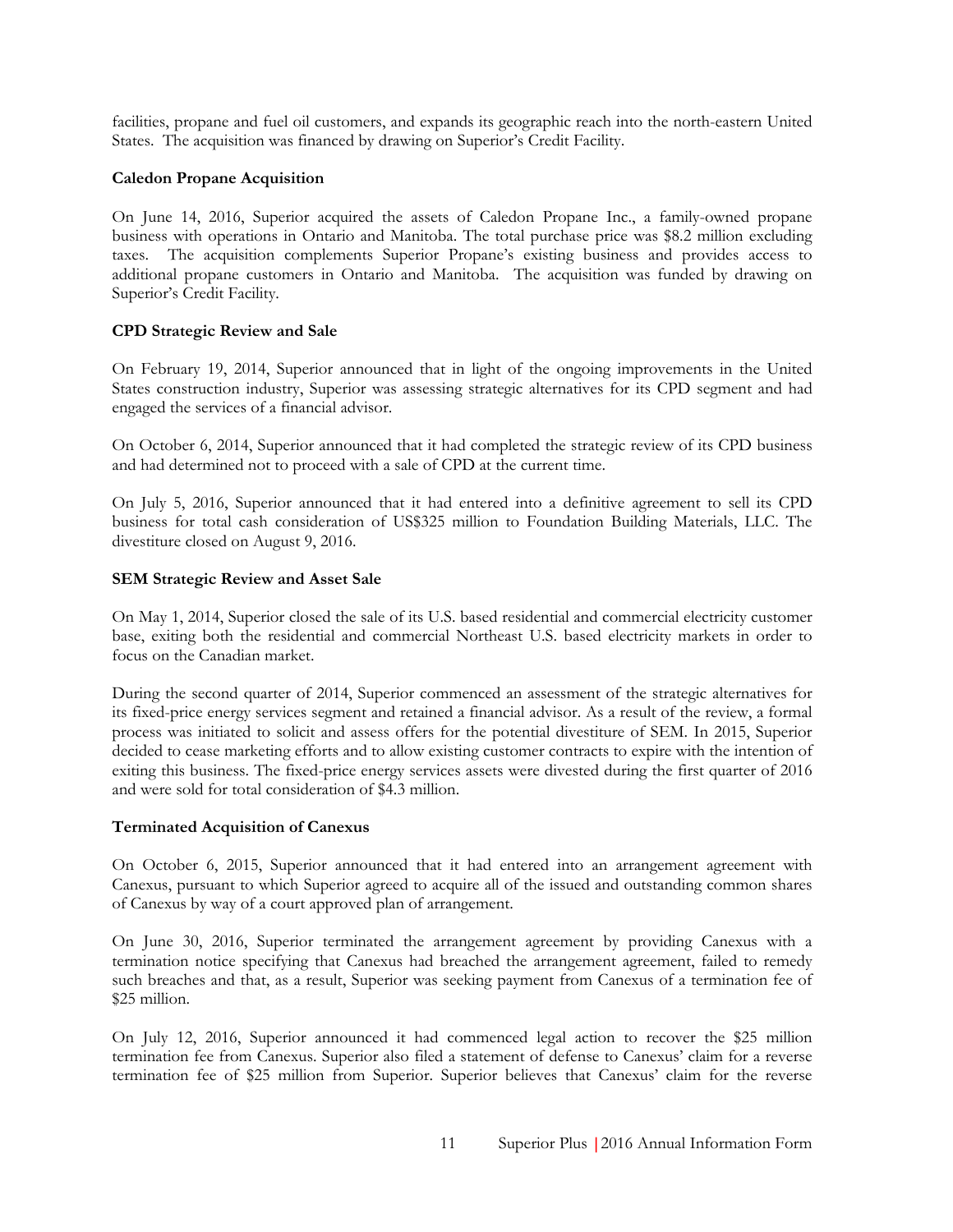termination fee is without merit and intends to vigorously defend Canexus' claim and pursue payment of the \$25 million termination fee owed by Canexus.

#### **Acquisition of Canwest**

On February 13, 2017, Superior announced that it had entered into an Option Purchase Agreement with Gibson, Canwest Propane ULC, Stittco Energy Limited, Cal-Gas Inc. and Canwest Partnership pursuant to which Superior (or its designate) will acquire an irrevocable option (the "**Option Right**") to purchase all of the issued and outstanding shares and units of the entities that carry on the retail propane business of Canwest Propane (the "**Canwest Securities**"). The Option Right will be acquired upon the execution and delivery by Gibson and Superior of the Option Agreement in exchange for payment by Superior to Gibson of the aggregate purchase price of \$412 million, subject to customary adjustments. Upon exercise of the Option Right, Superior (or its designate) will acquire for nominal consideration, subject to customary adjustments and satisfaction of certain conditions, including regulatory approvals, the Canwest Securities. See "Acquisition of Canwest".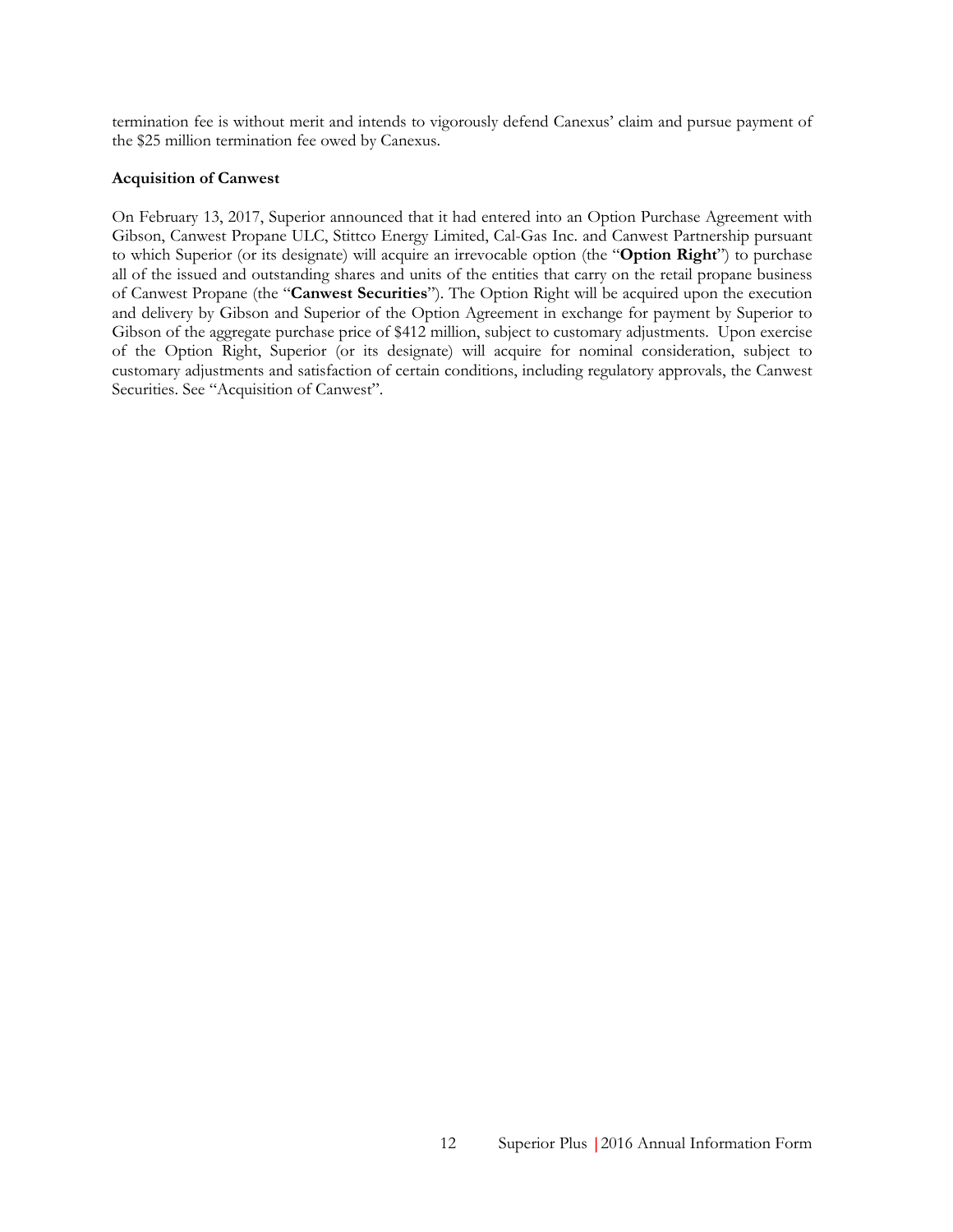# **SUPERIOR LP'S OPERATIONS**

Superior LP strives to generate stable cash flows and achieve long-term value-based growth driven from its core businesses.

Superior LP, through its three operating segments, is engaged in the distribution and retail marketing of propane, related products and services; distribution of liquid fuels such as heating oil; provision of natural gas liquids wholesale marketing services; and the production and sale of specialty chemicals and related technology.

Superior and its businesses have approximately 3,000 (2,700 full-time) employees. Superior's corporate office acts as strategic capital manager for the overall portfolio of Superior's assets. As such, the corporate office is focused on strategy execution, capital allocation, risk management and succession planning. The corporate office is comprised of 22 employees including executive management, treasury, legal, tax, financial reporting, business development, business compliance and oversight, investor relations and corporate secretarial functions.

There is an experienced and strong management team in place at each business. Management at this level is compensated to maintain and grow cash flows generated by their business over time and to achieve operational excellence.

The graph below details the composition of Superior's adjusted EBITDA from operations by operating segment for the 12-month period ended December 31, 2016. See "Forward-Looking Statements and Non-IFRS Measures".



## **U.S. and Foreign Operations**

 $\overline{a}$ 

Superior, through its Energy Distribution (in particular USRF) and Specialty Chemicals has a material portion of its business operations in the United States and in other foreign countries. Geographically, for the year ended December 31, 2016, consolidated revenues from customers were derived: 65% from the United States, 32% from Canada and 3% from other countries. For the fiscal year ended December 31, 2015, 64%, 32%, and 4% of Superior's revenues were generated from operations in the United States, Canada and other foreign countries, respectively. In addition, as at December 31, 2016, 66%, 31%, and

<sup>1</sup> Adjusted EBITDA from operations excludes the results of the fixed-price energy services business that was divested in the first quarter of 2016. Comparative figures have been reclassified to reflect the current period presentation.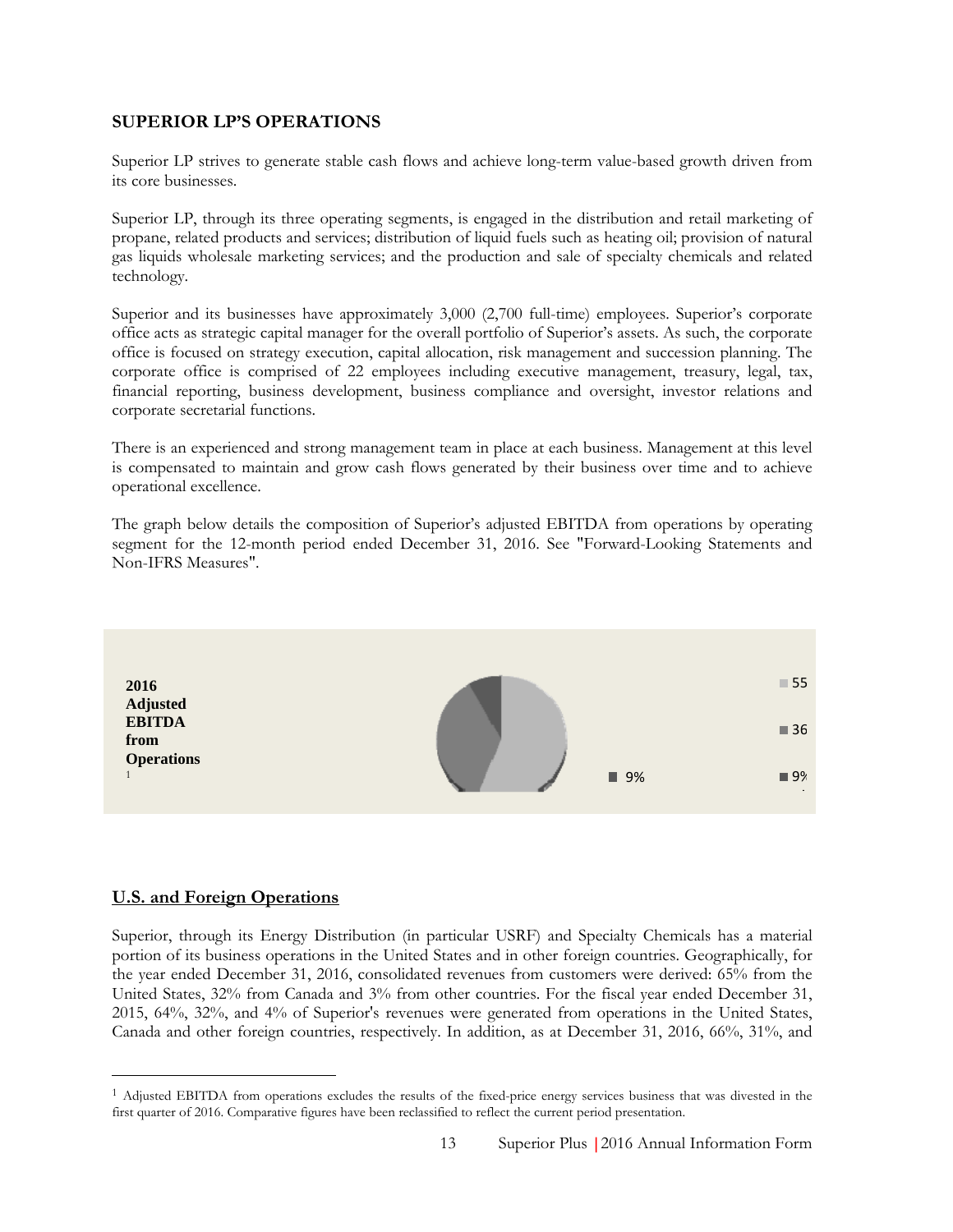3% of Superior's assets were located in Canada, the United States and other foreign countries, respectively.

The following graphs depict the geographical distribution of Superior's 2016 consolidated revenues and assets.



On a segmented basis, Energy Distribution's 2016 revenues were generated 39% from operations in Canada and 61% from operations in the United States. Specialty Chemicals' 2016 revenues were generated 24% from operations in Canada, 59% from operations in the United States and 17% from operations in other foreign countries. See "Superior LP's Operations - Energy Distribution" and "Superior LP's Operations - Specialty Chemicals".

 $\overline{a}$ 

<sup>2</sup> Revenue amounts exclude the results of: (i) the fixed-price energy services business that was divested in the first quarter of 2016; and (ii) the CPD business that was divested in August, 2016. Comparative figures have been reclassified to reflect the current period presentation.

<sup>&</sup>lt;sup>3</sup> Asset amounts exclude the results of: (i) the fixed-price energy services business that was divested in the first quarter of 2016; and (ii) the CPD business that was divested in August, 2016. Comparative figures have been reclassified to reflect the current period presentation.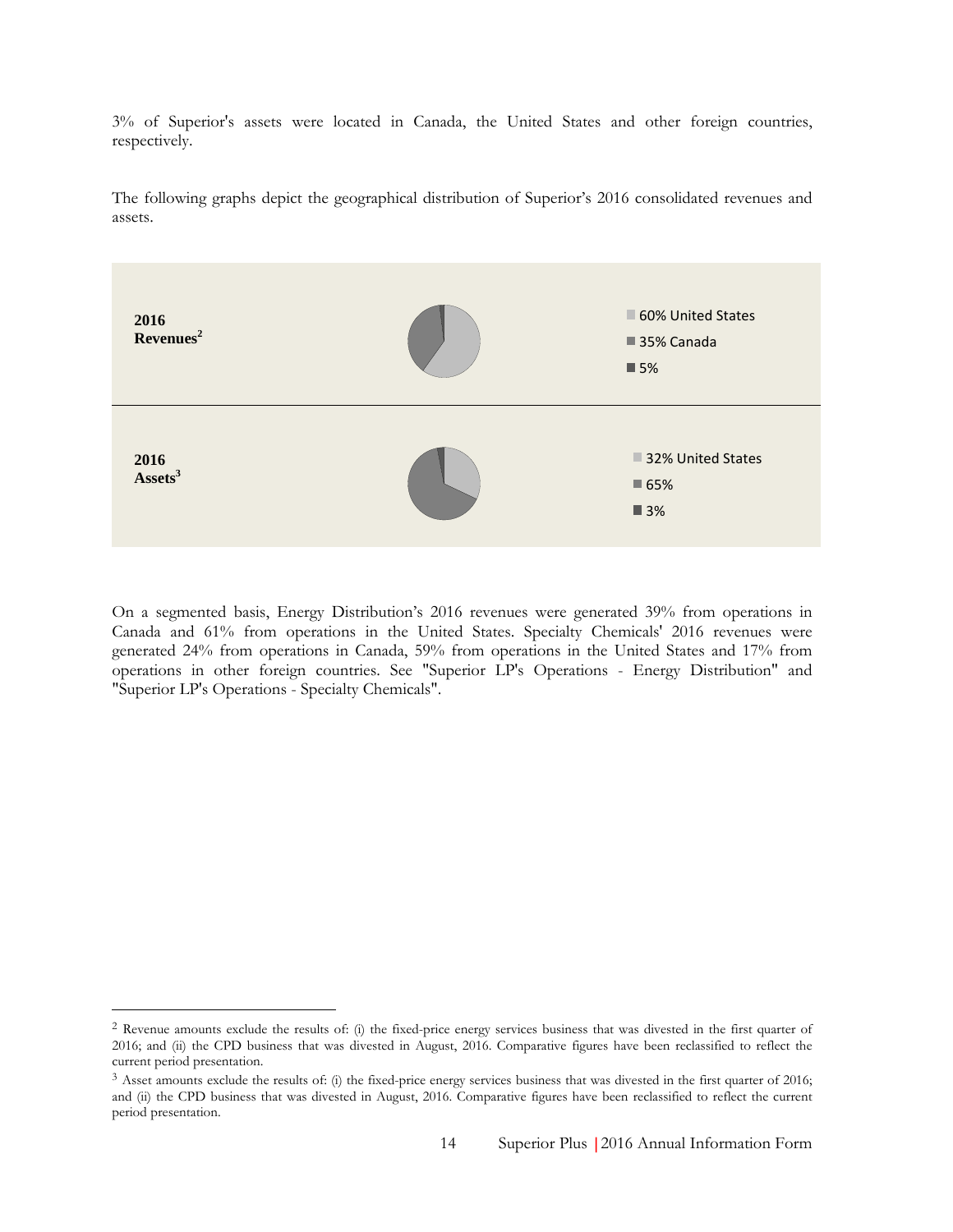# **Energy Distribution**

Superior LP's Energy Distribution segment is engaged in the distribution and retail marketing of propane, related products and services, distribution of liquid fuels such as heating oil and propane gas, provision of natural gas liquids wholesale marketing services and marketing of fixed-price energy services.

# **Operational Overview**

## **Propane Distribution and Related Services**

The propane distribution and related services business operates under the trade name of "Superior Propane". Superior Propane began operations in 1951 and is engaged primarily in the distribution and retail sales of propane, refined fuels, propane-consuming equipment and related services in Canada. The services provided include the rental of tanks, cylinders and other equipment as well as the supply, installation and repair of equipment, and warranty and preventative maintenance programs for installed equipment.

# **USRF**

With a series of acquisitions, the majority of which were completed in 2009, the Energy Distribution business expanded its product capabilities into the propane, heating oil and refined fuels distribution business and its geographic reach into the north-eastern United States.

USRF distributes liquid fuels and propane gas to customers located in Pennsylvania, Delaware, Maryland, New Jersey, Connecticut, Rhode Island, Massachusetts, Vermont, New York and West Virginia. Its products are used by a wide range of customers in a variety of applications, including home heating, water heating and motor vehicle fuel. In addition, USRF provides services, which include equipment installation, maintenance and repair.

## **Supply Portfolio Management Services**

The Energy Distribution business also provides value-added supply portfolio management services under the trade name "Superior Gas Liquids", primarily to Superior Propane and small and medium sized propane retailers in the United States and Canada. SGL provides transportation, storage, risk management, supply and logistics services to its customers.

#### **Acquisitions and Expansions**

The USRF and Canadian propane distribution businesses are highly fragmented throughout the northeastern United States and Canada. Superior may pursue smaller consolidation opportunities in the Energy Distribution market to enhance its propane and service offerings and expand refined fuels at some of Superior Propane's locations.

## **Headquarters and Main Office Locations**

The Energy Distribution division is headquartered in Mississauga, Ontario, where Superior Propane conducts its operations. SGL maintains its headquarters in Calgary, Alberta, while USRF is headquartered in Rochester, New York.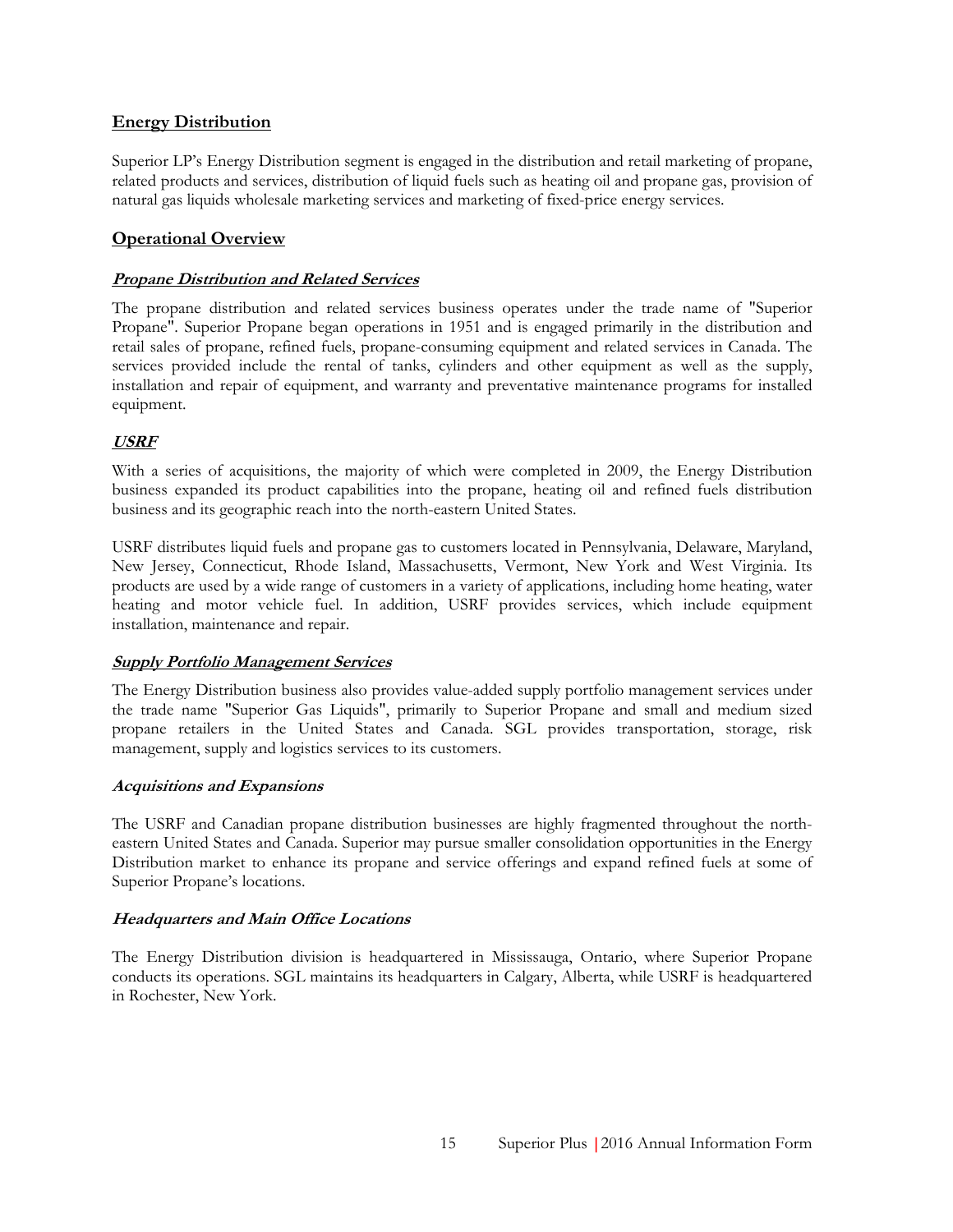## **Products and Services**

For 2016, products and services of the Energy Distribution division can generally be grouped into the following categories:

|                                     | % of Gross Profit |      |
|-------------------------------------|-------------------|------|
| <b>Product and Service category</b> | 20164             | 2015 |
| Superior Propane                    | 64%               | 63%  |
| USRF                                | 20%               | 22%  |
| Other services                      | 6%                | 6%   |
| Wholesale liquids marketing         | 10%               | 9%   |

## **Superior Propane, USRF and SGL**

Propane is extracted from natural gas during production and processing and both propane and heating oil are extracted from crude oil during the refining process. As propane is colourless and odourless, an odourant is added to propane to facilitate its detection in the event of a leak or release.

Propane and heating oil are efficient energy sources. Heating oil is a low viscosity, flammable liquid petroleum product, mainly used as a fuel for furnaces in boilers and buildings. Propane gas can be compressed at low pressures into liquid form. When the pressure is reduced, the liquid propane becomes a gas which is ignited and burned to create energy for many different uses.

# **Competitive Conditions**

 $\overline{a}$ 

Key competitive factors across Superior Propane, SGL and USRF include selling prices, service levels, cost efficiencies, logistical capability and competition from other sources of energy.

Superior Propane is Canada's largest national retailer with approximately 1,340 employees and 209 operating locations, serving approximately 150,000 customer locations from coast to coast. While Canadian market data is very difficult to validate, management estimates current market share in the range of 30% - 35%. The Canadian retail propane industry is highly fragmented with approximately 200 local and regional propane retailers. Propane distribution is a local, relationship based business in which Superior Propane competes for market share based on price and level of service.

The Canadian retail propane industry is mature, representing approximately 2% of Canada's total energy consumption. Propane competes with other energy sources such as natural gas, fuel oil, electricity and wood for traditional uses, and gasoline and other alternative fuels for transportation uses. In Canada, the least expensive source of heating fuel is predominately natural gas. Where natural gas is available, propane can be used as a portable fuel and a standby fuel for peak period requirements in industrial applications. In areas where natural gas is not available, propane is a great alternative due to its portability and its similarity as an energy source to natural gas. In addition, the cleanliness, versatility and operating efficiencies of propane make it an attractive energy source.

The wholesale natural gas liquids market is very competitive with companies trying to expand their presence in a market which has had little growth in demand. The increased competition has reduced volatility in the market, resulting in shrinking margins. Continuous innovation, a wider variety of pricing structures with customers and superior customer service should allow SGL to remain competitive.

<sup>4</sup> Gross profits exclude the results of (i) the fixed-price energy services business as substantially all assets were divested in the first quarter of 2016; and (ii) the CPD business that was divested in August, 2016.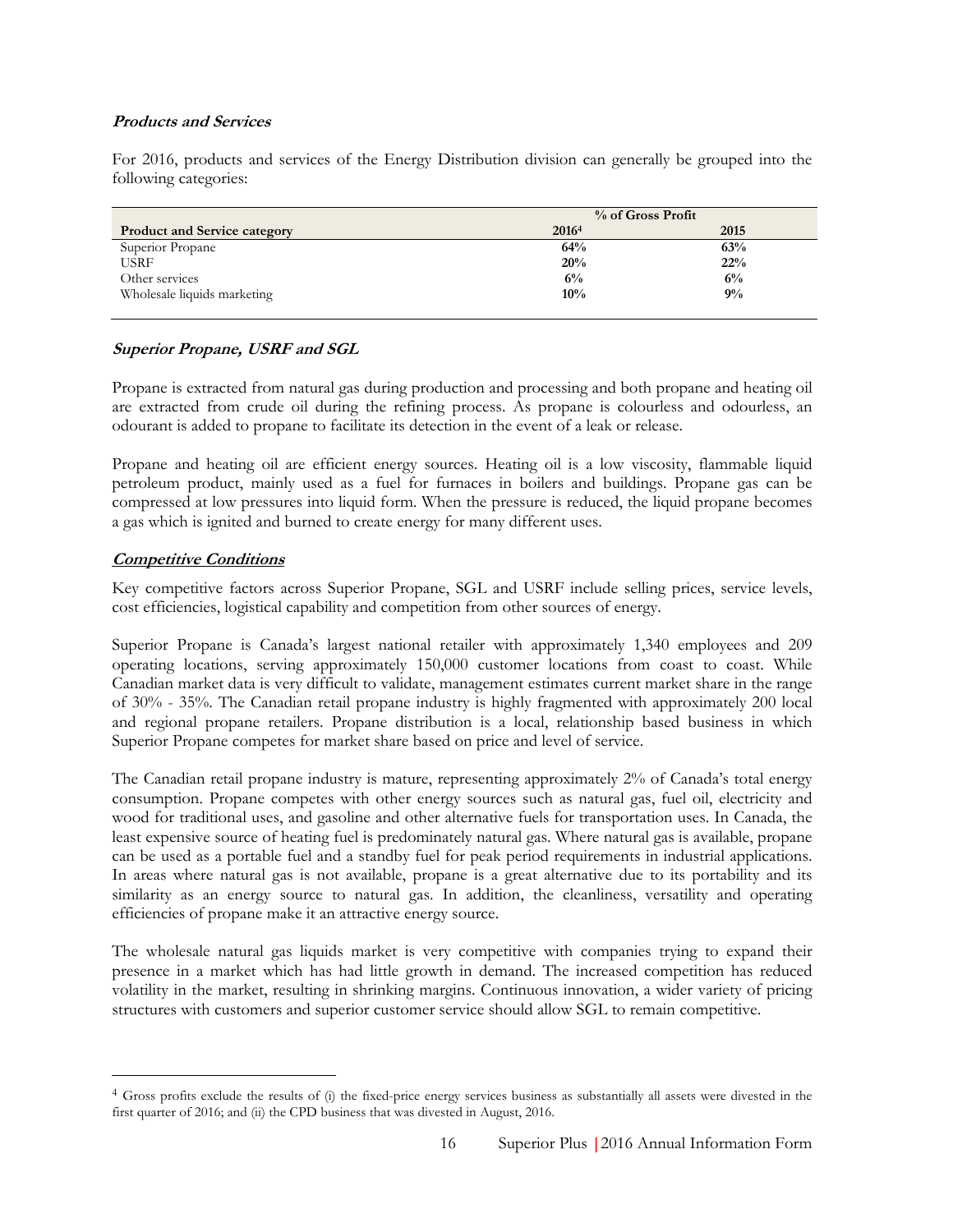The refined fuels market in the United States is also highly competitive and fragmented. USRF through its 1,056 employees and 42 Customer Service Centers, serves over 200,000 heating oil and refined fuels customers in the north-eastern United States.

Space heating is the primary use for heating oil and propane, making demand highly seasonal. According to the U.S. Energy Information Agency website, between winters of 2007-08 and 2013-14, the number of north-eastern United States households using natural gas heating increased by 800,000 (from 10.71 million to 11.51 million), while the number of households using heating oil fell by 1,270,000 (from 6.52 million to 5.25 million) and the number of households using propane increased by 140,000 (from 0.70 to 0.84 million). Propane use in the northeast has been growing due to conversions from heating oil, and new homes. Heating oil is a low viscosity, flammable, liquid petroleum product produced at crude oil refineries as a part of the distillate fuel oil product family. Reliance on heating oil is the highest in the northeast, where approximately 25% of households depend on heating oil for space heating, compared with 5.5% nationally. Propane is used to heat about 4% of households, many located in rural areas.

While heating oil no longer maintains an appreciable share of new home construction, USRF has had considerable success converting heating oil customers to propane. More recently, the pace of conversions to natural gas, propane and other fuels has slowed due to the cost requirements and current attractive price point of heating oil. USRF experiences 12% net decline in its heating oil customers annually. Key drivers of the decline include (a) USRF's key markets in north-eastern United States are declining at approximately 8%, (b) USRF's strategy to exit the lower margin "will call" customer segment, and (c) focus on residential propane markets, one of our key long-term growth strategies. This is partially impacted by the decline in demand for heating oil in the north-eastern United States which is declining at a modest rate of 3.7%. Large fuel distribution companies typically are very successful in retaining existing customers or gaining new customers that are switching from heating oil due to their brand recognition, service reputation, diverse offering of fuel alternatives, and ability to offer attractive prices.

Five states in the north-eastern United States will have more stringent heating oil specifications this winter. Connecticut, Massachusetts, New Jersey, Rhode Island and Vermont lowered the maximum sulfur specification for heating oil on July 1, 2014 from 2,000 parts per million ("**ppm**") and higher to 500 ppm. No major market impact is expected, as suppliers will either blend higher-sulfur distillate, such as 2,000 ppm heating oil with 15 ppm ultra-low sulfur diesel ("**ULSD**") or deliver ULSD (which is widely available), whichever is more economical.

## **Business Operations**

Superior Propane operates a "region led" business model facilitating decision making and operational accountability in close proximity to customers while utilizing central dispatch operations, to take advantage of size and scale. During 2016, Superior Propane continued its initiatives to enhance business processes and systems, resulting in a more efficient and effective business model.

In Canada, Superior Propane operates in six geographical regions, managed by general managers. The general managers have direct responsibility for multiple markets including satellite operations, customers, administration and the overall profitability of their geographic business units. Superior Propane's 48 market offices are typically located in a rural, industrial or commercial setting on two to five acre parcels of land with propane storage tanks, a cylinder dock and surplus land to store a working supply of customer tanks and cylinders, truck parking, warehouse space for rental equipment, appliance, materials and supplies inventories, and an office. These market locations are supplemented by 161 satellite locations and storage yards. Product is delivered by a fleet of 743 delivery and service vehicles.

The satellite locations and storage yards are strategically located close to customers to minimize distribution costs and enhance security of supply, particularly during peak winter demand periods when road conditions may be poor and can interrupt efficient distribution. The operating area is generally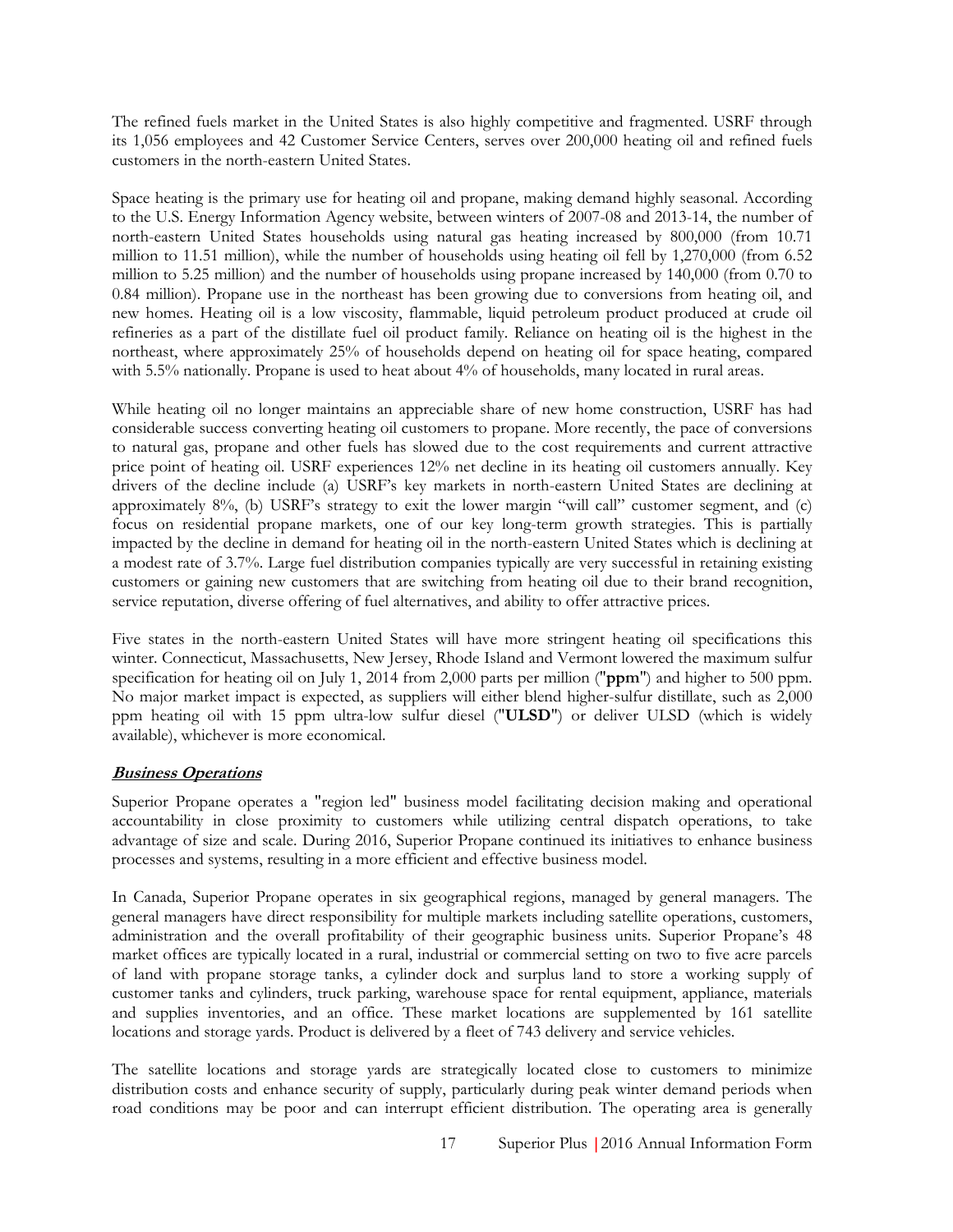limited to a radius of 80 to 150 kilometres around the market office or satellite location, depending on the nature of the customer base and local road infrastructure. Under Superior Propane's business structure, each market maintains a local presence through field operational teams that include a Market Manager, fuel delivery truck drivers and service technicians. During 2016, Superior Propane continued to enhance its national, regional and inside sales capabilities in order to focus on customer growth and retention. Local selling opportunities are face-to-face sales and through inbound and outbound sales teams. Each region provides leadership, service coordination and administrative support through six regional offices. The field is supported by two national operating centres; one located in Guelph, Ontario and one located in Ste. Catherine, Quebec, and a sales and administration centre located in Thunder Bay, Ontario. The national operating center performs all routing, scheduling and delivery coordination for customers with delivery orders. The sales and administration centre assists customers with opening accounts and general inquiries, billing inquiries and credit and collection services. The Quebec national operating centre also assists customers with opening accounts and general inquiries and supports the sales and administration centre with billing, credit and collection services. The regions are further supported by services provided by Superior Propane's national office located in Mississauga, Ontario. The national office includes propane supply and transportation, information systems, finance, marketing, sales, human resources, and health and safety.

In the United States, USRF operates in ten states, which are managed by six regional general managers. The regional general managers have direct responsibility for their market areas, including satellite operations, customers, administration and the overall profitability of their geographic business units.

In order to effectively serve its customer base USRF utilizes an industry-leading operating infrastructure. Fuel storage assets and supply points are leveraged through pipeline supplied fuel terminals and 68 retail bulk plants that are strategically located in key markets and provide about 30 million gallons of storage capacity. These storage assets are complemented by throughput agreements and access to third party supply points, which provide flexible distribution capacity and market reach. Product is delivered through a fleet of 799 delivery and service vehicles that are maintained by a combination of in-house mechanics and third party vendors. Local sales representatives and customer service personnel are responsible for new customer acquisition and customer retention in each market area. Each region provides leadership, program and administrative support locally. USRF utilizes an energy specific reporting system, which provides a highly integrated software solution that includes real-time inventory tracking, delivery coordination, billing, and daily view of account activity.

Superior Propane and USRF operate from and store product at 110 owned locations in Canada and 59 locations in the United States. In addition, 99 locations in Canada and 12 locations in the United States are leased from third parties under normal course operating leases. See Note 17 to the Financial Statements.

The Energy Distribution business has traditionally maintained heating, ventilation and air conditioning installation, maintenance and repair services "**HVAC Service**" capabilities in both Canada and the United States. However, in the fourth quarter of 2013, Superior Propane decided to exit the small customer HVAC Service segment and USRF commenced a restructuring of its HVAC Services. Superior Propane continues to perform maintenance and repairs for certain clients with more complex service needs in the large commercial and industrial customer segment.

In 2016, Superior Propane experienced strong growth in subscriptions and on-line activity for mySuperior.ca, a web portal aimed at residential customers. The portal allows customers to view their account balances, pay bills, order fuel, view invoice history and track propane consumption online. In summer 2016, Superior Propane also launched mySuperiorPRO, a business-to-business web portal aimed at very large enterprise customers with complex needs, such as self-serve reporting and management of tens or hundreds of tanks nationwide within a single, user-friendly online view. In fall 2016, Superior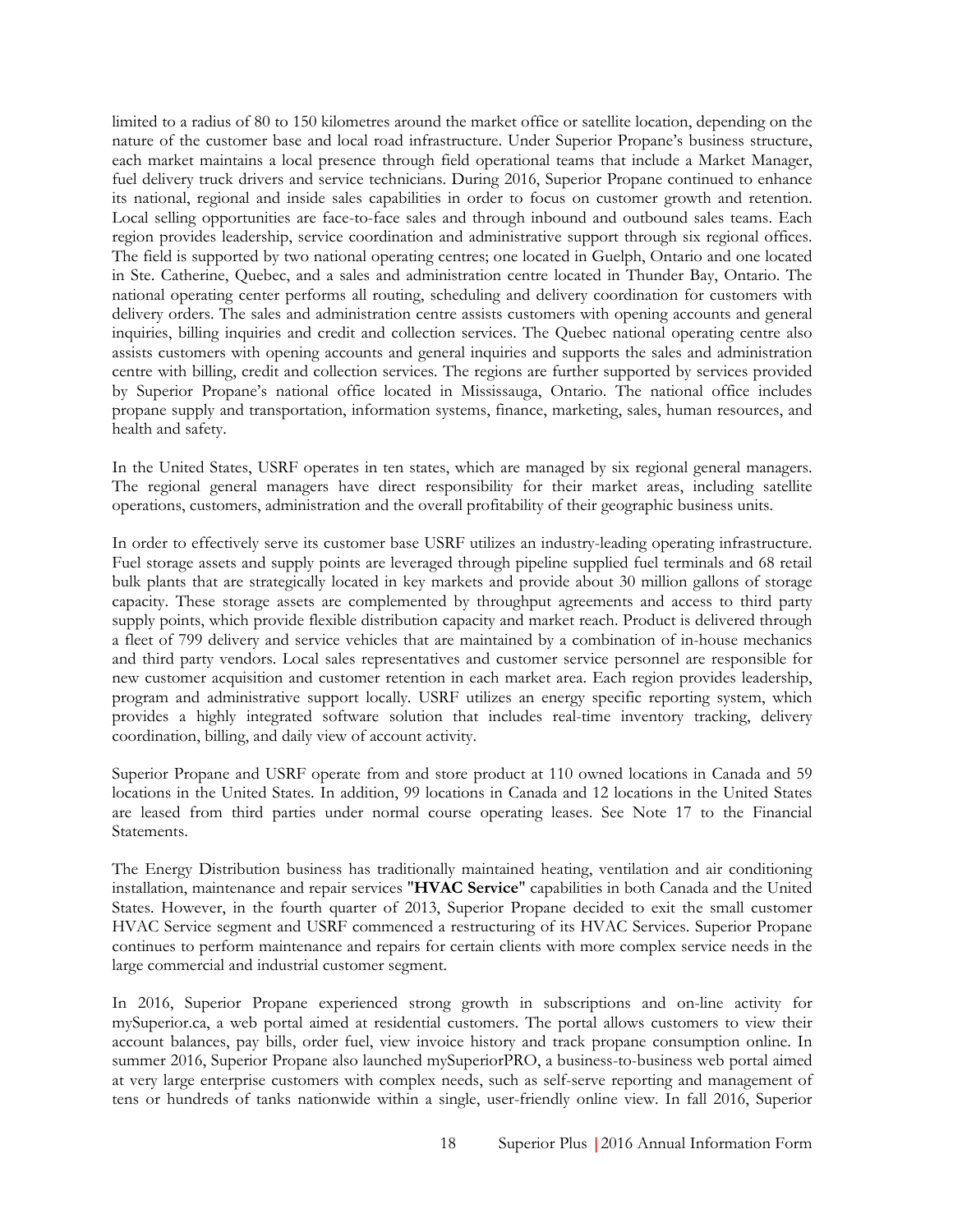Propane developed mySuperiorPLUS, which will launch in early 2017 and is aimed at small and medium commercial operators who have more complex needs than residential customers, but do not require the sophistication and complexity of the enterprise-grade PRO portal.

During the year, USRF continued to implement process and operational improvements and continued to build a focused sales and marketing structure to leverage its 'Superior Plus Energy Services' name and increase sales.

Under the trade name "Superior PetroFuels", Superior Propane offers a variety of fuels and lubricants to commercial, industrial, agricultural and residential customers throughout Southwestern Ontario. This business allows the Energy Distribution division to apply its rural energy presence and experience in propane distribution to the fuels and lubricants market in Canada.

SGL offers value-added supply portfolio management services, primarily to Superior Propane and small and medium sized propane retailers in the United States and Canada. It provides transportation, storage, risk management, supply and logistics services with annual sales volumes of approximately 1.4 billion litres with over 101 counterparties.

SGL's position in the energy value chain is that of an intermediary between upstream natural gas liquids producers and downstream retail customers. SGL's value proposition is to effectively manage the volume, delivery and pricing requirements of the end use customer (variable volumes, predictable pricing) and at the same time, meet the volume, delivery and pricing requirements of upstream producers (ratable volumes, variable pricing). Within this niche is the opportunity for SGL to optimize storage, supply requirements, pipeline deliveries, railcar and truck transportation sales. Through effective management of pricing relationships between Edmonton, Alberta; Sarnia, Ontario; Conway, Kansas; and Mt. Belvieu, Texas; across various points in time, SGL attempts to maximize profitability while maintaining seamless supply for its customers throughout North America.

In support of this activity, SGL leases approximately 89 million litres of combined underground propane storage capacity in Marysville, Michigan; Conway, Kansas; Regina, Saskatchewan; Fort Saskatchewan, Alberta; and Corunna, Ontario primarily to secure supply for its fixed-price customer offerings and to enhance security of supply and distribution capacity in periods of supply disruption and high demand in the winter season. The storage lease agreements expire between March 31, 2017 and March 31, 2018 and SGL intends to negotiate extensions in the ordinary course of business, only entering into long-term storage contracts if it is economically advantageous to do so. SGL utilizes approximately 13 propane suppliers as well as numerous short-term storage positions to service its wholesale customers in North America. In order to satisfy customer needs and take advantage of opportunities, SGL will enter into short-term forward purchase and sale agreements.

## **Sales and Marketing**

In Canada, Superior Propane primarily sells propane and related products and services to the residential, commercial, agricultural, industrial and automotive customer markets. The customer mix on sales volumes consists of approximately 9% for residential, 18% commercial, 5% agriculture, 27% industrial 35% wholesale and 5% for the automotive market. Approximately 60% of Superior Propane's annual total portable fuel volume is distributed during the October to March winter heating season.

Superior Propane does not have any customers that individually represent more than 10% of total revenues or total delivered volume in 2016.

USRF sells propane, heating oil, gasoline, diesel fuel, kerosene and related services to a diverse group of commercial, residential and retail customers, including homeowners, agricultural and construction companies, municipalities and schools. The customer mix consists of approximately 17% retail heating oil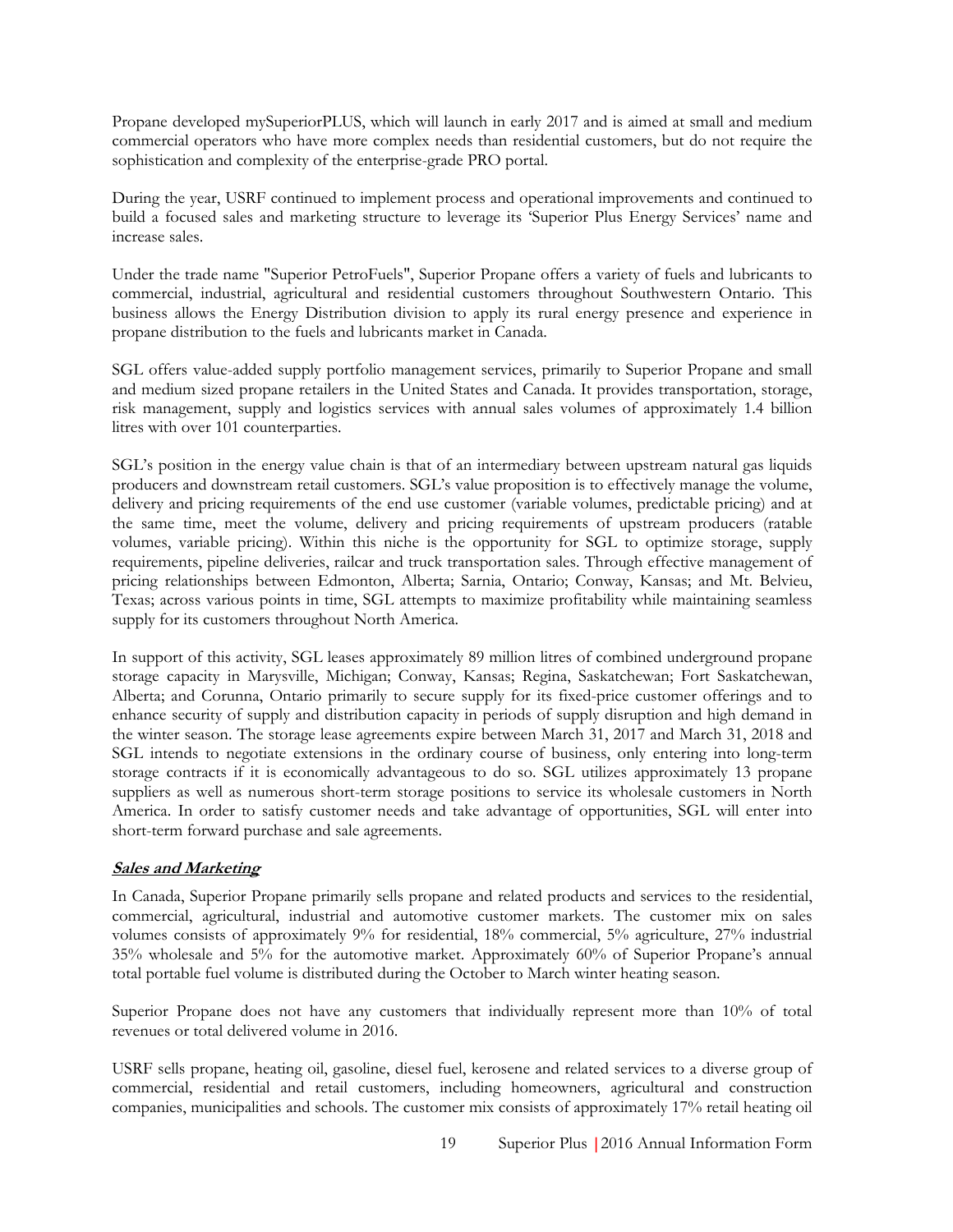and propane, 24% commercial and 59% wholesale/dealer, based on 2016 annual volumes, although more than 63% of profitability is driven by the residential business.

Within the Energy Distribution business, sales and marketing is comprised of three main segments: residential and small commercial; large commercial, national and industrial customers; and oilfield customers. Marketing efforts focus on enhancing the Superior Propane brand and retaining and acquiring customers in all segments. In 2016, Superior Propane continued to strengthen its national and regional sales force including specialization of specific sales resources to focus on more complex customer opportunities such as mining applications, auto propane, power generation, temporary construction heat and oilfield uses. This specialization will continue to be a differentiator in 2017. Training the commercial sales team to be able to position Superior Propane against alternative fuels such as electricity, natural gas and heating oil has enabled them to demonstrate, in consultation with customers, the merits of propane. Sales resources were also focused on the residential and small commercial segment by offering both tank sensors and fixed price agreements to enhance the customer experience.

## **Propane Applications/Markets**

## *Residential/Commercial*

In these markets, propane is consumed primarily in areas where natural gas is not readily available. It is used for home and facilities heating, water and pool heating, cooking, refrigeration, laundry, off-grid electrical generation, and residential fireplaces. Consumption in these markets is sensitive to seasonal weather conditions and energy conservation initiatives. In addition, residential consumption is dependent on product costs, while commercial consumption varies with economic activity levels.

## *Agricultural*

In the agricultural markets, propane is used for space heating, brooding and greenhouse operations, grain drying, tobacco curing and weed control. The agricultural business is extremely competitive, particularly as natural gas availability expands in rural markets. Propane demand for crop drying depends on seasonal weather conditions and crop values.

## *Industrial*

Industrial usage includes forklift truck, welding, resale agent, construction and roofing markets, process heating and heat treatment for manufacturing, forestry, mining and fuel for oilfield applications in Western Canada. Industrial demand is generally tied to economic activity levels.

#### *Automotive*

In the automotive market, propane is used as a transportation fuel, particularly for public and private fleets and other large volume users. Propane vehicle emissions are low in greenhouse gas emissions and other pollutants that contribute to ground level ozone and respiratory health problems. Auto propane has the potential to make a significant contribution to Canada's greenhouse gas emission performance. While this sector has declined over the last 10 years, new developments in engine conversion technology combined with the lower price of propane relative to oil have resulted in a renewed interest in automotive propane.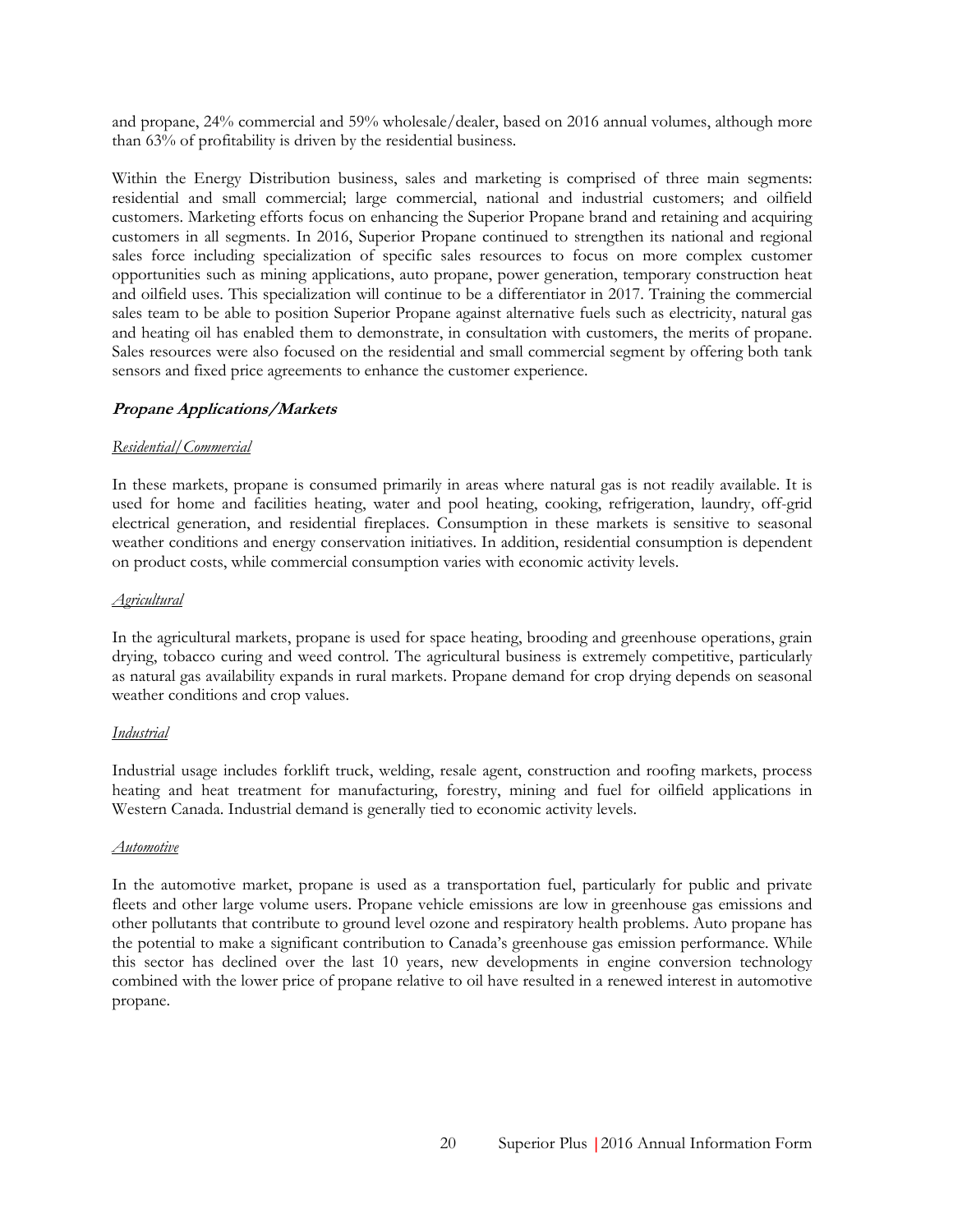## **Refined Fuel Applications/Markets**

#### *Residential*

In these markets, propane and heating oil are consumed primarily for space heating in areas where natural gas is not available. Consumption is sensitive to winter weather conditions and dependent on product costs.

#### *Commercial Accounts*

Commercial customers use propane, heating fuel and motor fuels, including diesel and various grades of gasoline for fleets, farming and other commercial enterprises. This market is less sensitive to weather and presents opportunities for additional growth in non-weather related business. The fuels are consumed for agriculture, construction, commercial heating and manufacturing. Consumption is somewhat weather dependent; but is more sensitive to overall economic conditions.

## *Bulk Delivery*

In this market, gasoline and diesel fuels are sold to large commercial and industrial customers, resellers, state, schools and other large organizations that have bulk fuel requirements. This business is highly competitive and carries high volumes and lower margins over the other lines of service. In the service station market, gasoline and diesel is sold through branded and unbranded fuel stations. This demand is driven by a combination of general economic conditions and pricing, as both can drive conservation. Service stations also have retail confectionaries in addition to gasoline, which contribute to results.

## **Pricing**

Superior Propane customer pricing is primarily based on a margin above product and transportation costs. Increases or decreases in retail prices can have an immediate and direct impact on competitors and customer demand. Propane margins vary between end-use applications and geographic segments. Customer pricing is managed at the corporate, regional and local market level and reflects local marketplace and alternate fuel cost conditions. Factors contributing to the consumer's buying decision include: reliability of supply, long-term availability, price, convenience, portability, storage requirements, available space, capital cost, equipment efficiency and the supplier's local presence and service reputation in the community.

Refined fuel pricing to customers is primarily based on a margin above product and transportation costs. There are minor delays that affect retail margins as price changes from producers may not be immediately passed through to customers. When the wholesale price of refined fuels increases, the retail gross margins tend to erode in the short-term as it takes more time to pass on all of the price increases to customers. Conversely, when wholesale prices decrease, retail gross margins and profitability tend to increase.

## **Supply and Storage**

#### *Superior Propane*

An estimated 10 billion litres of propane are produced in Canada annually of which approximately five billion litres are consumed domestically in the energy and petro-chemical feedstock markets and the balance is exported to the United States. The approximate five billion litres remaining in Canada are split between retail and non-retail consumption. Approximately 85% of the propane produced in Canada is extracted from natural gas during gas processing operations at field plants or at large straddle plants located on the major natural gas trunk line systems. Extraction from crude oil occurring during the refining process accounts for the remaining 15% of propane produced. Superior's retail propane supply is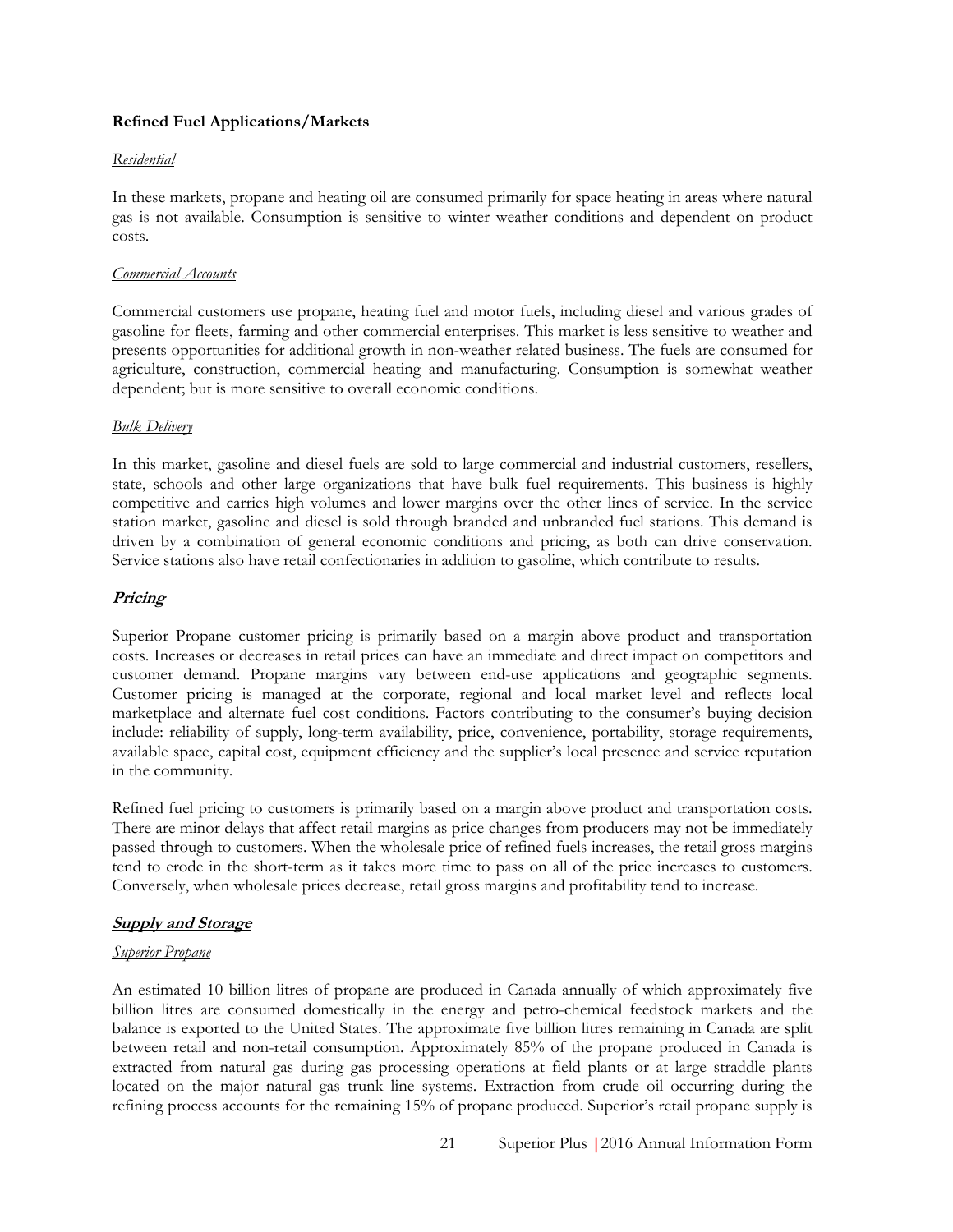currently purchased from approximately 13 propane producers and suppliers across Canada. Propane is purchased mainly under multi-year contracts, negotiated and administered by SGL, with pricing arrangements based on industry posted prices at the time of delivery. SGL arranges propane supply to be provided at multiple supply points in order to match supply to where customer demand is located. Some of SGL's supply contracts provide it with the ongoing option to increase or decrease its monthly volume of supply and thereby provide flexibility to meet fluctuating demand requirements. Propane supply from SGL's various suppliers has, historically, been readily available because of the substantial surplus of propane in Canada and the relationship Superior typically enjoys with its principal suppliers.

SGL renews its supply contracts annually and tri-annually. SGL's supply contract year ends March 31, 2017 and March 31, 2018. New supply contracts are negotiated in the ordinary course of business. Approximately 68% of Superior Propane's annual propane requirement is supplied by the following major suppliers, each of which supplies approximately 5% or more of Superior Propane's annual propane requirement:

- Plains Midstream Canada, a subsidiary of Plains All American Pipeline LP
- Spectra Energy Empress LP
- NAL Resources Management Ltd.

Approximately 10 other producer/suppliers supply the remaining 32% of Superior's annual propane requirement.

## *USRF*

Refined fuel products are purchased in bulk and shipped to both New York and Pennsylvania. Rack volumes are also purchased in upstate New York, Pennsylvania, Connecticut and Rhode Island. Pipeline transit time is 7-10 days on the Buckeye Pipeline from Linden, New Jersey and on the Atlantic and Laurel Pipelines from Philadelphia. Term supply is contracted from Phillips 66, Philadelphia Energy Solutions (previously Sunoco R&M Inc. ("**Sunoco**")), PBF Energy and Buckeye Energy Services. This makes up approximately 85% of USRF's purchased volume. These volumes are bought on a market related index basis. Pipeline volumes are priced as USRF takes title to the product and hedges the product against price volatility using NYMEX future contracts. These hedging activities carry some risk as 2000 ppm heating oil is hedged with ultra-low sulphur diesel futures and this creates quality differential exposure. Spot volumes are purchased to meet the balance of seasonal demand.

Pipeline gasoline, diesel fuel, heating oil, and kerosene continue to be sourced from Philadelphia Energy Solutions and now from PBF Energy for the Atlantic Pipeline system that supplies upstate Pennsylvania and New York. Gasoline and diesel fuel are also sourced at Linden, New Jersey from Phillips 66 and Buckeye Energy Services for the Buckeye Pipeline system that supplies upstate New York and part of upstate Pennsylvania.

Branded gasoline is contracted for in New York with Mobil, Citgo, Sunoco, and Valero.

Spot gasoline and distillates are purchased daily from rack sellers from upstate New York to New England. Winter contracts for heating oil based in Connecticut and Rhode Island assure supply at a fixed level.

Propane supply is purchased on an annual basis from two primary sources: Sarnia, Ontario that is trucked/transported through company owned storage near Buffalo, New York and from four suppliers on the TEPPCO pipeline system. One of the TEPPCO supply agreements includes volume stored and supplied through the storage cavern in Bath, New York. In addition there are several rail/refinery sources that provide additional supply on the periphery of the distribution area.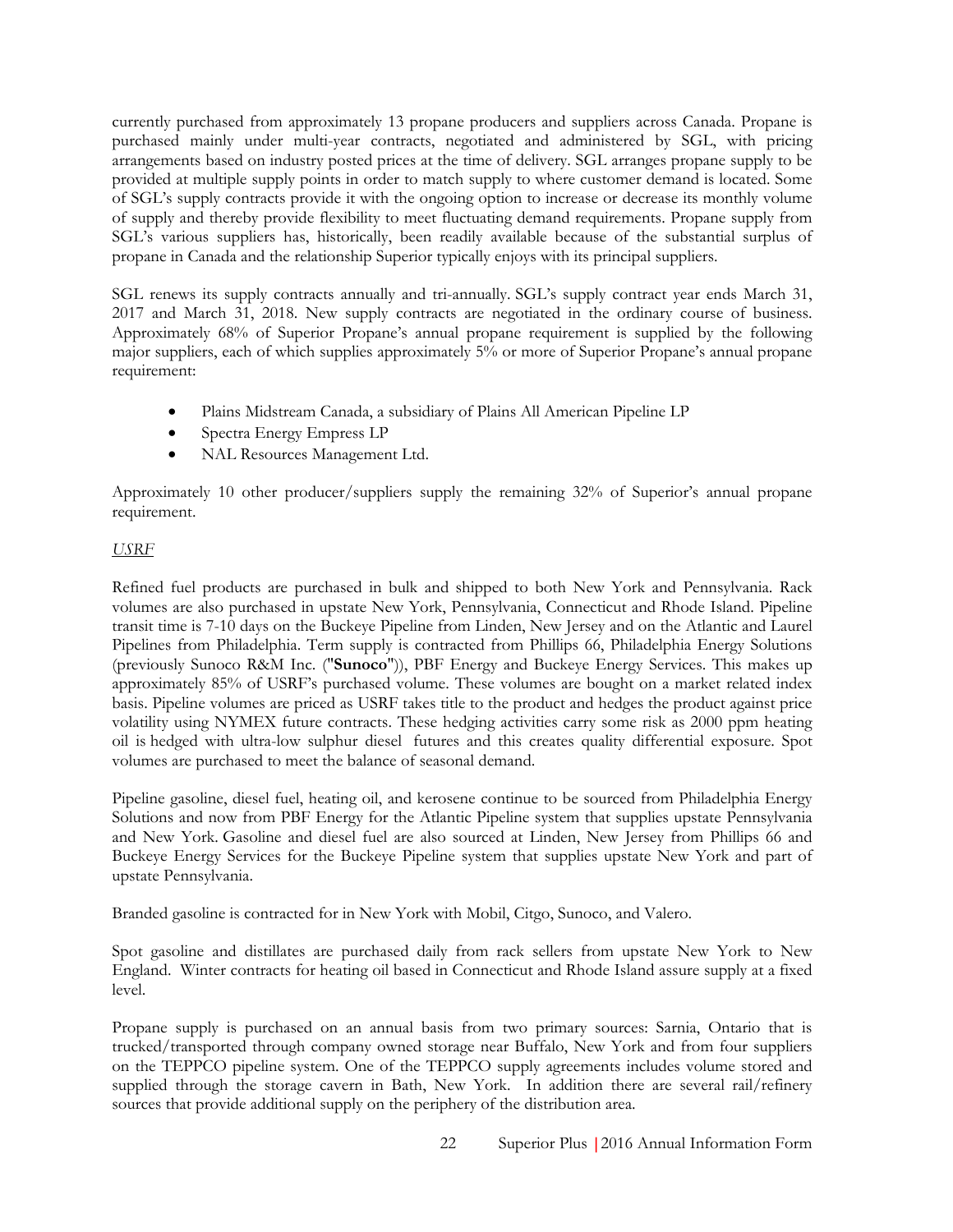#### **Transportation**

#### *Primary Distribution*

Primary transportation at Superior Propane is the delivery of propane from product supply points to market and satellite locations or storage yards and to certain large volume customers. Transport trailers and pressurized railcars are the two primary transportation modes. The capacities of the cargo liners vary from 35,000 to 65,000 litres per trailer. Railcars carry approximately 115,000 litres per car. Cargo liner requirements are provided by third party carriers.

Approximately 21% of Superior Propane's supply is transported by rail and is managed by SGL on behalf of Superior Propane. SGL leases approximately 250 railcars to provide an estimated 8% of its rail transportation requirements. Railcar lease agreements have a two to seven year term. The remainder is transported in railcars provided by propane suppliers in conjunction with their annual propane supply contract obligations to SGL.

SGL primarily transports propane volumes by truck, rail and pipeline to retail customers in both Canada and the United States.

For USRF, the primary transportation is the delivery of refined fuels from regional refineries to terminal locations located along the Buckeye and Atlantic pipelines. Refined fuels are then transported to satellite locations and large volume customers via internal and contracted large volume tractor trailers. Propane is transported from refinery and pipeline terminals via internal and contract large volume tractor trailers to regional bulk storage facilities. The capacities of the tractor trailers vary from 8,000 to 13,000 gallons per trailer, depending on local regulations.

#### *Secondary Distribution*

For Superior Propane, secondary distribution is the delivery of propane, refined fuels and lubricants from market and satellite locations, and storage yards to customers. Superior Propane operates a fleet of owned and leased trucks to transport the propane, refined fuels and lubricants it sells. Propane is delivered in bulk and in pressurized cylinders. Heating oil, refined fuels and lubricants are also transported and sold in bulk volumes. Superior Propane employs full-time, part-time and seasonal drivers who assist with deliveries during the peak winter demand periods. It operates 314 pressurized bulk delivery trucks that vary in load capacity from 13,000 litres to 32,000 litres, six refined fuel and lubricant bulk delivery trucks with load capacities of 10,000 to 25,000 litres and 87 cylinder trucks with boxes that vary in length from 12 feet to 26 feet. It also operates 24 tractors and 40 pressurized trailers, which have capacities ranging from 25,000 litres to 54,000 litres for secondary distribution use. Additionally, it operates 52 crane trucks and 220 service vehicles. At December 31, 2016, 68% of the vehicles described above were owned by the General Partner while the remaining 32% were leased under financing leases.

For USRF, the secondary distribution of propane, heating oil, refined fuels and lubricants to customers is from satellite locations, company owned pipeline terminals and third party terminals. USRF operates a fleet of owned and leased trucks to transport the propane, heating oil, refined fuels and lubricants it sells. Propane is delivered in bulk and in pressurized cylinders. Heating oil, refined fuels and lubricants are also transported and sold in bulk volumes. USRF employs full-time, part-time and seasonal drivers who assist with deliveries during the peak winter demand periods. It operates 153 pressurized propane delivery trucks that vary in load capacity from 2,400 gallons to 3,500 gallons, 263 refined fuels delivery trucks that vary in load capacity from 2,800 to 5,000 gallons, 51 tractors used to pull trailers and 58 refined fuel trailers with load capacities of 9,000 to 12,500 gallons. Additionally, it operates 170 service vehicles and 104 utility vehicles. At December 31, 2016, approximately 55% of the vehicles described above were owned by USRF while the remaining 45% were leased under financing leases.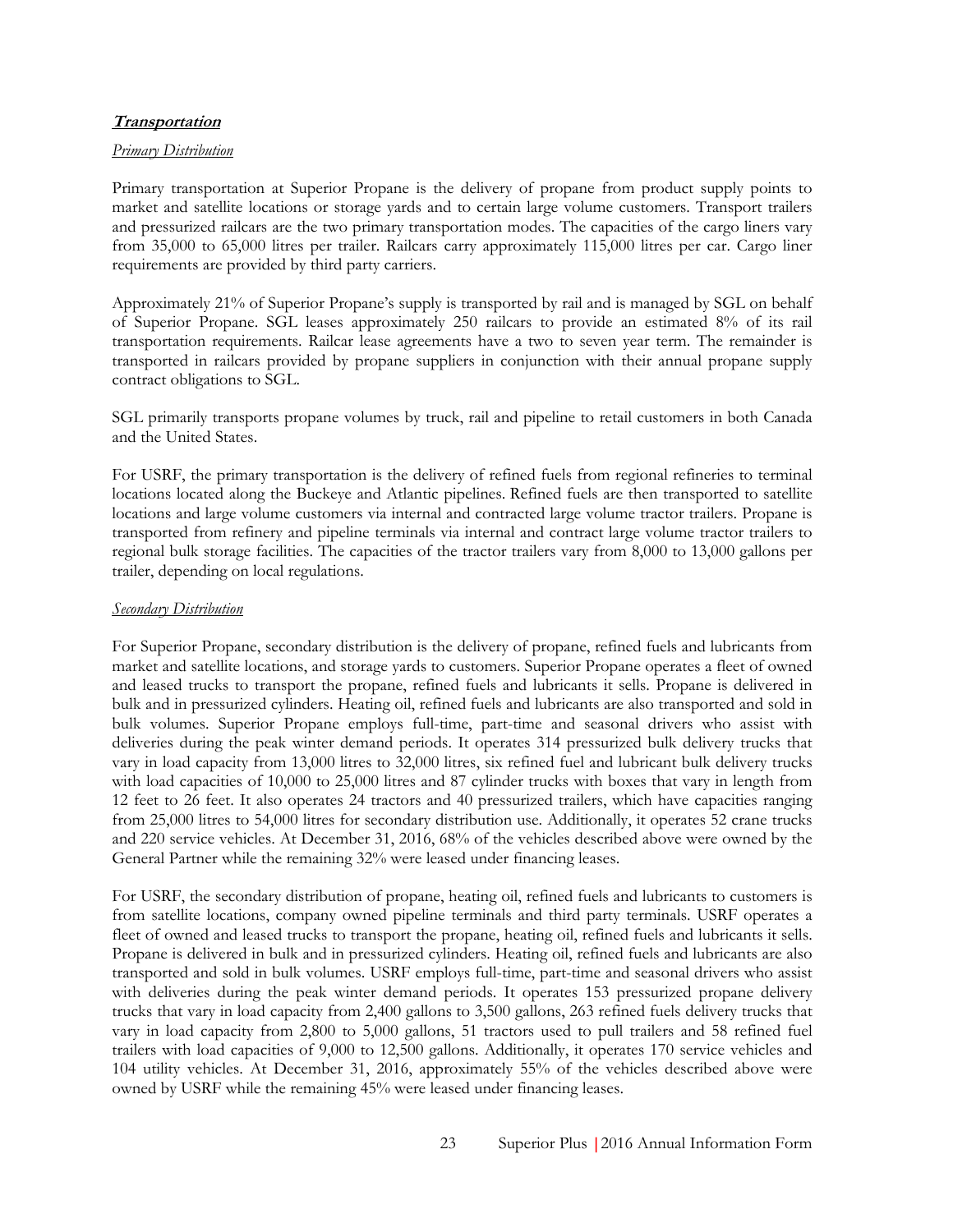## **Environmental, Safety and Regulatory**

In Canada, Superior Propane has a health and safety and environment management system in place to ensure safety practices and regulatory compliance and to safeguard the lives, health and property of employees, contractors and customers as well as the communities in which it operates. Superior Propane seeks to further enhance workplace and community health and safety by applying ongoing management, continuous monitoring and frequent audits to provide continuous learning and improvement. The storage and transfer of propane typically has limited impact on soil or water given that a release of propane will disperse into the atmosphere. Propane's natural state is a gas with a boiling point of -42oC. One litre of liquid propane is equivalent to 270 litres of propane gas. Therefore, propane is liquefied through compression for storage and transportation. In the event of a liquid propane leak, a large quantity of propane gas is produced in very little time and is extremely flammable when exposed to an ignition source. If propane is ignited, it can result in an explosion or fire, and can cause death or injury to people and damage to property or the environment. In addition, since propane gas is denser than air, a leak will form a dense cloud, follow the contours of the terrain and settle into lower elevations before dissipating.

USRF has a centralized safety and environment management system, that ensures safety practices and regulatory compliance are an important part of its business and to help safeguard the lives, health and property of employees, contractors and customers of USRF as well as the communities in which it operates. USRF seeks to further enhance workplace and community health and safety by applying ongoing management, continuous monitoring and frequent audits to provide continuous learning and improvement. The storage, loading and delivery of refined fuels possess the potential for spills of hydrocarbons which could adversely impact the soil and ground water of storage facilities and customer properties.

USRF operated bulk storage areas and loading/unloading points have secondary containment to prevent spills from reaching soil or ground water. Customer locations are inspected by drivers and technicians during visits to identify potential release hazards and necessary corrections are performed before product is delivered. A release that could impact soil or ground water is required to be reported to the appropriate government agencies; clean-up operations are conducted by internal and third party technicians. Some of the commodities sold by USRF, when used, may create greenhouse gases. The regulatory landscape related to greenhouse gases could change as a result of government initiatives. USRF also transports and delivers propane and shares similar risks to the Canadian propane business.

The Energy Distribution business has customer, technical, occupational health and safety and fleet support representatives operating nationally which support its regional and local operations. They are responsible for providing market area personnel with emergency response support services, inspections, advice and training in an effort to ensure that facilities and equipment are maintained and operated safely and in compliance with corporate and regulatory standards. Emergency response support is also provided by third parties, including industry organizations. They also provide support to the field operations in the design, construction and inspection of large scale customer installations.

## **Employee and Labour Relations**

As at December 31, 2016, the Energy Distribution business had 2,132 full-time, 49 part-time and 275 temporary, casual and seasonal employees as follows:

#### *Superior Propane*

Superior Propane had 1,100 full-time, 24 part-time employees and 212 temporary, casual, inactive and seasonal employees. Approximately 256 of these employees are unionized through provincial or regional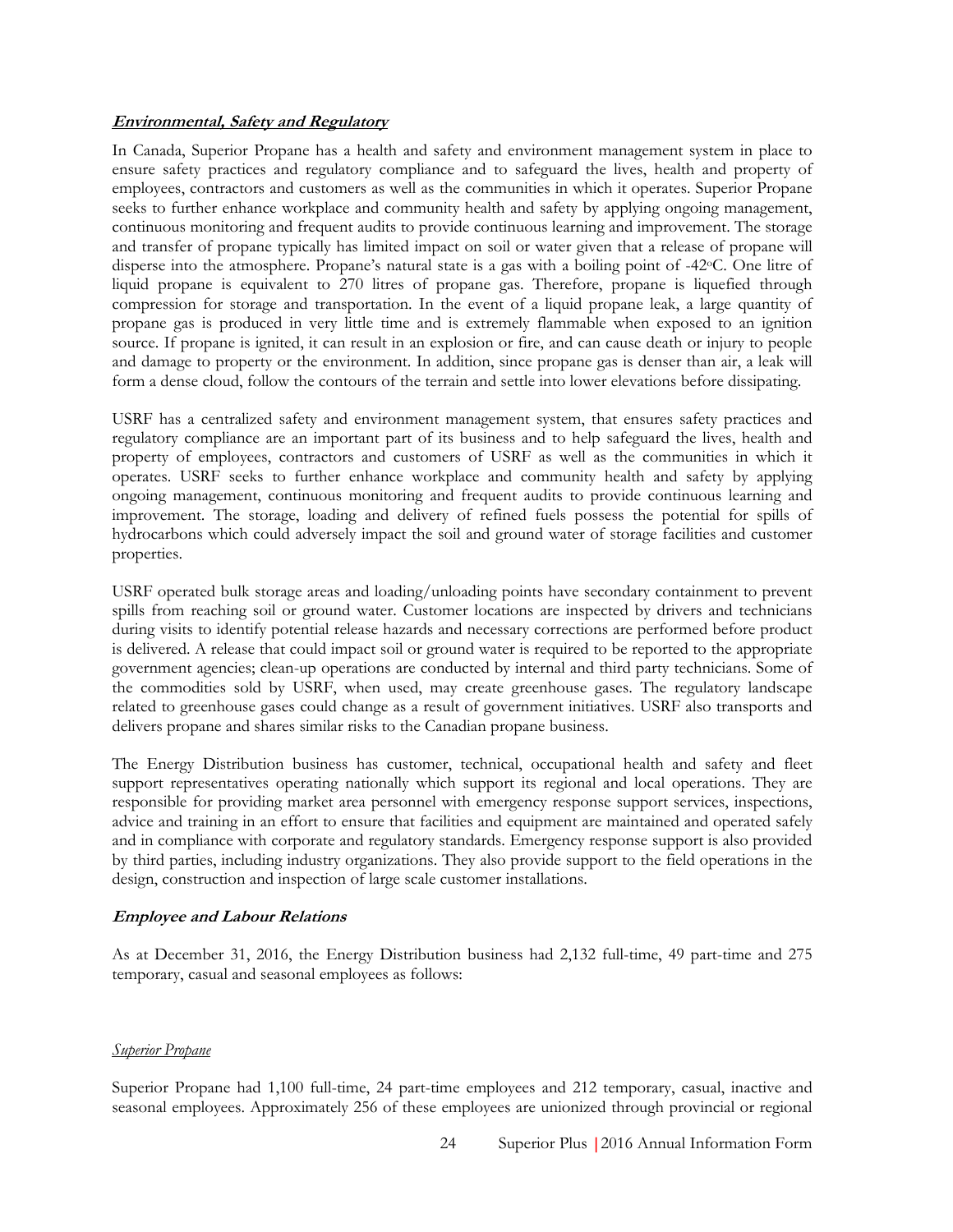certifications in British Columbia/Yukon and Quebec. There are three union agreements, with expiry dates ranging from December 31, 2016 to April 30, 2018.

## *USRF*

USRF had 999 fulltime, 25 part-time and 63 seasonal and temporary employees. Approximately 40 of these employees are unionized. One of the union agreements expires on March 31, 2018 and the other expires on May 29, 2018. Collective bargaining agreements are renegotiated in the normal course of business.

## *SGL*

SGL had 33 full-time non-union employees and four contractors located predominantly in Calgary, Alberta.

## **Intellectual Property**

Superior LP owns all the right, title and interest in the "Superior Propane" ("Superieur" in French), "Superior Gas Liquids" and "Superior Energy Management" trademarks, related design and other trade names, registered or acquired at various times over the years and relating to specific programs or services provided by Superior Propane or to marketing activities of Superior Propane. Superior Propane's trademarks are significant as they provide it with ownership of the names, designs and logos associated with its business which are recognizable to the public and useful in developing and maintaining brand loyalty. The duration of each of the trademarks is 15 years from the date they were first registered subject to renewals for further 15 year periods.

#### **Financial Information**

For selected historical financial information for the past five years, see "Selected Financial Information – Energy Distribution".

#### **Risk Factors**

For the risk factors related to the Energy Distribution business see "Risk Factors – Energy Distribution".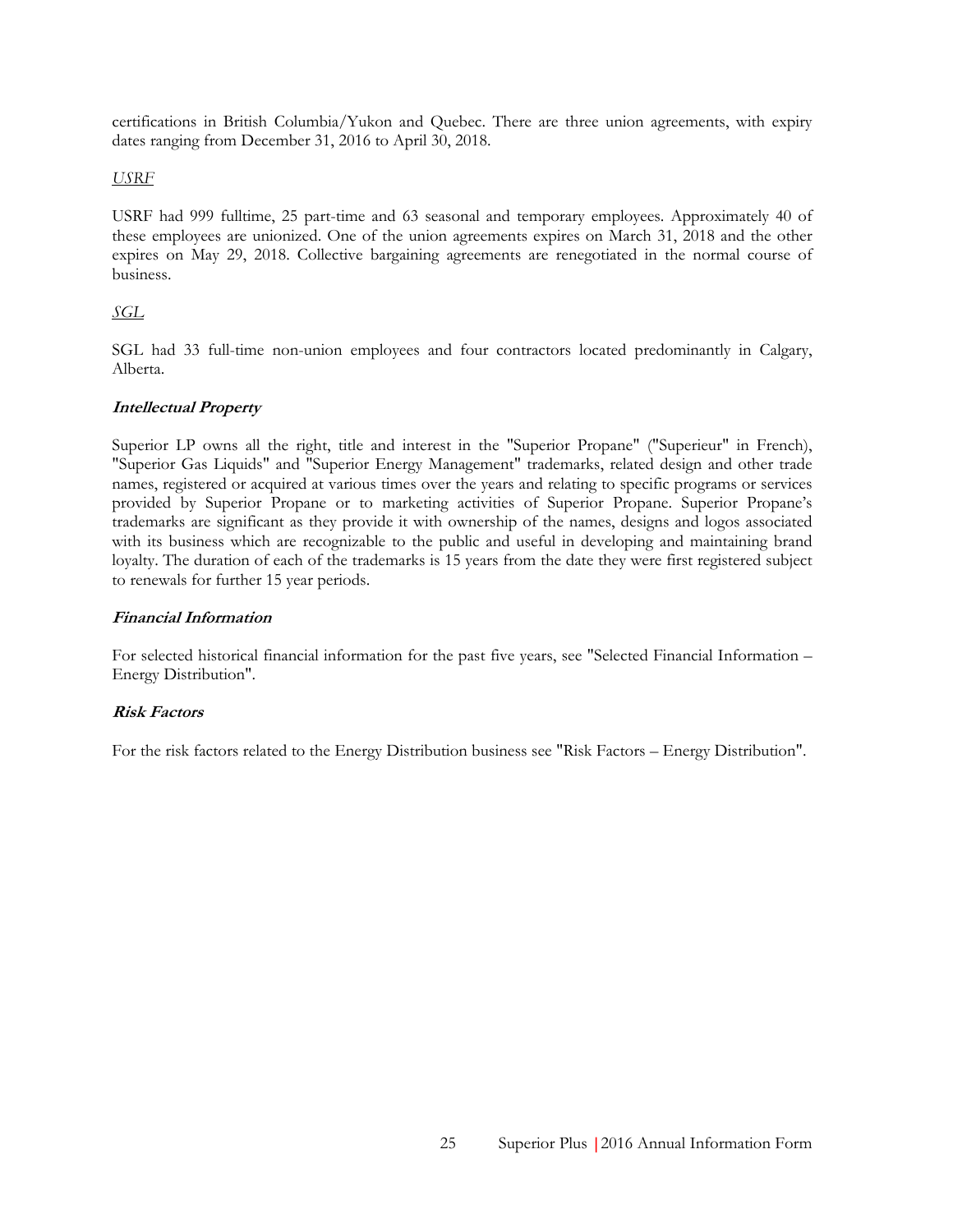## **Specialty Chemicals**

The specialty chemicals business operates under the trade name of "ERCO Worldwide", a leading provider of specialty chemicals and related technology. The business, which is headquartered in Toronto, Ontario, has been operating since the late 1890s.

## **Product Overview**

ERCO is a manufacturer of sodium chlorate, chlorine dioxide, sodium chlorite, chlorine, caustic soda, hydrochloric acid and potassium hydroxide. ERCO also produces hydrogen as a by-product to the electrolysis processes. It owns and operates eight production facilities across North America and one in Chile. In addition, ERCO provides chlorine dioxide generators and related technology to pulp and paper customers worldwide. Chlorine dioxide generators use sodium chlorate as the primary feedstock in the production of chlorine dioxide, an environmentally preferred bleaching agent used in the production of bleached pulp which, in turn, is used in a wide range of products, including high quality print and writing paper.

## **Competitive Conditions**

Key competitive factors across its business include selling prices, cost efficiencies, product quality, logistical capability, reliability of supply, technical expertise and service.

ERCO is the second largest producer of sodium chlorate in North America and worldwide.

In the sodium chlorate business, ERCO competes primarily with four other producers on a North American basis including Eka Chemicals, Kemira, Canexus and Chemtrade. Only ERCO and Eka Chemicals provide both integrated and standalone generators for the production of chlorine dioxide in pulp mills. By providing generator technology and services in addition to chemicals, ERCO is able to establish valued relationships with customers and gain an in-depth forward view on market developments.

ERCO's patented chlorine dioxide generators and related technology are installed in the majority of pulp and paper mills worldwide. Chlorine dioxide is the basis for elemental chlorine free ("ECF") bleaching. ECF bleaching is considered to be the best available technology for the production of bleached pulp around the world.

ERCO is the third largest producer of potassium chlor-alkali products in North America. In the potassium hydroxide (caustic potash) business, ERCO (15%) competes with three other companies in North America based on production capacity, Occidental Chemical Corporation (51%), Olin Corporation (25%) and ASHTA Chemicals Inc. (9%).

ERCO's chlor-alkali business is based in Western Canada and the United States Midwest. Its total production capacity represents approximately 1% of North American chlor-alkali production capacity. The top five companies that account for approximately 91% of total North American chlor-alkali production capacity are Olin Corporation (36%), Occidental Chemical Corporation (23%), Westlake Chemical Corporation (19%), Shintech Inc. (7%), and Formosa Plastics Corporation (6%). Most caustic soda production in North America is sold into the merchant domestic and export markets.

## **Business Operations**

ERCO's operations became more diversified with the acquisition of the Port Edwards, Wisconsin chloralkali/potassium facility in June 2005. The completion of the sodium chlorate plant in Chile in September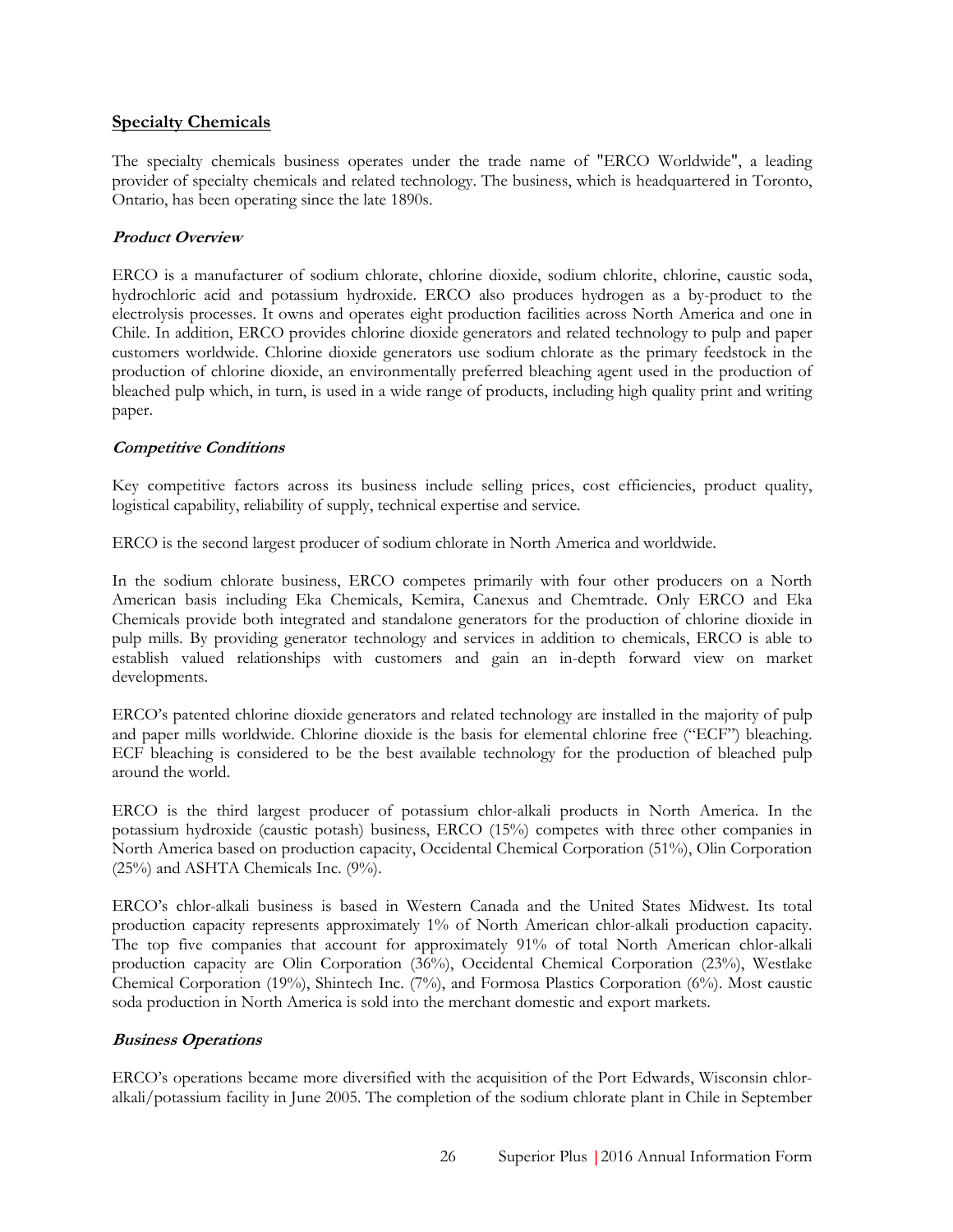2006 reduced its dependency on the North American pulp and paper industry. Investments in export capacity at the Buckingham, Quebec sodium chlorate plant have also enabled growth of export sales. Japan is ERCO's largest export market.

For the year ended December 31, 2016, global sodium chlorate, sodium chlorite and chlorine dioxide technology related sales represented 67% of ERCO's revenue. Chlor-alkali products in total represented 33% of revenue. Geographically, 59% of revenue is derived from the United States, 23% from customers in Canada, and 18% from outside North America.

**Product Line % of 2016 Revenue Market Structure Product Fundamentals Technology Capability Revenue Diversification Operating Efficiency**  Sodium Chlorate, related chlorine dioxide technology and Sodium Chlorite 67% (2015: 66%) Five competitors in North America • Mature to declining in North America • Growing globally • Industry operates historically in excess of 90% capacity utilization Leading global installer of chlorine dioxide generators  $\bullet$  ERCO "SMARTS" technology enables optimization of customer chlorine dioxide generator process • 67 patents • 65% Chemical sales 2% Technology  $\bullet$  More than 50 customers • Competitive cost position in North America Seven plants and ability to ramp production up or down quickly enables centralized production management and industry leading operational flexibility Chlor-alkali: Products Chlorine Hydrochloric acid • Potassium hydroxide Caustic Soda 35% (2015: 34%) Large number of competitors throughout North America Stable demand supported by strong North American pricing environment for Caustic Soda New membrane technology conversion completed in Port Edwards in 2009 • More than 100 customers Average cost structure Port Edwards product flexibility facilitates profit optimization Competitive cost structure and operating flexibility

The following chart provides a detailed overview of ERCO's business operations:

## **Production Facilities**

ERCO's production facilities use proven and safe manufacturing processes and are located close to major rail terminals and reliable supplies of raw materials. Electrical energy costs generally represent 70% to 85%, and salt approximately 10% of the variable costs of producing sodium chlorate.

ERCO's current production capacity at the six sodium chlorate plants in North America equals 460,000 MT. Internationally, ERCO designed and oversaw construction of a 55,000 MT facility in Chile. The facility commenced production in September 2006, taking advantage of continued growth opportunities in lower cost pulp and paper producing regions of South America. This brings ERCO's total annual sodium chlorate production capacity to approximately 515,000 MT.

ERCO has entered into a long-term contract with CMPC Celulosa S.A. ("**CMPC**") for 100% of the production capacity at the Mininco, Chile sodium chlorate facility. The contract has provisions which protect ERCO's investment in Chile and expires in 2036.

ERCO's annual sodium chlorite capacity is 10,000 MT.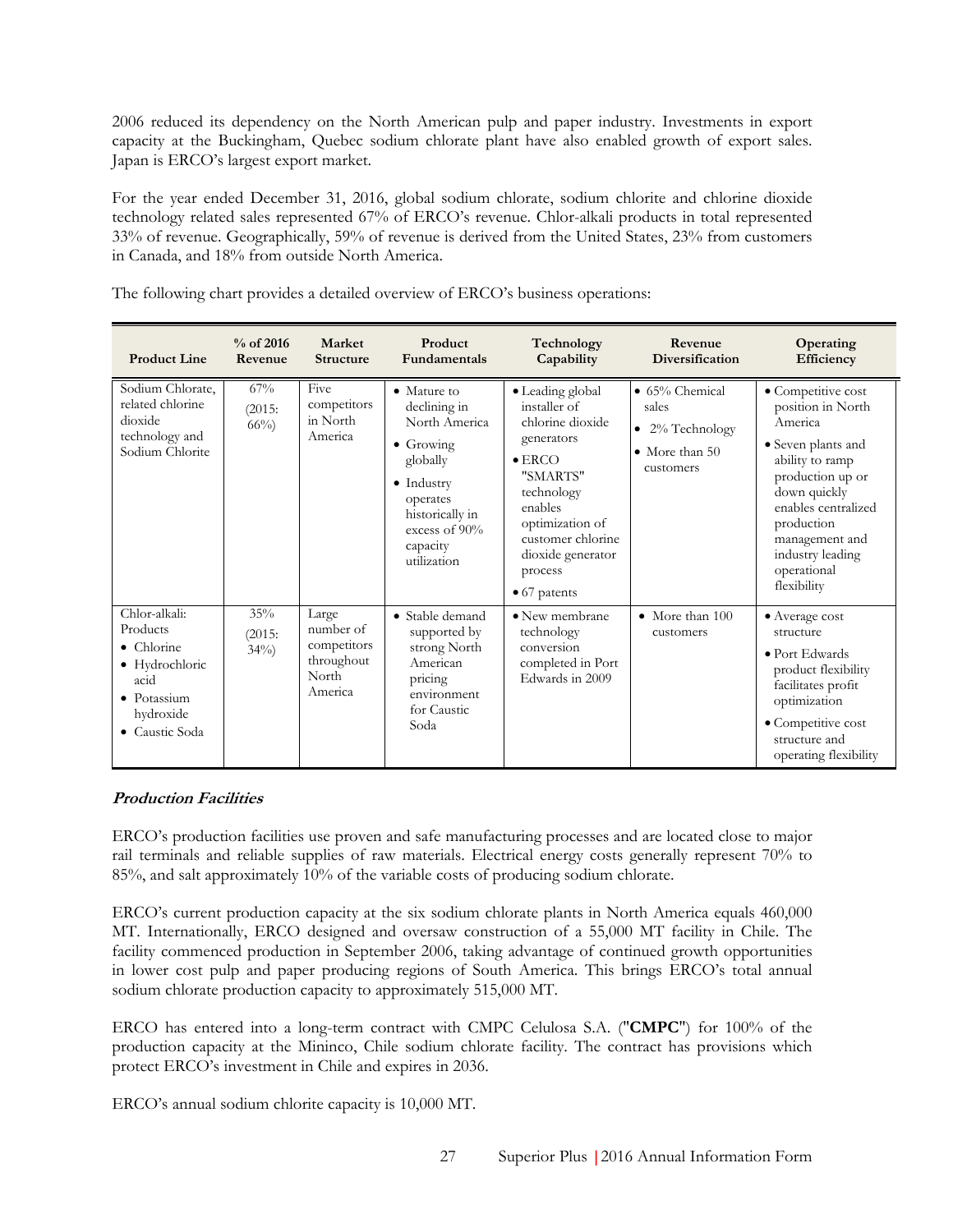In August 2007, ERCO announced the approval to convert its Port Edwards, Wisconsin potassium chlor-alkali facility from an older mercury-based process to newer membrane technology. The conversion was completed in 2009, for US\$138 million. This conversion was prudent as new legislation was tabled in the United States in 2009, requiring mercury-based chlor-alkali manufacturers to convert or cease production by 2015. Although this legislation has not yet been passed, the membrane technology now in place at ERCO's Port Edwards plant combined with the membrane technology at the Saskatoon, Saskatchewan production facility enhances ERCO's competitiveness and expands access to non-mercury and non-diaphram grade customers. Furthermore, the conversion provides significant improvement in process efficiency with increased capacity from 78,000 MT to 115,000 MT, as stated in electrochemical units ("**ECUs**") at Port Edwards. ERCO's annual chlor-alkali capacity as stated in ECUs is 157,000 MT.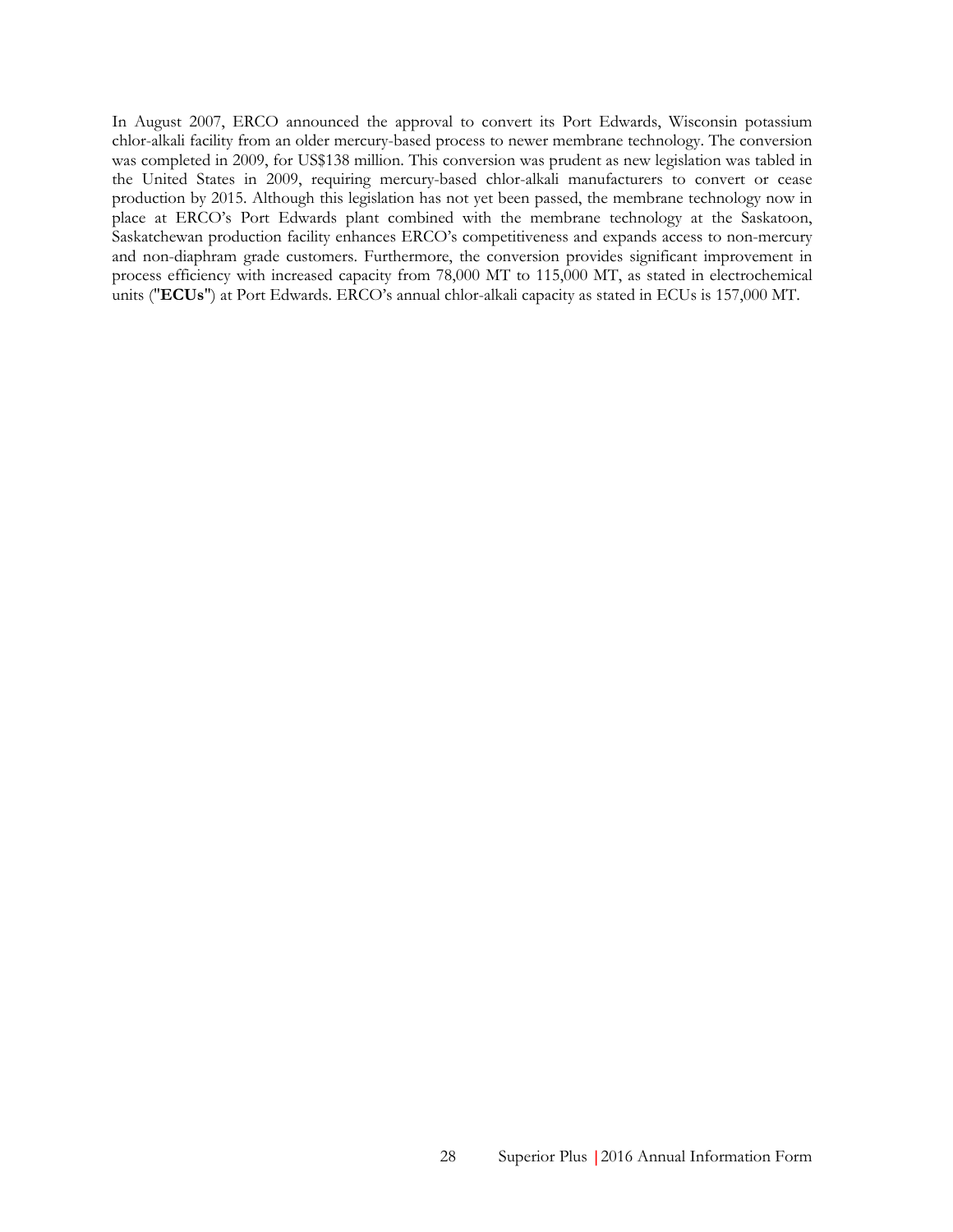The chart below provides a summary of ERCO's production facilities:

|                  |                     | Production<br>Capacity | Power                     |                                   |
|------------------|---------------------|------------------------|---------------------------|-----------------------------------|
| Facility         | Product             | (MT/Year)              | Source                    | Transportation                    |
| Buckingham,      | Sodium Chlorate     | 130,000                | Regulated                 | Rail, truck and ocean freight     |
| Quebec           | Sodium Chlorite     | 3,600                  | Hydro Quebec              |                                   |
| North Vancouver, |                     |                        | Regulated                 | Rail, truck                       |
| British Columbia | Sodium Chlorate     | 100,000                | <b>BC</b> Hydro           | ocean barges and ocean freight    |
| Grande Prairie,  |                     |                        | Deregulated               | Rail, truck and pipeline          |
| Alberta          | Sodium Chlorate     | 50,000                 | Alberta Electrical System |                                   |
| Saskatoon,       | Sodium Chlorate     | 40,000                 | Regulated                 |                                   |
| Saskatchewan     | Chlorine            | $42,000^{(1)}$         | <b>Sask Power</b>         | Rail and truck                    |
|                  | Caustic Soda        | 46,200 dry             |                           |                                   |
|                  | Hydrochloric Acid   | 140,000(1)(2)          |                           |                                   |
| Hargrave,        |                     |                        | Regulated                 | Rail                              |
| Manitoba         | Sodium Chlorate     | 40,000                 | Manitoba Hydro            |                                   |
| Thunder Bay,     |                     |                        |                           |                                   |
| Ontario          | Sodium Chlorite     | 6,400                  | N/A                       | Rail                              |
| Valdosta,        | Sodium Chlorate     | 100,000                | Regulated                 | Rail                              |
| Georgia          |                     |                        | Georgia Power             |                                   |
|                  | Chlorine            | $115,000^{(1)}$        | Regulated                 | Rail and truck                    |
| Port Edwards,    | Caustic Soda        | 70,000 dry             | <b>Alliant Energy</b>     |                                   |
| Wisconsin        | Hydrochloric Acid   | $220,000^{(1)(2)}$     |                           |                                   |
|                  | Potassium Hydroxide | 94,000 dry             |                           |                                   |
| Mininco,         |                     |                        | Provided by               | Truck and pipeline to CMPC mills. |
| IX Region, Chile | Sodium Chlorate     | 55,000                 | <b>CMPC</b>               |                                   |

**Notes:** 

(1) The production capacity for Chlorine and Hydrochloric Acid is the maximum available for each product. Actual volume produced will be

determined based on the mix of production between the two products.

(2) 35% wet.

## **Strategic Supply Agreement**

In October 2013, Specialty Chemicals entered into a supply agreement with Tronox to purchase up to 130,000 MT of sodium chlorate per year from Tronox's Hamilton, Mississippi facility, as nominated annually by Specialty Chemicals. The initial term of the agreement extends to December 31, 2016 with the option to automatically extend in one year increments thereafter. Under the agreement, Tronox continued to own and operate the facility, and Specialty Chemicals purchased sodium chlorate to meet customer demands under certain customer contracts that were assumed and to supply other customers. Specialty Chemicals paid an initial fee of \$4.3 million and incurred a quarterly fee of \$0.8 million during the initial term, plus a cost for sodium chlorate delivered. As part of the agreement, Specialty Chemicals acquired finished inventory and assumed existing railcar leases and customer contracts, as assigned. Additionally, the parties entered into a strategic long-term agreement for the supply of chlor-alkali products by Specialty Chemicals to service Tronox's requirements in North America. Under the agreement, if the annual nominated sodium chlorate volume by Specialty Chemicals was less than the specified volume of product set out in the agreement, Tronox could terminate the agreement early, and, at its sole cost, permanently shut down the plant for the manufacture of sodium chlorate. Specialty Chemicals nominated zero sodium chlorate volume for 2016.

In the fourth quarter of 2015, Tronox notified Specialty Chemicals it had elected to permanently shut down the facility. In January, 2016, Superior paid Tronox \$3.3 million (USD) representing fees under the Strategic Supply Agreement for 2016. No further obligations exist between the parties in respect of the sodium chlorate portion of the agreement.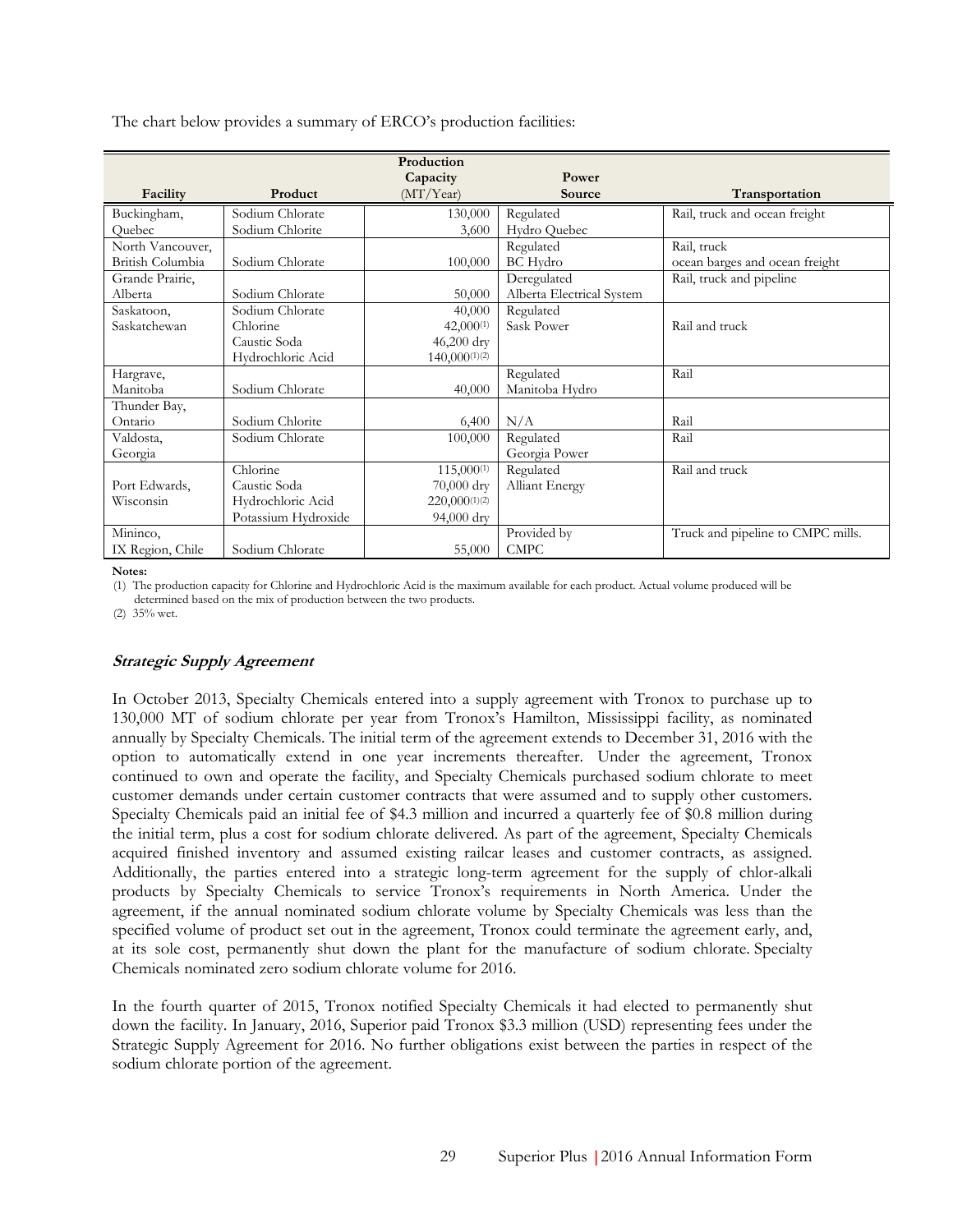# **Hydrochloric Acid Capacity Expansion**

During the first quarter of 2012, Superior's Board of Directors approved an \$18 million expansion of the hydrochloric acid production capacity at the Port Edwards, Wisconsin chlor-alkali facility. The capacity of 110,000 wet MT was increased to approximately 220,000 wet MT upon completion of the expansion. Commercial production was originally expected in the second quarter of 2014. In August 2014, the supplier of the HCl burner required for the expansion informed ERCO that during the loading of the burner module for transport to Port Edwards, the module was damaged beyond repair. A new module was built and the project was successfully completed during the fourth quarter of 2014.

During the third quarter of 2012, Superior's Board of Directors approved a \$25 million expansion of the hydrochloric acid production capacity at the Saskatoon, Saskatchewan chlor-alkali facility. The existing capacity of 70,000 wet MT increased to approximately 140,000 wet MT upon completion of the expansion during the first quarter of 2015. The related rail loading facilities were also completed during the first quarter of 2015. Total cost was \$33 million, due to project delays, increased labour costs and additional complexity in design of the new rail and truck loading facilities.

Superior now has total hydrochloric acid production capacity of 360,000 wet MT. The expansion of the production capacity allows Superior to optimize overall returns at both facilities by converting a larger portion of its chlorine into higher value hydrochloric acid.

# **Products**

# **Sodium Chlorate**

*General Overview:* Sodium chlorate is an inorganic chemical manufactured through the electrolysis of brine. Sodium chlorate is primarily used to produce chlorine dioxide, an environmental preferred bleaching agent used in the production of bleached pulp. ERCO is one of two suppliers in the world to offer patented chlorine dioxide generator technology to the pulp and paper industry as well as the primary raw material (sodium chlorate). Sodium chlorate is an essential ingredient in pulp bleaching and accounts for approximately 5% or less of the cash cost to manufacture bleached pulp. A minor amount of sodium chlorate is also used in the production of agriculture herbicides and defoliants and other industrial applications.

The current market demand for sodium chlorate in North America is estimated at 1.4 million MT and the world market at 3.5 million MT. The demand for sodium chlorate in North America is mature and further growth is expected from developing economic regions of the world, particularly the Asia Pacific and South American regions, as they increase their paper consumption and adopt more stringent environmental standards. North American bleached pulp producers continue to experience global competitive pressures as a result of increased fibre and energy costs and the impact of foreign exchange rates. Increasingly, new world scale pulp mills locate and/or expand production capacity in off-shore regions with significant access to low cost, renewable wood fibre, relatively stable energy supply and supportive government policies. Given the large size of these projects and the transportation challenges experienced in the South American and Asia Pacific markets, these customers prefer to have sodium chlorate facilities constructed in close proximity to their pulp and paper mills and captive to their requirements.

*Production Process:* As electrical energy costs generally represent 70% - 85% of the variable costs of manufacturing sodium chlorate, ERCO's ability to manage its North American customer demand with production from its six geographically diverse sodium chlorate plants facilitates efficient and cost effective supply to its customer base.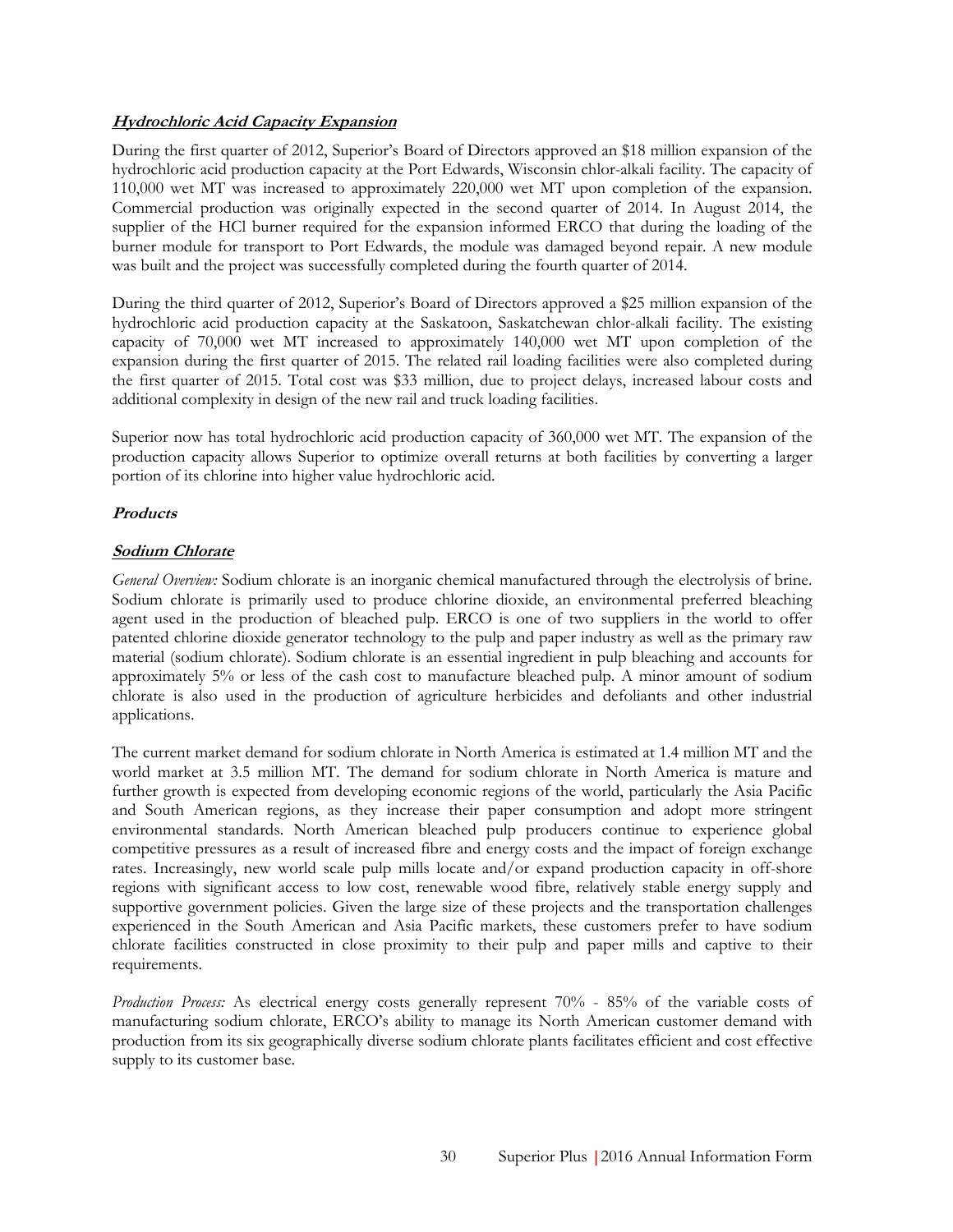An electrochemical process using salt, water and electricity as the primary raw materials, which is summarized in the diagram below, produces sodium chlorate. Salt is dissolved in water and the solution, known as saturated brine, is fed through a series of electrolytic cells used to conduct direct electrical current. The chlorine ions in the brine form chlorine gas. The chlorine gas mixes and reacts further with the brine to form sodium chlorate in solution. The hydrogen atoms separate from the water molecules and form hydrogen gas.

A co-product, hydrogen gas, is produced in the electrolytic cells and is purified. Some of the hydrogen gas is then fed to boilers where it is burned as fuel to produce steam for process heating. The hydrogen gas that is not required for fuel can be vented, sold or used as fuel for other applications.

The following is a flow chart of the production process:



The sodium chlorate solution produced is treated and filtered to remove impurities and crystallized by removing excess water. Once cooled, the final product resembles a white crystal that is transported to customers by rail car, truck, pipeline (shipped as solution) or is bagged and shipped to international customers. ERCO exports sodium chlorate from its Vancouver, British Columbia and Buckingham, Quebec production facilities.

# **Chlorine Dioxide Generators**

ERCO is the largest worldwide supplier of modern chlorine dioxide generators, which converts sodium chlorate into chlorine dioxide. Chlorine dioxide bleaching is currently recognized worldwide as the best available technology in the production of bleached pulp for paper. These generators, which are sold under the ERCO™ brand name, are designed and engineered for pulp mills to meet their specific needs for size, technology, pulping conditions, desired whiteness and strength of the final bleached product. ERCO provides engineering, design, equipment specification, equipment procurement, on-site technical assistance and operator training and plant start-up services. The business, which licenses its technology to its customers, also provides ongoing technical support services and spare parts. Each mill that uses chlorine dioxide as a bleaching agent requires at least one chlorine dioxide generator. Revenues from the sale of chlorine dioxide generators are received as those generators are constructed at customer sites.

The ERCO Smarts<sup> $TM$ </sup> product provides customers with an advanced automation software package that optimizes the operating efficiency of the chlorine dioxide generator. Three customers currently use the ERCO Smarts<sup>™</sup> product.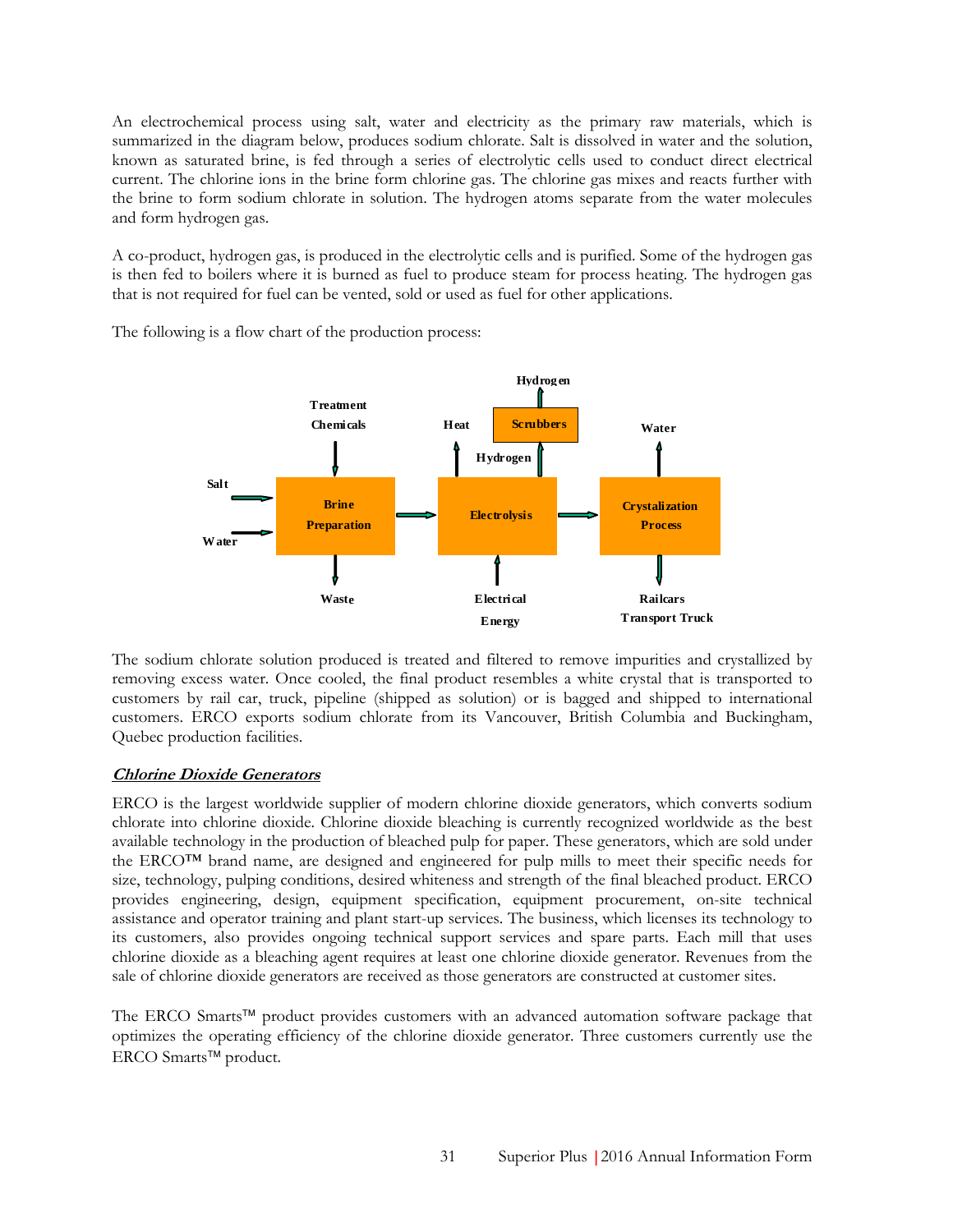### **Sodium Chlorite**

Sodium chlorite is used as a feedstock in the production of chlorine dioxide in smaller scale operations, a disinfectant for municipal water treatment, industrial process applications, a biocide/disinfectant for food processing and sanitization, a bacteria scavenger in ethanol production as well as other industrial applications. The primary feedstock for sodium chlorite is sodium chlorate. ERCO currently produces sodium chlorite at its plants located in Buckingham, Quebec and Thunder Bay, Ontario.

Demand for the product increased significantly in 2007, as new industrial environmental applications and more stringent water treatment regulations arose. This has continued through 2016.

# **Chlor-alkali Products**

ERCO's chlor-alkali operations are located at Saskatoon, Saskatchewan and Port Edwards, Wisconsin. Both of these locations produce caustic soda, chlorine and hydrochloric acid. In addition, Port Edwards produces potassium hydroxide.

ERCO was a manufacturer of potassium carbonate in Wisconsin but has discontinued production of potassium carbonate in order to focus more on its growth opportunities in the potassium hydroxide sector.

Chlor-alkali products provide for an important diversification of ERCO's product lines, as nearly all of ERCO's chlorine, hydrochloric acid and potassium hydroxide production are sold to end markets not related to the pulp and paper industry.

#### *Chlorine*

The market for chlorine in North America is estimated at 12.3 million MT. Chlorine is used in a variety of chemical processes including the production of polyvinyl chloride "PVC", water treatment disinfection and other chemical businesses. Chlorine is used directly or in bleach form to eliminate water-borne diseases in drinking water. Chlorine is also used to produce hydrochloric acid, which is used in a variety of industrial applications, including application in the oil and gas industry and steel pickling.

The basis of chlorine production involves dissolving salt (either NaCl or KCl) in water, supplying the brine into the anode compartment of a divided cell. When power is applied, the chlorine ions (negative) move towards the anode (positive) where they are oxidized to form chlorine gas. The water is supplied to the cathode compartment of the cell, whereby the hydrogen ion (positive) is reduced at the cathode (negative), releasing hydrogen gas, a by-product of the chlor-alkali process. ERCO recovers some hydrogen for sale, to produce hydrochloric acid or to make steam.

The sodium (or potassium) ions pass through the membrane from the anode compartment to the cathode compartment where they combine with the hydroxide ions left from the water to create the sodium (or potassium) hydroxide. Overall the chemical equation (using sodium salt as the example) is:

 $2NaCl + 2H2O \rightarrow 2NaOH + Cl2 + H2$ 

The basic reaction follows the laws of chemistry and therefore the chemicals are produced in a definite and consistent ratio to one another. Chemical equivalent amounts of the products will always be produced. Specifically, for every ton of chlorine produced with sodium salt, approximately 1.12 tons of caustic soda will be produced. In the case of potassium salt the ratio is approximately 1.58.

ERCO's Saskatoon plant runs exclusively on sodium salt and uses the membrane cell process to produce chlorine and caustic soda. The Port Edwards facility also operates membrane technology.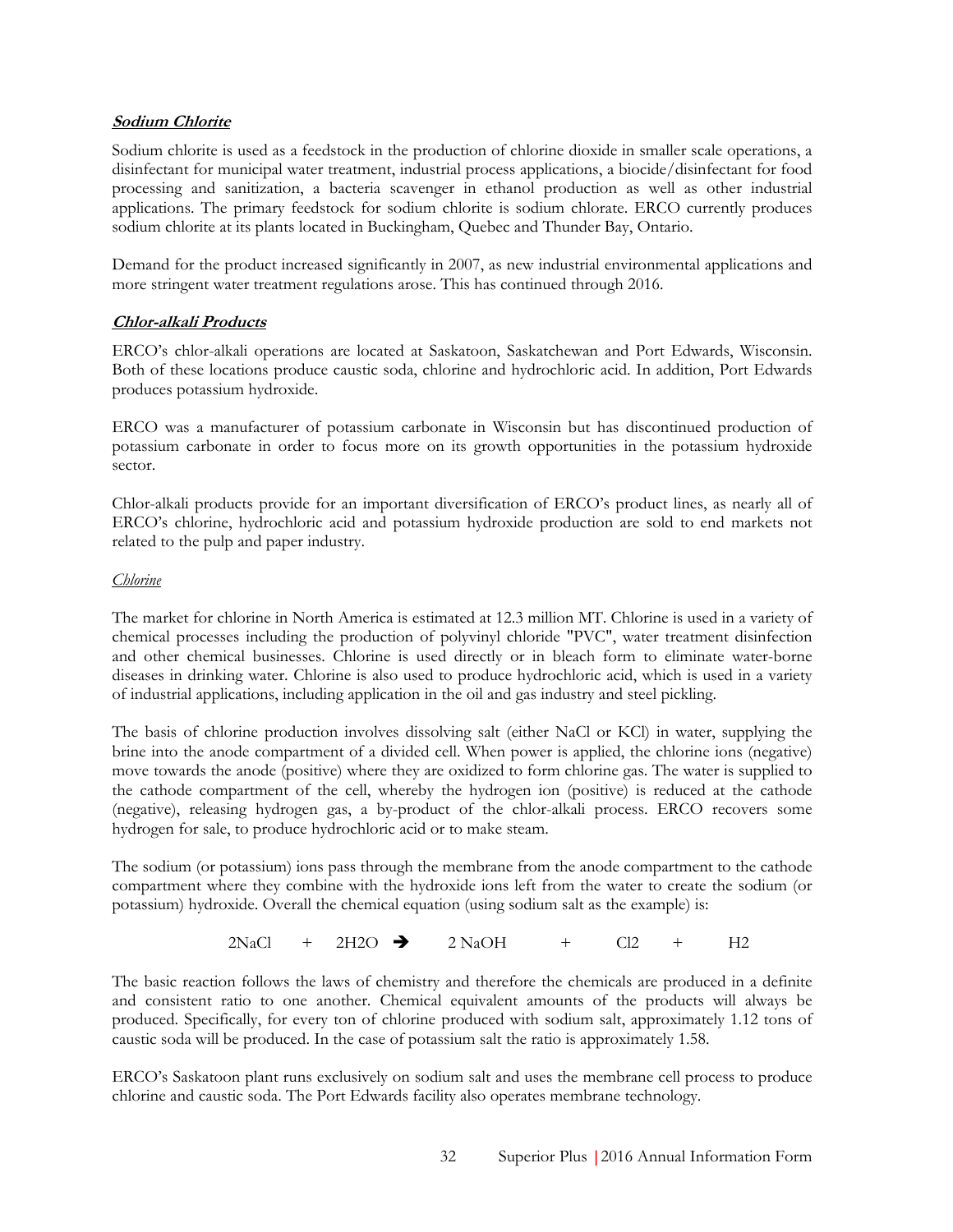#### *Caustic Soda*

The market for caustic soda in North America is estimated at 11.3 million dry MTs. Caustic soda is used primarily in the pulp and paper, soaps and detergents, alumina, textile and petroleum industries as a chemical intermediate.

#### *Potassium Hydroxide*

The market for potassium hydroxide in North America is estimated at 0.5 million dry MTs. Potassium hydroxide is used primarily in the production of potassium carbonate, potassium phosphates, potassium soaps and other potassium chemicals such as potassium acetate. Generally, potassium hydroxide is used in applications where the potassium ions are of value. Potassium acetate is gaining popularity as a more environmentally friendly de-icing agent for airport runways due to environmental pressures to reduce use of glycol or urea based de-icers. The replacement of sodium with potassium in food is also gaining popularity.

## **Sales and Marketing**

ERCO sodium chlorate sales are conducted by its business managers who have technical expertise related to chlorine dioxide generation and pulp bleaching applications. They develop relationships with clients through the provision of technical service and support. ERCO sells sodium chlorate directly to pulp and paper mills typically under one to five year supply arrangements, most of which provide for a significant percentage of total mill requirements at market-based prices. Due to the highly technical nature of ERCO's chlorine dioxide generator operations, a coordinated selling approach between its product sales and marketing team and its technical service and engineering groups is employed.

Increasing portions of ERCO's sodium chlorate sales are made to the growing South American and Asia/Pacific markets. ERCO has offices in Chile, Japan and China.

Chlor-alkali products are sold through a combination of dedicated sales people and distributors.

ERCO's top ten customers account for approximately 58% of its revenues with its largest customer comprising approximately 9% of its revenues.

# **Supply Arrangements**

ERCO uses four primary raw materials to produce its chemical products: electrical energy, sodium chloride, KCl and water. The business has tariff driven long-term contracts or contracts that renew automatically with power producers in each of the jurisdictions in which its plants are located with the exception of the plant in Grande Prairie, Alberta where electricity is publicly traded.

In Georgia, ERCO has a power arrangement with Georgia Power based on a combination of a standard real time pricing and a firm tariff.

The electricity contracts generally provide ERCO with some portion of firm power and a portion that may be interrupted by the producer based on the terms of the various agreements. ERCO can quickly reduce its power consumption at minimal cost, which in some jurisdictions, allows ERCO to reduce its overall power costs by selling ancillary services back to the power producer or to the power grid.

ERCO purchases sodium and potassium salts from third-party suppliers to fulfill the requirements at six of its nine plants. The salt contracts are typically fixed-price contracts with terms of one or more years,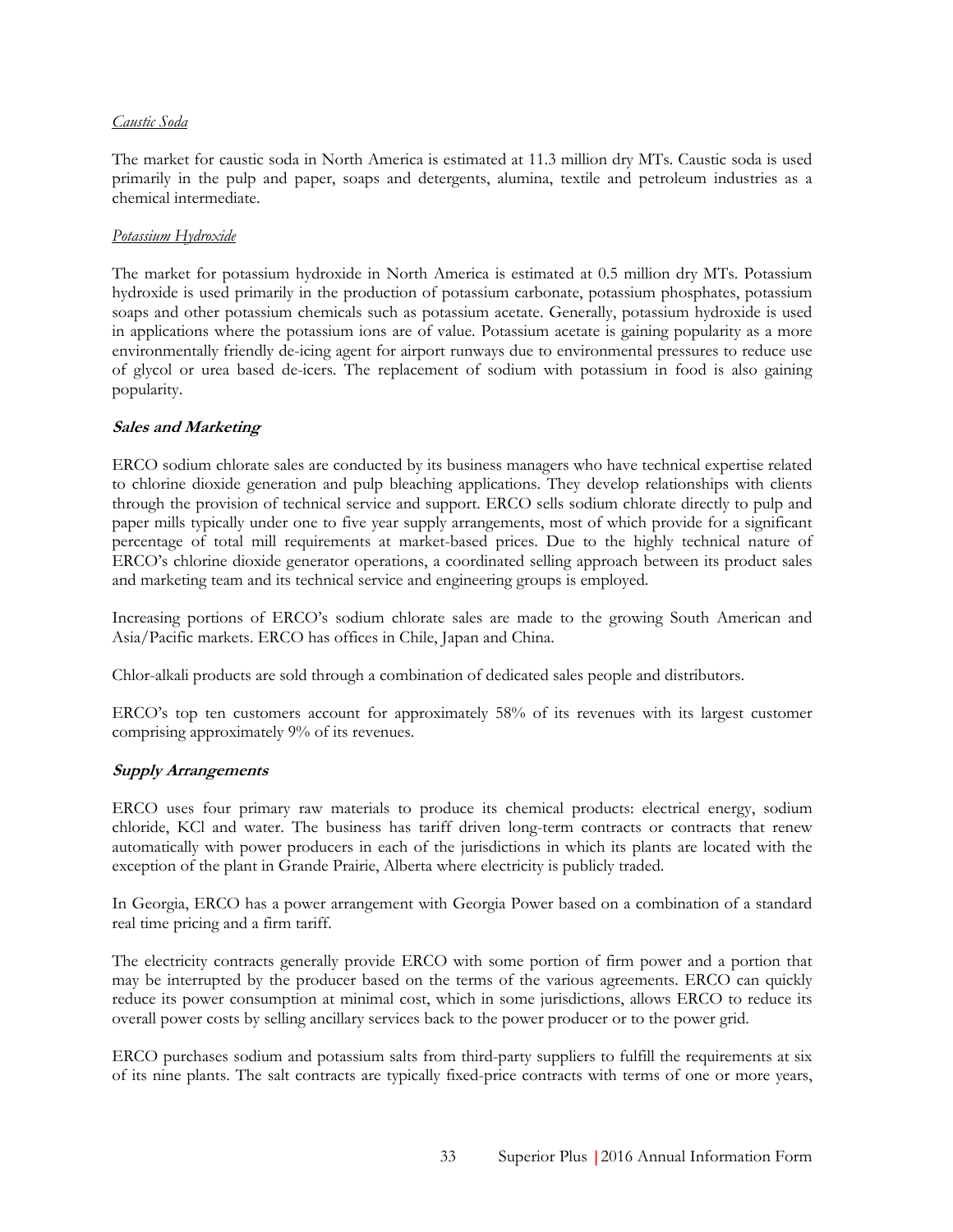often with automatic renewals. The Hargrave and Saskatoon facilities are self-supplied through solution mining at the plant site.

KCl is a major raw material used in the production of Potassium Hydroxide at ERCO's Port Edwards, Wisconsin facility. Substantially all of ERCO's KCl is received from PCS. PCS operates two KCl mines that are able to provide the product specifications required by ERCO. ERCO currently has a limited ability to source KCl from additional suppliers.

## **Transportation**

Approximately 70% of ERCO's North American product transportation requirements are provided by railcar, 20% by transport truck and the remaining 10% by pipeline, ocean or marine barge vessel. ERCO's South American product is transported via pipeline (30%) and in trucks (70%). ERCO utilizes third party carriers to transport all of its products. Rail transportation requirements are provided by 1,653 railcars, of which 240 are owned and 1,413 are leased with staggered expiration terms through to 2024. ERCO generally extends leases in advance of the expiration date. It is anticipated that in the mid-term, regulation governing the transportation of chlorine and the railcars used to transport chlorine will become more stringent. ERCO purchased and took delivery of 50 new "interim" design chlorine railcars in 2016.

All of ERCO's plants are located close to major rail terminals and customer sites to facilitate delivery of ERCO Worldwide products to the relevant markets.

## **Employee and Labour Relations**

As at December 31, 2016, ERCO Worldwide, a division of Superior Plus LP, had 532 full-time employees of which 151 were unionized. ERCO's plants in Vancouver, Saskatoon, Buckingham and Mininco, Chile are subject to collective bargaining agreements. The current Vancouver collective agreement has a six year term and will expire on November 30, 2018. The new three-year Saskatoon agreement which came into effect on October 1, 2016 was settled consistent with Unifor's "pattern bargaining". The Buckingham agreements are both six years in length and will expire on November 30, 2017 and March 14, 2018, respectively. A three year agreement is in place at the Mininco, Chile site and is set to expire on September 22, 2017. Collective bargaining agreements are renegotiated in the normal course of business.

# **Environmental, Safety and Regulatory**

ERCO's operations involve the handling, production, transportation, treatment and disposal of materials that are regulated by environmental, safety, and transportation legislation. ERCO is a founding member of Responsible Care®, an initiative of the Chemistry Industry Association of Canada, the American Chemistry Council, and ASIQUIM (in Chile). Responsible Care® is the chemistry industry's globally recognized commitment to sustainability - the betterment of society, the environment and the economy. ERCO has been successfully verified against the Responsible Care® ethic and codes of practice seven times which represents over 20 years of externally verified compliance to the codes. ERCO continually strives to achieve a safety and environmental record that is "best-in-class" in the chemistry industry. ERCO has received many awards and recognitions for its safety and environmental performance and sustainability projects. As an example, the conversion to membrane technology at the Port Edwards chlor-alkali facility has eliminated future legacy and liability risks associated with mercury use and emissions at the facility.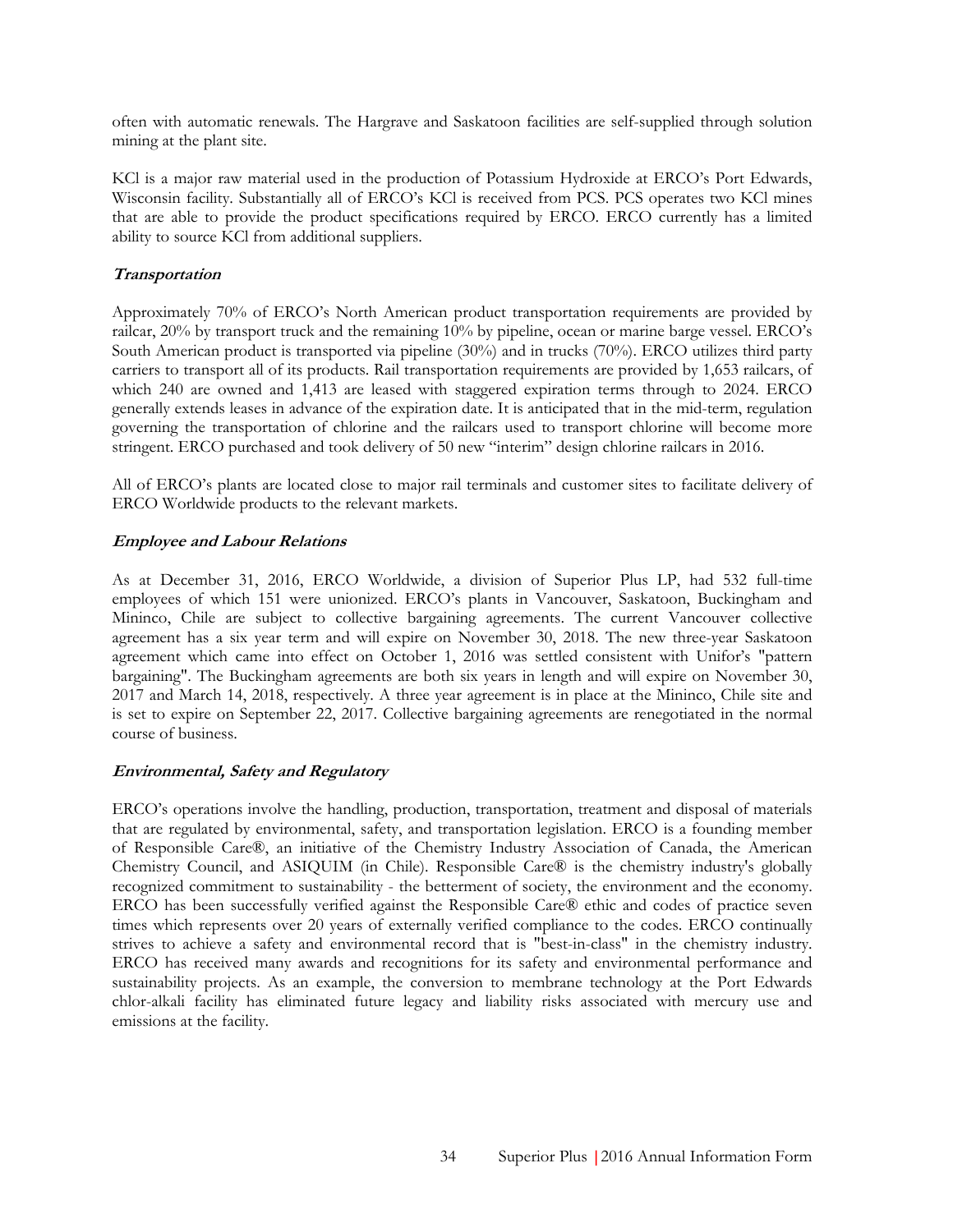## **Intellectual Property**

Superior LP owns all the right, title and interest in the "ERCO Worldwide" ("ERCO Mondial" in French) trade name in Canada, the "ERCO" trademark and related design and certain other trademarks and patents registered or acquired at various times over the years relating to specific technology, products or services that it provides. ERCO is also in the process of registering the "ERCO Worldwide" trade-mark in various other countries. ERCO's trademarks are significant as they provide it with ownership of the names, designs and logos associated with its business and technology and are well recognized internationally in the pulp and paper and the water treatment industries. The duration of each of the trademarks is between 10 and 15 years from the date of the first registration, subject to renewals for further 10 to 15 year periods, depending on the country of registration.

Superior LP holds 67 patents and 7 patent applications worldwide, protecting its proprietary chlorine dioxide, sodium chlorate and sodium chlorite technologies. The duration of each patent is between 15 and 20 years from the date the patent was first registered, depending on the country of registration.

## **Financial Information**

For selected historical financial information for ERCO for the last five years, see "Selected Financial Information – Specialty Chemicals".

## **Risk Factors**

For the risk factors related to ERCO's business see "Risk Factors – Specialty Chemicals".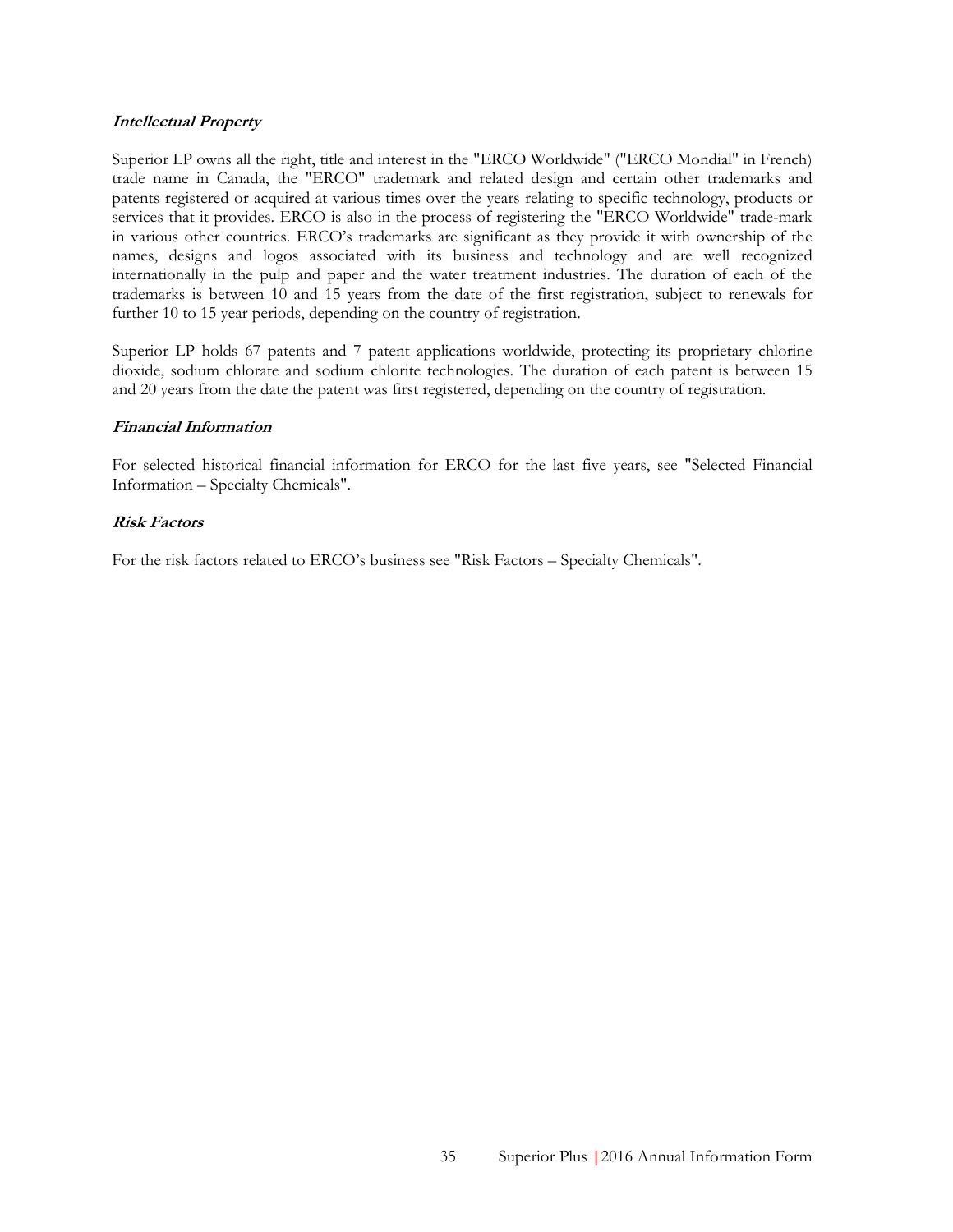# **ACQUISITION OF CANWEST**

#### *Transaction Overview*

On February 13, 2017, Superior announced that Superior LP had entered into an Option Purchase Agreement with Gibson, Canwest Propane ULC, Stittco Energy Limited, Cal-Gas Inc. and Canwest Partnership pursuant to which Superior LP (or its designate) has agreed to acquire the Option Right to purchase the Canwest Securities. The Option Right will be acquired upon the execution and delivery by Gibson and Superior of the Option Agreement in exchange for payment by Superior to Gibson of the aggregate purchase price of \$412 million, subject to customary adjustments. Upon exercise of the Option Right, Superior (or its designate) will acquire for nominal consideration, subject to customary adjustments and satisfaction of customary closing conditions, including regulatory approvals, the Canwest Securities.

## **About Canwest Propane**

## **Business Overview**

Founded in 1987, Canwest is a propane supply and distribution franchise in western Canada, serving a diverse customer base of oil and gas, commercial and industrial, residential and construction under the brands of Canwest and Stittco. Canwest has approximately 350 employees and an additional 50 seasonal employees and distributes propane to over 50,000 customers throughout western Canada and the North West Territories through its 60 locations in six provinces/territories. For the year ended December 31, 2015, Canwest Propane distributed in excess of 510 million litres of propane to oil and gas, industrial, commercial and residential customers. Approximately 80% of these volumes were derived from oil and gas related and commercial and industrial volumes.

#### **Summary of Option Purchase Agreement**

The Option Purchase Agreement provides the terms and conditions pursuant to which Superior LP will complete the Option Acquisition. The summary set forth below is a description of the material terms of the Option Purchase Agreement. A copy of the Option Purchase Agreement is available on SEDAR.

# **Acquisition of the Option Right**

Pursuant to the Option Purchase Agreement, Superior (or its designate) has agreed to acquire the Option Right, which will be evidenced by the execution and delivery by Gibson of the Option Agreement, with such Option Right providing Superior LP (or its designate) with an irrevocable right to acquire the Canwest Securities. The purchase price payable pursuant to the Option Purchase Agreement to acquire the Option is \$412 million, subject to customary adjustments as set forth in the Option Purchase Agreement. Superior LP will, upon acquiring the Option Right, be entitled to the benefit of the net profits and bear the business risks of Canwest from the date of acquisition of the Option Right. The terms of the Option Right will be governed by the Option Agreement. The closing under the Option Purchase Agreement is currently expected to occur no later than April 3, 2017.

# **Representations and Warranties**

Each of Superior LP and Gibson have made certain representations and warranties in the Option Purchase Agreement customary in transactions of this nature. Specifically, Gibson has made certain representations and warranties to various matters including the following: authority relative to the agreement, approvals, compliance with agreements and laws, organization and qualification of Canwest, authorized and issued capital, title to shares, capitalization of Canwest, shareholder and other agreements, customer and supplier relations, material contracts, change of control, the existence of guarantees, non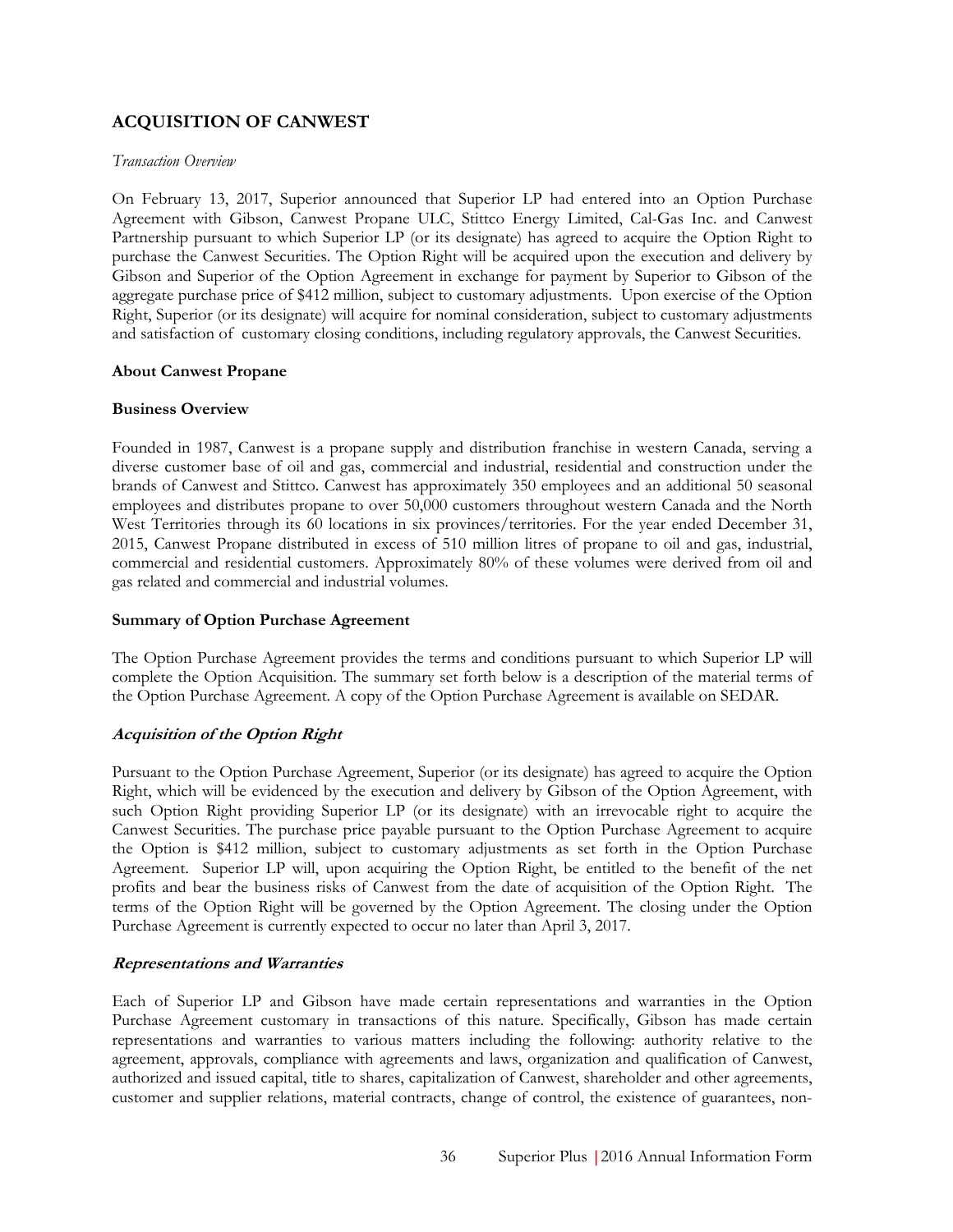arm's length transactions, distributions, no violations with agreements, organizational documents or laws, compliance with laws, financial statements, no undisclosed liabilities, off-balance sheet arrangements, accounts receivable, absence of certain changes, litigation, taxes, intellectual property, real property, personal property, permits, no restrictions on business activities, insurance, environmental matters, employment matters, collective agreements, employment benefit plans, brokers, compliance with antimoney laundering laws, bank accounts and powers of attorney, bankruptcy, insolvency and reorganization, sufficiency of assets and related person interests and transactions.

Superior LP has also made certain representations and warranties to various matters including the following: organization and qualification, authority relative to the agreement, no violation with agreements, organizational documents or laws, litigation, compliance with agreements and laws, the *Investment Canada Act*, strategic buyer, residency for tax purposes and availability of funds.

## **Covenants**

Under the Option Purchase Agreement, Canwest covenants that (i) the business of such entity shall, in all material respects, be conducted in the ordinary course of business, and shall use commercially reasonable efforts to maintain and preserve its business organization, assets, properties, employees, goodwill and business relationships, and to take all other action reasonably requested by Superior LP in order that the condition of the organization, assets, properties, employees, goodwill and business relationships of Canwest will not be materially impaired prior to the completion of the Option Acquisition and (ii) such entity shall not directly or indirectly, take certain actions outside the ordinary course of business as provided for in the Option Purchase Agreement.

Gibson and Canwest also covenant to, among other things, cause all contracts between Gibson and its affiliates, on the one hand, and Canwest, on the other hand, to be terminated as at the closing date of the Option Acquisition (other than employment related contracts and the Trucking Agreement and Supply Agreement to be entered into in connection with the Acquisition) and to use commercially reasonable efforts to obtain Competition Act Clearance and British Columbia Utilities Commission approval and to effect all necessary registrations, filings and submissions of information requested or required by governmental entities from Canwest.

Under the Option Purchase Agreement, Superior LP covenants to use commercially reasonable efforts to effect all necessary registrations, filings and submissions of information requested or required by governmental entities from Gibson, or any of its affiliates relating to the Option Acquisition and to ensure that it has available the necessary funds to satisfy the purchase price (including any adjustments thereto) on the closing date of the Option Acquisition.

The Option Purchase Agreement provides for various covenants of Superior LP and Gibson with respect to obtaining the Competition Act Clearance and British Columbia Utilities Commission approval, tax returns and tax proceedings, employee matters, insurance, termination of Canwest agreements with related parties, consents and real property matters.

# **Conditions to Closing the Option Acquisition**

The Option Acquisition is subject to a number of customary closing conditions, including mutual conditions precedent and additional conditions precedent to the obligations of each of Superior and Canwest. With respect to mutual conditions precedent, Superior and Gibson are not required to complete the Option Acquisition unless each of the following conditions is satisfied on or prior to the closing date of the Option Acquisition, which conditions may only be waived, in whole or in part, jointly by Superior and Gibson: (i) no restraining order, preliminary or permanent injunction or other order issued by any court of competent jurisdiction or other legal restraint or prohibition preventing the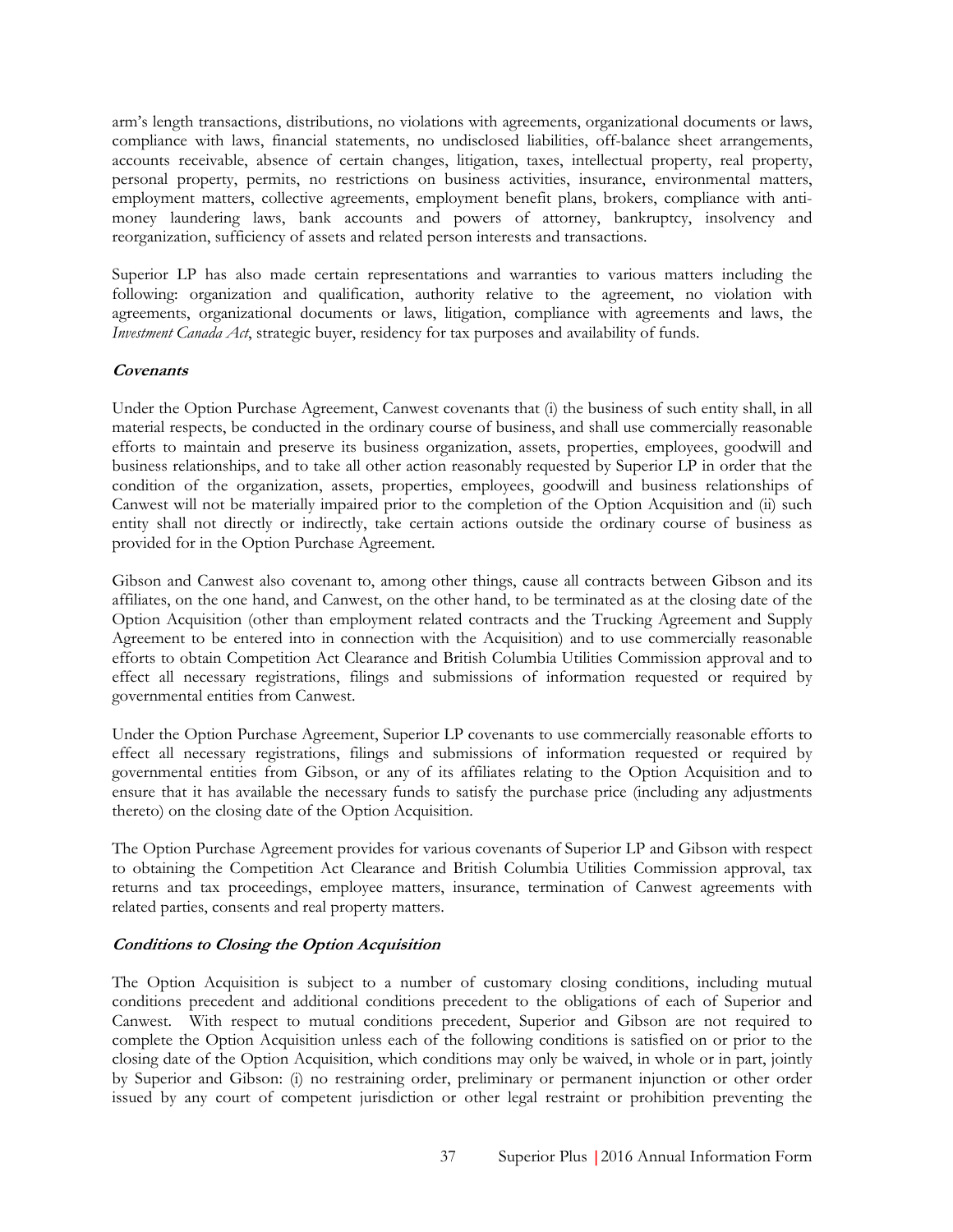consummation of the Option Acquisition shall be in effect; and (ii) no adverse legal action by a governmental entity shall have been commenced and no law shall have been proposed, enacted, promulgated or applied, in either case, challenging or seeking to restrain or prohibit the completion of the Option Acquisition.

The obligations of Superior LP to complete the Option Acquisition shall also be subject to the fulfillment of each of the following conditions precedent, which are for the benefit of Superior LP and may be waived, in whole or in part, by Superior LP any time: (i) the covenants of Gibson and Canwest under the Option Purchase Agreement to be performed on or before the closing date of the Option Acquisition shall have been duly performed by Gibson and Canwest in all material respects, (ii) the representations and warranties of Gibson and Canwest set out in the Option Purchase Agreement shall be true and correct as of the date of the Option Purchase Agreement and as at closing of the Option Acquisition, as though made on and as at closing of the Option Acquisition, except to the extent such representations and warranties speak as of a specific date (in which case such representations and warranties shall be true and correct as of that specific date); unless the failure to be true or correct, individually or in the aggregate, does not constitute and would not reasonably be expected to have a material adverse effect on Canwest; provided, however, that certain representations shall be true and correct in all respects as of the date of the Option Purchase Agreement and as at closing of the Option Acquisition, as though made on and as at closing of the Option Acquisition, except to the extent such representations and warranties speak as of a specific date (in which case such representations and warranties shall be true and correct as of that specific date) (iii) Gibson shall provide evidence satisfactory to Superior LP (acting reasonably) that certain indebtedness shall be discharged or repaid and the secured creditors shall release any and all encumbrances, subject to certain exceptions, (iv) all material consents shall have been obtained, (v) after the date of the Option Purchase Agreement and before closing of the Option Acquisition, there shall have been no change, event, occurrence, circumstance, result or fact that, when considered individually or in the aggregate, has or could reasonably be expected to have a material adverse effect on Canwest, and (vi) if Gibson has delivered any amendments to the disclosure letter delivered pursuant to the Option Purchase Agreement, such amendments, either individually or in the aggregate, have not and could not be reasonably expected to result in, a material adverse effect on Canwest.

The obligations of Gibson to complete the Option Acquisition shall also be subject to the fulfillment of each of the following conditions precedent which are for the benefit of Gibson and may be waived, in whole or in part, by Gibson any time: (i) all covenants of Superior LP under the Option Purchase Agreement to be performed on or before closing of the Option Acquisition shall have been duly performed by Superior LP in all material respects, and (ii) the representations and warranties of Superior LP set out in the Option Purchase Agreement shall be true and correct as of the date of the Option Purchase Agreement and as at closing of the Option Acquisition, as though made on and as at closing of the Option Acquisition, except to the extent such representations and warranties speak as of a specific date (in which case such representations and warranties shall be true and correct as of that specific date), unless the failure to be true or correct, individually or in the aggregate, would not materially impair the ability of Superior LP to consummate the Option Acquisition on the terms set out in the Option Purchase Agreement.

If any of the foregoing conditions are not satisfied as of May 1, 2017, then the party for whom such covenant is in favour may terminate the Option Purchase Agreement.

#### **Other Agreements**

Commencing on April 1, 2017, Canwest Partnership and Gibson Energy Partnership will enter into the trucking agreement (the "**Trucking Agreement**"), pursuant to which Gibson Energy Partnership will provide trucking transportation services to Canwest Partnership. The initial term of the Trucking Agreement is from April 1, 2017 until March 31, 2022, and shall remain in effect month to month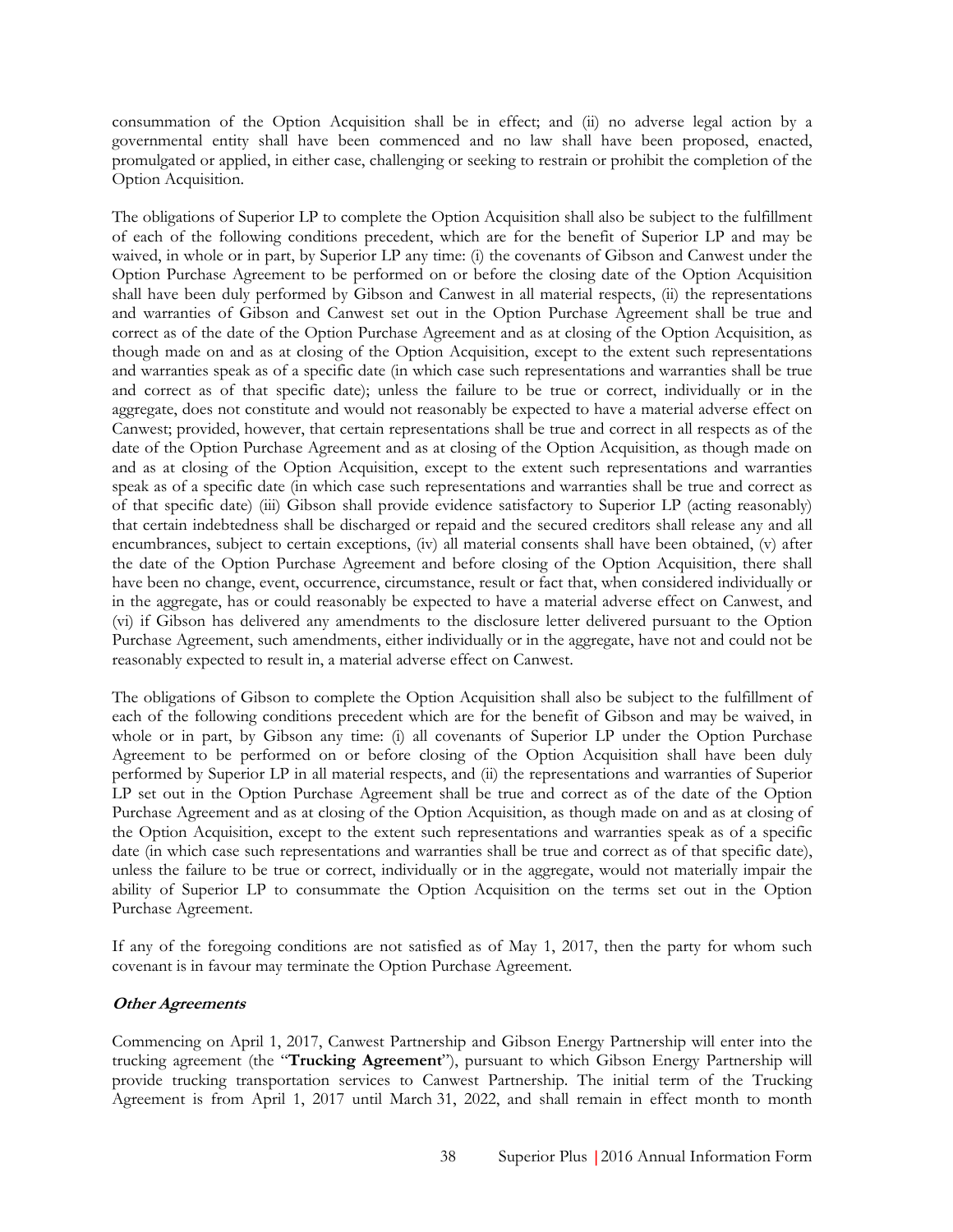thereafter until terminated. The Trucking Agreement provides that: (i) Canwest Partnership shall provide to Gibson Energy Partnership for transportation not less than a minimum amount of propane by the end of the initial term of the Trucking Agreement and (ii) Canwest Partnership shall use all commercially reasonable efforts to ensure that it provides to Gibson Energy Partnership for transportation not less than a minimum amount of propane for each year of the initial term of the Trucking Agreement. The Trucking Agreement provides that Canwest Partnership may reduce the volume of propane provided for transportation to Gibson Energy Partnership due to a force majeure event for Gibson Energy Partnership, an event of default under the Trucking Agreement by Gibson Energy Partnership or noncompliance by Gibson Energy Partnership with certain provisions of the Trucking Agreement. Canwest Partnership will enter into a propane supply agreement (the "**Supply Agreement**") with an affiliate of Gibson on April 1, 2017 to acquire not less than the annual volumes of propane required to be delivered for transportation pursuant to the Trucking Agreement.

Pursuant to the Option Purchase Agreement, Gibson's parent company, Gibson Energy Inc., will enter into a guarantee (the "**Option Guarantee**") pursuant to which it will guarantee the performance of Gibson. In particular, Gibson Energy Inc. will guarantee to Superior LP the prompt and punctual performance and payment of all present and future indebtedness, liabilities and obligations of any kind (i) of Gibson and other seller parties in connection with or with respect to the Option Purchase Agreement; and (ii) of Gibson in connection with or with respect to the Option Agreement.

#### **Summary of the Option Agreement**

At closing under the Option Purchase Agreement, Superior LP and Gibson will enter into the Option Agreement, which will provide for the grant of the Option Right. Upon satisfaction of the terms and conditions of the Option Agreement, Superior LP may exercise the Option Right until December 29, 2017 for the exercise price of \$1, subject to adjustments relating to the preparation of required securities filings, professional expenses incurred following December 31, 2017, interim costs and tax liability allocations. The exercise period of the Option Right may be extended to September 30, 2018 by (i) Superior LP, upon delivery to Gibson of a notice to transfer the Option Right to a third party and the payment by Superior LP of an extension fee, or (ii) the issuance by the Competition Tribunal of an order pursuant to section 92, 100, or 104 of the Competition Act that prohibits the completion of the Acquisition. The extension fee is a per diem amount for each day following December 31, 2017, until Gibson receives or is credited with, as a result of closing of the Acquisition, a refund of the incremental tax payable as a result of Gibson realizing a deemed gain pursuant to subsection 49(1) of the Tax Act because of its entering into the Option Agreement and receiving the purchase price under the Option Purchase Agreement.

#### **Representations and Warranties**

Each of Superior LP and Gibson will make certain representations and warranties in the Option Agreement customary in transactions of this nature. Specifically, Gibson will make certain representations and warranties to various matters including the following: authority relative to the Option Agreement and ancillary agreements, authorized and issued capital of Canwest, title to shares, capitalization of Canwest, shareholder and other agreements, organization and qualification, ownership over the purchased securities and residency for the purposes of the Tax Act.

Superior LP will also made certain representations and warranties to various matters including the following: organization and qualification, authority relative to the Option Agreement, the *Investment Canada Act*, no violation with agreements, anticipated transfers, residency and other matters for the purposes of the Tax Act and availability of funds.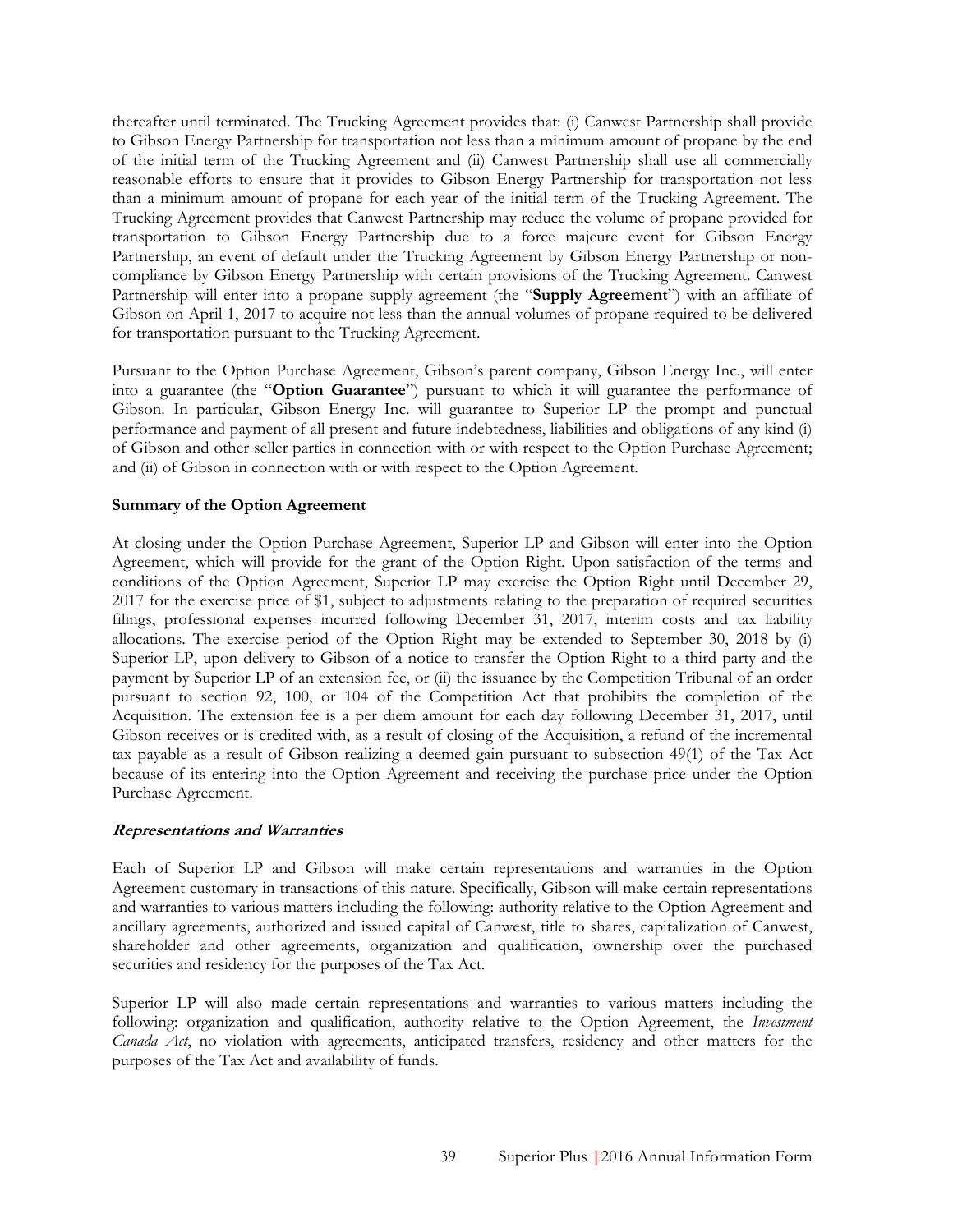#### **Covenants**

Under the Option Agreement, Gibson, from the grant of the Option Right until the exercise of the Option Right, will covenant to: (i) cause Canwest's business to be conducted in the ordinary course of business, and Gibson shall cause Canwest to use commercially reasonable efforts to maintain and preserve Canwest's business organization, assets, properties, employees, goodwill and business relationships and (ii) not cause or permit dividends, distributions, transactions or acquisitions, except in limited circumstances. Following the exercise of the Option Right but before closing of the Acquisition, Gibson will covenant to not, and cause Canwest not to, take certain actions outside of the ordinary course of business, including issue securities, enter into material contracts, satisfy claims, make capital expenditures or assume debt, without the consent of Superior LP, as provided in the Option Agreement. Gibson will also covenant to provide Superior LP with reasonable assistance with the preparation of disclosure to be included securities filings, including, but not limited to, a business acquisition report required to be filed by Superior pursuant to Part 8 of National Instrument 51-102 – *Continuous Disclosure Obligations.*

Gibson and Superior LP will covenant to use commercially reasonable efforts to satisfy (or cause the satisfaction of) the conditions precedent to its obligations under the Option Agreement and will each make certain covenants with respect to obtaining the Competition Act Clearance and British Columbia Utilities Commission approval. Certain covenants are also provided by the parties in respect of tax returns and tax proceedings, employee matters, insurance and the termination of Canwest agreements with related parties at closing.

#### **Regulatory Approvals**

Superior LP and Gibson will use reasonable best efforts to comply with any requests for information from the Commissioner under the Competition Act as soon as practicable and in consultation with each other and to certify the completeness of their responses to any supplementary information requests received in connection thereto. Superior LP will use reasonable best efforts to obtain Competition Act Clearance as soon as reasonably practicable but, in any event, before December 29, 2017 or September 30, 2018, as the case may be, and to defend any orders made under section 92, 100, or 104 of the Competition Act that could prevent or delay closing of the Acquisition. Gibson will and will cause Canwest to provide to Superior LP all assistance, cooperation and information required to obtain the Competition Act Clearance. Superior LP will retain final and ultimate authority over the appropriate strategy, tactics and decisions regarding obtaining Competition Act Clearance. Superior LP will be responsible for paying the filing fees in connection with the Competition Act Clearance.

Superior LP and Gibson will make all filings necessary to secure the British Columbia Utilities Commission approval and Gibson shall provide Superior LP with all information in its possession in connection therewith. Superior LP will use its commercially reasonable efforts to obtain the British Columbia Utilities Commission approval as soon as reasonably practicable but, in any event, before December 29, 2017 or September 30, 2018, as the case may be.

#### **Proposed Transferees**

Subject to the limitations set out in the Option Agreement, Superior LP may assign all or a portion of (i) its interest in the Option Right whether or not previously exercised, and/or (ii) the securities of Canwest, to one or more arm's length persons, provided that each transferee shall have provided a binding written confirmation to Gibson (in a form satisfactory to Gibson, acting reasonably) that (a) it shall be bound by all obligations of Superior LP under the Option Agreement, (b) the representations and warranties set out in Option Agreement are true and correct in respect of the proposed transferee (subject to certain exceptions), (c) it shall use its reasonable best efforts to comply with the requirements of the *Investment*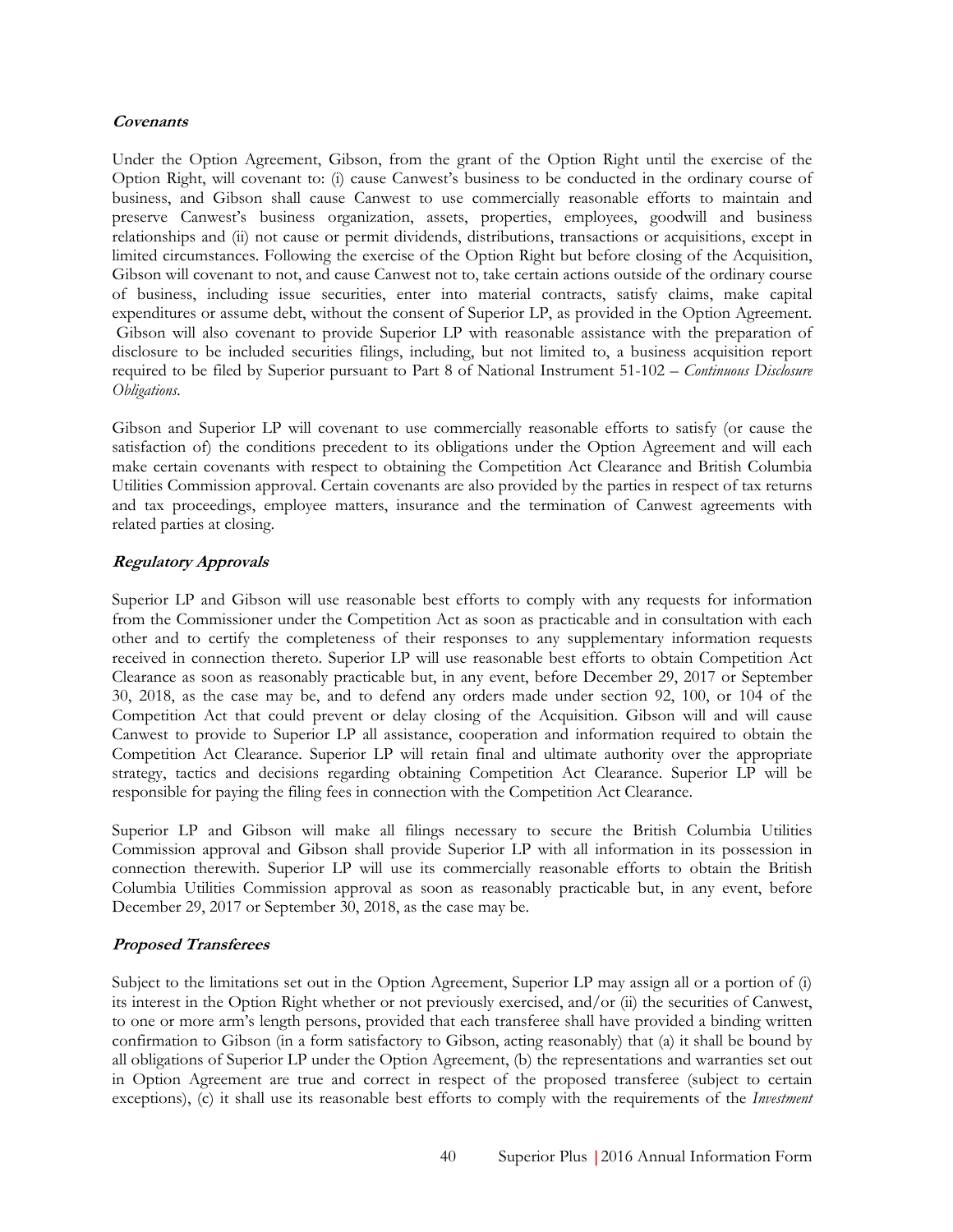*Canada Act*, if applicable, in respect of the Acquisition, (d) other than as set forth in the Option Agreement, no rights or obligations of Superior LP pursuant to the Option Purchase Agreement are assigned to, or assumed by, the proposed transferee in whole or in part, and the proposed transferee shall not have the benefit of any such rights, nor shall the proposed transferee have the benefit of or be entitled to enforce any rights of, or any of the obligations under, Superior LP pursuant to the Option Agreement with respect to covenants concerning the Competition Act Clearance and the British Columbia Utilities Commission approvals, or the ability to assign all or a portion of any of the rights it acquires pursuant to the Option Agreement. Gibson has also agreed to use commercially reasonable efforts to assist in the event an assignment to one or more proposed transferees is to occur.

## **Conditions Precedent**

The obligations of the parties to complete the Acquisition following exercise of the Option Right are subject to the fulfillment of each of the following conditions precedent, which are for the mutual benefit of Superior LP and Gibson and may be waived, in whole or in part, jointly by Superior LP and Gibson at any time: (i) the Competition Act Clearance and British Columbia Utilities Commission approval shall have been obtained and (ii) no order, preliminary or permanent injunction or other order issued by any court of competent jurisdiction or other legal restraint or prohibition preventing the consummation of the Acquisition shall be in effect.

The obligations of Superior LP to complete the Acquisition are subject to the fulfillment of each of the following conditions precedent, which are for the benefit of Superior LP and may be waived, in whole or in part, by Superior LP any time: (i) all covenants of Gibson under the Option Agreement to be performed on or before the closing date of the Acquisition shall have been duly performed by Gibson in all material respects and (ii) the representations and warranties of Gibson set out in the Option Agreement shall be true and correct as of the date of the Option Agreement and as of closing of the Acquisition, as though made on and as of closing of the Acquisition.

The obligations of Gibson to complete the Acquisition shall also be subject to Superior LP, on the closing date, having paid the purchase price in accordance with the terms of the Option Agreement, which condition precedent is for the benefit of Gibson and may be waived, in whole or in part, by Gibson any time.

As a condition of the Acquisition, the parties have agreed to enter into a multi-year non-competition agreement customary in a transaction of this nature whereby Gibson is subject to restrictive covenants in favour of Superior LP.

# **Supporting Agreements**

The Option Guarantee, the Trucking Agreement and propane supply agreement will be entered into in connection with the Option Purchase Agreement and the Non-Competition Agreement and the Transition Services Agreement will be entered into in connection with the Option Agreement.

At closing of the Acquisition, Superior LP and Gibson will enter into a transition services agreement (the "**Transition Services Agreement**"). The Transition Services Agreement will provide that, for a period of 12 months (which may be extended to not more than 21 months), Gibson will provide certain services to Canwest, including the following: human resources services, information technology services, corporate finance and accounting services, corporate health, safety security and environmental services, facilities and administrative services legal services, corporate communication and marketing and corporate planning and development services. Superior LP will compensate Gibson for such services according to an agreed upon fee schedule.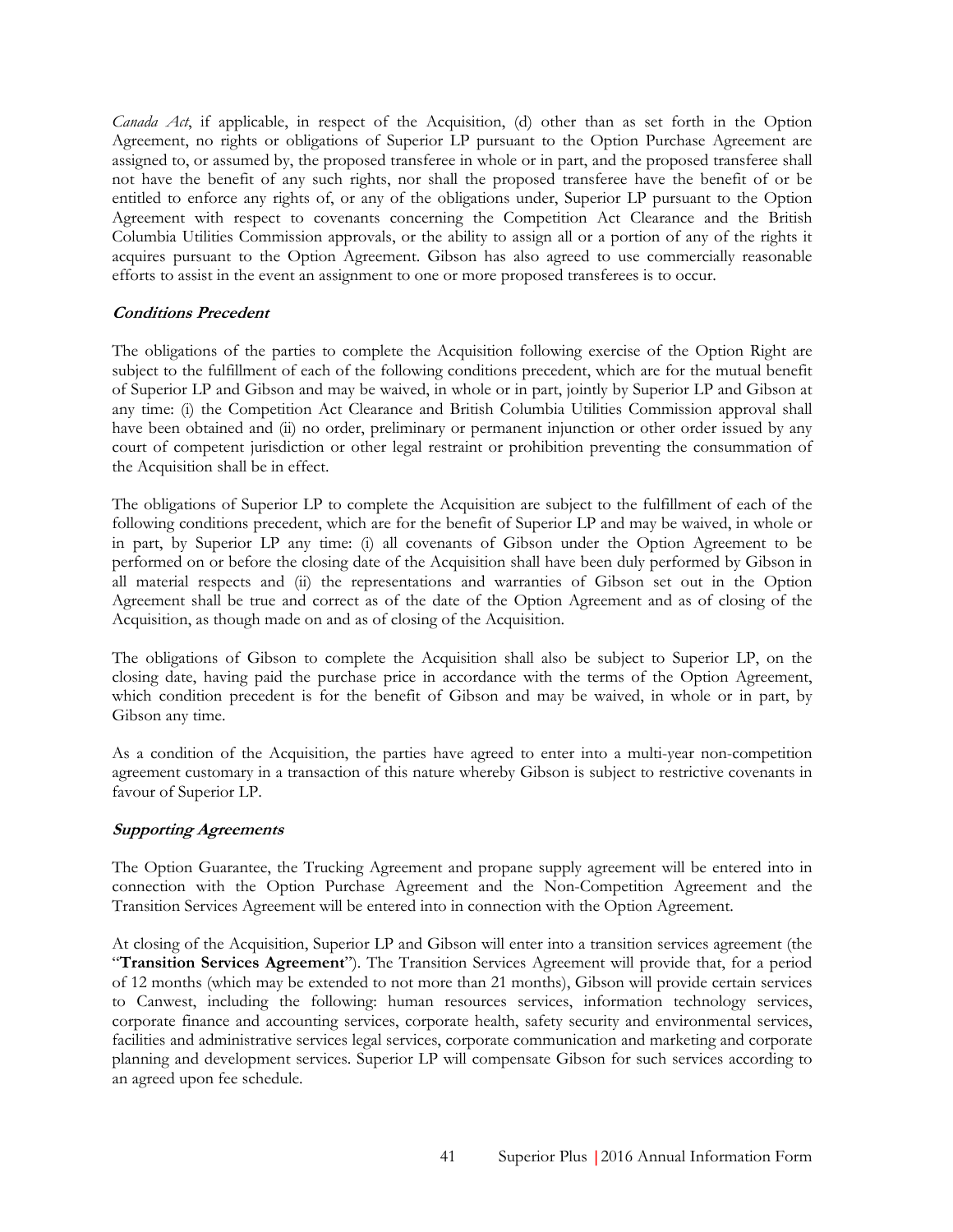# **CAPITAL STRUCTURE**

The following is a summary of the material attributes and characteristics of the securities of Superior, including the Common Shares and Convertible Debentures.

## **Share Capital**

Superior is authorized to issue an unlimited number of Common Shares and an unlimited number of preferred shares, issuable in series. The following is a summary of the rights, privileges, restrictions and conditions of the Common Shares and preferred shares. As at February 16, 2017, approximately 142,842,820 million Common Shares and no preferred shares are issued and outstanding.

#### **Common Shares**

The holders of Common Shares are entitled to (i) dividends if, as and when declared by the board of directors, (ii) one vote per share at meetings of the holders of Common Shares; and (iii) upon liquidation, dissolution or winding up of Superior, receive pro rata the remaining property and assets of Superior, subject to the rights of shares having priority over the Common Shares.

## **Preferred Shares**

The preferred shares are issuable in series and each class of preferred shares will have such rights, restrictions, conditions and limitations as the board of directors may from time to time determine. The holders of preferred shares will be entitled, in priority to holders of Common Shares, to be paid rateably with holders of each other series of preferred shares the amount of accumulated dividends, if any, specified to be payable preferentially to the holders of such series and upon liquidation, dissolution or winding up of Superior, to be paid rateably with holders of each other series of preferred shares the amount, if any, specified as being payable preferentially to holders of such series.

#### **Convertible Debentures**

Superior has one series of Convertible Debentures consisting of the 6.0% Debentures (2019) (the "**Outstanding Debentures**" and each, a "**Debenture**"). The Outstanding Debentures are issued pursuant to the Indenture and Superior can issue additional debentures under the Indenture from time to time.

# **6.0% Debentures (2019)**

As of the date of this AIF, there are approximately \$97.0 million aggregate principal amount of 6.0% Debentures (2019) issued and outstanding which mature on June 30, 2019. The 6.0% Debentures (2019) are issuable in denominations of \$1,000 principal amount and bear interest at a rate of 6.0% per annum, payable semi-annually in arrears on June 30 and December 31 of each year. The 6.0% Debentures (2019) are convertible at the holder's option into Common Shares at any time prior to the close of business on June 30, 2019 and the business day immediately prior to a date specified by Superior for redemption of the 6.0% Debentures (2019) at a conversion price of \$16.75 per Common Share. Upon conversion of the Debentures, in lieu of delivering Common Shares, Superior may, at its option, elect to pay the holder cash pursuant to the Cash Conversion Option. If Superior elects, in its sole discretion, to settle the conversion obligation in cash, Superior shall deliver to the holder an amount in cash based on the daily volume weighted average price of the Common Shares on the TSX as measured over a period of 10 consecutive trading days commencing on the third day following the conversion date. Any payments pursuant to the Cash Conversion Option are subject to the subordination provisions contained in the Indenture as though such payments were payments of principal or interest on the Debentures.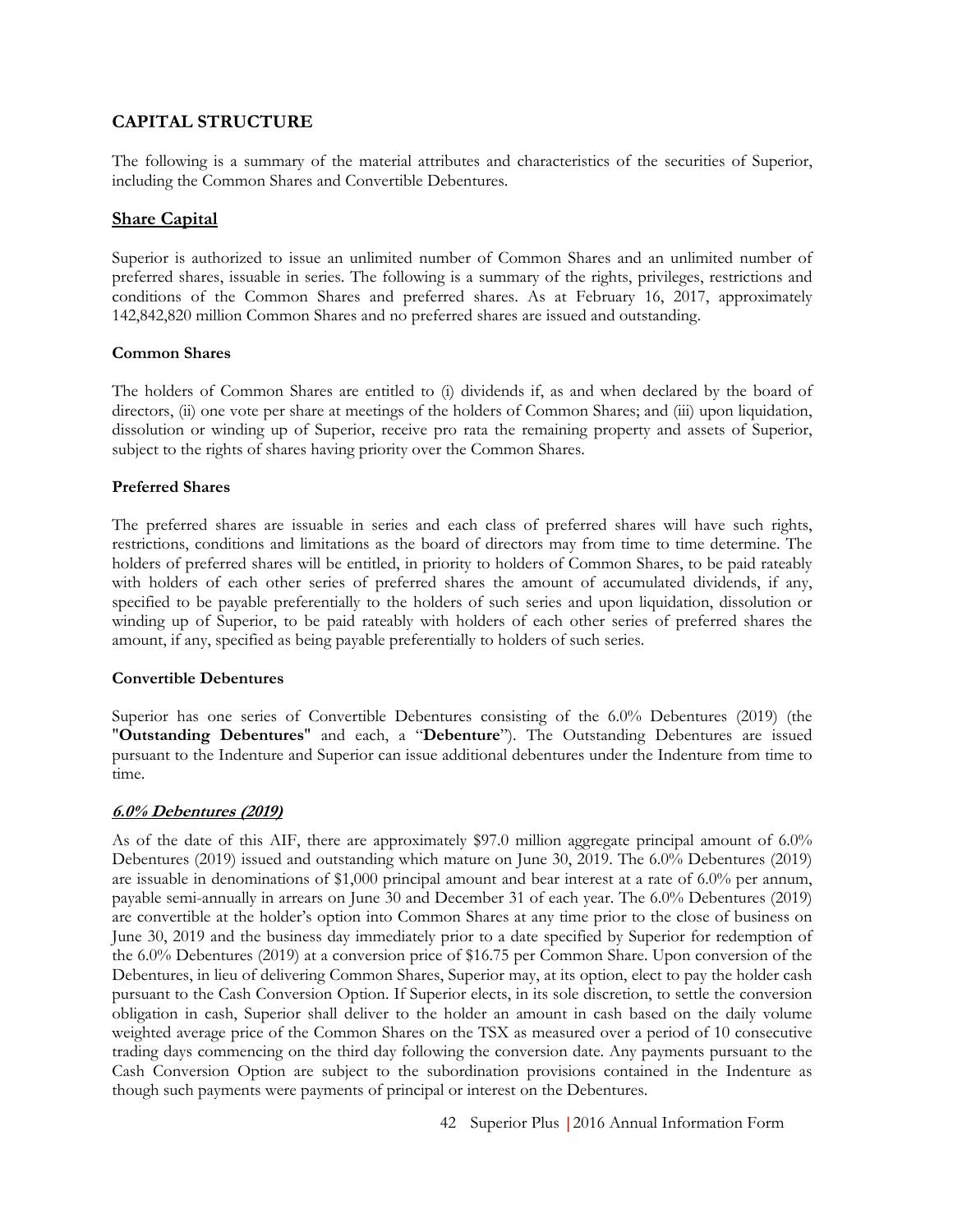The 6.0% Debentures (2019) are not redeemable by Superior on or before July 31, 2016. On or after July 31, 2016 and on or before July 31, 2017, the 6.0% Debentures (2019) are redeemable in whole or in part from time to time at the option of Superior on not more than 60 days and not less than 30 days' notice at a price equal to the principal amount thereof plus accrued and unpaid interest provided that the current Market Price on the day preceding the notice of redemption is at least 125% of the conversion price. On or after July 31, 2017, the 6.0% Debentures (2019) are redeemable prior to maturity in whole or in part from time to time at the option of Superior on not more than 60 days and not less than 30 days prior notice at a price equal to the principal amount thereof plus accrued and unpaid interest.

# **General Terms**

The Outstanding Debentures have the following general terms:

Superior will, on redemption or maturity of the Outstanding Debentures, repay the indebtedness represented by the Outstanding Debentures by paying the Debenture Trustee an amount equal to the principal amount of the Outstanding Debentures, together with accrued and unpaid interest thereon. Superior has the option, on not more than 60 days and not less than 40 days prior notice and subject to regulatory approval, to satisfy its obligation to repay the principal amount and/or accrued interest thereon of the Outstanding Debentures which are to be redeemed or have matured, by issuing common shares to holders thereof. The number of Common Shares to be issued will be determined by dividing the aggregate principal amount to be redeemed (or applicable portion thereof) or which have matured by 95% of the Current Market Price of the Debenture on the date fixed for redemption or maturity, as the case may be.

The payment of the principal of, and interest on, the Outstanding Debentures is subordinated in right of payment to the prior payment (or provision made for such payment) in full of all Senior Indebtedness. "Senior Indebtedness" in this context generally means the principal of and premium, if any, and interest on and other amounts in respect of all indebtedness of Superior, other than indebtedness evidenced by the Debenture and all other existing or future indebtedness or other instruments of Superior which, by the terms of the instrument creating or evidencing the indebtedness, is expressed to be pari passu with, or subordinate in right of payment to, the Debenture.

The Indenture provides that an event of default ("**Event of Default**") in respect of the Outstanding Debentures issued under the Indenture will occur if any one or more of the following described events has occurred and is continuing with respect to such Outstanding Debentures: (i) failure for 15 days to pay interest on such Debenture when due; (ii) failure to pay principal or premium, if any, on such Debentures when due, whether at maturity, upon redemption, by declaration or otherwise; or (iii) certain events of bankruptcy, insolvency or reorganization of Superior under bankruptcy or insolvency laws. If an Event of Default has occurred, is continuing and is not otherwise waived by the respective holders of Debentures, the Debenture Trustee may, in its discretion, and shall, upon request of holders of not less than 25% in principal amount of such Debentures, declare the principal of and interest on all outstanding Debentures issued under the Indenture, to be immediately due and payable.

Upon the occurrence of a change of control of Superior involving the acquisition of voting control or direction over 50% or more of the Common Shares but excluding an acquisition, merger, reorganization, amalgamation, arrangement, combination or other similar transaction if the holders of voting securities of Superior immediately prior to such transaction hold securities representing at least 50% of the voting control or direction in Superior or the successor entity upon completion of the transaction (a "**Change of Control**"), each holder of such Debentures may require Superior to purchase, on the date which is 30 days following the giving of notice (the "**Debenture Offer**") of the Change of Control (the "**Change of Control Purchase Date**"), the whole or any part of such holder's Debentures at a price equal to 100% of the principal amount thereof (the "**Offer Price**") plus accrued and unpaid interest up to, but excluding,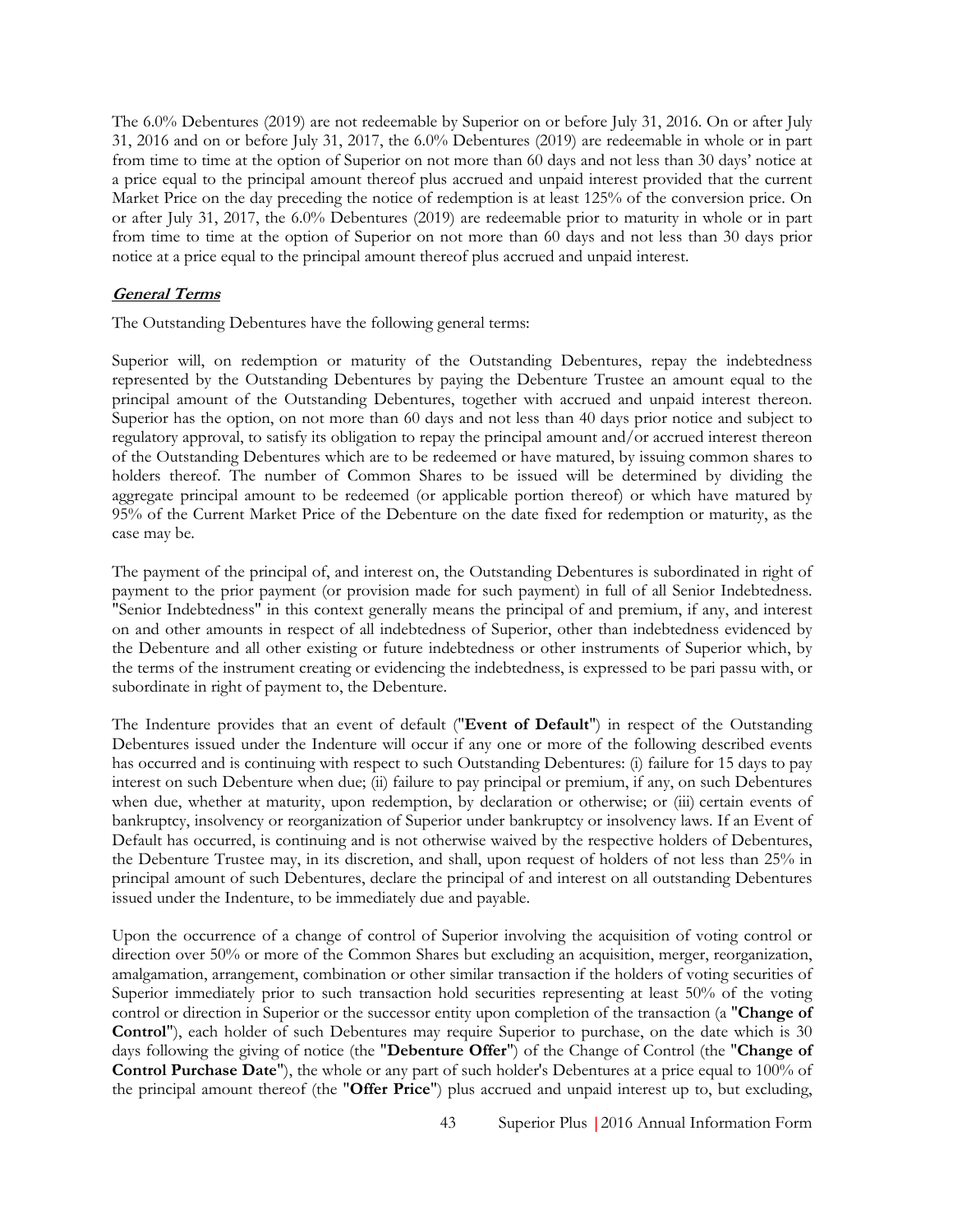the Change of Control Purchase Date. If 90% or more in aggregate principal amount of the particular series of Debentures issued and outstanding under the Indenture on the date of the giving of notice of the Change of Control have been tendered for purchase on the Change of Control Purchase Date, Superior will have the right to redeem all the remaining Debentures of such series on such date at the Offer Price, together with accrued and unpaid interest up to, but excluding, such date. Notice of such redemption must be given to the Debenture Trustee prior to the Change of Control Date and as soon as possible thereafter, by the Debenture Trustee, to the holders of the Debentures not tendered for purchase.

Furthermore, if a Change of Control occurs in which 10% or more of the consideration for the voting shares in the transaction or transactions constituting a Change of Control consists of: (i) cash; (ii) equity securities that are not traded or intended to be traded immediately following such transactions on a stock exchange; or (iii) other property that is not traded or intended to be traded immediately following such transactions on a stock exchange, then during the period beginning ten trading days before the anticipated date on which the Change of Control becomes effective and ending 30 days after the Debenture Offer is delivered, holders of such Debentures will be entitled to convert their Debentures at a discounted conversion price determined in accordance with the terms of the Indenture.

The Indenture provides that if an offer is made for all of the outstanding Debentures issued under such Indenture, which is a take-over bid for Debentures within the meaning of the *Securities Act* (Alberta) and not less than 90% of such Debentures (other than Debentures held at the date of the take-over bid by or on behalf of the offeror or associates or affiliates of the offeror (the "**Offeror**")) are taken up and paid for by the Offeror, the Offeror will be entitled to acquire such Debentures held by the holders of such Debentures who did not accept the offer on the same terms as the Offeror acquired the first 90% of the Debentures.

The rights of the holders of the Debentures as well as any other series of debentures that may be issued under the Indenture may be modified in accordance with the terms of the Indenture. For that purpose, among others, the Indenture contains certain provisions which make binding on all holders of Debentures, resolutions passed at meetings of holders of Debentures issued under the Indenture by the holders of not less than 66 2/3% of the principal amount of the Debentures issued under the Indenture which are voted at the meeting, or rendered by instruments in writing signed by the holders of not less than 66 2/3% of the principal amount of the Debentures issued under such Indenture. In certain cases, the modification will require the prior approval of the TSX or such other exchange on which the Debentures are then listed.

# **Shareholder Rights Plan**

On February 16, 2012, the Board of Directors of Superior approved and Superior entered into a Shareholder Rights Plan with Computershare Trust Company of Canada to ensure, to the extent possible, that all Shareholders are treated equally and fairly in connection with any takeover bid for Superior. The Shareholder Rights Plan was amended, restated and ratified by Shareholders at an annual and special meeting of Shareholders held on May 2, 2012, and confirmed at the annual and special meeting of Shareholders on May 1, 2015 in accordance with the rules of the TSX which require that Shareholders must confirm the Shareholder Rights Plan every three years.

The objectives of the Shareholder Rights Plan are to ensure, to the extent possible, that all Shareholders are treated equally and fairly in connection with any takeover bid for Superior. The Shareholder Rights Plan is not intended to prevent a takeover of Superior or to deter fair offers for the Common Shares. Takeover bids may be structured to be coercive or may be initiated at a time when the Board of Directors will have a difficult time preparing an adequate response to the offer. Accordingly, such offers do not always result in Shareholders receiving equal or fair treatment or full or maximum value for their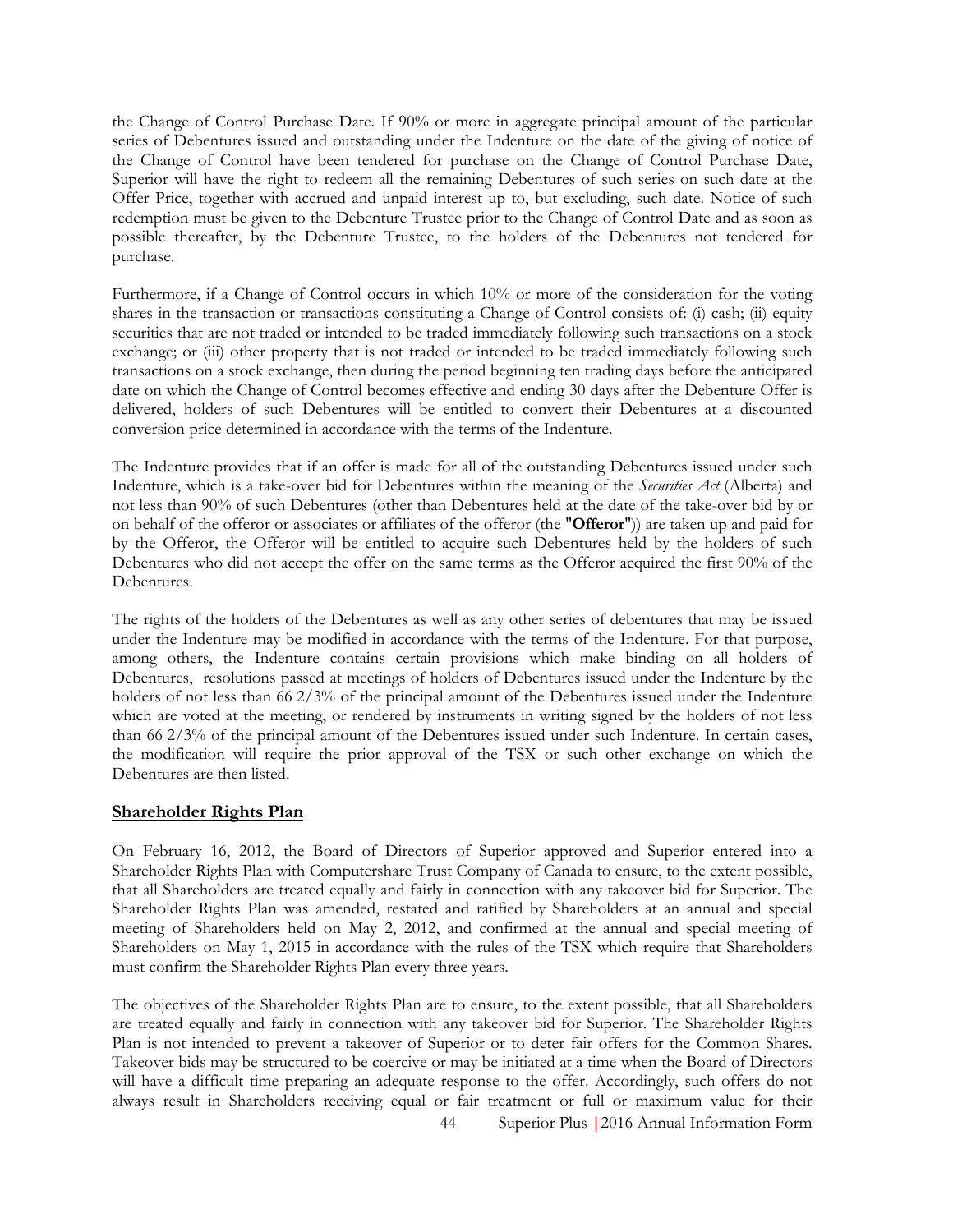investment. Under current Canadian securities legislation, a takeover bid is required to remain open for 35 days, a period of time which may be insufficient for the directors to: (i) evaluate a takeover bid; (ii) explore, develop and pursue alternatives which are superior to the takeover bid and which could maximize Shareholder value; and (iii) make reasoned recommendations to the Shareholders.

The Shareholder Rights Plan discourages discriminatory, coercive or unfair takeovers of Superior and gives the Board of Directors time if, in the circumstances, the Board of Directors determines it is appropriate to take such time, to pursue alternatives to maximize Shareholder value in the event an unsolicited takeover bid is made for all or a portion of the outstanding Common Shares. The Shareholder Rights Plan discourages coercive hostile takeover bids by creating the potential that any Common Shares which may be acquired or held by such a bidder will be significantly diluted. The potential for significant dilution to the holdings of such a bidder can occur as the Shareholder Rights Plan provides that all holders of Common Shares who are not related to the bidder will be entitled to exercise rights issued to them under the Shareholder Rights Plan and to acquire Common Shares at a substantial discount to prevailing market prices. The bidder or the persons related to the bidder will not be entitled to exercise any rights under the Shareholder Rights Plan. Accordingly, the Shareholder Rights Plan encourages potential bidders to make takeover bids by means of a "permitted bid" or to approach the Board of Directors to negotiate a mutually acceptable transaction wherein the Board of Directors can waive the operation of the Shareholder Rights Plan in accordance with its terms. The "permitted bid" provisions of the Shareholder Rights Plan are designed to ensure that in any takeover bid for outstanding Common Shares, all Shareholders are treated equally and are given adequate time to properly assess such takeover bid on a fully-informed basis (as the bid must remain open for at least 60 days).

A complete copy of the Shareholder Rights Plan is available on SEDAR under Superior's issuer profile at www.sedar.com.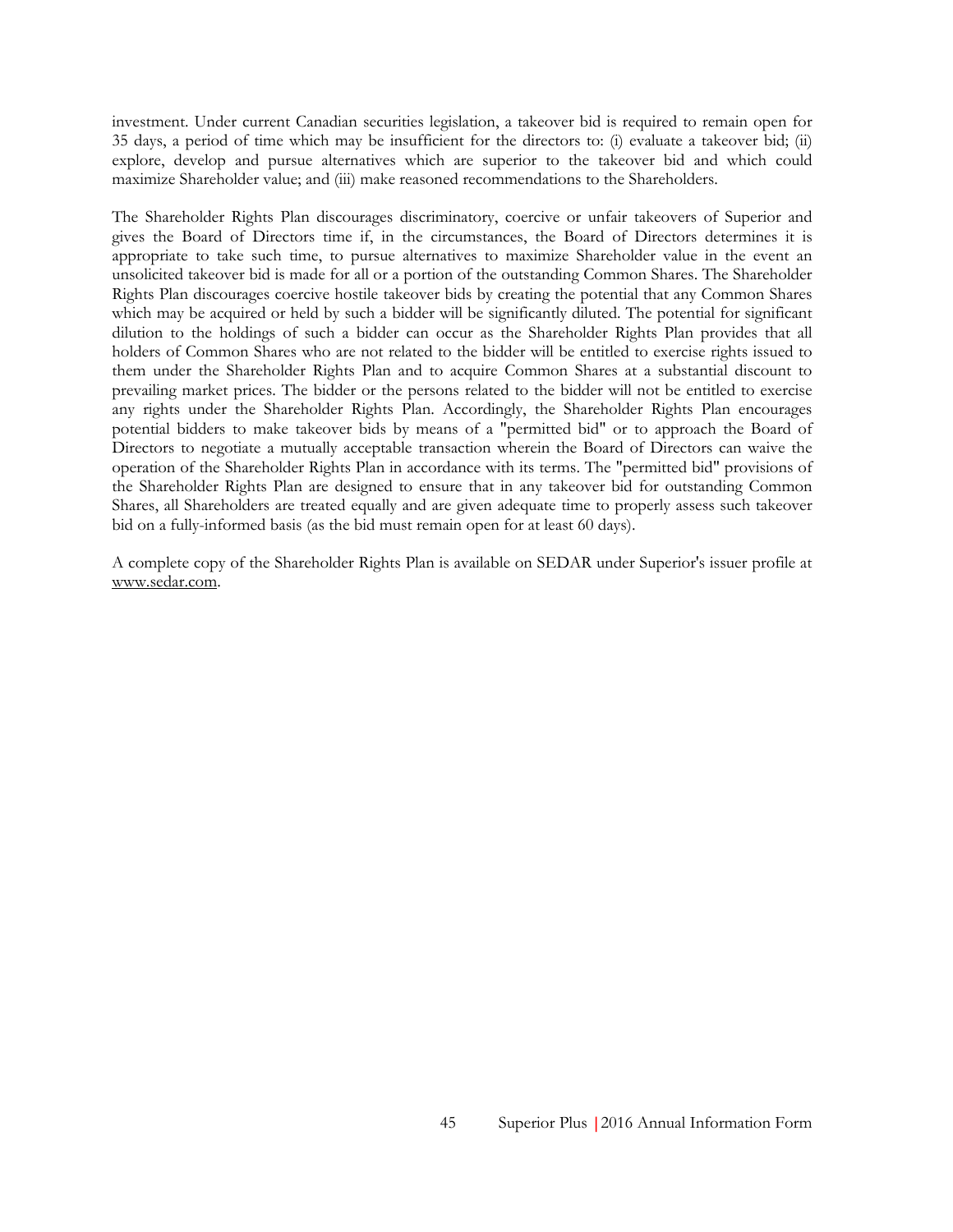# **RATINGS**

# **Credit Ratings**

Credit ratings are intended to provide banks and capital market participants with a framework for comparing the credit quality of securities. Disruptions in the banking and capital markets not specifically related to Superior LP may affect its ability to access these funding sources or cause an increase in the return required by investors. Credit rating agencies consider quantitative and qualitative factors when assigning a rating to an individual company. Outlooks fall into one of four categories: positive, negative, stable, or developing and should not be seen as a precursor to a rating change or future action. Superior LP provides the rating agencies with confidential, in-depth information in support of the rating process.

Superior LP's credit ratings at the date of this AIF were as follows:

|                         | <b>DBRS</b> | $S\&P$    |
|-------------------------|-------------|-----------|
| Corporate Credit Rating | BB(high)    | <b>BB</b> |
| Senior Unsecured Notes  | $BB$ (low)  | <b>BB</b> |

**Credit ratings are not recommendations to buy, sell or hold securities and are subject to revision or withdrawal at any time by the assigning rating agency. Security and stability ratings are not recommendations to purchase, hold or sell the securities, as ratings do not comment as to the market price or suitability for a particular investor. Furthermore, there is no assurance that any rating will remain in effect for any given period of time or that any rating will not be revised or withdrawn by a rating agency in the future, if, in its judgment, circumstances so warrant.** 

Superior has paid customary rating fees to DBRS and S&P in connection with the above-mentioned ratings.

# **DBRS Ratings**

DBRS' credit ratings for long-term debt instruments range from AAA to D. A rating of BB is the fifth highest of DBRS' ten rating categories and defined to be speculative and non-investment grade, where the degree of protection afforded interest and principal is uncertain, particularly during periods of economic recession. Entities in the BB range may have limited access to capital markets and additional liquidity support. In many cases, deficiencies in critical mass, diversification, and competitive strength are additional negative considerations.

DBRS uses the "high" and "low" grades to indicate the relative standing of a credit within a particular rating category. The lack of one of these designations indicates a rating that is essentially in the middle of the category.

DBRS also uses "rating trends" to provide guidance regarding the outlook for the rating, with rating trends falling into one of three categories – "Positive", "Stable" and "Negative". The rating trend indicates the direction in which DBRS considers the rating is headed should present tendencies continue, or in some cases, unless challenges are addressed.

# **S&P Ratings**

S&P's credit ratings for long-term debt instruments range from AAA to D. A BBB rating is the fourth highest and a BB rating the fifth highest rating of S&P's ten rating categories for long-term debt. A rating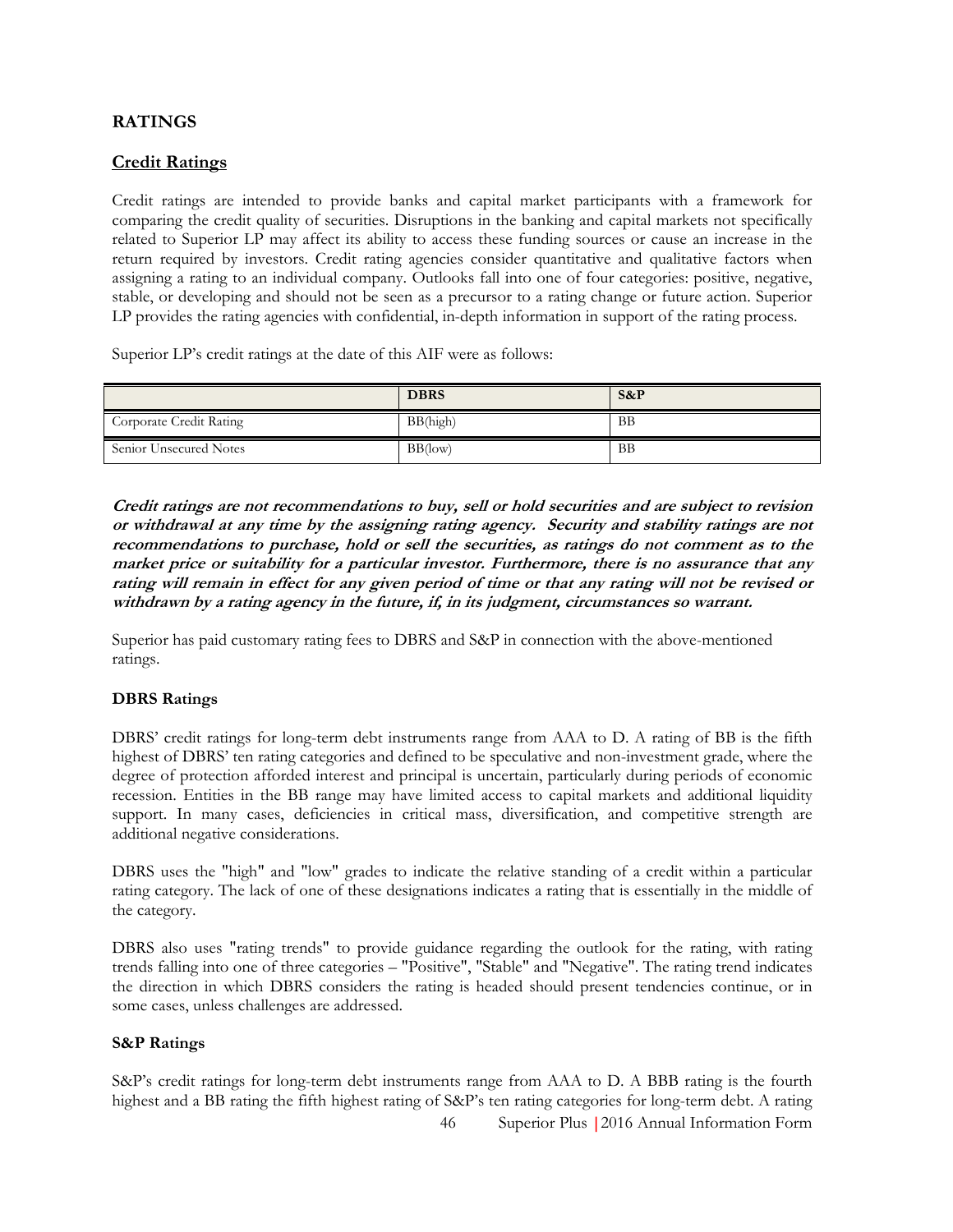of BBB(-) is defined as the lowest investment grade rating by market participants. A rating of BBB(-) is potentially subject to adverse economic conditions or changing circumstances are more likely to lead to a weakened capacity of the obligor to meet is financial commitment on the obligation. A rating of BB is defined as less vulnerable to non-payment than other speculative issues. However, it faces major ongoing uncertainties or exposure to adverse business, financial, or economic conditions that could lead to the obligor's inadequate capacity to meet its financial commitment on the obligation.

A plus (+) or minus (-) on an S&P credit rating is used to show the relative standing of an issue within the major rating categories.

A S&P rating outlook assesses the potential direction of a long-term credit rating over the intermediate term (typically six months to two years). In determining a rating outlook, consideration is given by S&P to any changes in the economic and/or fundamental business conditions. An outlook is not necessarily a precursor of a rating change or future CreditWatch action.

# **LONG-TERM DEBT**

# **Credit Facility**

On December 31, 2008 and in connection with the Conversion, Superior and its subsidiaries including Superior LP and Superior Plus U.S. Holdings Inc., as borrowers (the "**Borrowers**"), along with additional subsidiaries, as guarantors ("**Guarantors**"), entered into an amended and restated credit agreement ("**Amended and Restated Credit Agreement**") with eleven financial institutions as lenders (and such additional lenders as may be added from time to time) ("**Lenders**") providing for, among other things, a revolving term credit facility in the aggregate amount of \$595 million.

Pursuant to an amending agreement dated May 19, 2009 among the Borrowers, the Guarantors and the Lenders, the Credit Facility was amended to add an additional lender to the consortium of lenders, extend the maturity date from June 28, 2010 to June 28, 2011 and reduce the size of the facility from \$595 million to \$570 million. The Credit Facility was further amended on August 26, 2009 to address certain amendments of a "house-keeping" nature.

On January 27, 2010, Superior and its subsidiaries, Superior LP and Superior Plus U.S. Financing, Inc., completed an expansion of the Credit Facility from \$570 million to \$600 million. The Credit Facility was subsequently reduced to \$450 million on June 25, 2010. On June 20, 2011, the Credit Facility was increased to \$615 million in conjunction with the termination of Superior's accounts receivable securitization program.

On March 28, 2012, Superior extended the maturity date of its Credit Facility to June 27, 2015 with eight financial institutions and reduced the size of the facility to \$570 million.

On June 10, 2013, Superior extended the maturity date of its Credit Facility to June 27, 2016. The Credit Facility, which includes eight Lenders, was amended to include an accordion feature allowing the facility to be expanded up to \$750 million.

On June 20, 2014 and November 26, 2014, Superior extended the maturity date of its Credit Facility to June 27, 2018.

On May 27, 2015, Superior extended the maturity date of the Credit Facility to June 27, 2019.

On December 22, 2015, Superior extended the maturity date of the Credit Facility to December 22, 2019 and increased the syndicate to a group of ten lenders.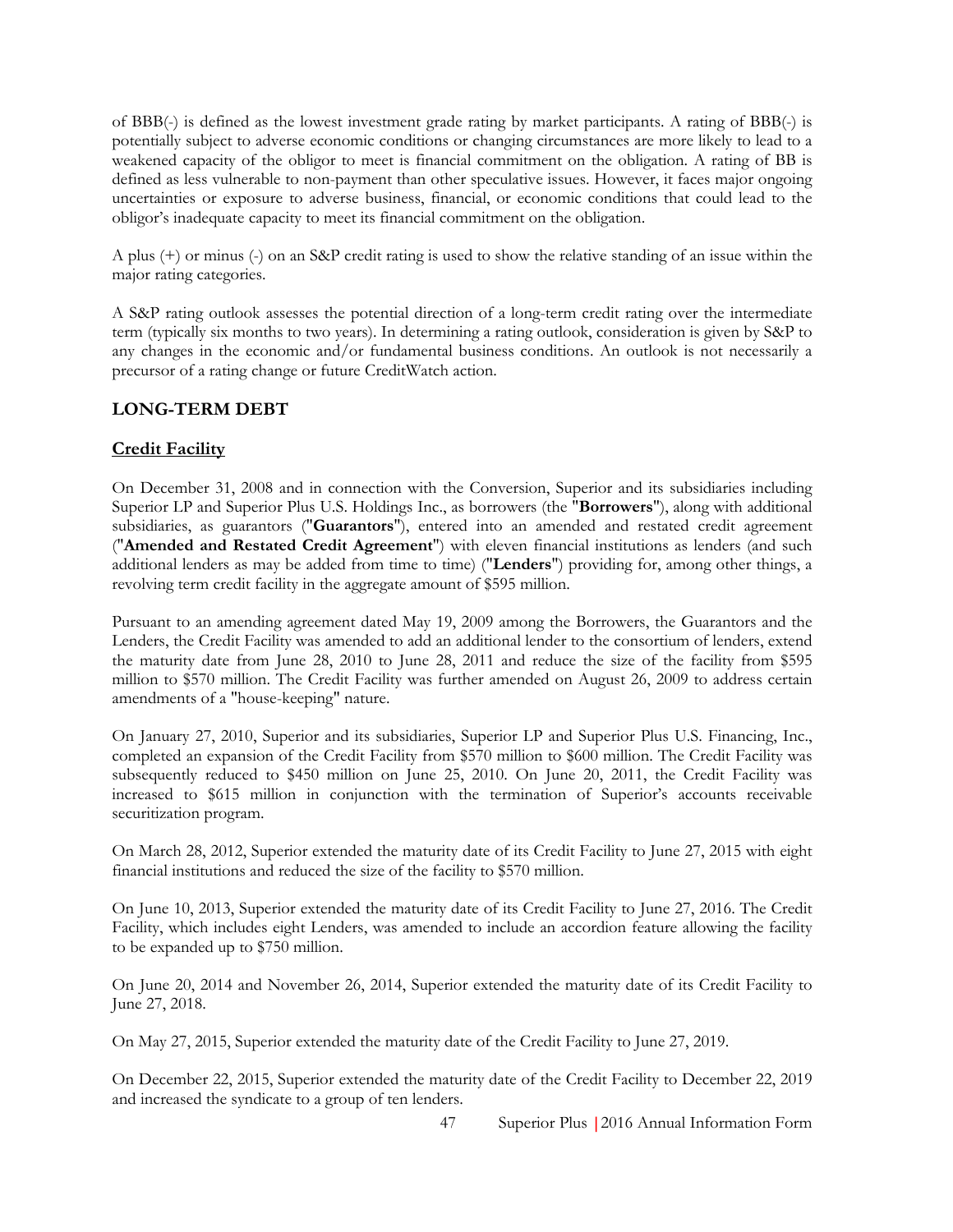Under the Credit Facility, Superior must maintain a Consolidated Secured Debt (as defined in the Credit Facility) (including the obligations owing under an accounts receivable securitization program and capital lease obligations) to compliance EBITDA ratio of not more than 3.0 to 1.0 and a Consolidated Debt, excluding convertible unsecured subordinated debentures, to compliance EBITDA coverage ratio of no more than 5.0 to 1.0. Additionally, distributions (including payments to Debentureholders and to Superior and its Shareholders) cannot exceed compliance EBITDA less non-adjusted interest expense, cash income taxes and certain proforma cash income taxes, plus \$35.0 million on a trailing twelve month rolling basis. However, the test with respect to distributions allows that principal payments to Debentureholders can be excluded from the calculation of distributions if Superior's Consolidated Secured Debt to compliance EBITDA ratio is less than 2.5 times in any respective compliance reporting period, including the pro forma impact of the related principal repayment. In addition, as a result of acquisitions, Superior is permitted to increase its Consolidated Secured Debt to compliance EBITDA ratio to 3.5 times for a period of 90 days. For compliance purposes, convertible unsecured subordinated debentures are excluded from the determination of financial covenant ratios. In addition, Superior cannot make any distributions or pay dividends to its Shareholders if a default or event of default exists under the Amended and Restated Credit Agreement or would occur as a result thereof.

At December 31, 2016, the Consolidated Secured Debt to compliance EBITDA ratio when calculated in accordance with Superior's Credit Facility was 1.3 times (December 31, 2015 – 1.6 times) and the Consolidated Debt to compliance EBITDA ratio when calculated in accordance with Superior's Credit Facility was 2.3 times (December 31, 2015 – 2.4 times). These ratios are within the requirements contained in Superior's debt covenants under the Credit Facility, which restrict its ability to incur additional long-term debt and make payment of dividends to Superior and its Shareholders.

## **6.5 % Notes**

On December 9, 2014, Superior LP issued by way of a private placement and pursuant to the 6.5% Note Indenture, an aggregate of \$200 million of senior unsecured notes with a final maturity date of December 9, 2021 (the "**6.5% Notes**" or the "**Senior Unsecured Notes**"). The Senior Unsecured Notes bear interest at a rate of 6.50% per annum payable semi-annually in arrears on June 9 and December 9 of each year, commencing on June 9, 2015.

The 6.5% Note Indenture provides that at any time prior to December 9, 2017, Superior LP may, at its option, on any one or more occasions redeem up to 35% of the aggregate principal amount of the Senior Unsecured Notes at a redemption price of 106.50% of their principal amount, plus accrued and unpaid interest, if any, to the redemption date, with the net cash proceeds of one or more common equity offerings, provided that at least 65% of the aggregate principal amounts of the Senior Unsecured Notes originally issued under the 6.5% Note Indenture remain outstanding immediately after the occurrence of such a redemption and the redemption occurs within 90 days after the closing of the related common equity offering.

At any time prior to December 9, 2017, Superior LP may redeem all or part of the outstanding Senior Unsecured Notes at a redemption price equal to 100% of the principal amount, plus accrued and unpaid interest and a premium as determined in accordance with the provisions of the 6.5% Note Indenture.

At any time on or after December 9, 2017, Superior LP may redeem all or part of the outstanding Senior Unsecured Notes at the prescribed redemption price plus accrued and unpaid interest. The prescribed redemption price is as follows: 2017 – 104.875%, 2018 - 103.250%, 2019 – 101.625% and 2020 and thereafter – 100%.

If a Change of Control (as defined in the 6.5% Note Indenture) occurs at any time, Superior LP will be required to make an offer to each holder of the Senior Unsecured Notes at a purchase price in cash equal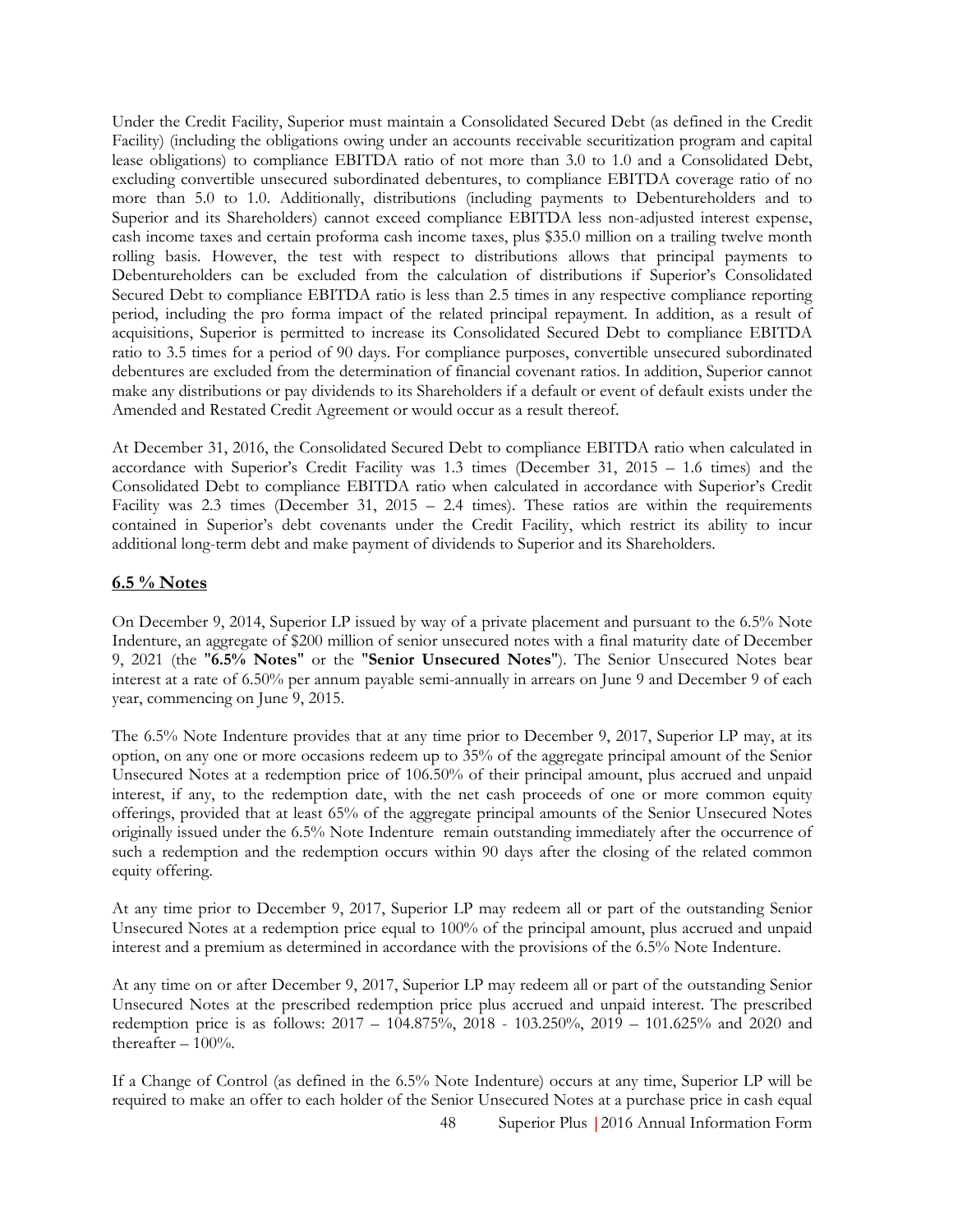to 101% of the aggregate principal amount of the Senior Unsecured Notes plus accrued interest and unpaid interest pursuant to the terms and procedures set forth in the 6.5% Note Indenture.

Under the terms of the 6.5% Note Indenture, Superior LP cannot incur additional indebtedness unless Superior LP's fixed charge coverage ratio, as determined in accordance with the 6.5% Note Indenture, for the most recently completed four quarters would not have been less than 2.0 to 1.0 as determined on a pro forma basis. As at December 31, 2015, the fixed charge coverage ratio was 4.5 times to 1.0. Additionally, Superior LP may incur additional debt so long as the total debt of Superior LP does not exceed the greater of \$570 million or an amount that causes Superior LP's Senior Secured Leverage (as defined in the 6.5% Note Indenture) ratio to exceed 3.0 times to 1.0.

Additionally, Superior LP cannot make distributions to Superior or its Shareholders if (a) a default or event of default exists under the 6.5% Note Indenture or would occur as a result thereof, or (b) if after giving effect thereto Superior LP or any Designated Subsidiary (as defined in the 6.5% Note Indenture) could not, on a pro forma basis, incur at least \$1.00 of additional debt.

The payment of dividends from Superior to holders of Common Shares is not prohibited as a restricted payment provided that at the time of the payment, the aggregate of all such dividends paid in the trailing four quarters does not exceed Excess Cash (as defined in the 6.5% Note Indenture) and that the Senior Secured Leverage ratio would not exceed 3.0 times to 1.0.

## **DIVIDENDS**

## **Dividend Policy**

The Board of Directors has the discretion to determine if and when dividends are declared and the amount that is paid to Shareholders through any such dividends of Superior. As a CBCA corporation, the dividend policy must comply with the requirements of the CBCA, including the satisfaction of the liquidity test contained therein.

The members of the Board of Directors adopted a dividend policy to provide sustainable dividends to Shareholders to the extent that it is appropriate considering cash flow from operations, financial condition, financial leverage, working capital requirements and investment opportunities. Dividends are expected to continue to be paid monthly to Shareholders of record on the last business day of each calendar month with actual payment to be made to such Shareholders on or about the 15th day of the following month, subject to any contractual restrictions on such dividends including any agreements entered into with lenders of Superior or its affiliates. The Board of Directors can modify the dividend policy from time to time in its discretion. See "Long-Term Debt – Credit Facility".

On October 30, 2014, Superior announced that it increased its monthly dividend by 20% to \$0.06 per Common Share or \$0.72 per Common Share on an annualized basis from the prior monthly level of \$0.05 per Common Share or \$0.60 per Common Share on an annualized basis, effective with Superior's November 2014 dividend.

The board of directors of the General Partner has the discretion, subject to the limits prescribed in the Partnership Agreement, to determine the amount and the frequency of Superior LP's distributions to Superior. The directors of the General Partner have implemented a distribution policy that enables Superior to maintain its dividend policy from time to time, subject to any contractual restrictions on such distributions including any agreements entered into with lenders of Superior LP or its affiliates. However, the board of directors of the General Partner can modify the current distribution policy from time to time in its discretion. Superior will designate all dividends to be "eligible dividends" for purposes of the Tax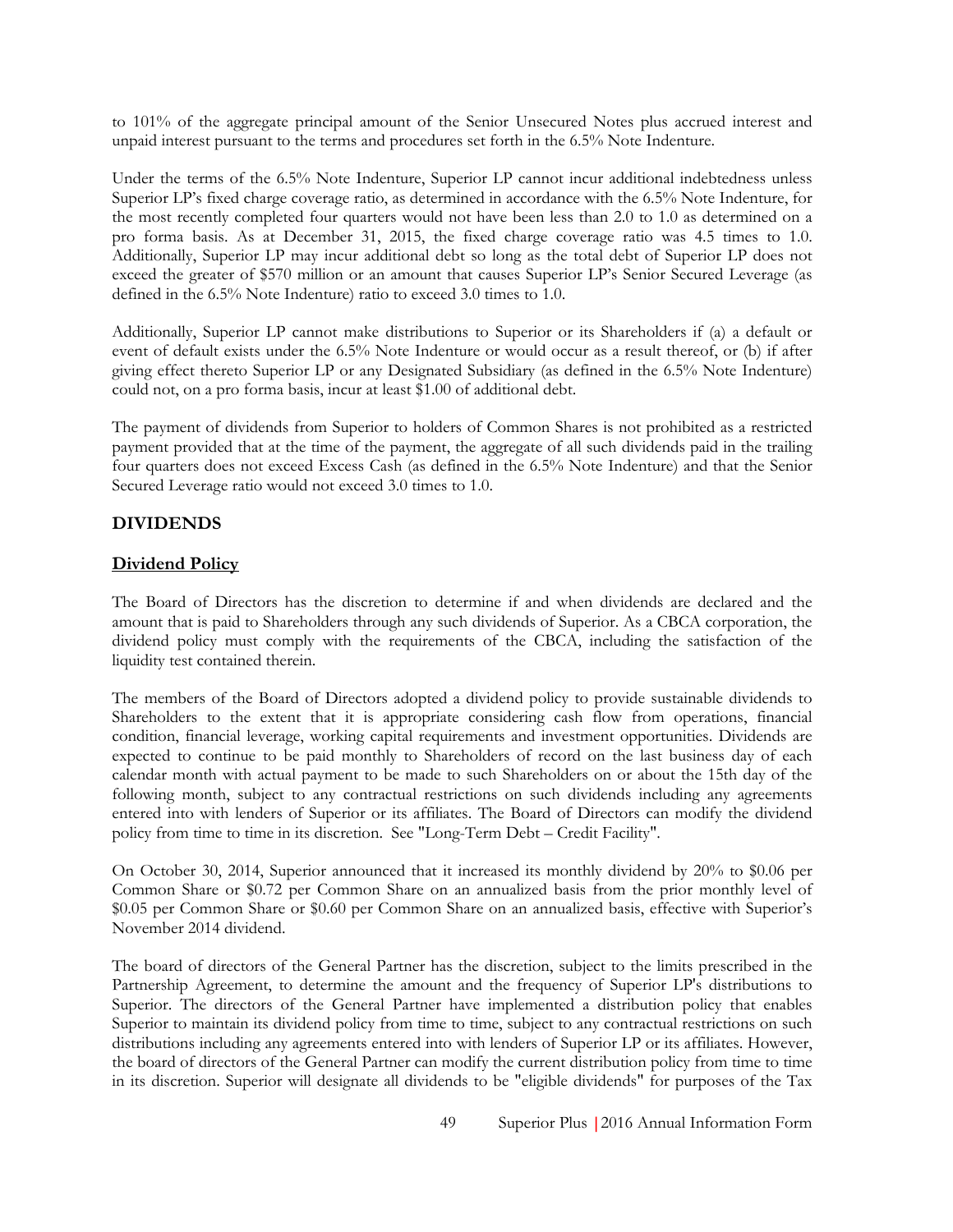Act such that Superior Shareholders who are individuals will benefit from the enhanced gross-up and dividend tax credit mechanism under the Tax Act.

#### **Cash Dividends**

The following table sets forth the amount of dividends Superior has paid on the Common Shares for the three most recently completed financial years.

|                    |                     | <b>Dividend Per Common</b> |              |
|--------------------|---------------------|----------------------------|--------------|
|                    |                     | Share                      | Annual       |
| <b>Record Date</b> | <b>Payment Date</b> | $($ \$)                    | Distribution |
| December 31, 2016  | January 13, 2017    | 0.06                       | 2016: \$0.72 |
| November, 30, 2016 | December 15, 2016   | 0.06                       |              |
| October 31, 2016   | November 15, 2016   | 0.06                       |              |
| September 30, 2016 | October 14, 2016    | 0.06                       |              |
| August 31, 2016    | September 15, 2016  | 0.06                       |              |
| July 31, 2016      | August 15, 2016     | 0.06                       |              |
| June 30, 2016      | July 15, 2016       | 0.06                       |              |
| May 31, 2016       | June 15, 2016       | 0.06                       |              |
| April 30, 2016     | May 13, 2016        | 0.06                       |              |
| March 31, 2016     | April 15, 2016      | 0.06                       |              |
| February 28, 2016  | March 15, 2016      | 0.06                       |              |
| January 31, 2016   | February 12, 2016   | 0.06                       |              |
| December 31, 2015  | January 15, 2016    | 0.06                       | 2015: \$0.72 |
| November 30, 2015  | December 15, 2015   | 0.06                       |              |
| October 31, 2015   | November 13, 2015   | 0.06                       |              |
| September 30, 2015 | October 15, 2015    | 0.06                       |              |
| August 31, 2015    | September 15, 2015  | 0.06                       |              |
| July 31, 2015      | August 14, 2015     | 0.06                       |              |
| June 30, 2015      | July 15, 2015       | 0.06                       |              |
| May 31, 2015       | June 15, 2015       | 0.06                       |              |
| April 30, 2015     | May 15, 2015        | 0.06                       |              |
| March 31, 2015     | April 15, 2015      | 0.06                       |              |
| February 28, 2015  | March 13, 2015      | 0.06                       |              |
| January 31, 2015   | February 13, 2015   | $0.06\,$                   |              |
| December 31, 2014  | January 15, 2015    | 0.06                       | 2014: \$0.62 |
| November 30, 2014  | December 15, 2014   | 0.06                       |              |
| October 31, 2014   | November 14, 2014   | 0.05                       |              |
| September 30, 2014 | October 15, 2014    | 0.05                       |              |
| August 31, 2014    | September 15, 2014  | 0.05                       |              |
| July 31, 2014      | August 15, 2014     | 0.05                       |              |
| June 30, 2014      | July 15, 2014       | 0.05                       |              |
| May 31, 2014       | June 13, 2014       | 0.05                       |              |
| April 30, 2014     | May 15, 2014        | 0.05                       |              |
| March 31, 2014     | April 15, 2014      | 0.05                       |              |
| February 28, 2014  | March 14, 2014      | 0.05                       |              |
| January 31, 2014   | February 14, 2014   | 0.05                       |              |

## **Dividend Reinvestment Program**

On December 29, 2015, Superior's Board of Directors approved the reinstatement of the DRIP (originally implemented in January 2007 and terminated on December 19, 2008 in connection with the Conversion) commencing with the payment of the December 2015 dividend paid on January 15, 2016. The DRIP provides Shareholders with an opportunity to re-invest their cash dividends in the future growth of the business at a 4% discount to the market price of Common Shares. The market price is the average closing price of the Common Shares on the TSX during the five day trading period ending on the business day immediately prior to the dividend payment date.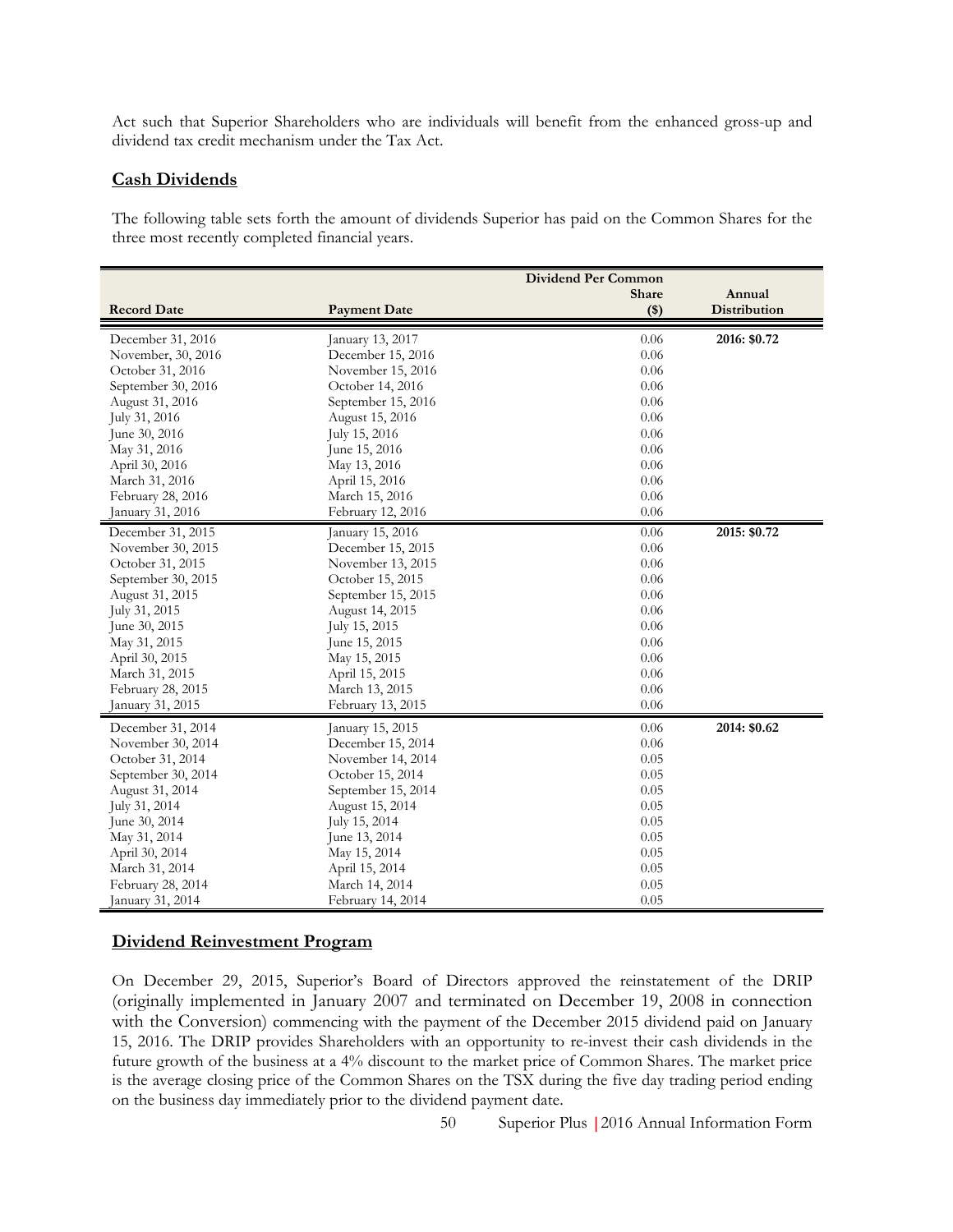Due to the termination of the Canexus transaction and the divestiture of CPD, Superior suspended its DRIP after the payment of the August 2016 dividend on September 15, 2016. Superior's DRIP will remain in place should Superior elect to reactivate the DRIP, subject to regulatory approval, at a later date.

# **MARKET FOR SECURITIES**

Superior's Common Shares and Debentures trade on the TSX under the following symbols:

| <b>Trading Symbol</b> | Security                  |
|-----------------------|---------------------------|
| SPB                   | Common Shares             |
| SPB db.h              | $6.0\%$ Debentures (2019) |

The following tables summarize the trading activity of Superior's securities on the TSX for the year ended December 31, 2016:

| <b>Common Shares (SPB)</b> | High  | Low   | Close | Volume     |
|----------------------------|-------|-------|-------|------------|
| January                    | 10.99 | 9.20  | 10.43 | 7,533,522  |
| February                   | 10.38 | 8.42  | 8.67  | 9,235,256  |
| March                      | 9.80  | 8.79  | 9.24  | 10,622,302 |
| April                      | 11.06 | 8.77  | 10.92 | 8,515,431  |
| May                        | 11.75 | 10.69 | 10.98 | 6,769,210  |
| June                       | 11.45 | 10.10 | 10.66 | 9,585,669  |
| July                       | 11.54 | 10.56 | 11.41 | 10,297,667 |
| August                     | 12.20 | 11.00 | 11.75 | 9,277,562  |
| September                  | 12.10 | 11.43 | 11.80 | 6,619,461  |
| October                    | 12.23 | 11.14 | 11.94 | 6,576,404  |
| November                   | 12.04 | 11.29 | 12.00 | 7,269,046  |
| December                   | 12.95 | 11.99 | 12.75 | 6,097,400  |
| 2016                       | 12.95 | 8.42  | 12.75 | 98,398,930 |

| 6.0% Debentures $(2018)^{(1)}$ | High   | Low            | <b>Close</b> | Volume     |
|--------------------------------|--------|----------------|--------------|------------|
| (SPB.db.f)                     |        |                |              |            |
| January                        | 101.0  | 96.06          | 99.63        | 2,687,250  |
| February                       | 99.63  | 96.80          | 98.00        | 3,196,000  |
| March                          | 100.20 | 97.50          | 99.50        | 4,112,000  |
| April                          | 100.89 | 99.11          | 100.75       | 1,911,000  |
| May                            | 101.81 | 100.54         | 101.75       | 1,914,000  |
| June                           | 102.76 | 101.25         | 102.75       | 1,640,000  |
| July                           | 103.00 | 100.76         | 100.90       | 2,121,000  |
| August                         | 101.50 | 100.07         | 100.10       | 19,836,000 |
| September                      | 100.10 | 100.00         | 100.00       | 1,776,000  |
| October                        | -      | $\overline{a}$ | -            | -          |
| November                       |        |                |              |            |
| December                       |        |                |              |            |
| 2016                           | 103.00 | 96.06          | 100          | 39,193,250 |

1. The 6.0% Debentures (2018) were redeemed on September 15, 2016.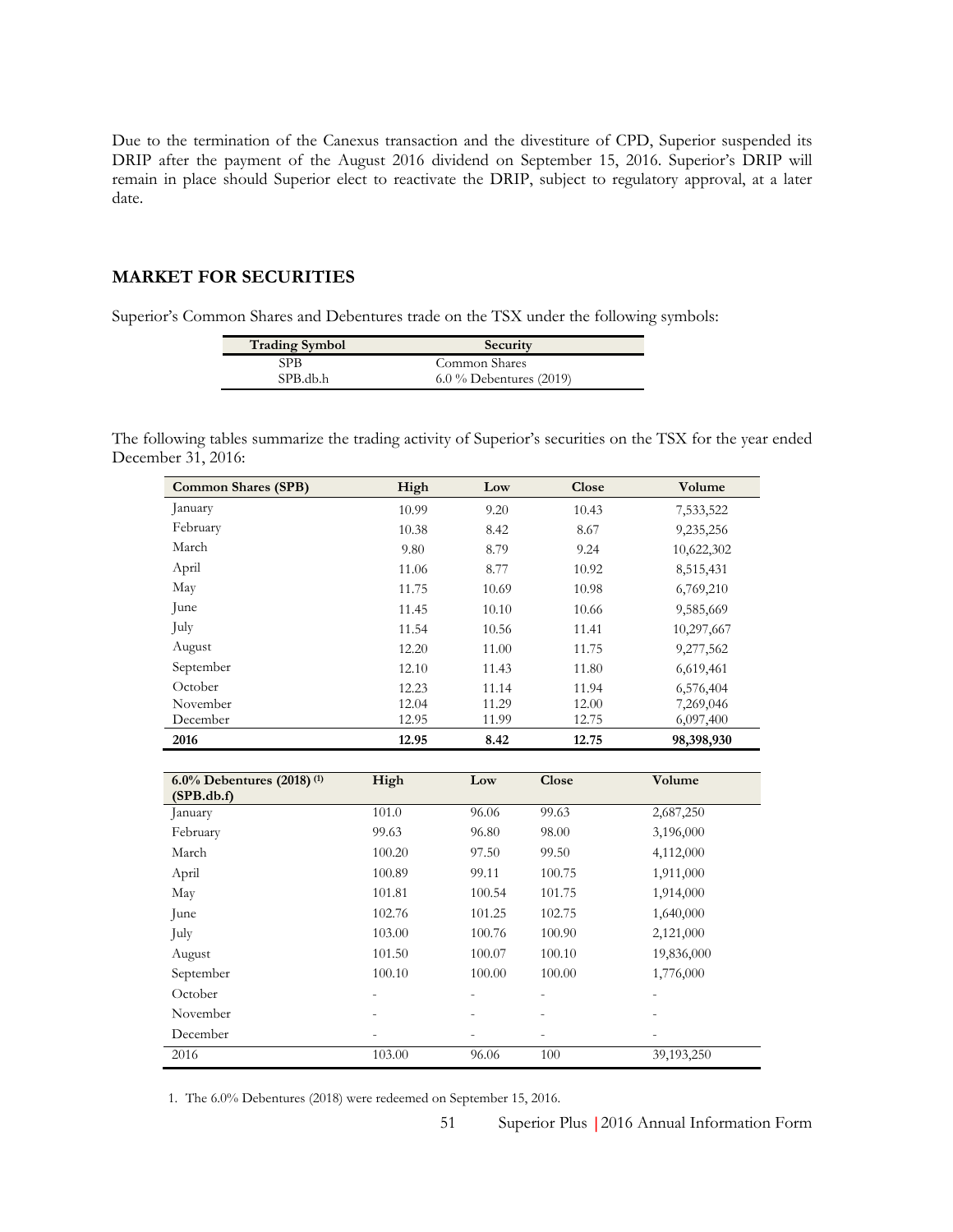| 6.0% Debentures (2019)<br>(SPB. db.h) | High   | Low    | <b>Close</b> | Volume     |
|---------------------------------------|--------|--------|--------------|------------|
| anuary                                | 101.16 | 95.00  | 96.26        | 976,000    |
| February                              | 98.50  | 96.25  | 96.50        | 1,154,000  |
| March                                 | 100.00 | 96.51  | 99.23        | 929,000    |
| April                                 | 100.35 | 99.50  | 100.35       | 2,763,000  |
| May                                   | 101.85 | 100.07 | 101.75       | 3,639,000  |
| June                                  | 102.64 | 101.75 | 102.54       | 1,969,000  |
| July                                  | 105.01 | 102.50 | 103.01       | 3,011,000  |
| August                                | 104.26 | 103.00 | 104.24       | 1,204,000  |
| September                             | 105.00 | 103.12 | 104.01       | 2,799,000  |
| October                               | 103.79 | 102.81 | 102.81       | 4,213,000  |
| November                              | 103.45 | 102.50 | 102.50       | 2,132,000  |
| December                              | 103.19 | 102.50 | 102.55       | 3,530,000  |
| 2016                                  | 105.01 | 95.00  | 102.55       | 28,319,000 |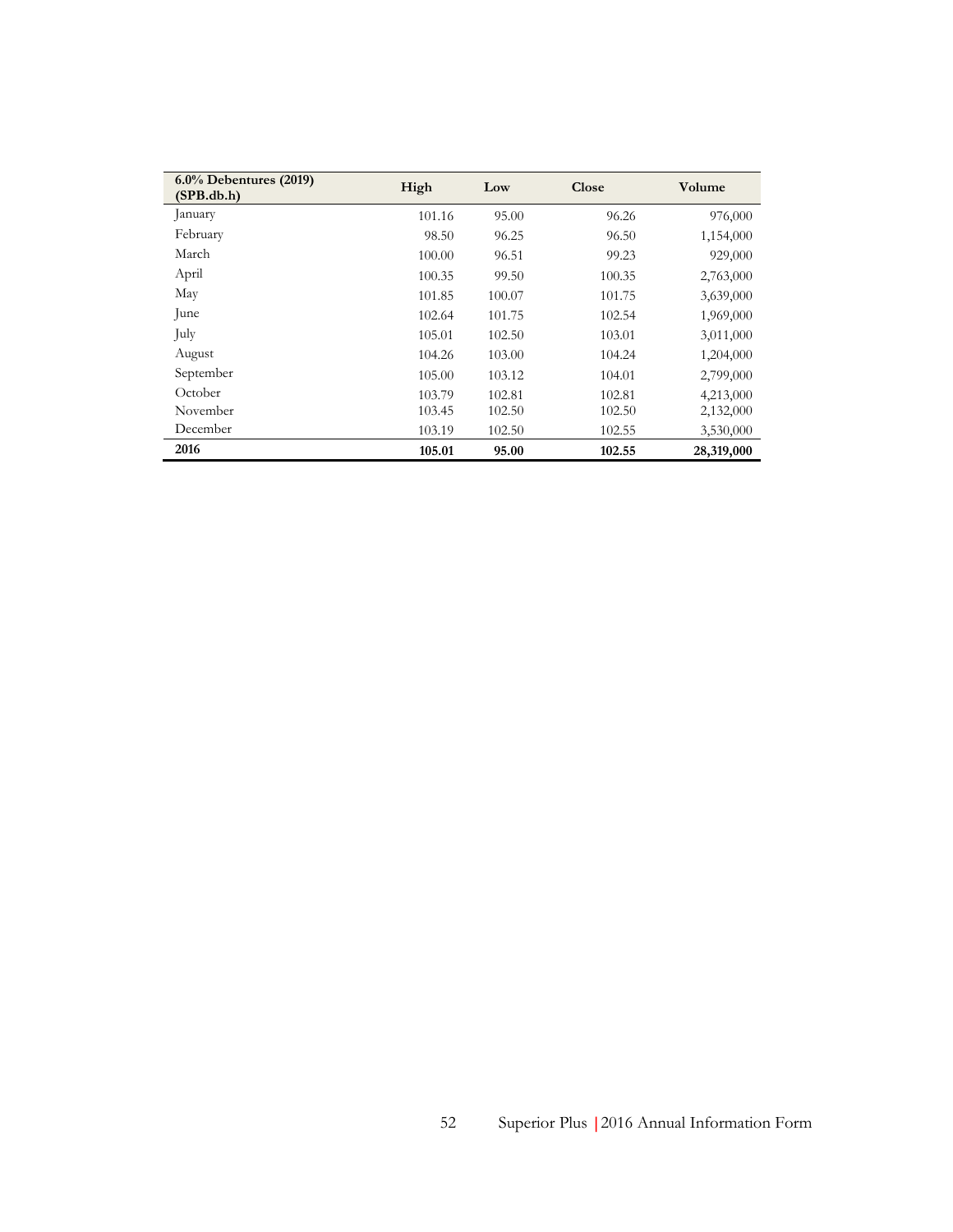## **DIRECTORS AND OFFICERS OF SUPERIOR**

Shareholders elect the directors of the Corporation at each annual meeting of the Corporation's Shareholders. The directors of the Corporation serve until the next annual meeting of Shareholders or until their successors are duly elected or appointed.

The Board currently consists of ten members. The names, province or state and country of residence, and principal occupations for the five most recently completed financial years and committee membership of the directors of Superior as of the date of this AIF are set out below.

Director independence is determined by the Board based on the definition of independence in National Instrument 58-101 – "Disclosure of Corporate Governance Practices" (the "**Corporate Governance Rule**") and National Policy 58-201 - "Corporate Governance Guidelines" which refers to sections of National Instrument 52-110 – "Audit Committees" (the "**Audit Committee Rule**"). Director independence for the Corporation's Audit Committee is determined in accordance with the Audit Committee Rule.

Of the ten members of the Board, nine are independent under the Corporate Governance Rule. Mr. Desjardins, President and Chief Executive Officer, is a non-independent director.

The Board of Directors has four standing committees, being the Audit Committee, the Governance and Nominating Committee, the Compensation Committee and the Health, Safety and Environment Committee, each of which are made up of independent directors with no relationship to management.

Additional information regarding the nominee directors, as well as the responsibilities and structure of the committees will be contained in the Corporation's information circular for its 2016 AGM.

As at February 16, 2017, the directors of the Corporation as a group owned, directly or indirectly 513,240 Common Shares of Superior, representing approximately 0.36% of Superior's outstanding Common Shares. The number of Common Shares that each director beneficially owns, directly or indirectly, or exercises control or direction over, as at February 22, 2017, is included in the following table. The information as to the ownership or control or direction of Common Shares, not being within the knowledge of the Corporation, has been furnished by the directors individually.

| Name, Province and<br><b>Country of Residence</b> | <b>Director</b><br><b>Since</b> |    | Number of<br><b>Common Shares</b> | <b>Principal Occupation</b>                                                                                                                                                                                                                                                                                                                                                                              |
|---------------------------------------------------|---------------------------------|----|-----------------------------------|----------------------------------------------------------------------------------------------------------------------------------------------------------------------------------------------------------------------------------------------------------------------------------------------------------------------------------------------------------------------------------------------------------|
| Catherine M. (Kay) Best (1)(2)<br>Alberta, Canada | 2007                            |    | 7,000                             | Corporate director and Consultant. Ms. Best<br>Vice-President,<br>Executive<br>Risk<br>was<br>Management and Chief Financial Officer of<br>the Calgary Health Region from $2000 - 2008$ ,<br>and Executive Vice-President and Chief<br>Financial Officer of Alberta Health Services<br>until March 2009. Prior to that, Ms. Best was a<br>partner with Ernst & Young, an accounting<br>firm, in Calgary. |
| Eugene V.N. Bissell $(1)(4)$<br>Pennsylvania, USA | May, 2014                       |    | 15,972                            | From July 2000 to his retirement in March<br>2012, Mr. Bissell served as President, Chief<br>Executive Officer and director of AmeriGas<br>Propane LP, a Master Limited Partnership<br>traded on the New York Stock Exchange and<br>a subsidiary of UGI Corp, a distributor and                                                                                                                          |
|                                                   |                                 | 53 |                                   | Superior Plus 2016 Annual Information Form                                                                                                                                                                                                                                                                                                                                                               |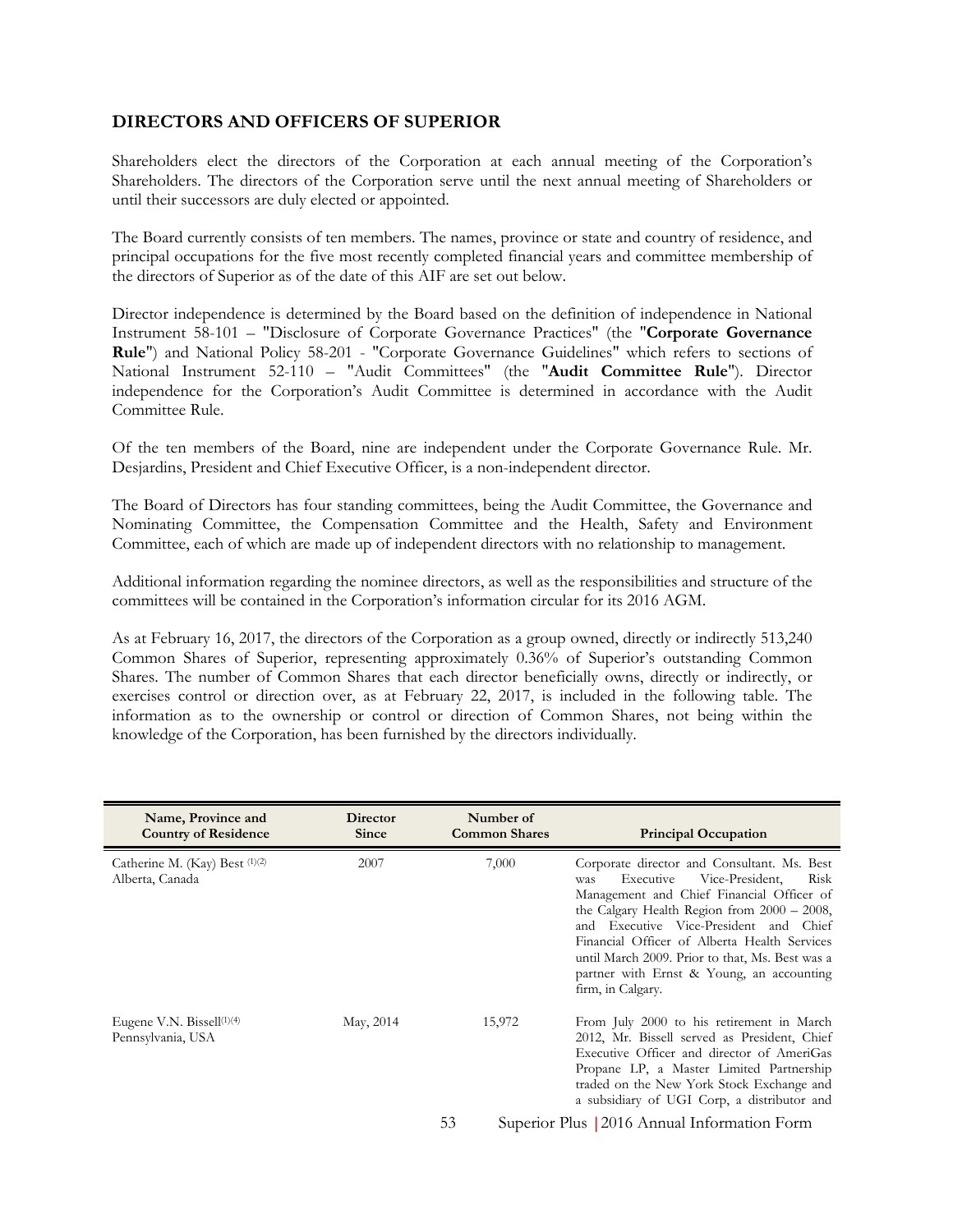| Name, Province and<br><b>Country of Residence</b>   | Director<br><b>Since</b> | Number of<br><b>Common Shares</b> | <b>Principal Occupation</b>                                                                                                                                                                                                                                                                                                                                                                                                                                                                                                                                                                                                                                                                                          |
|-----------------------------------------------------|--------------------------|-----------------------------------|----------------------------------------------------------------------------------------------------------------------------------------------------------------------------------------------------------------------------------------------------------------------------------------------------------------------------------------------------------------------------------------------------------------------------------------------------------------------------------------------------------------------------------------------------------------------------------------------------------------------------------------------------------------------------------------------------------------------|
|                                                     |                          |                                   | marketer of energy products and services,<br>including natural gas, propane, butane and<br>electricity. Mr. Bissell joined AmeriGas<br>Propane in 1995 as Vice President, Sales and<br>Operations. From 1981 to 1995, Mr. Bissell<br>held a variety of management positions in the<br>Industrial<br>Gasses<br>industry,<br>including<br>operational<br>management,<br>corporate<br>development, sales and marketing, strategic<br>planning, and financial planning and analysis.                                                                                                                                                                                                                                     |
| Richard Bradeen <sup>(1)(3)</sup><br>Quebec, Canada | May, 2015                | 10,000                            | Mr. Bradeen served as Senior Vice-President,<br>Strategy, Mergers & Acquisitions, Pension<br>Investments, Corporate Audit Services and<br>Risk Assessment of Bombardier Inc., Montreal<br>("Bombardier"),<br>leading<br>worldwide<br>a<br>manufacturer of planes and trains from<br>February 2009 to October 2013. He started his<br>career at Bombardier in 1997 as Vice-<br>President, Acquisitions and held increasingly<br>senior roles. Prior to that, Mr. Bradeen served<br>as a Partner and a member of the Partnership<br>Board of Directors of EY. He joined EY in<br>1978 and held increasingly senior roles over a<br>19 year period, including that of President,<br>Corporate Finance group in Toronto. |
| Luc Desjardins <sup>(5)</sup><br>Alberta, Canada    | November, 2011           | 347,456                           | President and Chief Executive Officer of<br>Superior since November 14, 2011. Prior to<br>that, Mr. Desjardins was an operating partner<br>of The Sterling Group LP, a private equity<br>firm. He also served as President and Chief<br>Executive Officer of Transcontinental Inc., a<br>leading publisher of consumer magazines from<br>2004 to 2008 and as its President and Chief<br>Operating Officer from 2000 to 2004. During<br>his partnership with The Sterling Group LP,<br>Mr. Desjardins was Executive Chairman of<br>three enterprises involved in the distribution<br>industry, as well as the energy products and<br>services industry.                                                               |
| Robert J. Engbloom, Q.C. (4)(8)<br>Alberta, Canada  | 1996                     | 17,353                            | Partner and former Deputy Chair of Norton<br>Canada LLP, (formerly<br>Rose Fulbright<br>Macleod Dixon LLP) (law firm), and partner<br>since 1999.                                                                                                                                                                                                                                                                                                                                                                                                                                                                                                                                                                    |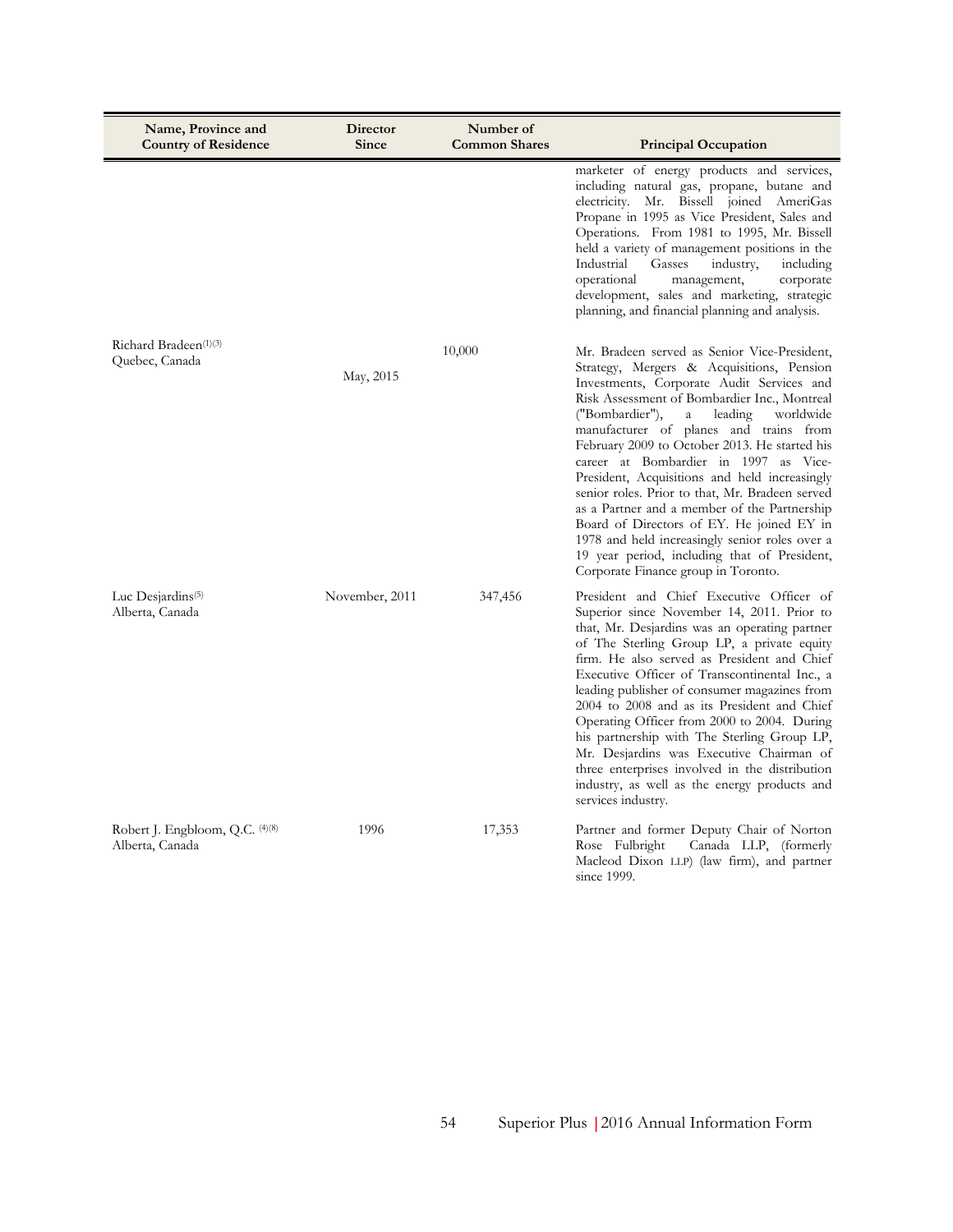| Name, Province and<br><b>Country of Residence</b>         | <b>Director</b><br>Since | Number of<br><b>Common Shares</b> | <b>Principal Occupation</b>                                                                                                                                                                                                                                                                                                                                                                                                                                                                                                                                                                                                                                                                                                                                                                                                                                                                                                                                                                       |
|-----------------------------------------------------------|--------------------------|-----------------------------------|---------------------------------------------------------------------------------------------------------------------------------------------------------------------------------------------------------------------------------------------------------------------------------------------------------------------------------------------------------------------------------------------------------------------------------------------------------------------------------------------------------------------------------------------------------------------------------------------------------------------------------------------------------------------------------------------------------------------------------------------------------------------------------------------------------------------------------------------------------------------------------------------------------------------------------------------------------------------------------------------------|
| Randall J. Findlay (1)(2)(6)(7)<br>Alberta, Canada        | 2007                     | 20,000                            | Mr. Findlay is a professional engineer with<br>over 40 years' experience in the resource<br>industry holding executive positions resulting<br>extensive<br>experience<br>in<br>business<br>in<br>management, finance and governance. He is a<br>past president of Provident Energy Trust and<br>was a member of the Trust's Board of<br>Directors from 2001 to 2012. Prior to joining<br>Provident, he was a senior Vice President at<br>TransCanada Pipelines and President of<br>TransCanada's North American mid-stream<br>business. He currently serves on the Board of<br>Directors of a number of TMX listed<br>companies and is a director of privately held<br>EllisDon Construction, and SeaNG Energy<br>(Board Chair). He is past Chair of the Alberta<br>Children's Hospital Foundation. Mr. Findlay is<br>a past National Chair of the Petroleum Society<br>of the Canadian Institute of Mining,<br>Metallurgy and Petroleum, and a recipient of<br>their Lifetime Achievement Award. |
| Douglas Harrison $(1)(4)$<br>Ontario, Canada              | August, 2015             | 9,600                             | Mr. Harrison is President & CEO of<br>VersaCold Logisitics Services, Canada's largest<br>supplier of temperature sensitive supply chain<br>and logistics services. Previously he served as<br>Chief Operating Officer of Day & Ross<br>Transportation Group (a subsidiary of McCain<br>Foods); President of Acklands-Grainger,<br>Canada's leading industrial and safety supply<br>company; and Vice President and Managing<br>Director for Ryder Integrated Logistics. Mr.<br>Harrison has strategic and business experience<br>in the logistics industry with extensive<br>knowledge of U.S. and international business,<br>including operational management, strategic<br>marketing and mergers<br>planning,<br>and<br>acquisitions. Mr. Harrison also has business<br>experience in the industrial distribution,<br>building products, energy and supply chain<br>industries.                                                                                                                 |
| Mary Jordan <sup>(2)(3)</sup><br>British Columbia, Canada | May, 2014                | 5,000<br>55                       | Corporate director. Ms. Jordan serves as Chair<br>of the Board of the Vancouver International<br>Airport Authority and as a director of Coast<br>Capital Savings Credit Union (a provider of<br>financial products and services) and as a<br>director of Timberwest Forest Corp., Western<br>Canada's largest private managed forest land<br>owner. From 2006 to 2008, Ms. Jordan was<br>Executive Vice-President, Human Resources<br>Internal Communications at Laidlaw<br>&<br>International, Inc. (a provider of school,<br>intercity bus and other transportation services).<br>From 2003 to 2006, she held the position of<br>Provincial Executive Director for the BC<br>Centre for Disease Control. In addition, Ms.<br>Jordan has spent more than 20 years in the<br>airline industry, holding senior executive<br>positions with Air Canada, Canadian Airlines<br>Superior Plus   2016 Annual Information Form                                                                           |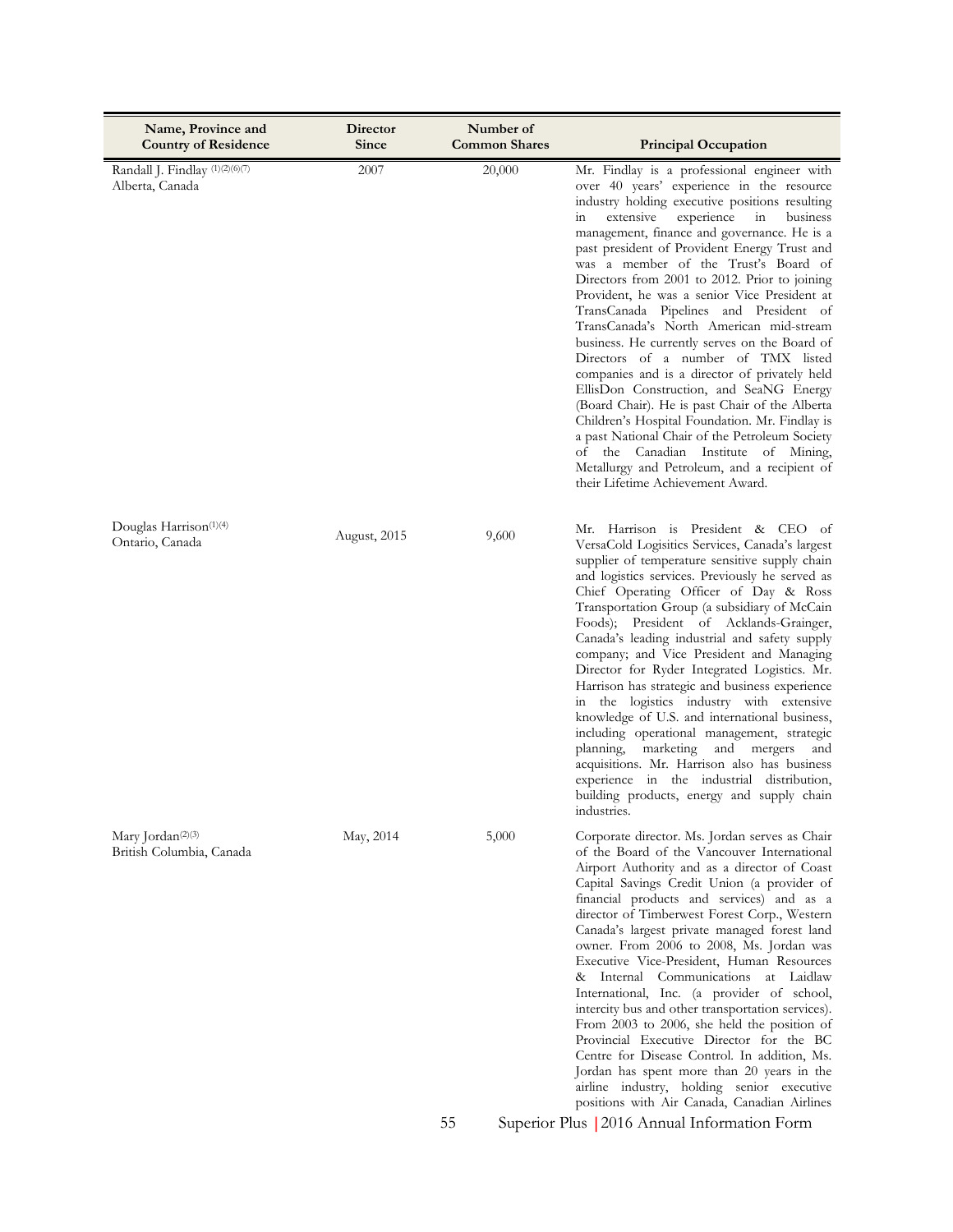| Name, Province and<br><b>Country of Residence</b> | <b>Director</b><br><b>Since</b> | Number of<br><b>Common Shares</b> | <b>Principal Occupation</b>                                                                                                                                                                                                                           |
|---------------------------------------------------|---------------------------------|-----------------------------------|-------------------------------------------------------------------------------------------------------------------------------------------------------------------------------------------------------------------------------------------------------|
|                                                   |                                 |                                   | and American Airlines, including terms as the<br>President of several wholly owned regional<br>carriers.                                                                                                                                              |
| Walentin (Val) Mirosh (3)(4)<br>Alberta, Canada   | 2007                            | 8,000                             | Corporate director and President of Mircan<br>Resources Ltd. (private investment and<br>consulting company). Prior to December 2009,<br>Vice President and Special Advisor to the<br>President and Chief Operating Officer of<br>NOVA Chemicals Corp. |
| David P. Smith (2)(3)<br>Ontario, Canada          | 1998                            | 72,859                            | Chairman of the Board of Superior since<br>August 6, 2008 and Corporate Director. Prior<br>thereto, Managing Partner of ECMI.                                                                                                                         |

#### **Notes:**

(1) Member of Audit Committee.

(2) Member of Governance and Nominating Committee.

(3) Member of Compensation Committee.<br>
(4) Member of the Health, Safety and Envi Member of the Health, Safety and Environment Committee.

- (5) Mr. Desjardins also owns \$500,000 principal amount of 6.5% Notes.
- (6) Mr. Findlay was a director of Wellpoint Systems Inc. ("Wellpoint"), (a TSX Venture Exchange listed company) from June 2008 to January 31, 2011. Wellpoint was placed into receivership by two of its lenders on January 31, 2011. Wellpoint was a company supplying software to the energy industry in Canada, the U.S. and internationally. Mr. Findlay was a director or Spyglass Resources Corp. ("**Spyglass**") and its predecessor from March 12, 2012 until May 13, 2015. Spyglass is an oil and gas company based in Western Canada. Spyglass was placed into receivership by a syndicate of its lenders on November 26, 2015.

(7) Messrs. Findlay owns \$150,000 principal amount of Convertible Debentures of Superior.

(8) Mr. Engbloom will not stand for re-election at the Annual General Meeting.

## **Executive Officers of Superior who are not Directors**

| Name and Municipality<br>of Residence       | <b>Principal Occupation</b>                                                                                                                                                                                                                                                  |
|---------------------------------------------|------------------------------------------------------------------------------------------------------------------------------------------------------------------------------------------------------------------------------------------------------------------------------|
| <b>Beth Summers</b><br>Toronto, Ontario     | Senior Vice-President and Chief Financial Officer of Superior since November 23, 2015. Prior<br>thereto, Ms. Summers was the Chief Financial Officer of Ontario Power Generation, and prior to<br>that, the Chief Financial Officer of Just Energy Group Inc.                |
| Ed Bechberger<br>Mississauga, Ontario       | President of Specialty Chemicals (ERCO Worldwide) since January 25, 2015. Mr. Bechberger joined<br>ERCO Worldwide in 1980 and has held various executive positions, most recently that of Senior<br>Vice-President of Operations.                                            |
| Greg McCamus<br>Branchton, Ontario          | President of Energy Distribution, including Superior Propane since November 2012 and from June<br>2012 to November 2012, Interim President of Superior Propane and President of USRF and SEM.<br>Prior thereto President of USRF since 2008 and President of SEM since 2005. |
| Shawn B. Vammen<br>Calgary, Alberta         | Senior Vice-President, Superior Gas Liquids since November, 2014. Mr. Vammen joined SGL in<br>2008 and has held various senior positions, most recently that of Vice-President, Supply and<br>Marketing.                                                                     |
| Darren Hribar<br>Toronto, Ontario           | Chief Legal Officer and Senior Vice-President of Superior since February 9, 2015. Prior thereto,<br>Partner at Norton Rose Fulbright Canada, LLP.                                                                                                                            |
| Andrew Peyton<br>Collegeville, Pennsylvania | President of USRF since October, 2016. Prior thereto, Vice-President, Corporate Development of<br>AmeriGas Partners LP.                                                                                                                                                      |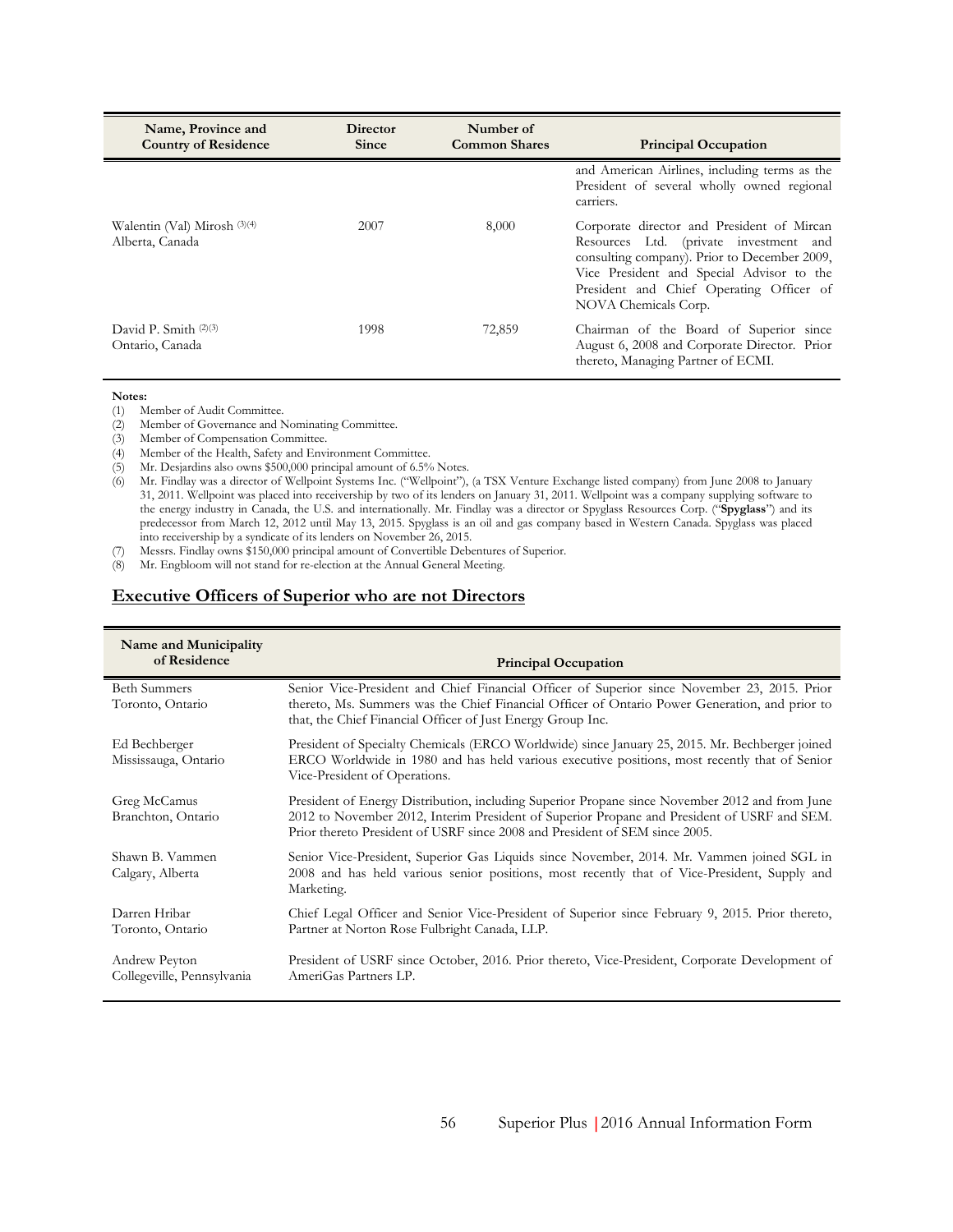# **AUDIT COMMITTEE**

# **Composition and Qualifications**

The Audit Committee consists of five directors, Ms. Best (Chair), Messrs. Bissell, Findlay, Bradeen and Harrison. All of these directors are "financially literate", and "independent" within the meaning of the Audit Committee Rule. In considering criteria for the determination of financial literacy, the Board looks at the ability to read and understand a balance sheet, an income statement and a statement of cash flow of a public entity.

Ms. Best is a chartered accountant with over 30 years' experience. Ms. Best is a corporate director and consultant. Previously, she served as Executive Vice-President, Risk Management and Chief Financial Officer for the Calgary and Alberta Health Region where she was responsible for all finance functions, including financial operations, budgeting, forecasting and planning, business support for operating and corporate portfolios, performance reporting, business planning and treasury management. Ms. Best was a chartered accountant at Ernst & Young, an accounting firm, for nineteen years, the last ten years as Corporate Audit Partner. In addition to a bachelor of interior design degree, she holds Chartered Accountant and Fellow Chartered Accountant designations.

Until his retirement in March 2012, Mr. Bissell served as President, Chief Executive Officer and director of AmeriGas Propane LP, a master limited partnership traded on the New York Stock Exchange and a subsidiary of UGI Corp, a distributor and marketer of energy products and services, including natural gas, propane, butane and electricity. Mr. Bissell joined AmeriGas Propane in 1995 as Vice President, Sales and Operations. From 1981 to 1995, Mr. Bissell held a variety of management positions in the Industrial Gasses industry, including operational management, corporate development, sales and marketing, strategic planning, and financial planning and analysis. Mr. Bissell has over 13 years of public company board experience. In addition to a Bachelors of Arts degree, he holds a Masters of Business Administration degree from The Wharton School, University of Pennsylvania.

Mr. Findlay is a professional engineer with over 40 years' experience in the resource industry holding executive positions resulting in extensive experience in business management, finance and governance. He is a past president of Provident Energy Trust and was a member of the Trust's Board of Directors from 2001 to 2012. Prior to joining Provident, he was a senior Vice President at TransCanada Pipelines and President of TransCanada's North American mid-stream business. He currently serves on the Board of Directors of a number of TMX listed companies and is a director of privately held EllisDon Construction, and SeaNG Energy (Board Chair). He is past Chair of the Alberta Children's Hospital Foundation. Mr. Findlay is a past National Chair of the Petroleum Society of the Canadian Institute of Mining, Metallurgy and Petroleum, and a recipient of their Lifetime Achievement Award. His academic credentials include a Bachelor of Applied Science degree (1973) from the University of British Columbia and holds a Professional Engineer and ICD.D designations.

Mr. Bradeen started at Bombardier Inc. in 1997 as Vice-President, Acquisitions and subsequently held senior roles, most recently as Senior Vice-President, Strategy, Mergers & Acquisitions, Pension Investments, Corporate Audit Services and Risk Assessment from Feb 2009 to Oct 2013. Prior to Bombardier Inc., Mr. Bradeen joined Ernst & Young in 1978 and held increasingly senior roles over a 19 year period, including that of President, Corporate Finance group in Toronto. Mr. Bradeen holds a Bachelors of Commerce degree from Queen's University.

Mr. Harrison has a wide-range of experience in the transportation and logistics industry and currently serves as President and CEO of VersaCold Logistics Services, one of Canada's largest suppliers of temperature sensitive supply chain and logistics services. Prior to VersaCold Logistics Services, he was Chief Operating Officer of Day & Ross Transportation Group (a subsidiary of McCain Foods), President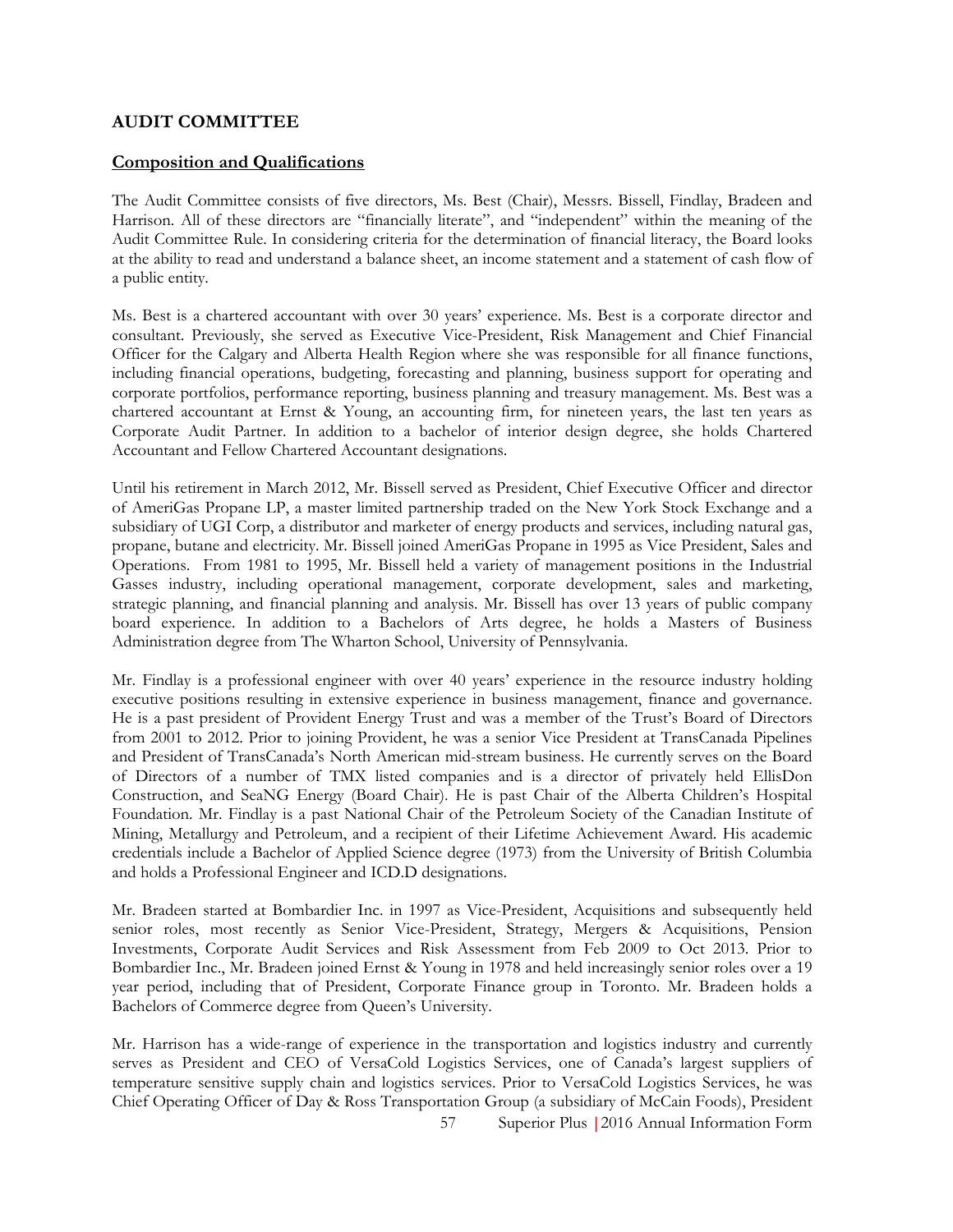of Acklands-Grainger, Canada's leading industrial and safety supply company; and Vice President and Managing Director for Ryder Integrated Logistics, where he oversaw Ryder's business units in Canada and Europe. Mr. Harrison serves on the Board of the Technical Standards and Safety Authority (TSSA). In the past, he served on the Boards of; The Conference Board of Canada, The Mohawk College, Hamilton Utilities Corporation, Horizon Utilities, and was Chair of the Board of Directors at Livingston International. Mr. Harrison has an MBA from Heriot-Watt University (Scotland), is a graduate of the Canadian Institute of Traffic and Transportation (CCLP) and holds a number of transportation and logistics designations. He has been awarded the ICD.D designation from the Institute of Corporate Directors and is a graduate of the CMA's certification program (CPA).

## **Responsibilities and Terms of Reference**

The Audit Committee reviews with management and the external auditors, and recommends to the Board for approval, the annual and interim financial statements of the Corporation, the reports of the external auditors thereon and related financial reporting, including management's discussion and analysis and financial press releases. The Audit Committee assists the Board, in conjunction with the external auditors and management, with its review and oversight of audit plans and procedures and meets with the auditors independent of management at each quarterly meeting. The Audit Committee is responsible for reviewing and overseeing auditor independence, approving all non-audit services, reviewing and making recommendations to the Board on internal control procedures and management information systems. In addition, the committee is responsible for assessing and reporting to the Board on financial risk management positions and monitoring (a) the processes and compliance with respect to National Instrument 52-109 "Certification of Disclosure in Issuer's Annual and Interim Filings" requirements, (b) other accounting and finance based legal and regulatory compliance requirements, and (c) transactions or circumstances which could materially affect the financial profile of the Corporation. The complete text of the mandate of the Audit Committee is available on SEDAR at *www.sedar.com* and on Superior's website at *www.superiorplus.com* and is incorporated by reference in this AIF.

# **Audit Fees**

Fees billed by Deloitte for the years ended December 31, 2016 and December 31, 2015 are detailed in the following table:

|                    | Year Ended December 31, 2016 (\$) | Year Ended December 31, 2015(\$) |
|--------------------|-----------------------------------|----------------------------------|
| Audit fees         | 3,006,506                         | 1,934,883                        |
| Audit-related fees | 402.162                           | 370.373                          |
| All other fees     | 339,753                           | 1,309,412                        |
| Total fees         | $3,748,421^{(1)}$                 | $3,614,668^{(1)}$                |

**Note:** 

1. Reflects fees billed in fiscal year without taking into consideration the year to which these services relate.

*Audit fees* include fees for professional services rendered by the auditors for the audit and review of the Corporation's financial statements and Superior LP's annual financial statements or services provided in connection with statutory and regulatory filings. It also includes fees in connection with prospectus related services.

*Audit-related fees* include fees for one-time stand-alone audits of the SGL and CPD businesses, fees for services rendered in relation to performing the audit of, or reviewing financial statements, that were not part of audit fees such as attendance at quarterly audit meetings, pension plan audits and regulatory reviews.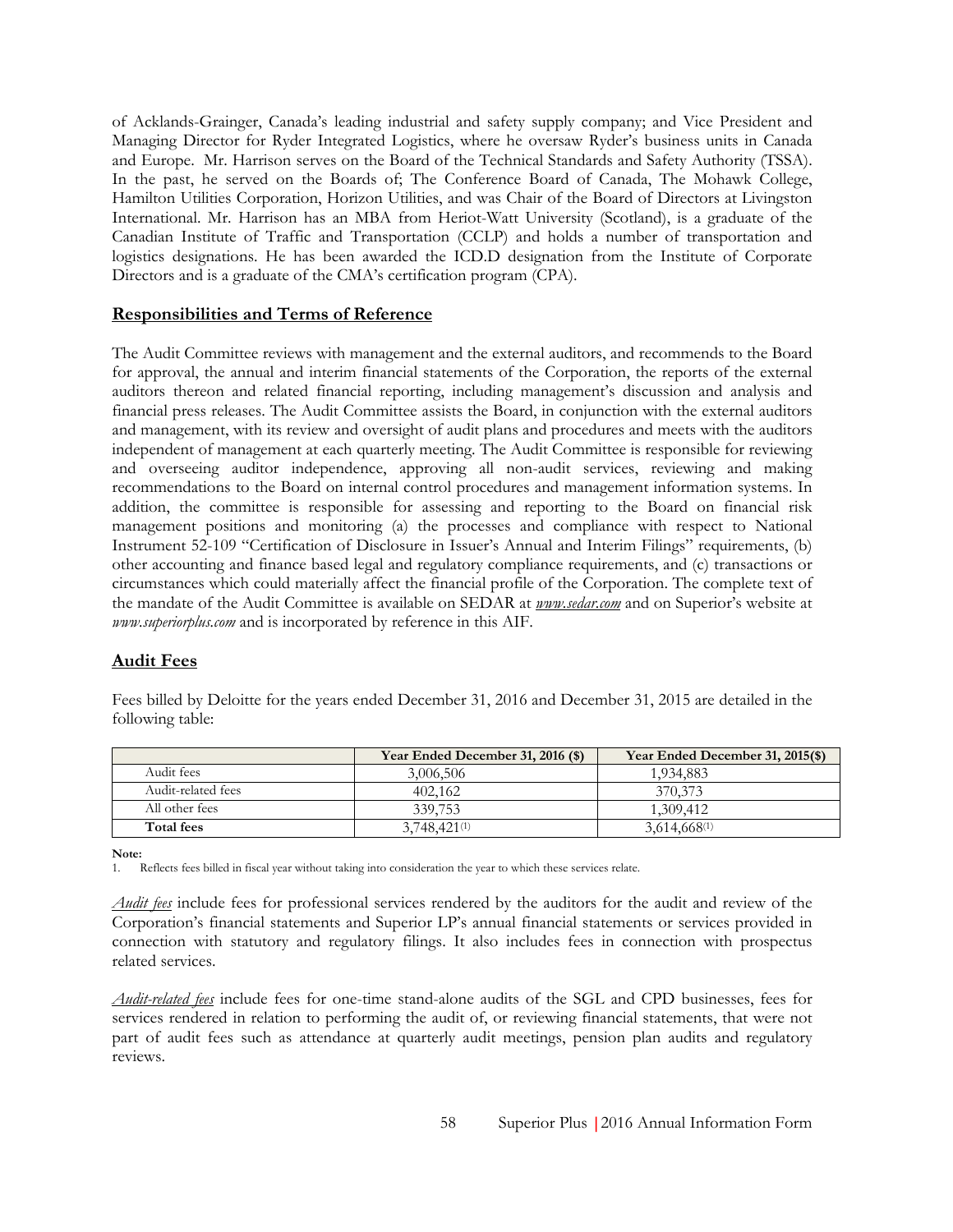*All other fees:* All permissible categories of non-audit services require approval from the Audit Committee. "All other fees" reported in the above table in respect to 2016 consist of fees related to IFRS technical updates.

# **RISK FACTORS**

## **General**

#### **Cash Dividends to Shareholders are Dependent on the Performance of Superior LP**

Superior is entirely dependent upon the operations and assets of Superior LP. Superior's ability to make dividend payments to Shareholders is dependent upon the ability of Superior LP to make distributions on its outstanding limited partnership units as well as the operations and business of Superior LP.

There is no assurance regarding the amount of cash to be distributed by Superior LP or generated by Superior LP, and therefore, funds available for dividends to Shareholders. The actual amount distributed in respect of the limited partnership units will depend on a variety of factors, including without limitation, the performance of Superior LP's operating businesses, the effect of acquisitions or dispositions on Superior LP, and other factors that may be beyond the control of Superior LP or the Corporation. In the event significant sustaining capital expenditures are required by Superior LP or the profitability of Superior LP declines, there would be a decrease in the amount of cash available for dividends to Shareholders and such decrease could be material.

Superior's dividend policy and the distribution policy of Superior LP are subject to change at the discretion of the Board of Directors of Superior or the board of directors of the General Partner, as applicable. Superior's dividend policy and the distribution policy of Superior LP are also limited by contractual agreements including agreements with lenders to Superior and its affiliates and by restrictions under corporate law. See "Dividends" and "Long – Term Debt".

#### **Access to Capital**

Superior's credit facilities and the Senior Unsecured Notes of Superior LP contain covenants that require Superior LP to meet certain financial tests and that restrict, among other things, the ability of Superior or Superior LP to incur additional debt, dispose of assets or pay dividends/distributions in certain circumstances. These restrictions may preclude Superior LP from returning capital or making distributions on the limited partnership units. See "Long – Term Debt" for a description of the requirements contained in Superior's debt covenants.

The payout by Superior LP of a substantial amount of its available cash flow means that capital expenditures to fund growth opportunities can only be made in the event that other sources of financing are available. Lack of access to such additional financing could limit the future growth of the business of Superior LP and, over time, have a material adverse effect on the amount of cash available for dividends to Shareholders.

To the extent that external sources of capital, including public and private markets, become limited or unavailable, Superior's and Superior LP's ability to make the necessary capital investments to maintain or expand its current business and to make necessary principal payments under its term credit facility and to repay other indebtedness may be impaired.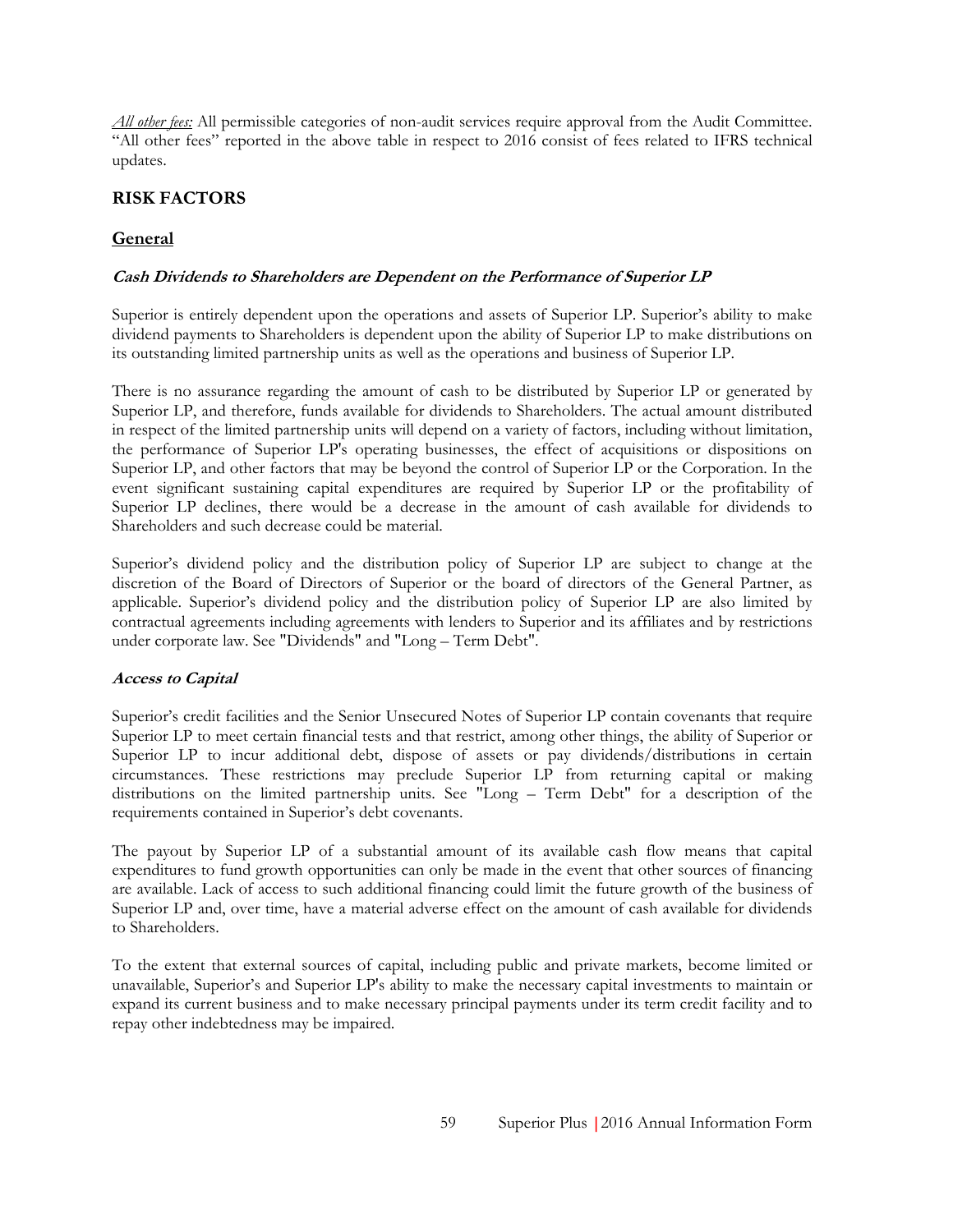#### **Interest Rates**

Superior maintains a substantial floating interest rate exposure through a combination of floating interest rate borrowings and the use of derivative instruments. Demand levels for a significant portion of Energy Distribution's sales and substantially all of Specialty Chemicals sales are affected by general economic trends. Generally speaking, when the economy is strong, interest rates increase as does sales demand from Superior's customers, thereby increasing Superior's ability to pay higher interest costs and vice versa. In this way, there is a common relationship between economic activity levels, interest rates and Superior's ability to pay higher or lower rates. However, higher interest rates can affect Superior's borrowing costs, which may have an adverse effect on Superior.

#### **Tax Reassessments**

The CRA has issued Notices of Reassessment challenging the tax consequences of the Conversion based on the acquisition of control rules and the general anti-avoidance rules in the Tax Act. Superior has filed Notices of Objection and Notices of Appeal and is currently involved in legal proceedings with the Tax Court of Canada and the outcome of this litigation cannot be predicted with certainty. The Notices of Reassessment are disallowing \$1.6 billion of tax pools. Superior remains confident in the appropriateness of its tax filing position and the expected tax consequences of the Conversion and intends to vigorously defend such position. If Superior receives a positive decision, then any taxes, interest and penalties paid to the CRA will be refunded plus interest. If Superior is unsuccessful, then any remaining taxes payable plus interest and penalties will have to be remitted. See "General Development of Superior – Receipt of Reassessments from CRA".

## **Operating Risks and Insurance Coverage**

Superior LP's operations are subject to the risks associated with the operations of each of its businesses some of which are outlined below. Superior LP is and will continue to be involved in various legal proceedings and litigation that arises in the normal course of its business. Superior LP maintains insurance policies with insurers in such amounts and with such coverages and deductibles as it believes is reasonable and prudent. However, there can be no assurance that such insurance will be adequate to protect Superior LP from all material expenses related to potential future claims related to the operations of its businesses or that such levels of insurance will be available in the future at economical prices. Also, there can be no assurance that Superior LP's insurance providers will have the ability to satisfy all future claims in accordance with our policies.

# **Litigation and Fines**

Superior LP and its subsidiaries are currently involved in certain legal proceedings and although management of Superior does not believe that an adverse decision in any such proceedings would have a material adverse effect on the financial condition of Superior, the outcome of litigation cannot be predicted with certainty. In addition, Superior has significant operations in Canada, the United States and Chile and, as a result, may be exposed to litigation or legal proceedings in such jurisdictions. A significant judgment against Superior or any of its subsidiaries, or the imposition of a significant fine or penalty, as a result of a finding that Superior or any of its subsidiaries has failed to comply with laws or regulations could have an adverse effect on Superior.

#### **Third Party Credit and Commitment Risk and Reliance on Key Counterparties**

Superior contracts with numerous third parties, some of which represent a significant source of revenue and others which are important suppliers to Superior. In particular, Plains Midstream Canada, Spectra Energy Empress LP, NAL Resources Management Ltd., TransCanada Energy Ltd., PotashCorp., CMPC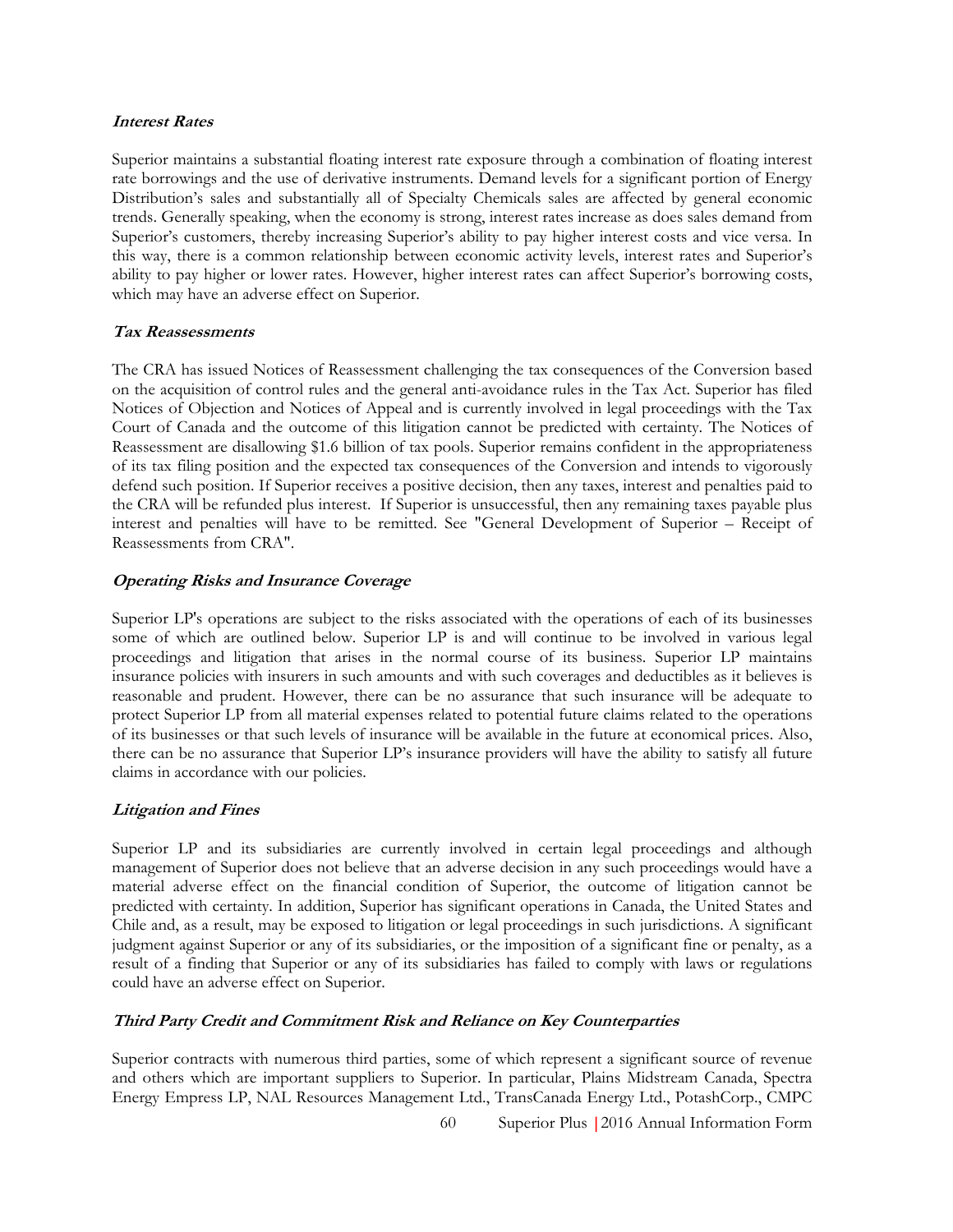Celulosa S.A., Armstrong World Industries, and CGC Inc., a USG company. As a result, if such third parties fail to fulfill their commitments, meet their contractual obligations or are otherwise unable to perform as expected regardless of whether such actions would constitute a breach of contract to Superior and despite the fact that Superior takes steps to mitigate these risks, such failures could have a material adverse effect on the business, financial condition or operations of Superior.

#### **Collections from Customers**

Superior's operating segments are dependent in part on the viability of its customers for collections of trade accounts receivable and notes receivable. Superior cannot assure that its customers will not experience financial difficulties in the future or that it will be able to collect all of its trade accounts receivable or notes receivable.

#### **Recent Acquisitions**

Pursuant to the terms of the agreements providing for the purchase of assets or businesses, Superior has been and will continue to be provided with certain representations, warranties and indemnities from the respective vendors subject to certain applicable limitations and thresholds and will conduct due diligence prior to completion of such acquisitions. However, if such representations and warranties are inaccurate or limited in applicability or if any liabilities that are discovered exceed such limits or are not covered by the representations, warranties or indemnities, or the applicable vendors default in their obligations or if certain liabilities are not identified in such agreements, Superior could become liable for any such liabilities which may have an adverse effect on Superior. In addition, there may be liabilities or risks that were not discovered in such due diligence investigations which could have an adverse effect on Superior.

#### **Foreign Exchange Risk**

A portion of Superior's net cash flows are denominated in U.S. dollars. Accordingly, fluctuations in the Canadian/United States dollar exchange rate can impact profitability. Superior attempts to mitigate this risk with derivative financial instruments.

#### **Changes in Legislation and Expected Tax Profile**

There can be no assurances that income tax laws in the numerous jurisdictions in which Superior operates will not be changed, interpreted or administered in a manner which adversely affects Superior and its Shareholders. In addition, there can be no assurance that the CRA (or a provincial tax agency), U.S. Internal Revenue Service (or a state or local tax agency), the Chilean Internal Revenue Service or the Luxembourg Tax Authorities (collectively the "**Tax Agencies**") will agree with how Superior calculates its income for tax purposes or that the various Tax Agencies will not change their administrative practices to the detriment of Superior or its Shareholders.

#### **Dependence on Personnel**

The success of Superior and its operating segments has been largely dependent on the skills and expertise of its employees. The failure to attract and retain a sufficient number of qualified professionals and support staff could also have an adverse effect on Superior's profitability. Such shortages may result in the inability of Superior to accept new customers or to meet existing customer obligations. It would also be expected to result in an escalation of compensation levels of its employees which Superior may not be successful in offsetting. The continued success of Superior will be dependent upon its ability to retain the services of such personnel, as well as experienced management, and recruit and retain other key employees for its business.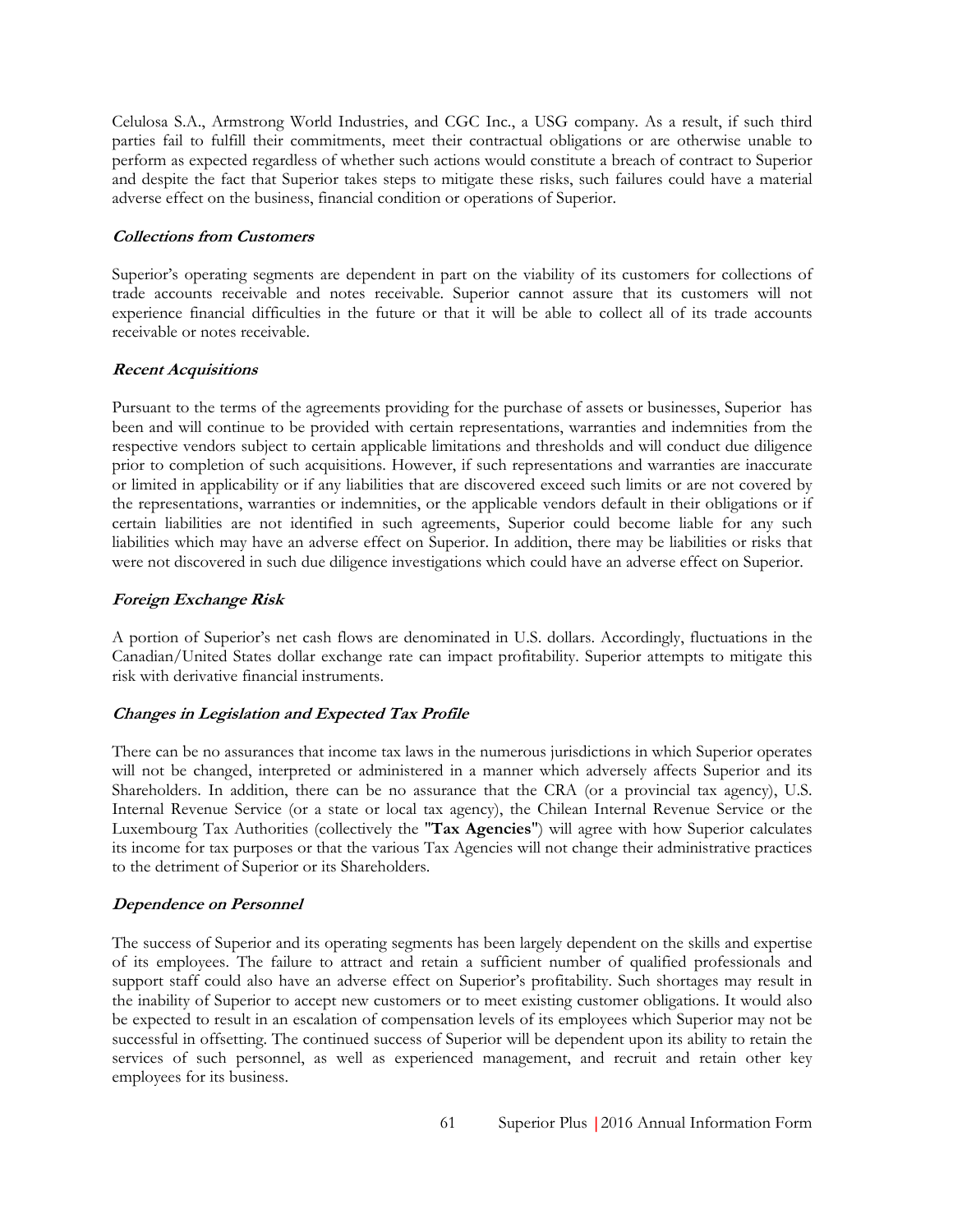#### **Superior LP May Not Be Successful in Making Acquisitions**

Superior LP and its predecessors have historically expanded their business through organic growth and acquisitions. Superior LP intends to consider and evaluate opportunities for growth acquisitions. There can be no assurance that Superior LP will find attractive acquisition candidates in the future, or that Superior LP will be able to acquire such candidates on economically acceptable terms.

## **Forward-Looking Information May Prove Inaccurate**

Numerous statements containing forward-looking information are found in this AIF, documents incorporated by reference in this AIF and other documents forming part of Superior's public disclosure record. Such statements and information are subject to risks and uncertainties and involve certain assumptions, some, but not all, of which are discussed elsewhere in this document. The occurrence or non-occurrence, as the case may be, of any of the events described in such risks could cause actual results to differ materially from those expressed in the forward-looking information.

## **Ballard Operational Risks**

The Fund has, through the contractual provisions in the agreements implementing the Conversion, including the Indemnity Agreement, and through securing certain insurance coverage, attempted to ensure that the liabilities and obligations relating to the business of Ballard are transferred to and assumed by New Ballard, that Superior is released from any such obligations and, even where such transfer or release is not effective or is not obtained, Superior is indemnified by New Ballard for all such obligations. However, in the event New Ballard fails or is unable to meet such contractual obligations to Superior, Superior could be exposed to liabilities and risks associated with the operations of Ballard which include, without limitation, risks relating to claims with respect to intellectual property matters, product liability or environmental damages.

#### **Additional Shares**

If the Board of Directors of the Corporation decides to issue additional Common Shares, preferred shares or securities convertible into Common Shares, existing Shareholders may suffer significant dilution.

# **Limited Liability**

Superior holds a 99.9% limited partnership interest in Superior LP. As a limited partner of a limited partnership existing under the laws of the Province of Ontario, Superior's liability for indebtedness, claims and other liabilities of Superior LP is limited to its investment in such partnership. However, there are certain circumstances in which Superior could lose its limited liability in connection with its investment in Superior LP. For example, if Superior were to directly assume active management of Superior LP, its limited liability would be jeopardized.

# **Information Technology and Cyber Security**

Superior utilizes a number of information technology systems for the management of its business and the operation of its facilities. The reliability and security of these systems is critical. If the functionality of these systems is interrupted or fails and cannot be restored quickly, or if the technologies are no longer supported, Superior's ability to operate its facilities and conduct its business could be compromised. Superior has continued to mature its approach to technology planning.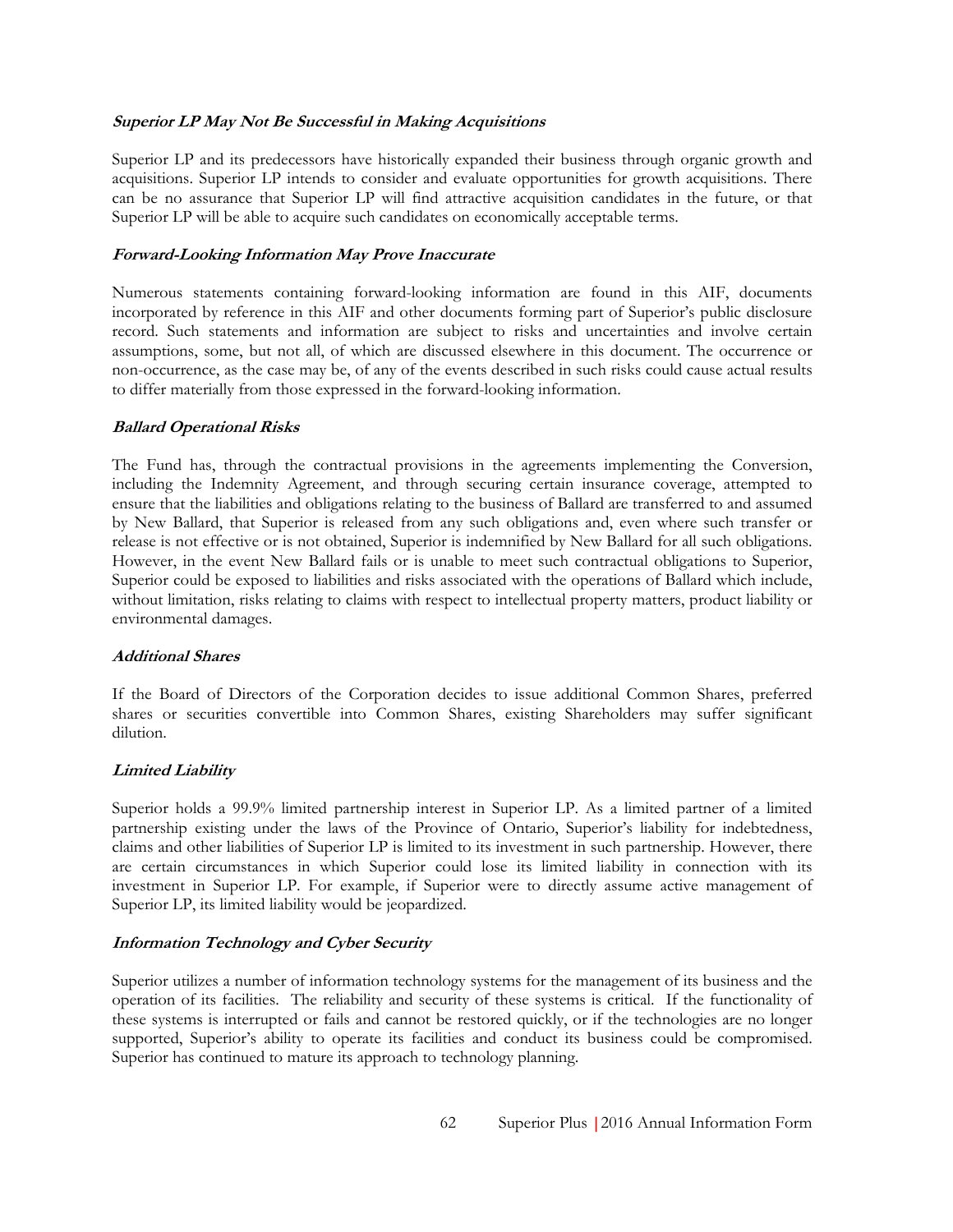Although the technology systems Superior utilizes are intended to be secure, there is a risk that an unauthorized third party could access the systems. Such a security breach could lead to a number of adverse consequences, including but not limited to, the unavailability, disruption or loss of key functionalities within Superior's control systems and the unauthorized disclosure, corruption or loss of sensitive company, customer or personal information. Superior attempts to prevent such breaches through the implementation of various technology security measures, segregation of control systems from its general business network, engaging skilled consultants and employees to manage Superior's technology applications, conducting periodic audits and adopting policies and procedures as appropriate.

To date, Superior has not been subject to a cyber-security breach that has resulted in a material impact on its business or operations; however, there is no guarantee that the measures it takes to protect its business systems and operational control systems will be effective in protecting against a breach in the future.

## **Energy Distribution**

#### **Superior Propane, USRF and SGL**

#### **Competition**

Propane is sold in competition with other energy sources such as fuel oil, electricity and natural gas, some of which are less costly on an energy equivalent basis. While propane is usually more cost effective than electricity, electricity is a major competitor in most areas. Fuel oil is also used as a residential, commercial and industrial source of heat and, in general, is less costly on an equivalent energy basis, although the operating efficiencies, environmental and air quality factors of propane help make it competitive with fuel oil. Except for certain industrial and commercial applications, propane is generally not competitive with natural gas in areas where natural gas already exists. Other alternative energy sources such as compressed natural gas, methanol and ethanol are available or could be further developed and could have an impact on the propane industry and Superior Propane in the future. The trend towards increased conservation measures and technological advances in energy efficiency may have a detrimental effect on propane demand and Superior Propane's sales. Increases in the cost of propane encourage customers to reduce fuel consumption and to invest in more energy efficient equipment, reducing demand. Propane commodity prices are affected by crude oil and natural gas commodity prices.

Automotive propane demand depends on propane pricing, the market's acceptance of propane conversion options and the availability of infrastructure. Superior Propane has strategic partnerships with companies focused on after-market conversion technologies. This segment has been impacted by the development of more fuel efficient and complicated engines which increase the cost of converting engines to propane and reduce the savings per kilometre driven.

Although Superior Propane is the largest provider of propane in Canada, it faces intense competition in each region of the country where it carries on business from a variety of competitors. In addition to competition from other energy sources, Superior Propane competes with approximately 200 other retail marketers. Propane retailing is a local, relationship-based business, in which propane competes for market share based on price and level of service. The industry is mature, with limited growth potential and relatively low barriers to entry. Superior Propane's ability to remain an industry leader depends on its ability to provide reliable service at competitive selling prices. There can be no assurance that Superior Propane will be able to compete successfully against its current or future competitors or that competition will not have a material adverse effect on Superior's results of operations and financial condition, and on the amount of cash available for dividends to Shareholders.

Competition in USRF's business markets generally occurs on a local basis between large full service, multi-state marketers and smaller local independent marketers. Marketers primarily compete based upon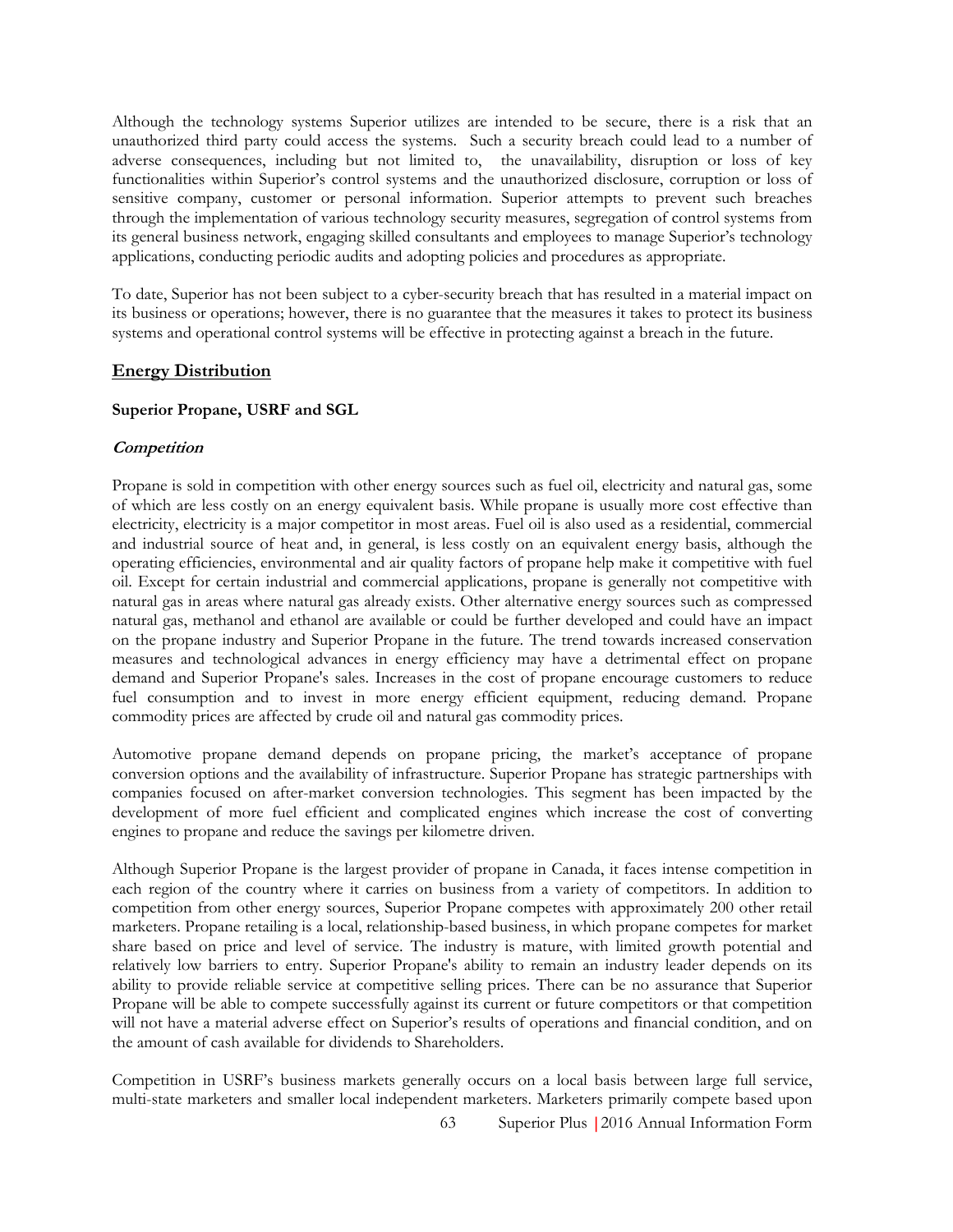price and service and tend to operate in close proximity to customers, typically within a 35-mile marketing radius from a central depot, to lower delivery costs and provide prompt service.

Among USRF's largest competitors, pricing tends to be competitive and generally based upon a reasonable markup of overall cost of fuel, delivery, and service. USRF is well positioned to compete with these corporations given its volume, terminal and bulk storage facilities, and attractive customer density footprint. USRF is also well positioned to compete with its other smaller regional and local suppliers, who generally have fewer than 3,000 residential customers and do not have sufficient volume or infrastructure to achieve the cost efficiencies that USRF is able to achieve.

Competition also arises from suppliers of alternative sources of energy, such as natural gas. The rate of conversion from the use of home heating oil is primarily affected by the viability of natural gas, fuel prices, and the cost of replacing the home's existing oil-fired heating system.

#### **Volume Variability, Weather Conditions and Economic Demand**

Historically, overall propane demand from non-automotive end-use applications has been stable. However, weather, general economic conditions and the volatility in the cost of propane affect propane market volumes. Weather influences the demand for propane primarily for home and facility heating uses and also for agricultural applications, such as crop drying. Approximately 60% of Superior Propane's annual portable fuel volume is distributed during the October to March winter heating season. Superior Propane offers customers fixed-price contracts throughout the year, supported by purchasing arrangements with SGL. Volatility in the cost of propane influences demand for propane as high prices erode demand for propane and customers undertake conservation or energy efficient actions, or seek lower cost energy alternatives. Conversely, low prices tend to make customers less price sensitive and less focused on their amount of consumption.

Harsh weather can create conditions that exacerbate demand for propane, impede the transportation and delivery of propane, or restrict the ability for Superior Propane to obtain propane from its suppliers. Such conditions may also increase Superior Propane's operating costs and may reduce customers' demand for propane, any of which may have an adverse effect on Superior Propane.

Due to the nature of SGL's supply arrangements, storage contracts and available hedging strategies, in periods of declining prices and low demand, SGL may be faced with a mismatch in the timing of inventory sales and prevailing market prices.

For USRF, demand from end-use heating applications is predictable. However, weather and general economic conditions affect distillates and propane market volumes. Weather influences the immediate demand, primarily for heating, while longer-term demand declines due to economic conditions as customers trend towards conservation and supplement heating with alternative sources such as wood pellets.

# **Demand, Supply and Pricing**

Propane represents approximately 2% of the overall Canadian energy market and is used in a wide range of applications, including residential, commercial, industrial, agricultural and automotive uses. Demand for traditional propane end-use applications is increasing marginally with general economic growth. However, fluctuations in the cost of propane encourage customers to reduce fuel consumption and to invest in more energy efficient equipment, reducing demand. There are various provincial carbon tax mandates that will bring visibility to cleaner fuels. Propane is positioned well against heating oil, diesel and other distillates. These government-lead initiatives, if underpinned by incentives, could facilitate increased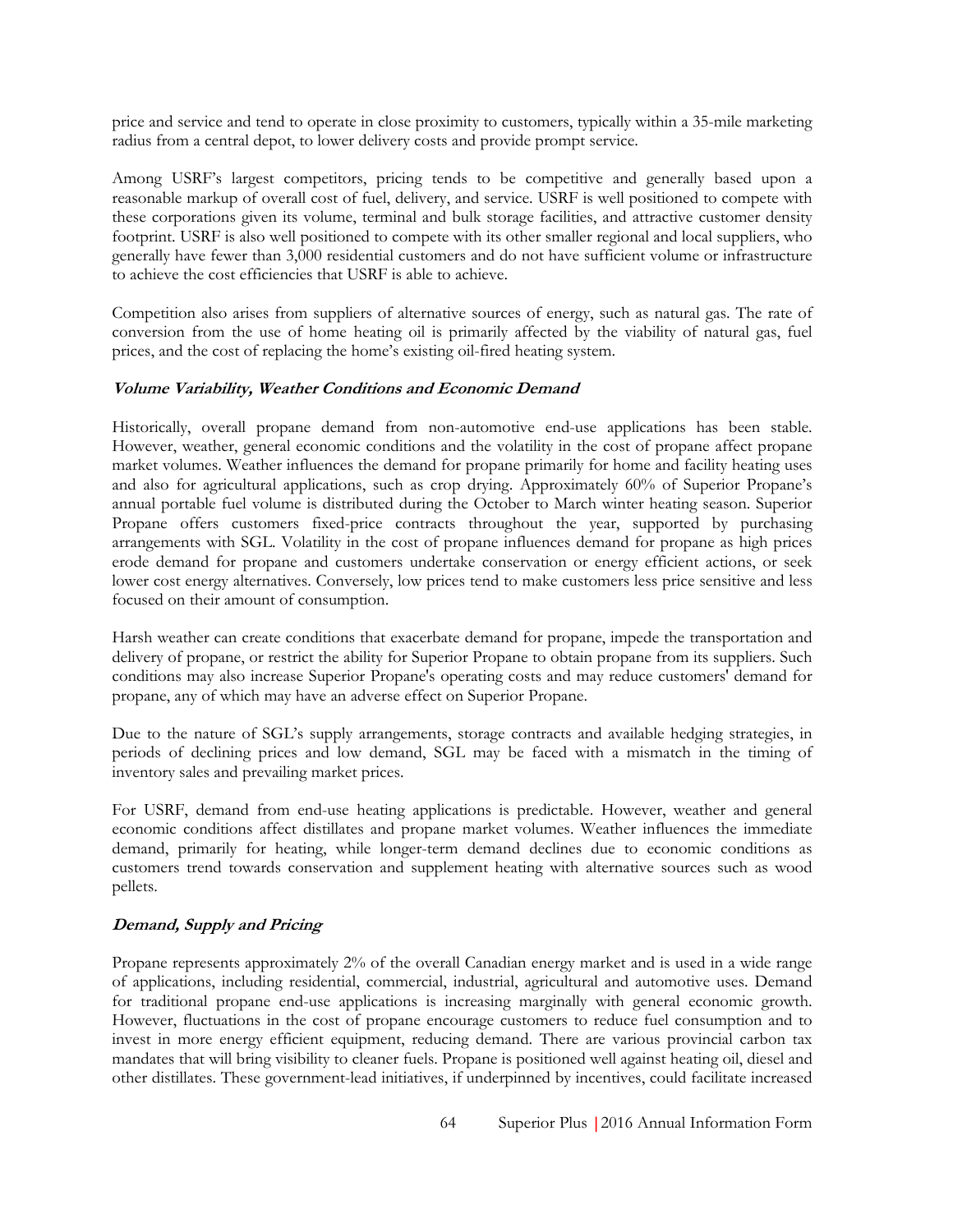activity around residential off oil conversions, auto propane growth and potentially an increased use of propane for power generation.

SGL's supply is currently purchased from approximately 13 propane producers and suppliers in Canada and the United States. If SGL was not able to obtain the required supply from such producers, it could have an adverse effect on its and Superior Propane's business. The retail propane business is a "marginbased" business where the level of profitability is largely dependent on the difference between retail sales prices and wholesale product costs. Changes in propane supply costs are normally passed through to customers. Delays in passing on supply costs to customers can have an adverse effect on profitability.

Approximately five million households or roughly 25% use distillate fuel oil as their main space heating fuel located in the north-eastern United States. Heating oil is a low viscosity, flammable, liquid petroleum product produced at crude oil refineries as a part of the distillate fuel oil product family. Residential space heating is the primary use for heating oil, making the demand highly seasonal. Based on the latest available data, residential customers in the north-eastern United States consumed over 3.1 billion gallons of heating oil.

The north-eastern United States has traditionally relied on heating oil as a household fuel source, but demand has gradually declined over the past 20 years as propane and natural gas fuels have become more readily available. While heating oil no longer maintains an appreciable share of new home construction, turnover on existing homes is slow due to the cost requirements to switch. USRF experiences a 12% decline in its heating oil customers annually. This is partially impacted by the decline in demand for heating oil in the north-eastern United States which is declining at a modest rate of 3.7%. USRF is a "margin-based" business where the level of profitability is largely dependent on the difference between retail sales prices and wholesale product costs. Changes in supply costs are normally passed through to customers, but timing lags may result in positive or negative gross margin fluctuations.

SGL sources its fixed-price term propane sales commitments by entering into various physical and financial propane purchase and sale contracts for similar terms and volumes to create an effective fixedprice cost of supply. SGL transacts with approximately 13 propane counterparties. There can be no assurance that any of these counterparties will not default on any of its obligations to SGL requiring SGL to find another source to meet its supply commitment and, any such default, could have a material adverse effect on Superior. However, the financial condition of each counterparty is evaluated and credit limits are established in an effort to minimize SGL's exposure to this risk.

# **Transportation**

Spikes in demand caused by weather or other factors can stress the supply chain, disrupt transportation and hamper Superior's ability to obtain additional quantities of propane. Transportation providers (rail and truck) in some circumstances have limited ability to provide additional resources in times of extreme peak demand.

# **Health, Safety and Environment**

Slight quantities of propane may be released during transfer operations. The storage and transfer of propane has limited impact on soil or water given that a release of propane will disperse into the atmosphere. To mitigate risks, Superior Propane has established a comprehensive program directed at environmental, health and safety protection. This program consists of an environmental policy, codes of practice, periodic self-audits, employee training, quarterly and annual reporting and emergency prevention and response.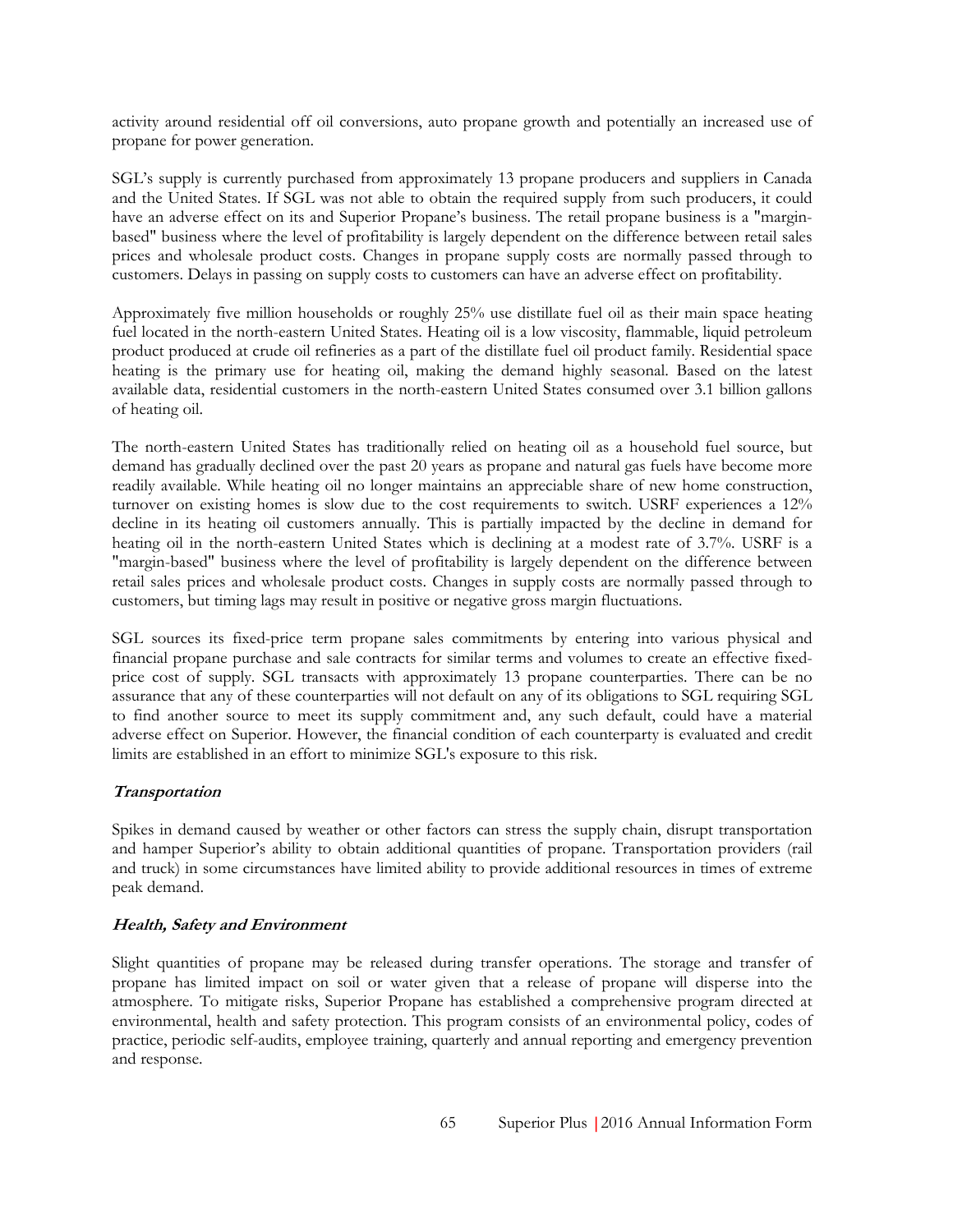Superior Propane's operations are subject to the risks associated with handling, storing and transporting propane in bulk. The potential exists for accidents to occur or equipment to fail which could result in the release of propane and any such release could result in a fire or explosion causing damage to facilities, death or injury and liabilities to third parties.

In Canada, Federal and Provincial regulators responsible for the safe handling of hazardous materials continue to review, revise and implement new safety standards to enhance the safety of the public. New safety standards have the potential for a significant cost to implement and maintain. However, the cost and timing to comply with any new or proposed changes is unknown at this time.

USRF's operations are subject to the risks associated with handling, storage and transporting refined fuels in bulk. The potential exists for accidents to occur or equipment to fail which could result in the release of such substances and any such release could result in a fire or explosion, causing damage to facilities, death or injury and liabilities to third parties.

USRF safety practices and regulatory compliance are an important part of its business, which is managed through a centralized safety and environment management system. The storage and delivery of refined fuels poses the potential for spills which impact the soils and water of storage facilities and customer properties. USRF operated bulk storage areas and loading/unloading points have secondary containment to prevent spills from reaching soil or ground water. Customer locations are inspected by drivers and technicians during visits to identify potential release hazards and necessary corrections are performed before product is delivered. A release that could impact soil or ground water is required to be reported to the appropriate government agencies; clean-up operations are conducted by internal and third party technicians. USRF's commodities create greenhouse gases. The regulatory landscape related to greenhouse gases could change based on ongoing discussions in various political and environmental forums.

#### **Employee and Labour Relations**

As of December 31, 2016, approximately 256 or 19% of Superior Propane's employees are unionized through three provincial or regional certifications in British Columbia, Yukon and Quebec. Expiry dates range from December 31, 2016 to April 30, 2018. While labour disruptions are not expected, there is always risk associated with the collective agreement negotiation process that could have an adverse impact on Superior.

As of December 31, 2016, approximately 40 or 4% of USRF's employees are unionized. One of the union agreements expires on March 31, 2018 and the other expires on May 29, 2018.

## **Fixed-Price Offerings**

Superior Propane offers its customers various fixed-price propane programs. In order to mitigate the price risk from offering these services, Superior Propane, through SGL, uses either its physical inventory positions or forward commodity transactions with various third parties having terms and volumes substantially the same as its customers' contracts. In periods of high propane price volatility the fixedprice programs create exposure to over or under supply positions as the demand from customers may significantly exceed or fall short of supply procured. In addition, if propane prices decline significantly subsequent to customers signing up for a fixed-price program there is a risk that customers will default on their commitments. Fixed-price offerings make up approximately 14% of Superior Propane's and SGL's delivered volumes. See Note 20 to the Financial Statements for fixed-price propane purchase and sale commitment amounts.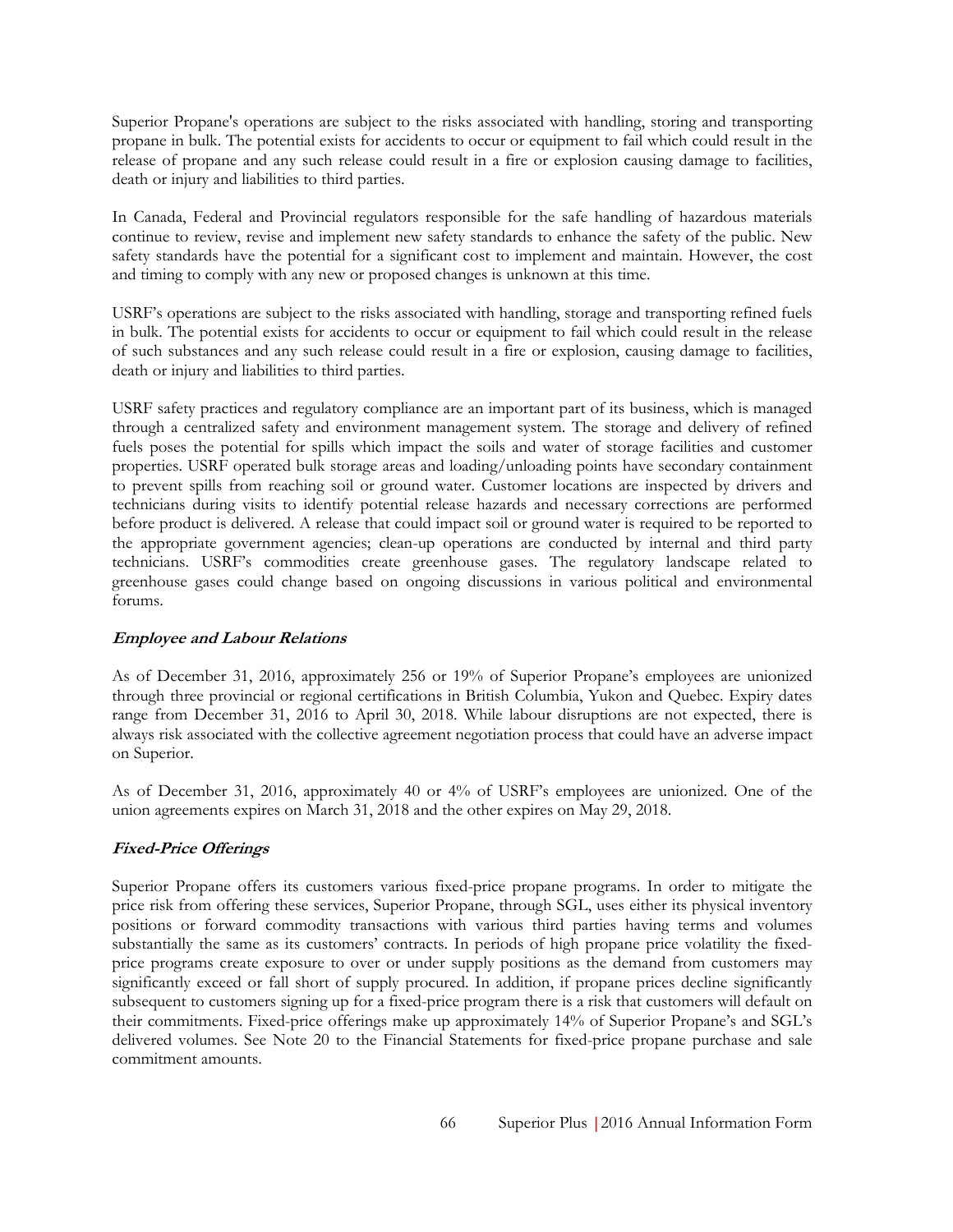USRF offers its customers some limited fixed-price and capped-price programs. In order to mitigate the price risk from offering these services, USRF uses call options and physical positions, supplemented by forward commodity transactions with various third parties having terms and volumes substantially the same as its customers' contracts. In periods of high commodity prices volatility in the fixed-price programs create exposure to over or under supply positions as the demand from customers may significantly exceed or fall short of supply procured. In addition, if commodity prices decline significantly subsequent to customers signing up for a fixed-price program there is a risk that customers will default on their commitments. Fixed-price offerings make up under 7% of the USRF's flowing volumes. See Note 20 to the Financial Statements for refined fuel purchase and sale commitment amounts.

SGL primarily purchases and sells propane, as well as butane and other refined fuel products to meet its estimated commitments to its wholesale customers based upon, among other things, the historical consumption of propane of its customers. Depending on a number of factors, including weather, pricing, customer attrition and economic conditions, customer consumption may vary from the volume purchased. This variance may require SGL to purchase or sell its products at market prices which may have a material adverse effect on the financial results of Superior. To mitigate potential balancing risk, SGL closely monitors its balancing position and leases storage facilities to secure supply for its customers, in an effort to minimize imbalances.

### **Regulatory Environment and Legislative Change**

Superior Propane and USRF are subject to extensive federal, state and local laws and regulations, including those relating to the protection of the environment, waste management, discharge of hazardous materials and the characteristics and composition of refined products. Certain of these laws and regulations may also require assessment or remediation efforts at USRF's facilities and at third party sites. Environmental laws applicable to Superior Propane and USRF are subject to frequent change and often become more stringent over time. Compliance with current and future environmental laws and regulations may require significant expenditures, increasing the overall cost of operating the business. Failure to comply with these laws and regulations could also result in substantial fines or penalties against Superior or orders that could limit its operations and have an adverse effect on Superior.

USRF is based and operates in the United States and Canada and, as a result, such operations could be affected by changes to laws, rules or policies which may either be more favourable to competing energy sources or increased costs or otherwise negatively affect the operations of USRF in comparison to such competing energy sources; such changes could have an adverse effect on Superior. Superior's reliance on these markets means that it is subject to downturns in the U.S. economy, weather patterns in the U.S., U.S. regulatory changes, protectionist actions by U.S. legislators and other political developments, all of which could have an adverse impact on Superior's financial results.

## **Risks Relating to the Acquisition**

#### **Superior may not complete the Acquisition on the terms negotiated or at all**

The Acquisition is subject to normal commercial risks that the Acquisition may not be completed on the terms negotiated, or at all. Although it is expected that all of the conditions required in connection with the Acquisition, including, but not limited to, receipt of all necessary approvals including regulatory approvals, will be satisfied, there is no certainty that such conditions will be satisfied or waived on a timely basis, or at all. If closing of the Acquisition does not take place as contemplated, Superior could suffer adverse consequences, including the loss of investor confidence and on Superior's or Canwest's business or financial condition.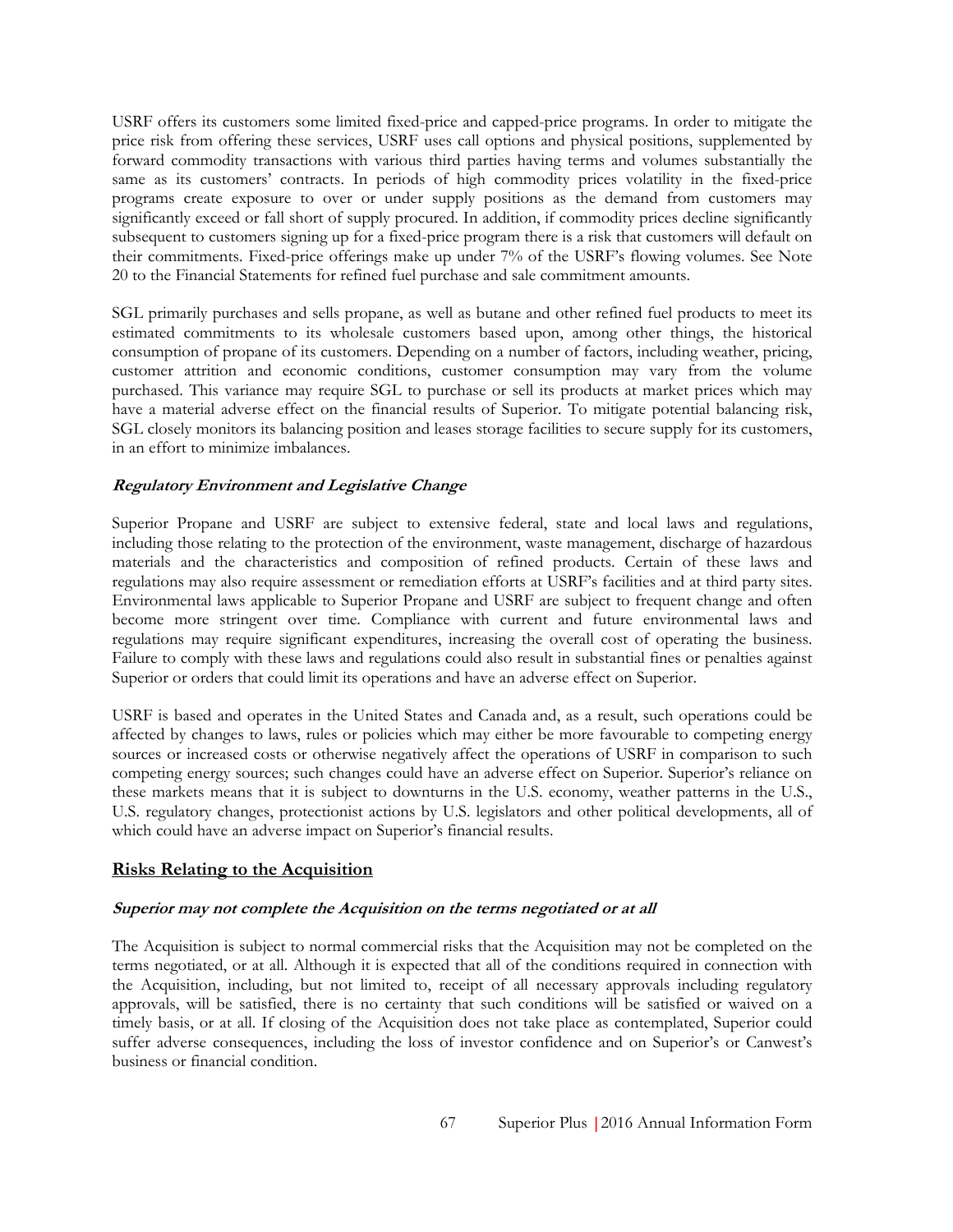#### **Possible failure to realize anticipated benefits of the Acquisition**

A variety of factors may adversely affect Superior's ability to achieve the anticipated benefits of the Acquisition. A failure to realize the anticipated benefits of the Acquisition, including but not limited to, the anticipated synergies associated with the Acquisition and included within the assumptions relating to expected accretion, could have a material adverse effect on Superior's business, financial condition, operations, assets or future prospects.

#### **Integration of the Acquisition**

Integrating Canwest's operations with Superior's existing business will be a complex, time consuming and a costly process. Failure to successfully integrate Canwest and their operations in a timely manner may have a material adverse effect on Superior's business, results of operations, cash flows and financial position. The difficulties of integrating Canwest include, but are not limited to, coordinating geographically disparate organizations, systems and facilities, adapting to additional regulatory and other legal requirements, integrating corporate, technological and administrative function and employment and compensation policies and practices, and diverting management's attention from other business concerns. The process of integration could cause an interruption of, or a slowdown in, the activities of Superior's business. Members of the management team may be required to devote considerable amounts of time to this integration process, which will decrease the time they will have to manage the business. If management is not able to effectively manage the integration process, or if any business activities are interrupted as a result of the integration process, Superior's business could be impacted.

#### **Satisfaction of conditions precedent**

Completion of the Acquisition is subject to a number of conditions precedent, certain of which are outside the control of Superior LP or Canwest, including, among others, obtaining the required regulatory approvals. There is no certainty, nor can Superior LP provide any assurance, that these conditions will be satisfied or, if satisfied, when they will be satisfied. In addition, there can be no assurance that in order to satisfy certain obligations under the Option Purchase Agreement or the Option Agreement that Superior LP will not be required to accept one or more such conditions or restrictions that could have a material effect on the business, financial condition, operations, assets or future prospects of Canwest or Superior.

#### **Regulatory risk**

The Acquisition is conditional upon, among other things, the receipt of all required regulatory approvals, including the Competition Act Clearance and British Columbia Utilities Commission approval. A substantial delay in obtaining satisfactory approvals or the imposition of unfavourable terms, covenants or conditions in the approvals, could have a material adverse effect on Superior LP's ability to complete the Acquisition and on Superior's or Canwest's business, financial condition, operations, assets or future prospects. More specifically, in order to obtain the Competition Act Clearance and British Columbia Utilities Commission approval, it may be necessary for Superior to divest certain assets of Superior and/or Canwest or provide certain other covenants or agreements to the regulatory authorities and there can be no assurance as to which asset or assets may need to be divested, whether such assets can be sold or if sold the timing to achieve such a sale and at what price such asset or assets may be sold or such covenants or agreements that may be required. The failure to obtain the Competition Act Clearance and British Columbia Utilities Commission approval prior to December 29, 2017 (as may be extended under certain circumstances to September 30, 2018) may result in Superior LP not being able to complete the Acquisition. In such circumstances, Superior LP may attempt to sell the Option Right to a third party, but may not be able to do so on favorable terms or at all.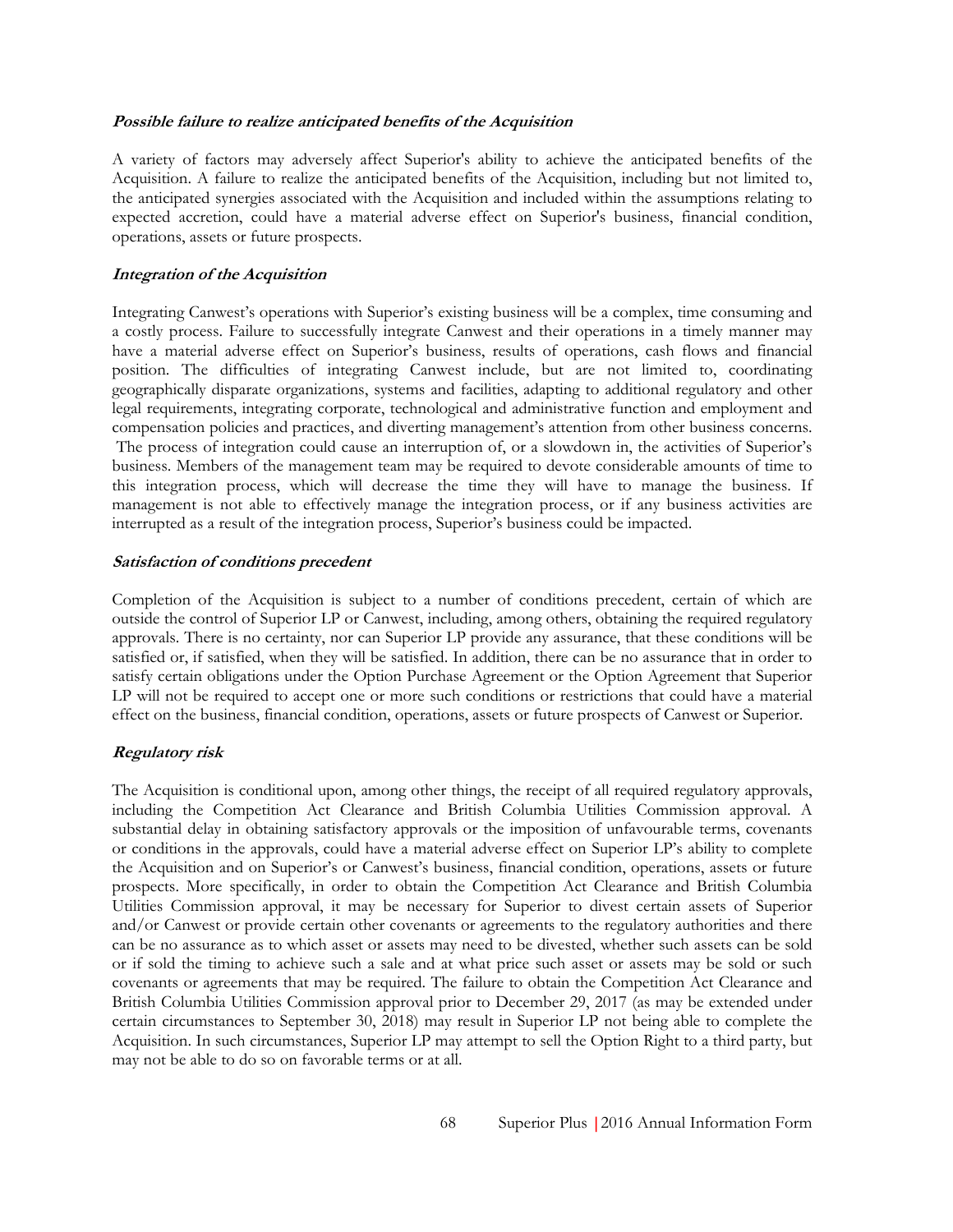#### **Environment requirements and liabilities**

The operations of Canwest are subject to extensive laws, policies, guidelines, standards, codes, permits and approvals relating to the protection of the environment and people. The regulatory requirements govern, among other things, the release of substances into the environment, the contamination of soil, the storage, handling and transportation of dangerous goods and hazardous and non-hazardous substances and waste, remediation of contamination and land use and zoning requirements. From time to time, there have been releases or discharges into the environment at the production facilities from operations. Additionally, any change in regulatory requirements may result in a requirement to upgrade or redesign production facilities and processes, including waste treatment, storage, disposal and other waste handling practices and equipment. The cost of remediating any releases or discharges, including any liability to third parties or adjacent land owners, and the cost of complying with any new regulatory requirements, is uncertain but could be substantial. These environmental requirements and potential liabilities could have a material impact on Superior assuming the Acquisition is completed.

### **Contingent liabilities**

Since Superior LP is acquiring all of the shares and units of the entities comprising Canwest pursuant to the Acquisition, certain transactions that Canwest has entered into may result in liabilities for which Superior LP will be responsible if the Acquisition is completed. The outcome and amount of such contingent liabilities is uncertain and, if realized, could have a material adverse effect on Superior's financial condition and operating results by reducing its net profit or increasing its total liabilities, or both. This could adversely affect Superior's business, financial condition, results of operations or prospects.

#### **Potential undisclosed liabilities associated with the Acquisition**

The Acquisition is subject to normal commercial risk that the Acquisition may not be completed on the terms negotiated or at all. If closing of the Acquisition does not take place as contemplated, Superior could suffer adverse consequences, including the loss of investor confidence. The discovery or quantification of any material liabilities could have a material adverse effect on Superior's business, financial condition, operations, assets or future prospects.

#### **Significant demands will be placed on Superior as a result of the Acquisition**

As a result of the pursuit and completion of the Acquisition, significant demands will be placed on Superior's managerial, operational and financial personnel and systems. No assurance can be given that Superior's systems, procedures and controls will be adequate to support the expansion of Superior's operations resulting from the Acquisition. Superior's future operating results will be affected by the ability of its officers and key employees to manage changing business conditions and to implement and improve its operational and financial controls and reporting systems.

## **Superior may not be successful in retaining the services of key personnel of Canwest following the Acquisition**

Superior currently intends to retain key personnel of Canwest following the completion of the Acquisition. Superior will compete with other potential employers for employees, and it may not be successful in keeping the services of the executives and other employees that it needs to realize the anticipated benefits of the Acquisition. Superior LP's failure to retain key personnel to remain as part of the management team of Canwest in the period following the Acquisition could have a material adverse effect on the business and operations of Canwest and Superior on a consolidated basis.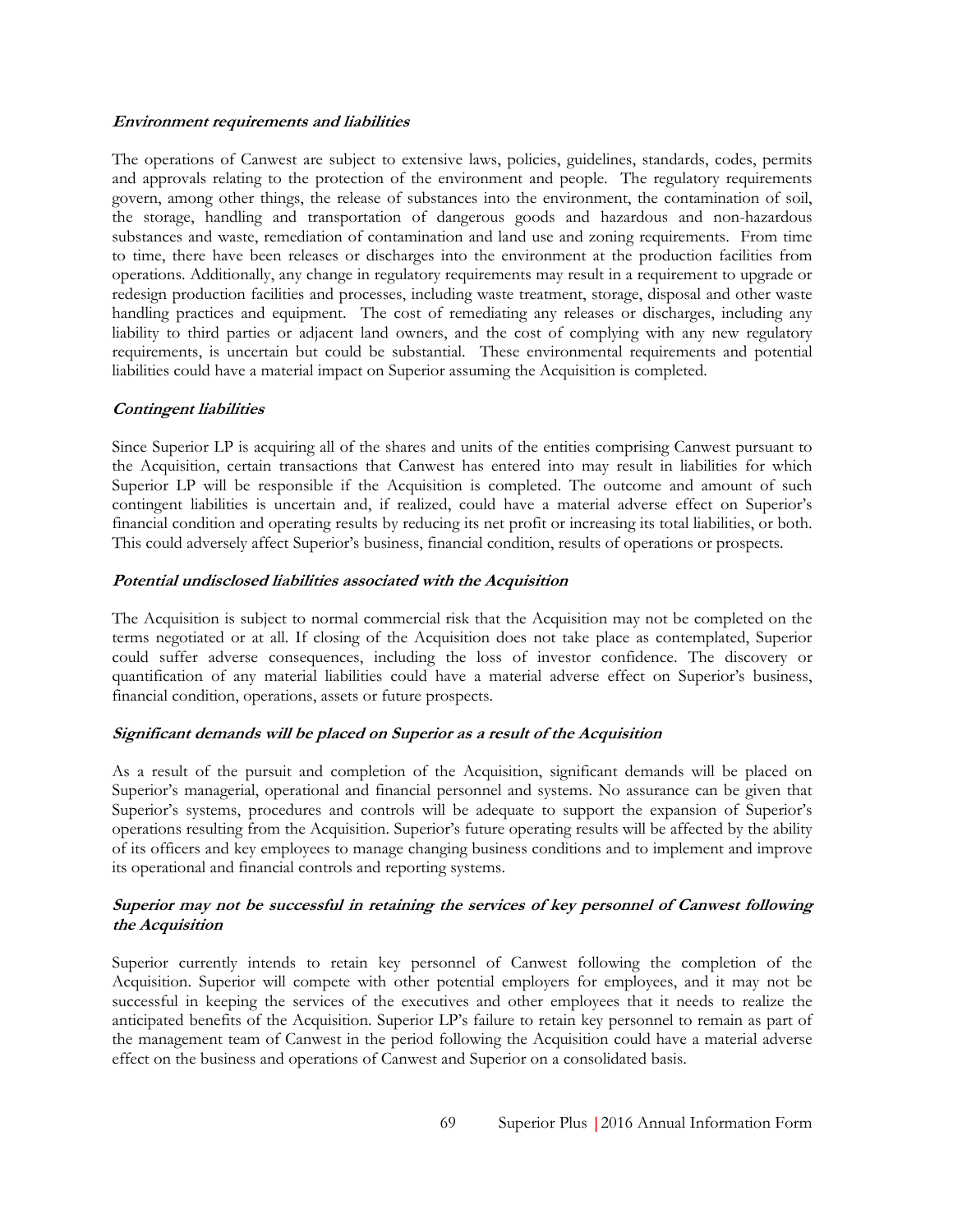#### **Superior does not currently control Canwest**

Although the Option Purchase Agreement and the Option Agreement contain covenants on the part of Canwest regarding the operation of its business prior to closing the Acquisition, including to conduct the operations of Canwest in the ordinary course of business. Superior will not control Canwest until completion of the Acquisition and Canwest's business and results of operations may be adversely affected by events that are outside of Superior's control during the intervening period. Historic and current performance of Canwest's business and operations may not be indicative of success in future periods.

### **Superior Energy Management**

In the first quarter of 2016, Superior divested its Superior Energy Management business. As a result, Superior may still be subject to certain risks to the extent Superior made representations and warranties and provided certain indemnities to the purchasers in the purchase and sale agreements providing for such divestiture.

## **Specialty Chemicals**

### **Competition**

ERCO competes with Eka, Kemira, Canexus and Chemtrade across North America. The business also competes with a number of multinational and regional producers worldwide. Key competitive factors include price, product quality, logistics capability, reliability of supply, and technical capability and service. Kemira, Chemtrade and Canexus do not provide chlorine dioxide generators or related technology. The business also competes with chlor-alkali producers, such as Olin Corporation, Occidental Chemical Corporation, Westlake Chemical Corporation, Shintech Inc. and Formosa Plastics Corporation, as well as Canexus Corporation in North Vancouver.

In addition, the end-use markets for ERCO's products are correlated to the general economic environment and the competitiveness of its customers which is outside of its control. North American bleached pulp producers are experiencing global competitive pressure as a result of increased fibre and energy costs and the impact of exchange rates which may result in reduced demand for sodium chlorate in North America. In addition, North American demand for chlorine and chlorine related products may be impacted by the general economic environment, which can directly impact the pricing for chlor-alkali products. During recessionary times, pricing for alkali products (NaOH) is elevated as the slowdown usually decreases demand for chlorine causing a tight alkali market.

#### **Manufacturing and Production**

ERCO's production facilities maintain complex process and electrical equipment. The facilities have existed for many years and undergone upgrades and improvements over time. Routine maintenance is regularly completed to ensure equipment is operated within appropriate engineering and technical requirements. Notwithstanding ERCO's operating standards and history of limited downtime, breakdown of electrical transformer or rectifier equipment would temporarily reduce production capacity at the affected facility. Although insurance coverage exists to mitigate substantial loss due to equipment outage, ERCO's reputation and its ability to meet customer requirements could be negatively affected due to a major electrical equipment failure. Capital expenditures may be required to repair, modernize or address other issues at ERCO's facilities. Any unexpected requirement of large capital expenditures could have a material adverse effect on Superior's liquidity and financial condition.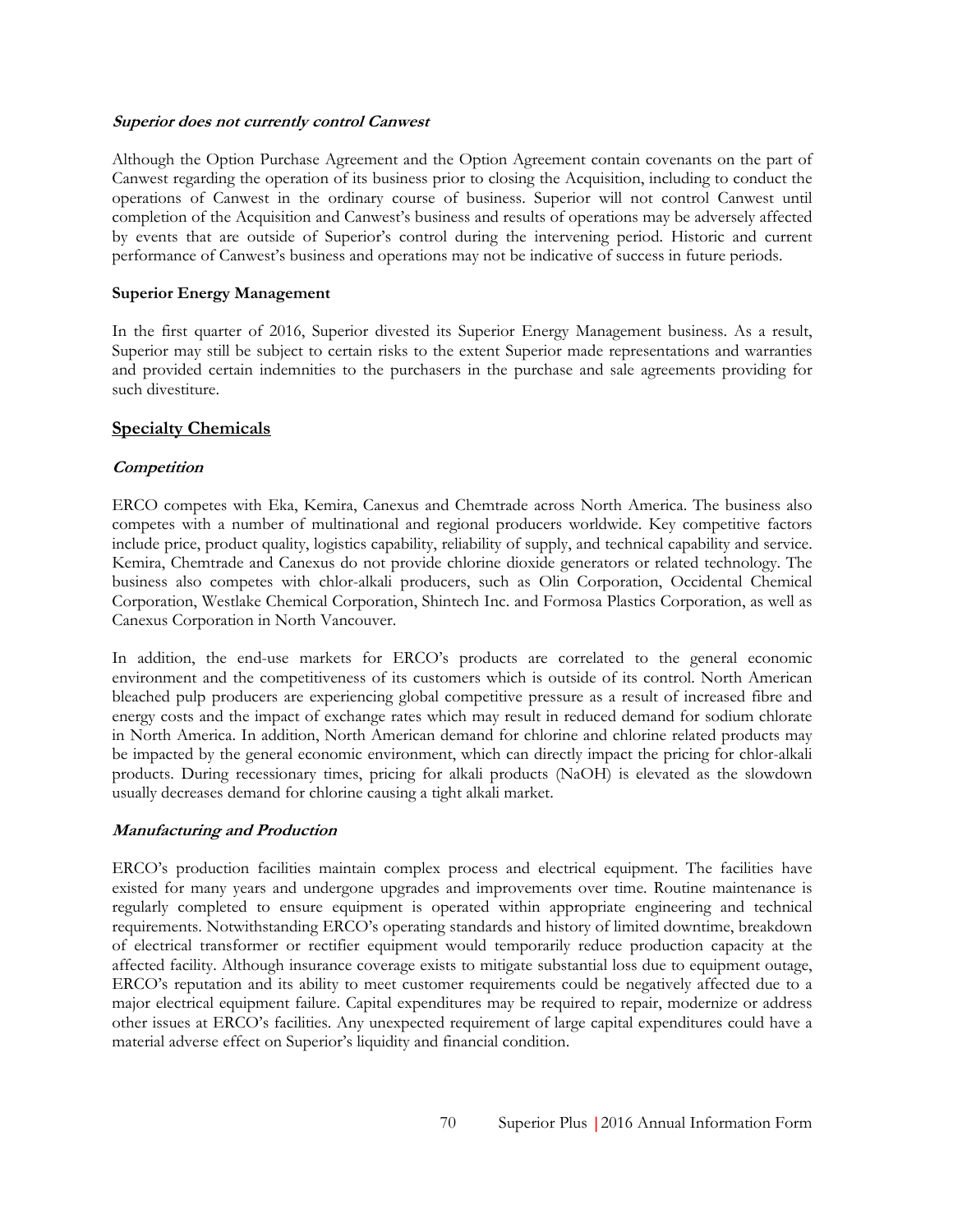#### **Supply Arrangements**

ERCO uses four primary raw materials to produce its chemical products: electricity, salt, potash and water. Electricity comprises 70% to 85% of variable production costs for sodium chlorate. Sodium-based chlor-alkali variable production costs include electricity costs which approximate 45% to 55% of the total, while potassium-based chlor-alkali products have a significant portion of the variable production cost attributed to KCl and therefore electricity costs approximate 10% to 15% of the total. The business has long-term contracts or contracts that renew automatically with power producers in each of the jurisdictions in which its plants are located. These contracts generally provide ERCO with some portion of firm power supply and a portion that may be interrupted by the producer based on the terms of the various agreements. The business can reduce its power consumption quickly and at minimal cost, which allows it, in some jurisdictions, to reduce its overall power costs by selling ancillary services back to the power producer or to the power grid. Approximately 10% of ERCO's annual power requirements are located in deregulated electricity jurisdictions. ERCO regularly monitors energy pricing and may secure hedging arrangements to mitigate energy price risk. See "Superior LP's Operations – Specialty Chemicals – Supply Arrangements".

Electricity for ERCO's Chilean facility is supplied from CMPC and is supplied as part of ERCO's longterm sodium chlorate supply agreement with CMPC.

ERCO purchases salt from third-party suppliers at each of its plants with the exception of the Hargrave and Saskatoon facilities, which are self-supplied through long-term salt reserves that are solution-mined on site. Salt purchase contracts are typically fixed-price contracts with terms of one year or greater, often with automatic renewals. Salt costs typically comprise about 10% of variable production costs of sodium chlorate.

KCl is a major raw material used in the production of potassium hydroxide at ERCO's Port Edwards Wisconsin facility. Substantially all of ERCO's KCl is received from PCS. PCS operates two KCl mines that are able to provide the product specifications required by ERCO. ERCO currently has a limited ability to source KCl from additional suppliers. In the event of a KCl supply interruption, ERCO's Port Edwards facility is able to switch production to the sodium molecule from the potassium molecule. The ability to switch between sodium and potassium significantly reduces the risks associated with a single point of supply for KCl.

The cost of electricity is far greater than all other costs of production combined for ERCO. Therefore, supply of electricity at reasonable prices and on acceptable terms is critical. If ERCO is unable to obtain electricity at reasonable prices and on acceptable terms, it will have a negative impact on its results of operations. The electricity that ERCO uses is supplied by others and may be subject to wide price fluctuations for a variety of reasons beyond ERCO's control. The current trend towards deregulation of electric power makes short-term future costs for electric power uncertain in certain jurisdictions in which this business operates. There is no assurance that ERCO will continue to be able to secure adequate supplies of electricity at reasonable prices or on acceptable terms.

## **Regulatory**

ERCO's operations and activities in various jurisdictions require regulatory approvals for the handling, production, transportation and disposal of chemical products and waste substances. Environmental laws applicable to ERCO are subject to frequent change and often become more stringent over time. Compliance with current and future environmental laws and regulations may require significant expenditures, increasing the overall cost of operating the business. Failure to obtain or fully comply with these laws and regulations could also result in substantial fines or penalties against ERCO or orders that could limit its operations and have an adverse effect on ERCO.

71 Superior Plus **|**2016 Annual Information Form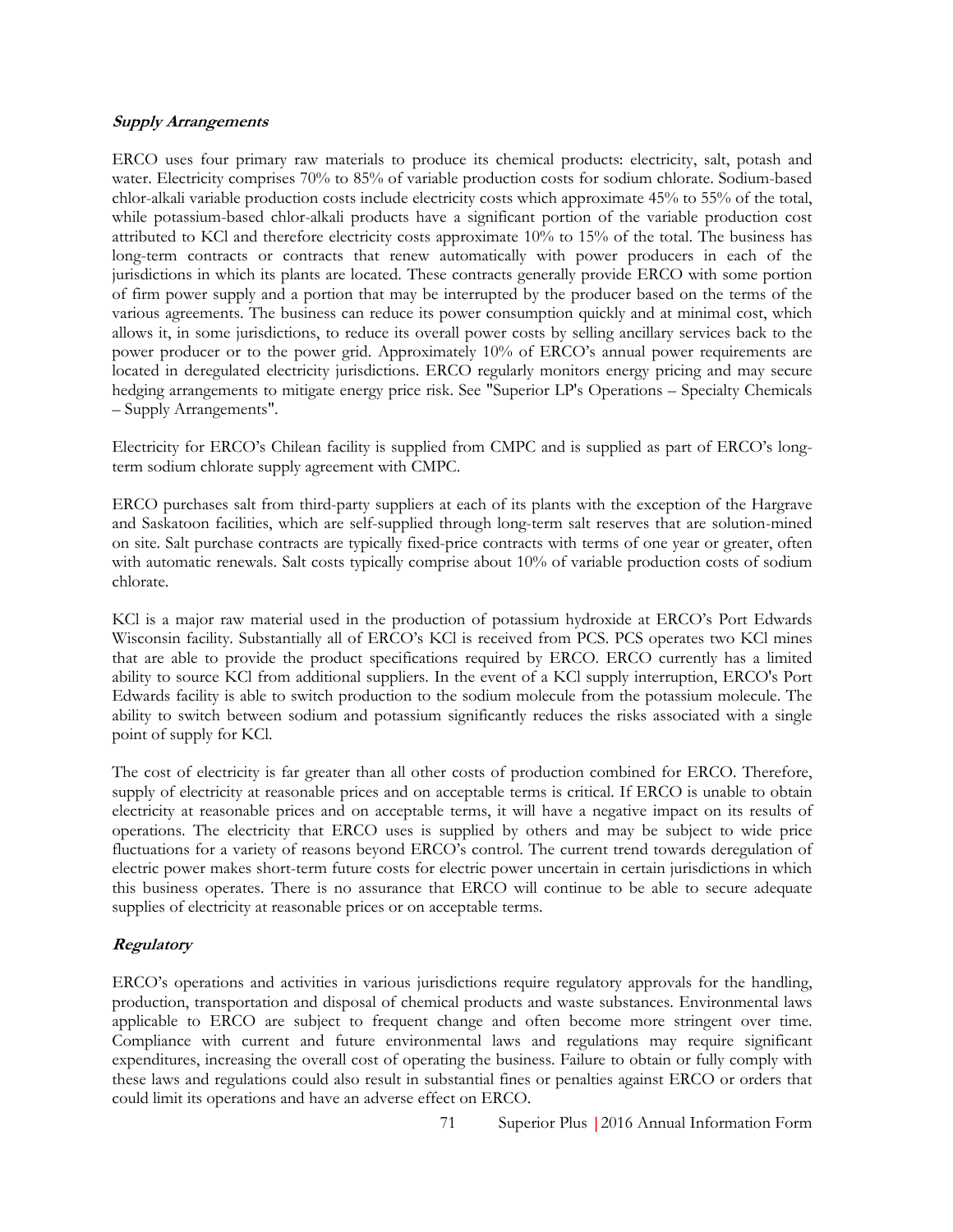### **Health, Safety and Environment**

The operations of ERCO are subject to the risks normally incident to the handling, production, transportation and disposal of chemical products. ERCO's facilities produce large volumes of chemicals, using equipment with fine tolerances. The potential exists for the release of highly toxic and lethal substances, including chlorine from a facility or transportation equipment. ERCO maintains management systems and practices to closely monitor health, safety and environmental aspects of its operations. Equipment failure could result in damage to facilities, death or injury and liabilities to third parties. If at any time the appropriate regulatory authorities deem any of the facilities unsafe, they may order that such facilities be shut down.

## **Foreign Currency Exchange**

ERCO's exposure to fluctuations in foreign currency exchange rates is expected to be approximately US\$140 million to US\$160 million in 2017, and consists of US denominated net revenue from Canadian operations and the net cash flow generated from operations in the United States and Chile. Superior manages ERCO's exposure to fluctuations between the United States and Canadian dollar by entering into hedge contracts with external third parties and internally with other Superior businesses.

## **Employee and Labour Relations**

As at December 31, 2016, 28% of ERCO's employees located at four plants in Vancouver, Saskatoon, Buckingham and Mininco, Chile are subject to collective bargaining agreements. Expiry dates for the locations range from September 22, 2017 to September 30, 2019. Collective bargaining agreements are renegotiated in the normal course of business. If Superior is unable to renegotiate such collective bargaining agreements, it could result in an adverse effect on these operations.

## **Intellectual Property**

ERCO's chlorine dioxide generators and the related technology are protected by patents and patent applications. Over time, patents expire and, as ERCO employs new technology, new patent applications are made and in certain cases new patents are obtained protecting such technology. However, in the case of expired patent applications that are not granted, or comparable technology owned and patented by competitors, ERCO may not have the exclusive right to use the subject of the patent; such technology may be available to be utilized by a competitor which could have an adverse effect on Superior.

## **Litigation**

Superior is currently involved in litigation to recover the \$25 million termination fee from Canexus. Superior has also filed a statement of defense to Canexus' claim for a reverse termination fee of \$25 million from Superior. Although management of Superior does not believe that an adverse decision in such proceedings would have a material adverse effect on the financial condition of Superior, the outcome of the litigation cannot be predicted with certainty.

## **Construction Products Distribution**

On August 9, 2016, Superior divested its Construction Products Distribution business pursuant to an agreement with Foundation Building Materials, LLC. As a result, Superior may still be subject to certain risks to the extent Superior made representations and warranties and provided certain indemnities to Foundation Building Materials, LLC in the purchase and sale agreement providing for such divestiture.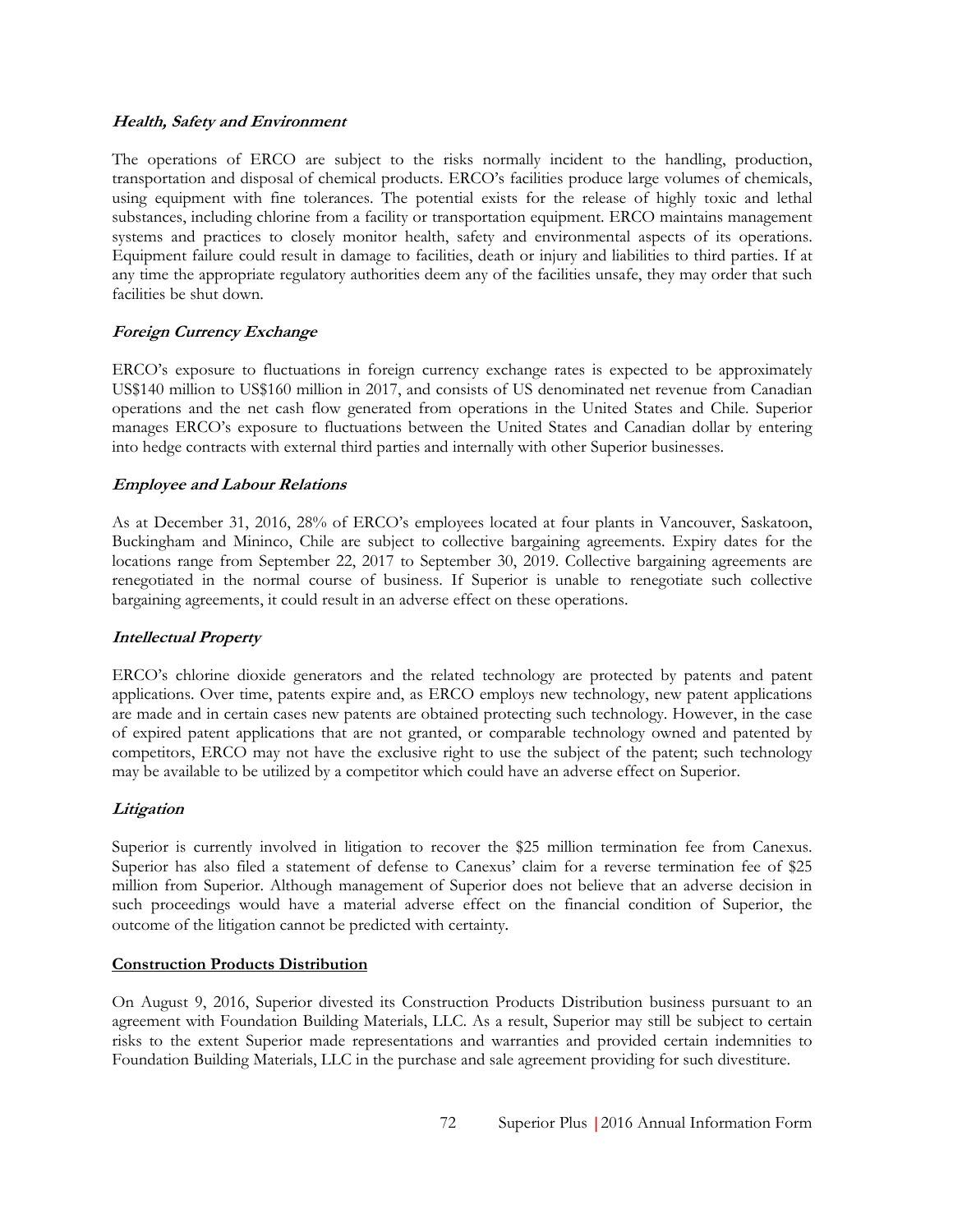## **CONFLICT OF INTEREST**

Circumstances may arise where directors and officers of the Corporation are directors, officers of, or have similar responsibilities and roles in, other entities which may be in competition with the interests of the Corporation and, as a result, conflicts of interest may arise. No assurances can be given that opportunities identified by such directors or officers will be provided to the Corporation. Pursuant to the CBCA, directors who have an interest in a proposed transaction upon which the Board is voting are required to disclose their interest and refrain from voting on the transaction. Any such conflicts shall be resolved in accordance with the procedures and requirements of the relevant provisions of the CBCA, including the duty of such directors and officers to act honestly and in good faith with a view to the best interests of the Corporation.

# **LEGAL PROCEEDINGS**

Superior and Superior LP are sometimes named as defendants in litigation and regulatory actions. The nature of these claims is usually related to settlement of normal operational or labor issues. The outcomes of such claims against Superior are not determinable at this time; however, other than discussed in this AIF, they are not expected to have a materially adverse effect on Superior as a whole. Superior is not, and has not been at any time within the most recently completed financial year, a party to any legal proceedings, known or contemplated, where the damages involved, excluding interest and costs, exceed 10% of Superior's current assets. See "Risk Factors – General - Tax Reassessments".

## **INTEREST OF MANAGEMENT AND OTHERS IN MATERIAL TRANSACTIONS**

Other than as discussed in this AIF, there are no material interests, direct or indirect, of directors, executive officers, senior officers, any direct or indirect Shareholder of Superior who beneficially owns, or who exercises control over, more than 10% of the outstanding Common Shares or any known associate or affiliate of such persons, in any transaction within the three most recently completed financial years or during the current financial year that has materially affected or will materially affect Superior.

# **TRANSFER AGENT AND REGISTRAR**

Superior's transfer agent and registrar for all its publicly listed securities is Computershare at its principal offices in the cities of Montreal, Toronto, Calgary and Vancouver in Canada.

## **EXPERTS**

Deloitte is the auditor of Superior and Superior LP. Deloitte is independent of Superior and Superior LP within the meaning of the Rules of Professional Conduct of the Institute of Chartered Accountants of Alberta.